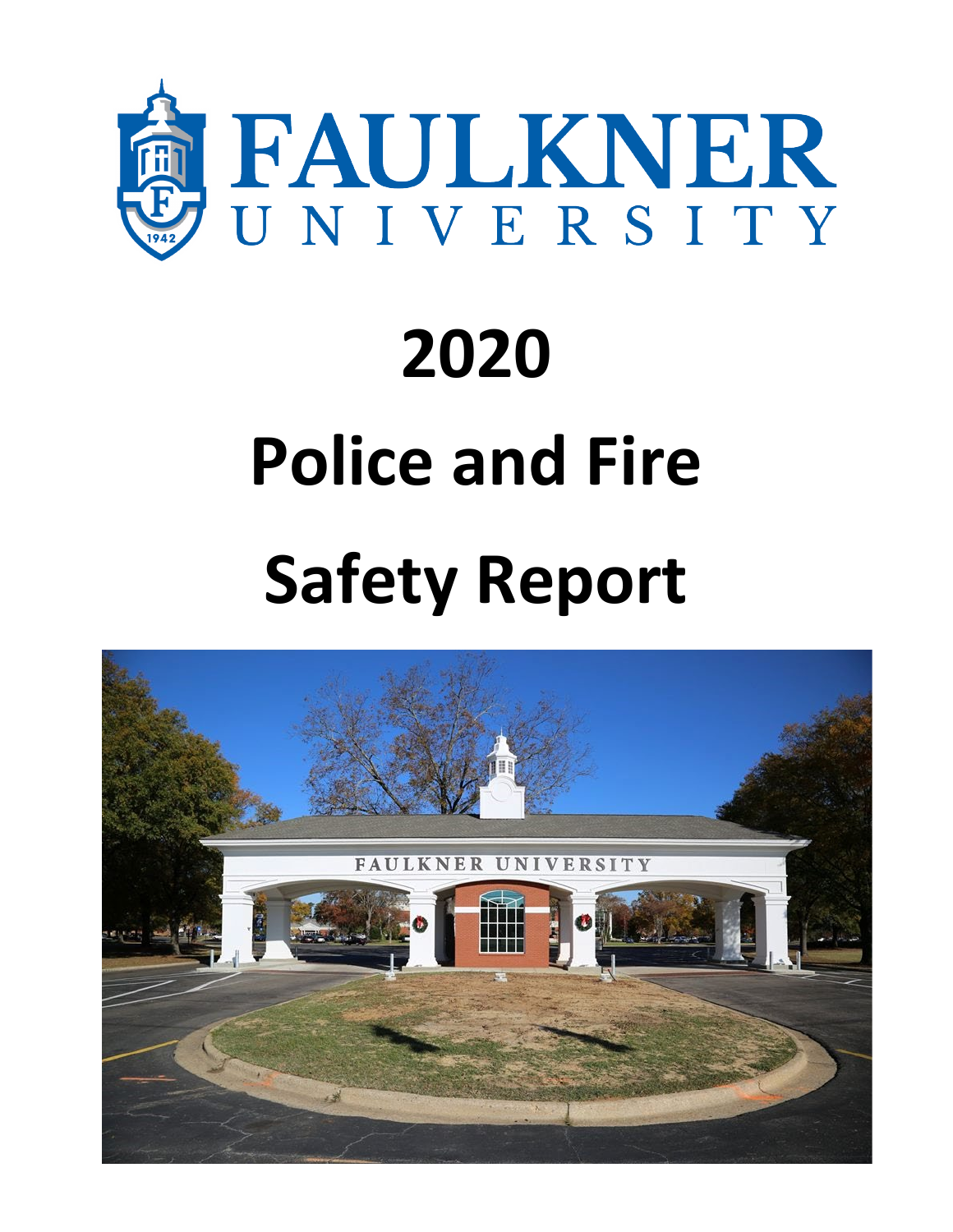# **Table of Contents**

| Message from the Chief                                                  | $\overline{4}$ |
|-------------------------------------------------------------------------|----------------|
| Campus Locations                                                        | 5              |
| <b>Mission Statement</b>                                                | 5              |
| Campus Police Authority and Arrest Powers                               | 5              |
| Relationship with Federal, State and Local Law Enforcement Agencies     | 6              |
| Reporting Criminal Actions or Other Emergencies                         | 6              |
| Non-Law Enforcement Security Officials                                  | 7              |
| Reporting Emergencies on Campus                                         | 7              |
| <b>Emergency Procedures</b>                                             | 8              |
| Reporting Off-Campus Crimes and Other Emergencies                       | 9              |
| <b>Emergency Operation Training and Drills</b>                          | 9              |
| Faulkner University Police Department Response to Crime                 | 10             |
| Code of Conduct Process for Students                                    | 11             |
| <b>Complaint Process for Employees</b>                                  | 11             |
| Crisis and Urgent Communications                                        | 12             |
| Security of Personal Property                                           | 13             |
| Security and Access to Campus Facilities                                | 13             |
| <b>Safety and Security Programs</b>                                     | 14             |
| <b>Campus Crime Statistics Disclosure</b>                               | 14             |
| Monitoring Campus, Non-Campus and Public Property for Criminal Activity | 14             |
| Daily Crime Log                                                         | 14             |
| <b>Clery Act Definitions</b>                                            | 15             |
| Confidentiality                                                         | 16             |
| Arrest Statistics Relating to Alcohol, Drugs and Weapons                | 17             |
| Crime Statistics for Reporting Periods                                  | 19             |
| Hate Crimes                                                             | 40             |
| Notifications to Victims of Crime of Violence                           | 41             |
| Sex Offender Registry                                                   | 41             |
| <b>Sexual Offenses</b>                                                  | 41             |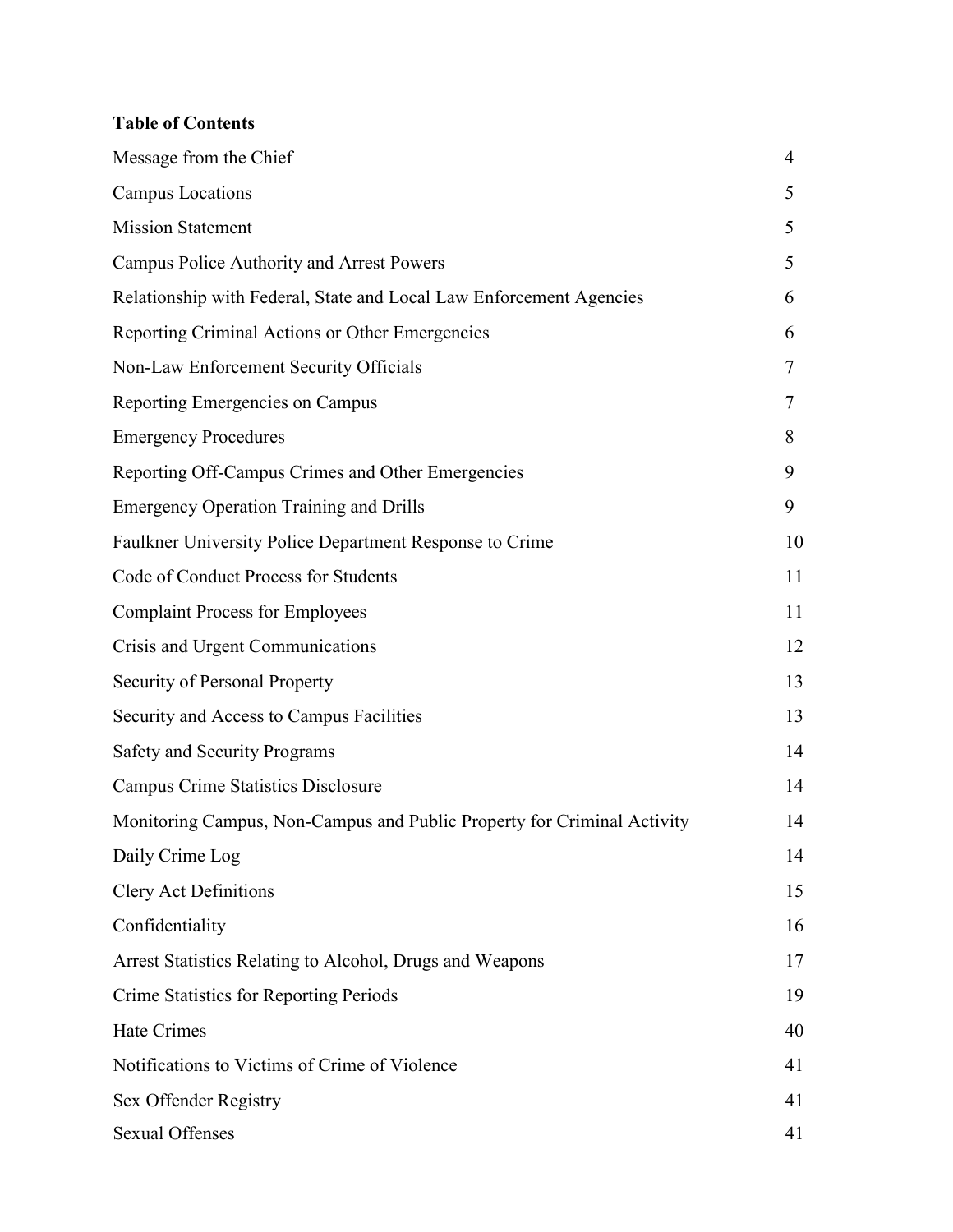| <b>Sexual Assault Elimination Act</b>              | 42 |
|----------------------------------------------------|----|
| <b>Instructions for Sexual Assault Victims</b>     | 43 |
| How to be an Active Bystander                      | 45 |
| <b>Risk Reduction</b>                              | 46 |
| Protection from Abuse Orders                       | 46 |
| Drug and Alcohol-Free Campus                       | 47 |
| Fire Safety Report                                 | 62 |
| Addendum A - Statutory Authority                   | 68 |
| Addendum B - Eagle Alert Summary                   | 70 |
| Addendum C - Drug Free Campus and Workplace Policy | 71 |
| Addendum D - Standards of Conduct                  | 72 |
| Addendum E - General and Sexual Harassment Policy  | 74 |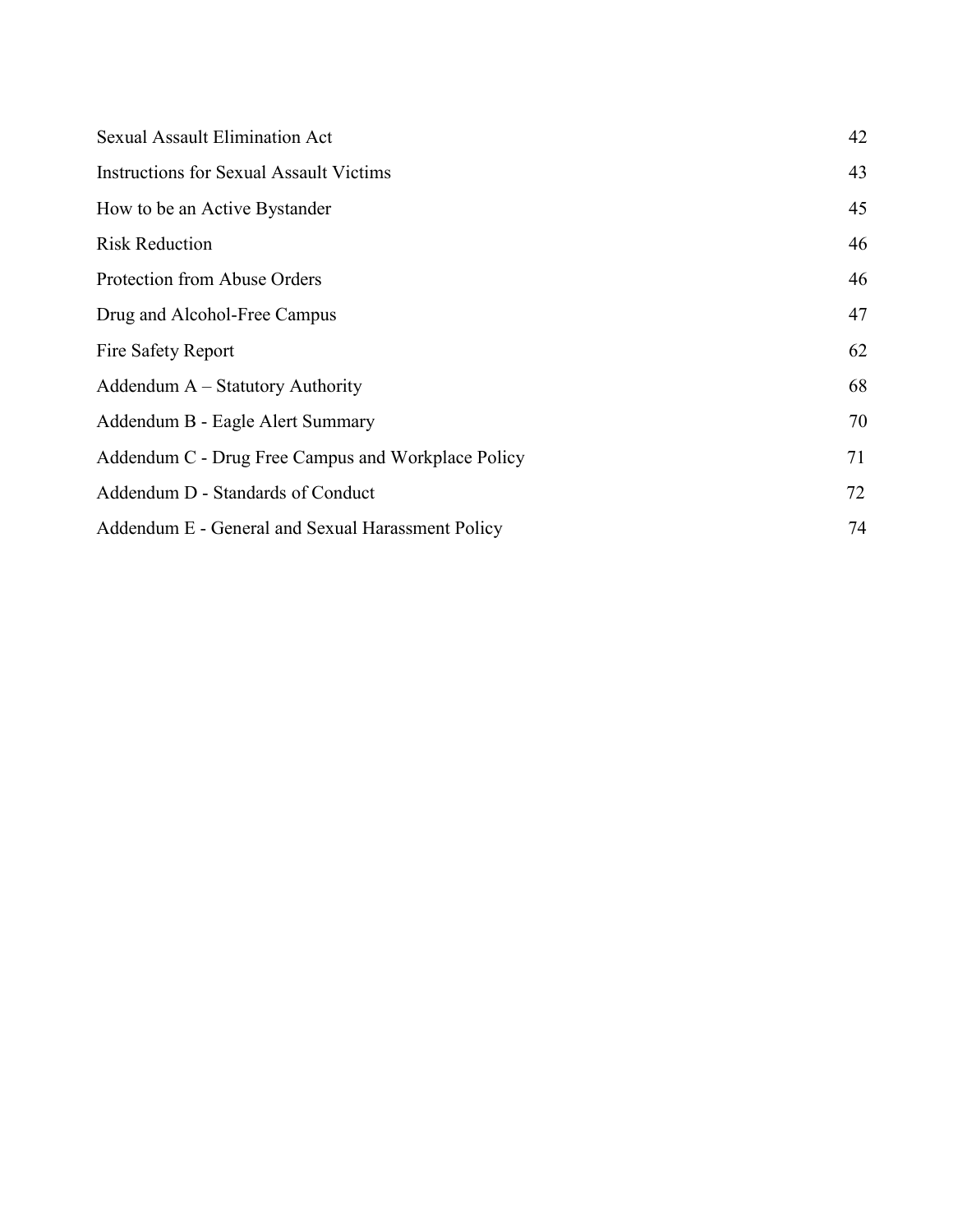## **Message from the Chief**

I would like to take a moment to briefly introduce the Faulkner University Police Department. Whether you are a student, faculty, staff, or a visitor to our campus we are here to provide you with a safe and secure place to work, live, and learn. We serve the Faulkner community by providing professional law enforcement and emergency response services around the clock, every day of the year at our Montgomery campus and during prime student hours at our Huntsville, Birmingham, and Mobile campus locations. In close cooperation with surrounding public safety agencies, our professionally trained officers are continuously available to answer calls for service and to respond to any emergency on campus.

The Police Department is committed to providing the University with proactive and professional law enforcement and emergency response services focusing on relationship building, community oriented policing, and customer service oriented goals. The members of our Department strive to reflect the Mission of the University and the teachings of Holy Scripture in everything we do.

The safety of the campus is a top priority for the University. I report directly to the Vice-President for Student Services and have close contact with the President of the University. This exceptional working relationship allows the Department to be proactive in identifying potential issues and instituting measures aimed at keeping our community safe.

The Faulkner University Police Department offers safety training information throughout the year and upon request to anyone or any group interested in personal and campus safety issues. Tests and practical exercises for emergency situations are also conducted throughout the year.

This report is intended to inform our campus community of the function of the Police Department, to highlight our preparations and policies in case of emergency, and to keep the community informed of what occurs on the campus. This report can be located on the Faulkner University web site at: <https://www.faulkner.edu/student-life/campus-safety-and-police-department/>

We encourage visitors to the Department and strive to develop relationships with all our students, faculty, and staff. Please do not hesitate to contact me or any member of the Department if you have any questions. You can contact our office at 334-386-7415. An on-duty officer can always be contacted at 334-239-5496.

We are here to Serve and Protect,

Now f. famil

David Fowler Chief of Police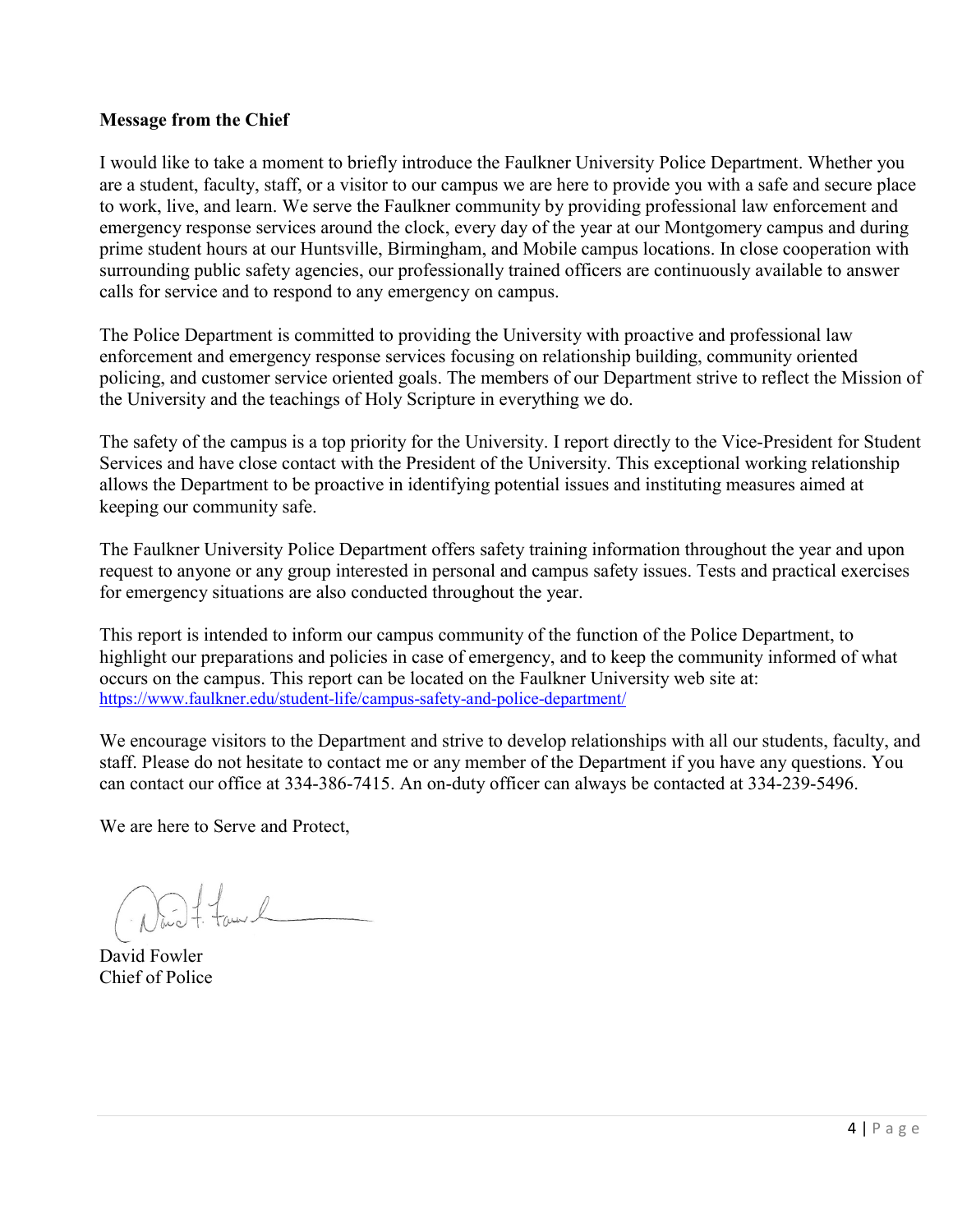# **Faulkner University Campus Locations:**

**Montgomery Campus (Main)**

5345 Atlanta Highway Montgomery, Alabama 36109 800-879-9816 / 334-272-5820

# **Birmingham Campus**

4524 Southlake Parkway Hoover, Alabama 35244 888-816-2776 / 205-879-5588

# **Huntsville Campus**

420 Wynn Drive Huntsville, Alabama 35805 888-816-2775 / 256-830-2626

# **Mobile Campus**

3943 Airport Blvd. Mobile, AL 36608 888-816-2777 / 251-380-9090

#### **Faulkner University Campus Police Mission Statement**

The mission of Faulkner University's Police Department is to glorify God by utilizing all available resources to provide a safe and secure community which supports the education of the whole person, emphasizing integrity of character in a caring Christian environment where every individual matters every day.

The Police Department serves to protect life and property, prevent and detect crime, maintain an effective parking and traffic system, and be of general service to the University community. The Department also maintains a high level of cooperation with the members of Faulkner University and other public safety and law enforcement agencies.

# **Faulkner University Police Department Authority and Arrest Powers**

The Faulkner University Police Department provides full police service to the campus community. The police officers are certified by the State of Alabama Peace Officers Standards and Training Commission and are vested with all the powers, authority, and responsibility of any police officer of the state on property owned or operated by the college, or in any circumstance in which an arrest by a police officer without a warrant is authorized by law at any location within the State of Alabama. (Code of Alabama 16-22-1 & 16-22-2 – See Addendum A). Certified officers wear a dress uniform consisting of a navy-blue or gray shirt, black pants and are clearly identified as police officers. The daily uniform for Certified officers consists of a navy-blue polo shirt, khaki pants and are clearly identified as police officers. Certified officers are trained and carry sidearms. All officers are trained and carry non-lethal weapons (Taser,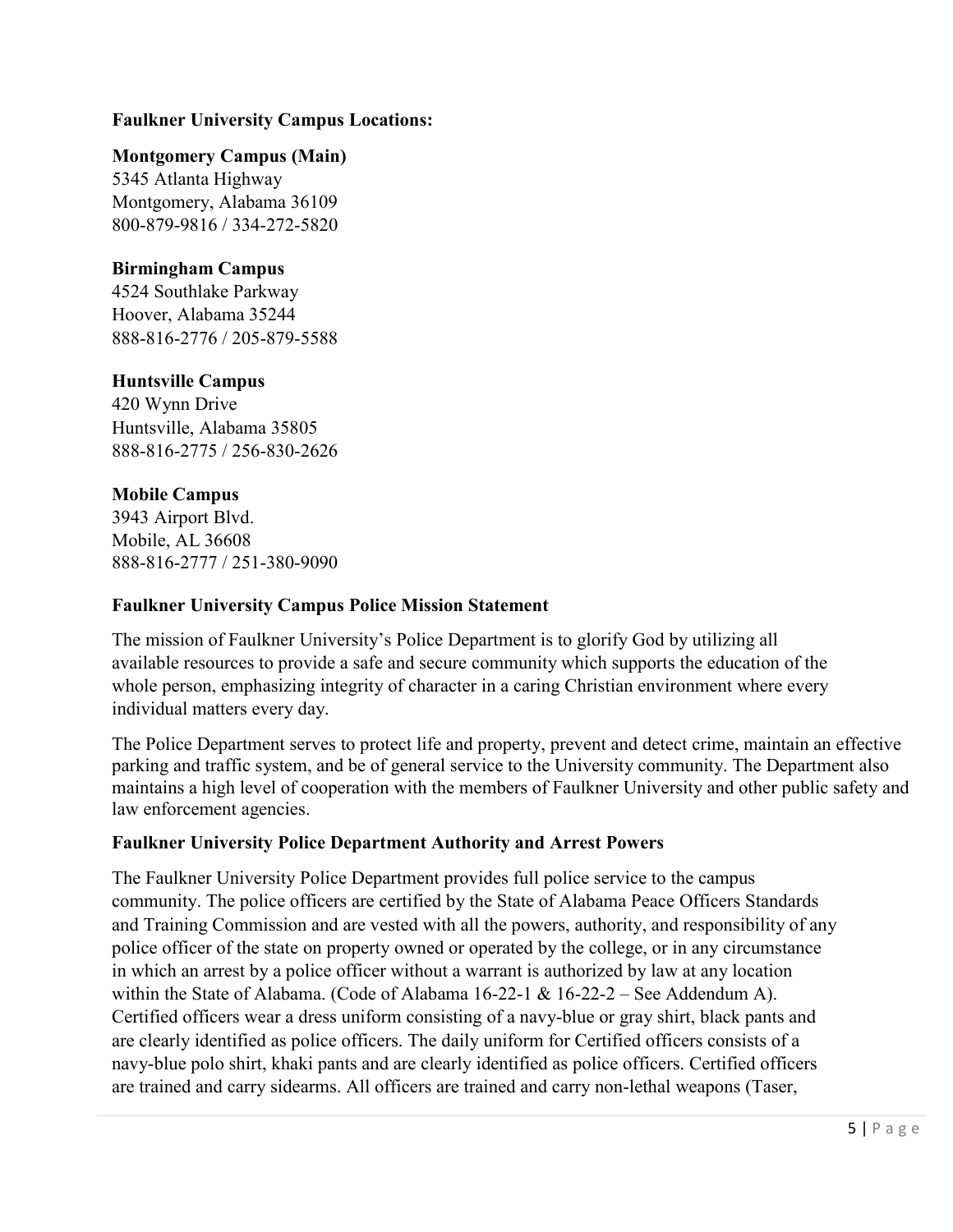Pepper Spray, Baton, etc.) as required by state law.

Faulkner University also utilizes off duty police officers / deputy sheriffs from other agencies. They wear uniforms provided by their primary law enforcement agency.

Faulkner University also utilizes non-Certified safety officers to assist with non- law enforcement activities. They do not have powers of arrest. Further, they wear a uniform consisting of khaki pants, royal blue shirt and are clearly identified as safety officers.

# **Faulkner University's Relationship with Federal, State, and Local Law Enforcement Agencies**

Faulkner University Police Department works regularly with federal, state, and local law enforcement agencies regarding a variety of criminal investigations. Additionally, our Police Department works with a variety of federal, state and local agencies to provide training to law enforcement officers throughout Alabama.

# **Reporting Criminal Actions or Other Emergencies**

We encourage all victims to promptly and accurately report all crimes or emergencies to the Campus Police.

- On Duty Police Officer for all locations 334-239-5496. Contact may also be made through the Faulkner App. Click on the Shield at the top right corner of the App and then click on the "Call 334-239-5496" link.
- Text Messages may be sent to 334-239-5496
- Anonymous tips can be made through the Faulkner App. Click on the Shield at the top right corner of the App and then click on the Tip Line link.

Note: All 911 calls for service will go directly to the local 911 operator for the area and be routed to the Faulkner University Police Officer on duty.

When reporting crimes to Campus Police, please provide the following:

- Location
- Call Back Phone Number
- Type of Incident
- Information Relating to immediate dangers
- Descriptions of offender(s)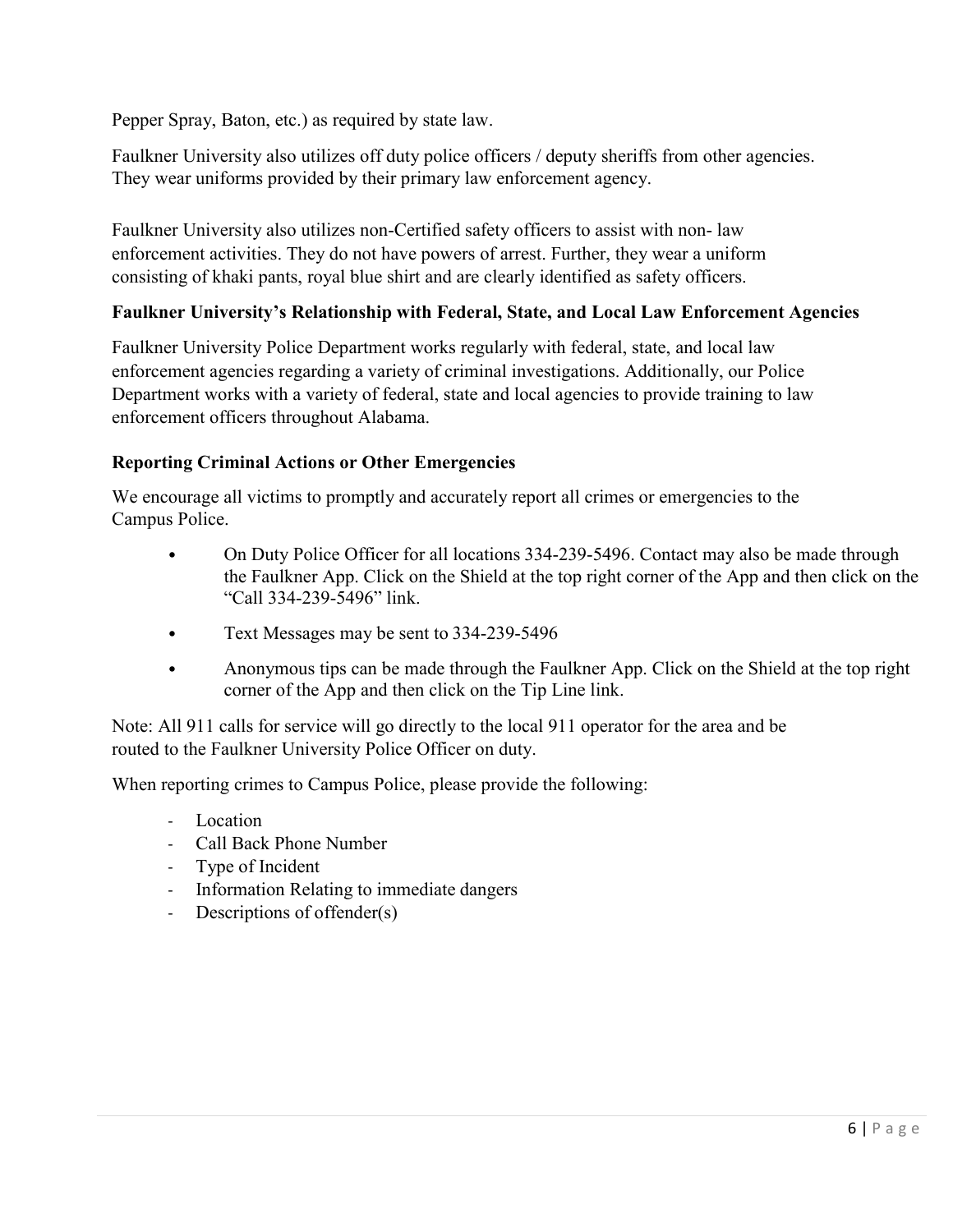# **Campus Security Authority Officials**

| Victims that do not want to report crimes to law enforcement may contact the |  |
|------------------------------------------------------------------------------|--|
| <b>following Campus Security Authority Officials:</b>                        |  |

| <b>Montgomery</b>                                  |                    |  |  |  |  |  |  |
|----------------------------------------------------|--------------------|--|--|--|--|--|--|
| Campus                                             |                    |  |  |  |  |  |  |
| Dr Jean-Noelle Thompson, Vice President of Student | $(334)$ 386-7300   |  |  |  |  |  |  |
| <b>Services</b>                                    |                    |  |  |  |  |  |  |
| Renee Kephart, Vice President of Human Resources   | (334) 386-7230     |  |  |  |  |  |  |
| Candace Cain, Dean of Students                     | (334) 386-7182     |  |  |  |  |  |  |
| Keri Alford, Assistant Dean for Residence Life and | $(334)$ 386-7179   |  |  |  |  |  |  |
| Housing                                            |                    |  |  |  |  |  |  |
| Kylie Sutton, Director of Student Activities       | (334) 386-7390     |  |  |  |  |  |  |
| Dr Jennifer DeBoer, JSL Assistant Dean of Students | $(334)$ 386-7550   |  |  |  |  |  |  |
| <b>Birmingham</b>                                  |                    |  |  |  |  |  |  |
| Campus                                             |                    |  |  |  |  |  |  |
| Karen Bruce, Center Director                       | $(205)$ 879-5588   |  |  |  |  |  |  |
| <b>Huntsville</b>                                  |                    |  |  |  |  |  |  |
| Campus                                             |                    |  |  |  |  |  |  |
| Dr Bryan Collins, Center Director                  | $(256) 830 - 2626$ |  |  |  |  |  |  |
| <b>Mobile Campus</b>                               |                    |  |  |  |  |  |  |
| Dr Chris Coker, Center Director                    | $(251)$ 380-9090   |  |  |  |  |  |  |

At Faulkner University we hope that students feel comfortable contacting any of our staff and faculty concerning serious issues in their lives. We consider all staff and faculty to be in a position to assist students and take on the role of a Campus Security Authority Official.

Please note that a Campus Security Authority Official is not responsible for determining authoritatively whether a crime took place— that is the function of Campus Safety and/or law enforcement personnel. A Campus Security Authority Official should not try to apprehend the alleged perpetrator of the crime. This is the responsibility of law enforcement. It is also not the responsibility of a Campus Security Authority Official to try to convince a victim to contact law enforcement if the victim chooses not to do so.

# **Reporting Emergencies on Campus**

It is the policy of Faulkner University that any criminal act or threat of violence, injury, destruction of college or personal property, traffic accident or other situation that occurs on college property and that may constitute an emergency, a danger to the health, safety, or property of any person, or a threat to public order be reported immediately. An emergency is hereby defined as any event that is disruptive to the normal affairs of the college. Members of the campus community should be alert to emergency situations and make immediate reports as outlined below. In reporting an emergency, the caller must: (a) state name; (b) state type of emergency; (c) state location of emergency; and (d) remain in the area until assistance arrives.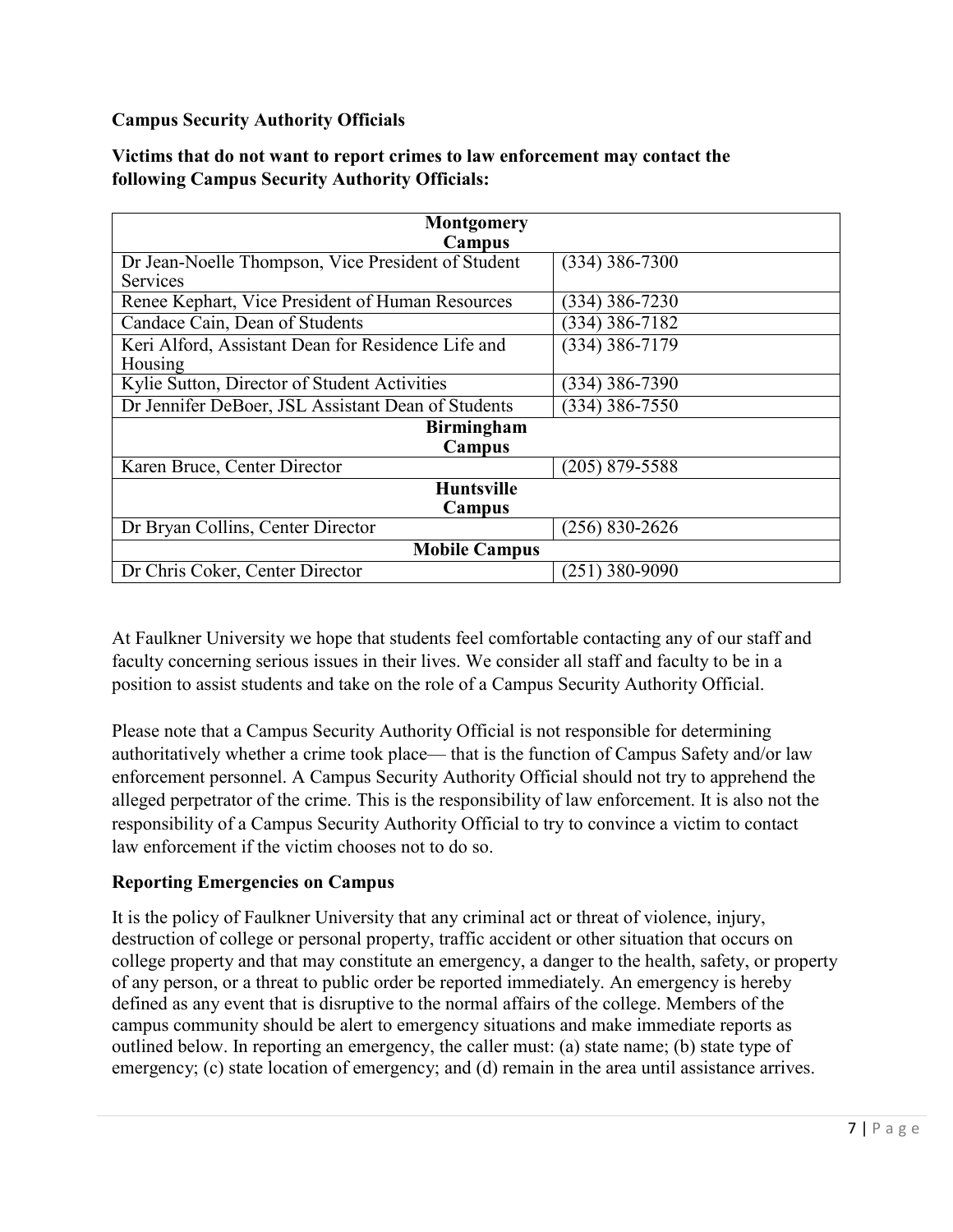# **Reporting of Emergencies - On Campus**

**A. Medical Emergencies: In the case of major injury or serious illness,**

(a) call the Fire Department paramedics at 911;

(b) call the Campus Police at (334) 239-5496.

## **B. Fire/Explosion/Hazardous Material Spill: In the case of fire, explosion or hazardous material spill,**

(a) activate the fire alarm or otherwise notify occupants to vacate the building;

(b) call the fire department at 911;

(c) call the Campus Police at (334) 239-5496;

**C. Criminal Acts:** In case of criminal acts including murder, rape, robbery, aggravated assault, burglary or motor vehicle theft, call the Campus Police at (334) 239-5496.

# **D. Maintenance Emergencies:** In case of maintenance emergencies,

(a) call emergency maintenance at (334) 799-9404;

(b) call the Campus Police at (334) 239-5496.

#### **Emergency Procedures**

## **1. Criminal Acts**

A. The Campus Police Department has primary jurisdiction for response, and investigation of all criminal actions on campus property.

B. To report a crime, notify Campus Police Dispatch at (334) 239-5496.

# **2. Medical Emergencies**

A. Call 911 to summon emergency medical assistance.

# **3. Fire**

A. Call 911 to report a fire.

B. Fire Extinguishers are located in common areas on all floors of campus buildings.

# **4. Emergency Procedures - Building Evacuation**

In the event it becomes necessary to evacuate a building, all occupants are expected to vacate the facility as directed by the signage located in each building. During fire events, do not use elevators. In the event of a building evacuation, a rally point will be identified in the Eagle Alert evacuation warning.

# **5. Emergency Procedures - Tornado Warning**

A.Campus Police will send Eagle Alert emergency notifications when a tornado warning is issued by the National Weather Service.

B.All members of the campus community should take shelter in the lowest floor of the building, away from windows and doors. Secure areas (stair wells and rest rooms) are identified.

C.When the tornado threat is over, the all-clear will be given by the Campus Police and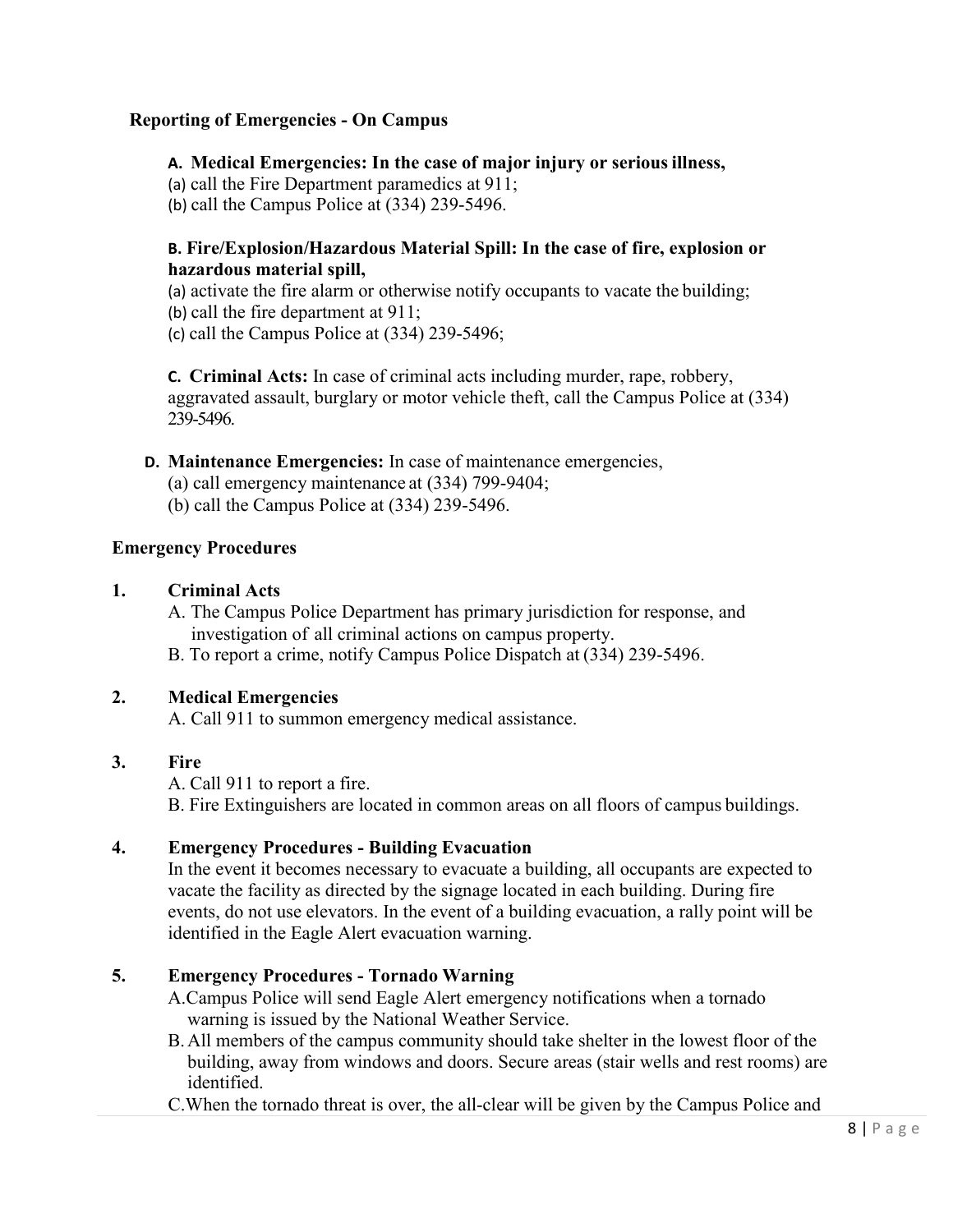normal activities will resume.

D. Do not send people home during a tornado warning.

## **Reporting Off-Campus Crimes and Other Emergencies**

Victims and witnesses to criminal activity occurring off campus should contact the appropriate agency for the jurisdiction:

- Montgomery Police Department at 334-625-2532
- Montgomery County Sheriff's Department at (334) 832-4980
- Huntsville Police Department at (256) 722-7100
- Madison County Sheriff's Department at (256) 533-8940
- Hoover Police Department at (205) 444-7700
- Shelby County Sheriff's Department at (205) 669-4181
- Mobile Police Department at (251) 208-1700
- Mobile County Sheriff's Department at (251) 574-2423

Students who are victims of off campus criminal activity should also contact Campus Police or a Campus Security Authority as soon as possible for documentation of the event and assistance with follow up and counseling.

#### **Emergency Operations – Training and Drills**

#### **General Emergency Information**

Faulkner University has a well-developed process for significant emergencies or dangerous situations involving an immediate threat to the health and safety of students, employees, and visitors. The process is detailed in the Faulkner University Emergency Operations Plan (EOP), which includes information about the College's operating status parameters; incident priorities; shelter-in-place and evacuation guidelines; and local contingency and continuity planning requirements. The EOP is designed to take an all- hazards approach to both natural and human caused hazards. Divisions, departments, offices and individuals are encouraged regularly to familiarize themselves with information in this plan.

The University conducts emergency response exercises each year, which may include one or more activities, such as tabletop exercises, field exercises, and tests of the emergency notification systems on campus. These tests are designed to assess and evaluate the emergency plans and capabilities of the institution. Faulkner University Campus Police staff have received training in the Incident Command System and Responding to Critical Incidents on Campus. When a serious incident occurs that causes an immediate threat to the campus, the Campus Police Department will be the first to respond. Additional resources from a variety of local, state and federal agencies will be requested as needed. The Campus Police Department trains with a variety of local, state and federal agencies annually to enhance their response capabilities.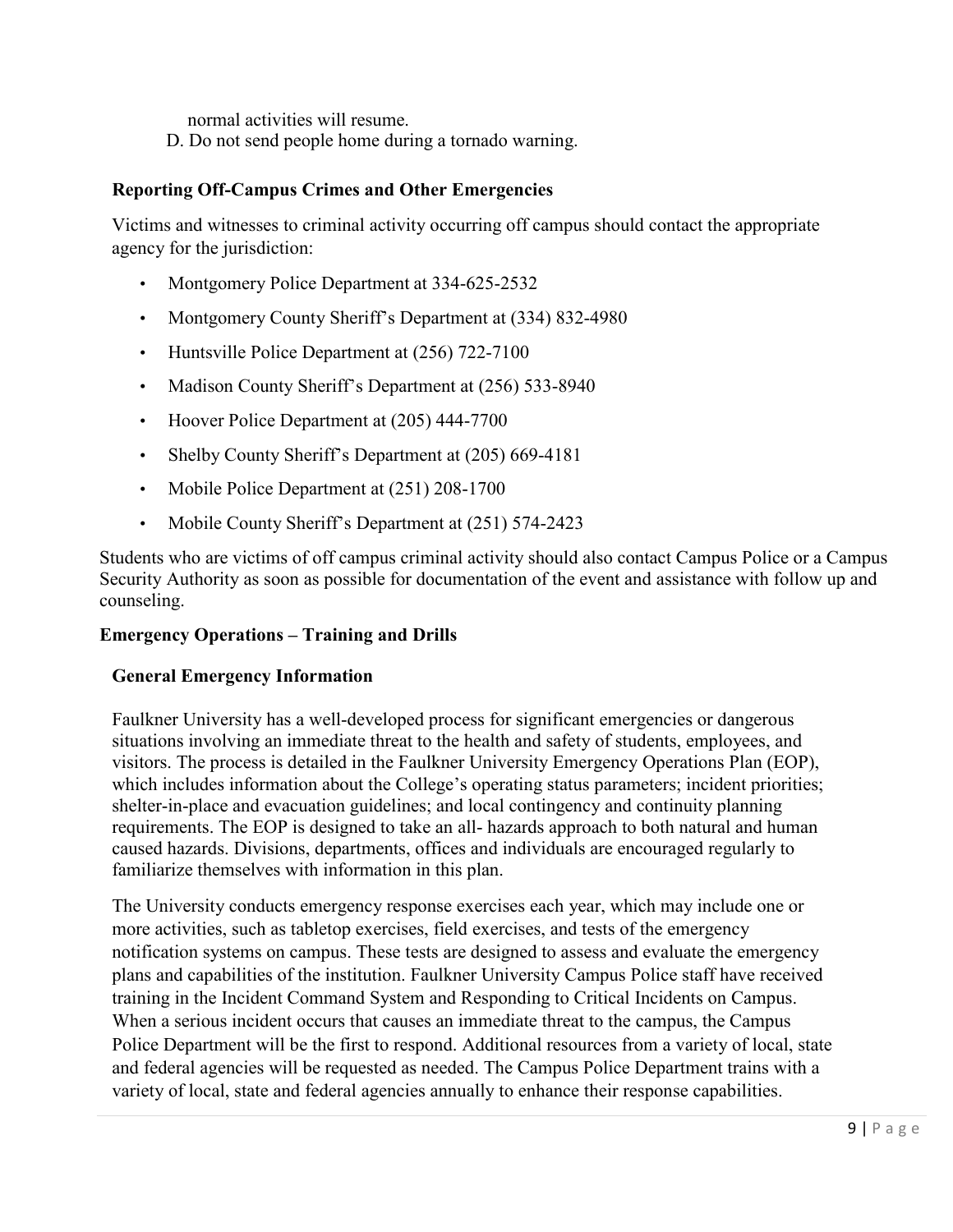# **Emergency Responses, Training & Exercises**

| Multiple Location<br>Event – Faulkner<br>University Benefit<br>Dinner                       | <b>Montgomery Campus</b><br>and 2 off campus<br>locations | October 1, 2020    | Multi Agency<br>Response:<br>Campus Police,<br>Montgomery<br>Police, and<br>Alabama Law<br>Enforcement<br>Agency (ALEA)                                 |
|---------------------------------------------------------------------------------------------|-----------------------------------------------------------|--------------------|---------------------------------------------------------------------------------------------------------------------------------------------------------|
| Emergency Response –<br>Potential Explosive<br>Device (Prank/Hoax)                          | <b>Montgomery Campus</b>                                  | September 23, 2020 | Multi Agency<br>Response:<br>Campus Police<br>and Montgomery<br>Police                                                                                  |
| Emergency<br><b>Response Training</b><br>and Exercise -<br><b>Mass Casualty</b><br>Response | <b>Montgomery Campus</b>                                  | February 13, 2020  | Multi Agency<br>participation:<br>Campus Police,<br>Montgomery<br>Police, Alabama<br>Law Enforcement<br>Agency (ALEA),<br>and Alabama<br>National Guard |

# **Faulkner University Police Department Response to Crime**

Victims of crime are encouraged to report offenses to the Campus Police. Our officers will conduct a complete and thorough investigation of the event. If the victim desires to press charges, information will be presented to a magistrate, who determines if there is probable cause to issue a warrant. Faulkner University Police Officers will assist the victim in obtaining the warrant. Additionally, a Faulkner University Police officer is available to assist the victim during all stages of the court process.

Victims also have the option of filing a Conduct violation if the alleged offender is a student. Conduct violations may be filed in place of or in addition to criminal charges. Conduct violations may be submitted to the following:

| <b>Montgomery</b><br>Campus                                   |                  |
|---------------------------------------------------------------|------------------|
| Candace Cain, Dean of Students                                | $(334)$ 386-7182 |
| Keri Alford, Assistant Dean for Residence Life and<br>Housing | $(334)$ 386-7179 |
| Dr Jennifer DeBoer, JSL Assistant Dean of Students            | $(334)$ 386-7550 |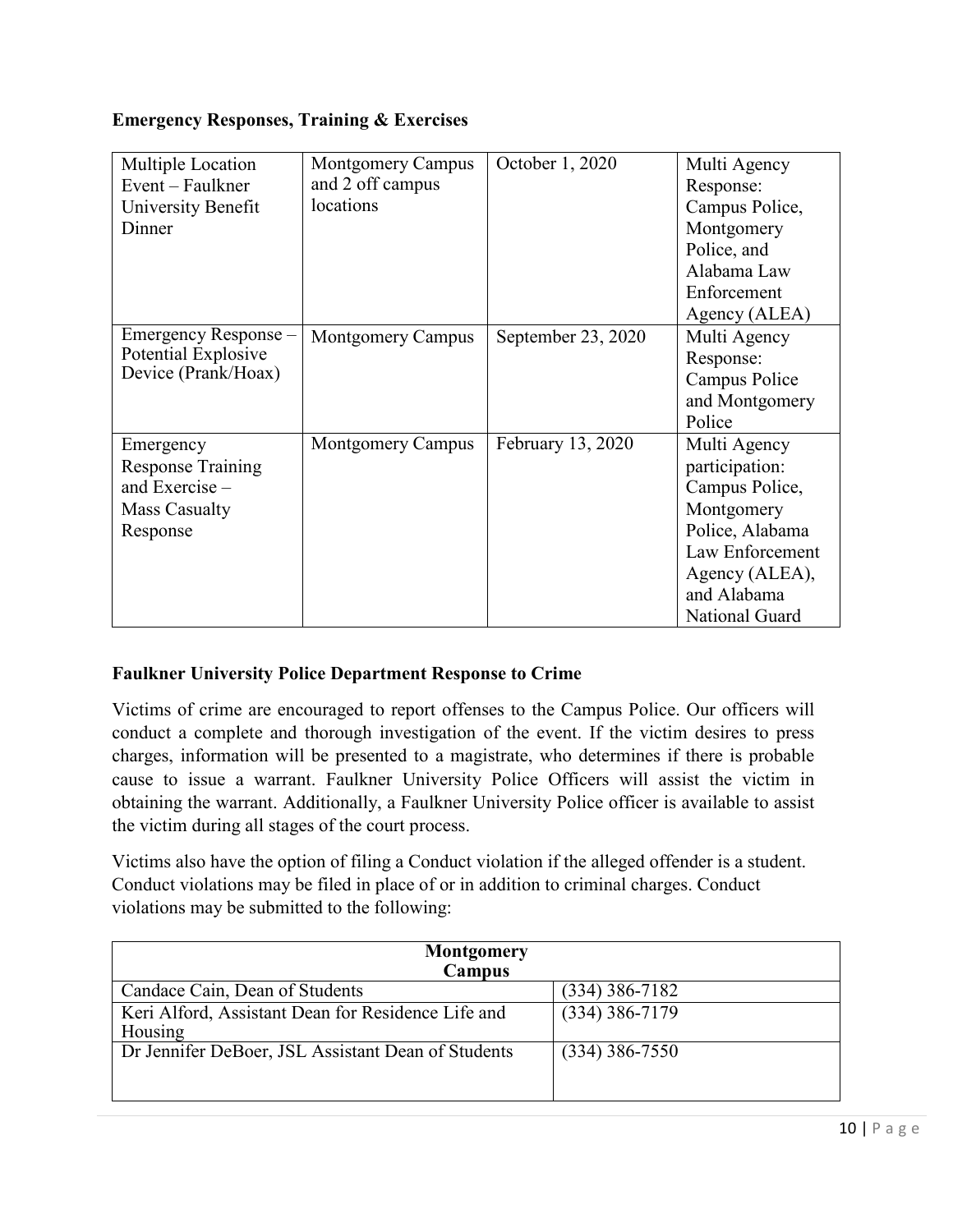| <b>Birmingham</b><br>Campus       |                    |  |  |  |  |
|-----------------------------------|--------------------|--|--|--|--|
| Karen Bruce, Center Director      | $(205)$ 879-5588   |  |  |  |  |
| <b>Huntsville</b>                 |                    |  |  |  |  |
| Campus                            |                    |  |  |  |  |
| Dr Bryan Collins, Center Director | $(256) 830 - 2626$ |  |  |  |  |
|                                   |                    |  |  |  |  |
|                                   |                    |  |  |  |  |
| <b>Mobile Campus</b>              |                    |  |  |  |  |
| Dr Chris Coker, Center Director   | $(251)$ 380-9090   |  |  |  |  |

#### **Student Life Conduct Regulations Process for Students**

Upon receipt of a conduct complaint, the Dean of Students/Center Director work to gather additional facts. If there is probable cause to believe that a violation of the Faulkner University Student Life Conduct Regulations has occurred, then the case will proceed to an informal stage of resolution in an attempt to eliminate the conduct at issue, prevent its recurrence and remedy its effects in a manner that meets the expressed preference of the complainant and the safety and welfare of the campus community. If the case cannot be settled with an informal resolution, the case will move to the Vice President for Student Services. Any decision made by the Vice President for Student Services may only be appealed to the President for review. The Presidents' decision is final.

For more information concerning Student Life Conduct Regulations in the Student Handbook, see [2020-](https://www.faulkner.edu/wp-content/uploads/2020-2021%20Faulkner%20University%20Student%20Handbook(1).pdf) [2021 Faulkner University Student Handbook\(1\).pdf](https://www.faulkner.edu/wp-content/uploads/2020-2021%20Faulkner%20University%20Student%20Handbook(1).pdf)

# **Complaint Process for Employees**

**In circumstances in which the offender is a school employee, victims may file a complaint with Human Resources in place of or in addition to criminal charges. These complaints may be submitted to:**

#### **Renee Kephart, Vice President of Human Resources, (334) 386-7230.**

The victim of a crime who does not want to pursue action with the Vice President of Human Resources or the criminal justice system may still consider making a report to a Campus Security Authority. A student or employee can notify any Campus Security Authority about a crime and they can file an internal report without revealing their identity.

The University cannot guarantee confidentiality; but does guarantee privacy. The purpose of a confidential report is to comply with the reporting individual's wish to keep the matter confidential, while taking steps to ensure their future safety and the safety of others. Further options will be discussed with the reporting party. With such information, the college can keep an accurate record of the number of incidents involving students, employees and visitors; determine where there is a pattern of crime with regard to a particular location, method, or assailant, and alert the campus community to potential dangers. Reports filed in this manner are counted and disclosed in the annual crime statistics for the University.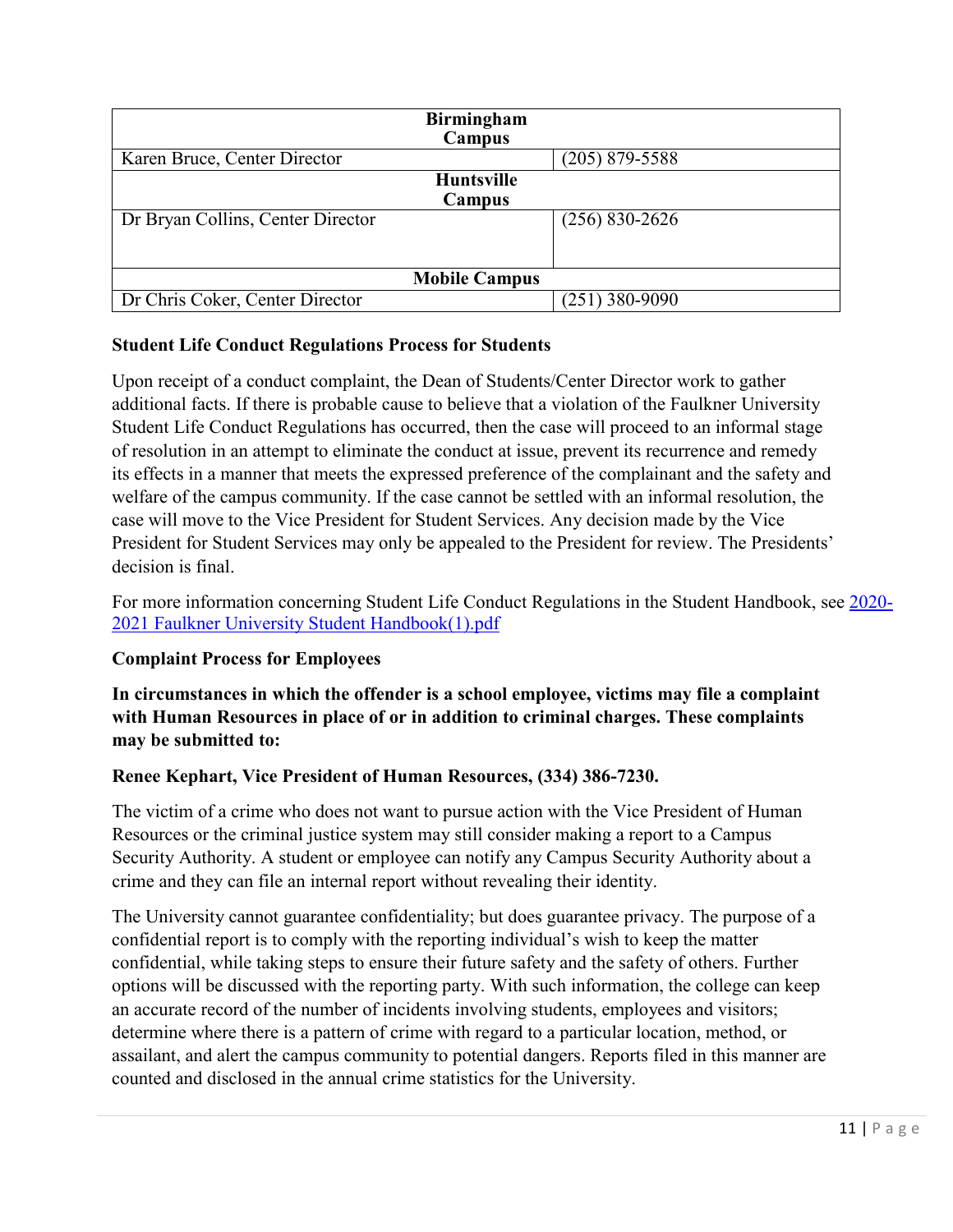# **Crisis and Other Urgent Communications**

**Clery Timely Warning Notices** are specifically related to compliance with the federal Clery Act, which requires colleges and universities to notify students and employees whenever there is a threat that a serious crime has been reported and/or may be repeated--so that campus community members can protect themselves or their property. The Clery Act identifies specific crimes that require a timely warning notice to be issued. When crimes are reported to a CSA or the police and the reported crime(s) are believed to have occurred on campus, in or on noncampus buildings or property, or on public property immediately contiguous to the campus.

# **Timing, Content, and Decision Criteria for Issuing a Crime Alert:**

• The Clery Act does not define what is *timely*. However, the warning should be issued as soon as pertinent information is available, because the intent of a Clery timely warning is to alert the campus community of a criminal event and any continuing threats that are believed to exist.

• Clery Act regulations do not specify what should be included in a timely warning. However, the warning should include information that would promote actions to encourage securityawareness.

• The issuance of a Crime Alert should be decided on a case-by-case basis in light of all of the facts surrounding a crime. These include factors such as the nature of the crime, a continuing danger to the community, and the possible risk of compromising law enforcement efforts to apprehend the suspect(s) if certain information is made public.

• Generally, the Alert should specify the type of reported crime, the time and location where the crime occurred, and specific advice to the community regarding steps to take to avoid becoming a victim of similar crimes.

The decision to issue a Crime Alert is made by the Chief of Police or his designee, at times after consulting with the Vice President for Student Services.

A **CRIME ALERT** may be disseminated campus-wide using a variety of methods that include official Faulkner University e-mail, advisory posters placed at building entrances and inside locations frequented by members of the campus community, and the Faulkner App. Sometimes an alert may be isolated to certain areas of the campus because the threat does not affect the entire campus.

# **Emergency Notifications**

If a potentially life-threatening emergency exists that necessitates an urgent notification to the campus community, such as a tornado warning or active shooter, the Faulkner University Eagle Alert Emergency Notification System will be used. This message will be promulgated through text messages, and emails. The Eagle Alert Notification System also integrates messages with the Faulkner App. Emergency notifications are sent by the Chief of Police or his designee.

Students, Faculty, and Staff are automatically added to the Eagle Alert system shortly after the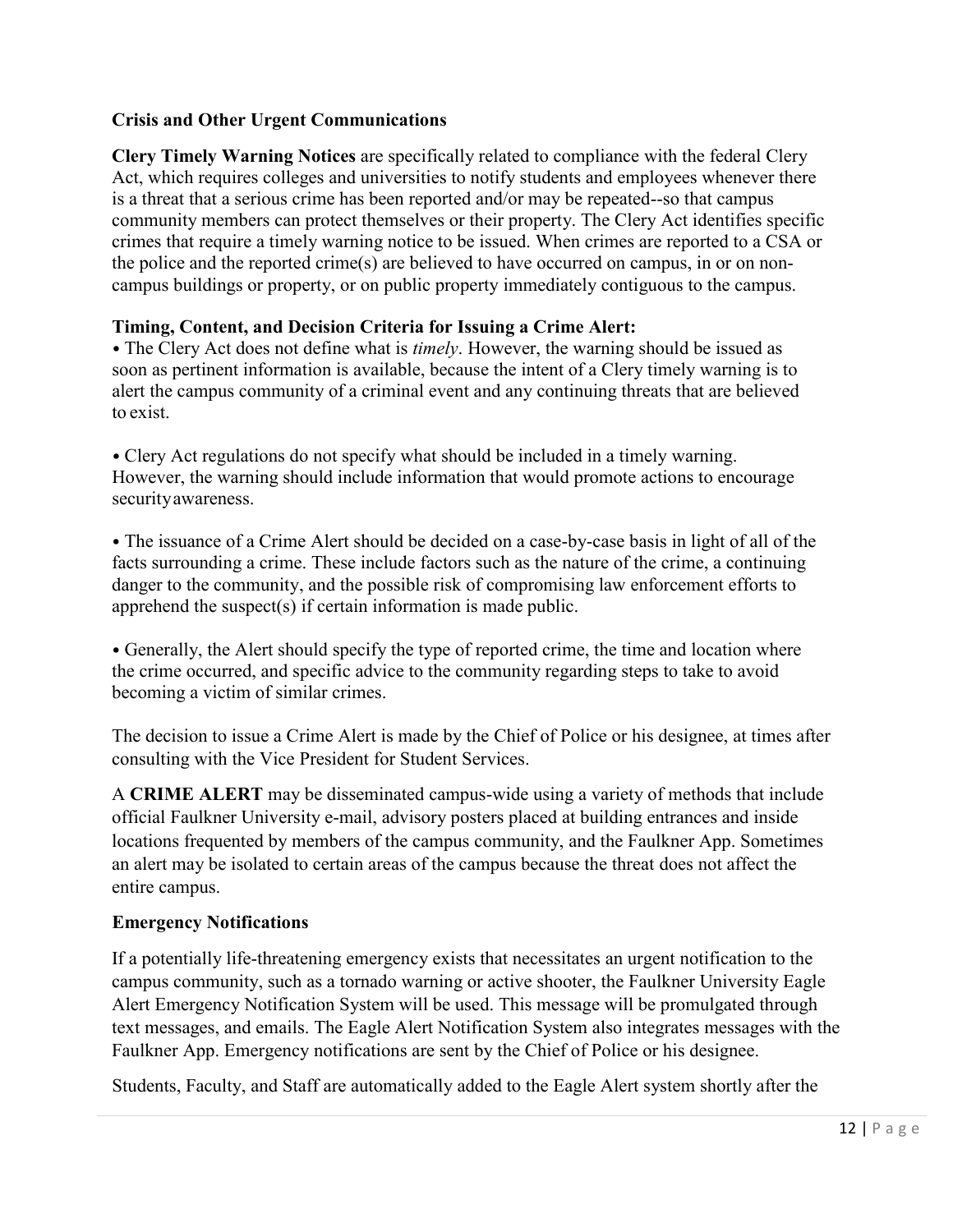beginning of each semester. Individuals associated with a Faulkner campus (parents, contracted employees, residents of Elizabeth Wright Apartments or Camellia Gardens Apartment, associates of Alabama Christian Academy, etc.) can be added to the system by calling the Police Department during normal business hours at 334-386-7415 or emailing the Police Department's Office Manager – Rachael Bulger at RBulger@Faulkner.edu

# **Security of Personal Property**

The university cannot be responsible for personal property, nor can the university assume responsibility for the protection of vehicles or their contents. The campus police recommend that students conceal books, supplies, and other valuables in the trunks of their cars or keep valuables in their possession at all times. Items such as purses, handbags, book bags, and knapsacks should not be unattended.

Everyone is encouraged to lock their vehicle and residence rooms/apartments. Do not leave your keys in your vehicle or where anyone can pick them up and make use of them.

# **Security of and Access to Campus Facilities**

Faulkner University is committed to providing a healthful, safe and secure environment for all members of the campus community. This commitment is evidenced by the fact the university employs a Police force which is on duty 24 hours every day at the Montgomery campus and anytime classes are scheduled and as many additional hours possible at the Birmingham, Huntsville, and Mobile campus locations.

Campus facilities are locked and unlocked by the Campus Police according to the normal operational hours of the college and scheduled facilities usage. Normal operational hours are:

# **Montgomery Campus**

7:30 am-11:00 pm Monday – Friday As scheduled on Saturday & Sunday

# **Birmingham Campus**

8:00 am-10:00 pm Monday - Thursday As scheduled on Friday

# **Huntsville Campus**

8:00 am-10:00 pm Monday - Thursday As scheduled on Friday

# **Mobile Campus**

8:00 am-10:00 pm Monday - Thursday As scheduled on Friday As scheduled on Saturday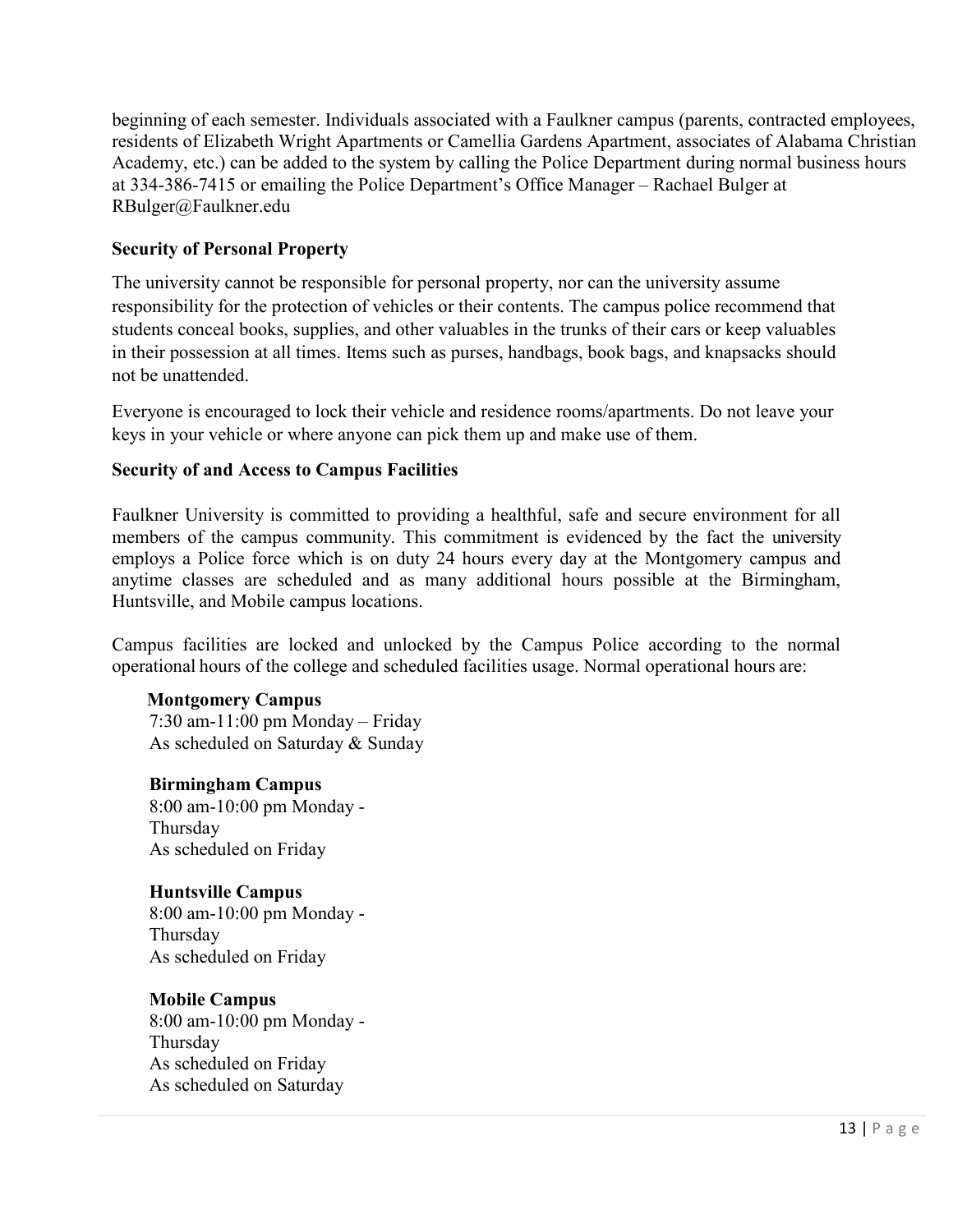As a rule, no one should be in college buildings after normal operating hours. The Campus Police have been instructed not to open buildings or allow people to remain in campus buildings after hours.

Students who need access to campus facilities outside of the hours scheduled above must authorization from the appropriate Dean, Department Chair, or Center Director. In the event of an unforeseen emergency, please contact the Campus Police for assistance.

# **Safety and Security Programs**

Safety and Security programs are provided by Campus Police when requested. To request a class, please contact Campus Police at (334) 386-7415.

# **Campus Crime Statistics Disclosure**

Faulkner University is required under Section 668.46(b) of the Campus Security Act to publish and distribute an annual security report. The Campus Crime and Security Survey as required by the United States Department of Education is available at [http://ope.ed.gov/security.](http://ope.ed.gov/security) The offenses for which the Campus Security Act requires statistical reporting are defined in accordance with the FBI Uniform Crime Reporting (UCR) System, as modified by the Hate Crimes Statistics Act.

Victims or witnesses of crimes may report crimes confidentially for inclusion in the annual disclosure of crime statistics.

# **Monitoring Campus, Non-Campus and Public Property for Criminal Activity**

The Campus Police Department maintains a list of all reports of crimes that occur on Faulkner University property. Between January and July of each calendar year, letters of inquiry, or emails, are sent to local police jurisdictions inquiring about specific Clery crimes associated with each address during the preceding calendar year. These letters are sent by mail with copies stored electronically as part of the Clery Report documents. When these letters are answered, their contents are analyzed, and any crime deemed to be within the exact Clery geography of that location is added to the crime data for that year.

Letters are also sent to police agencies in areas where university sponsored travel requires overnight lodging for students. The data requested is specific to the address where lodging was provided. Staff and faculty are encouraged to provide university sponsored travel information for these purposes when requested.

# **Daily Crime Log**

Faulkner University maintains a Daily Crime Log that records the date the incident was recorded, the type of incident, the general location of the incident and the disposition of the complaint. The department post criminal incidents on the Crime Log within two business days of receiving a report of an incident. These records are available for public inspection at the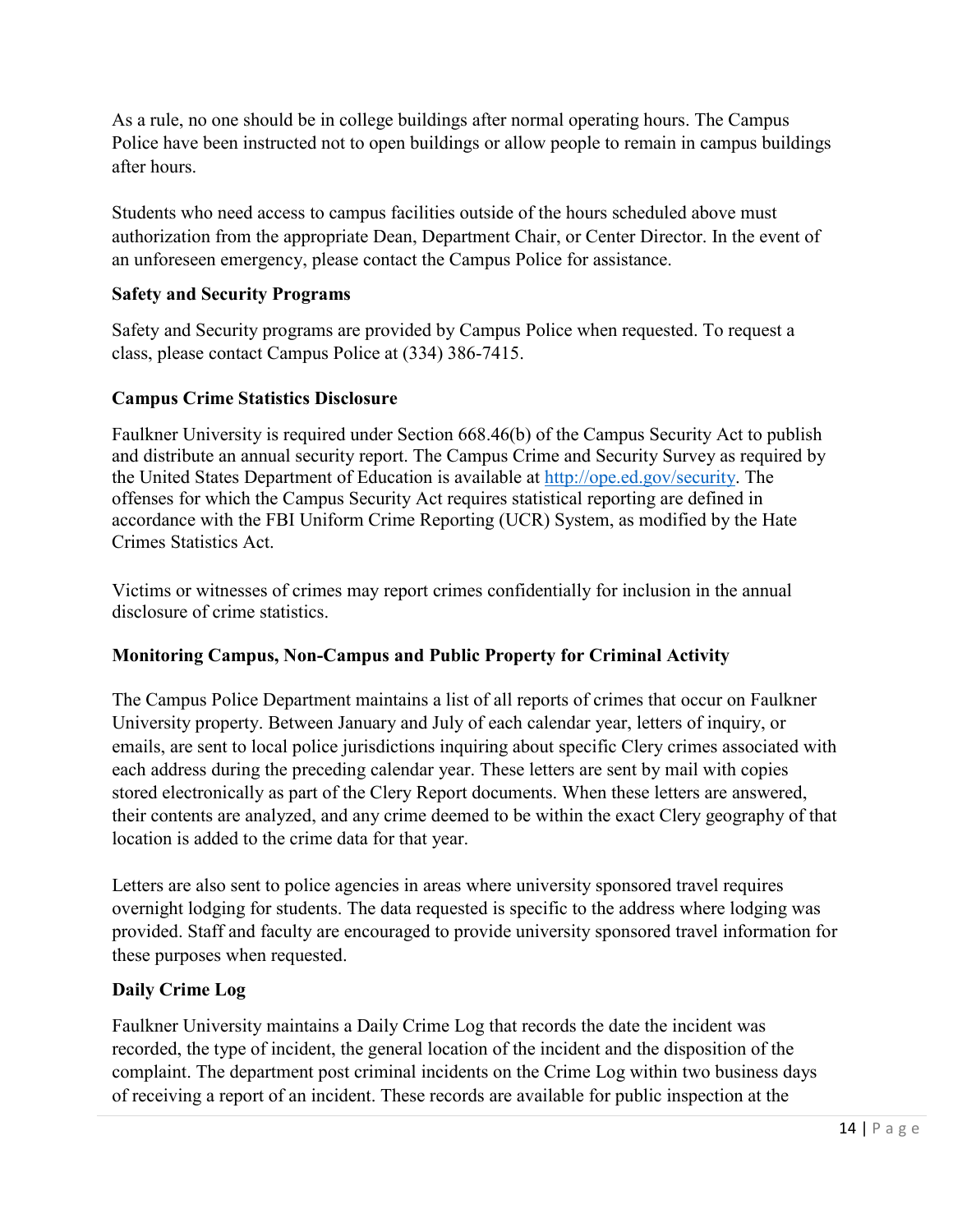Faulkner University Campus Police Department office on the Montgomery campus during normal business hours. Daily reports of police activity are also filed each day and are available for public inspection.

## **Definitions of crimes which must be defined by the Clery Act are:**

**Domestic Violence** - Defined under federal law (42 U.S.C. 13925(a)) as any felony or misdemeanor crime of violence committed by:

- 1. Current or former spouse, or intimate partner, of the victim
- 2. Person whom the victim shares a child with
- 3. A person who has or is cohabitating with the victim as a spouse or intimate partner
- 4. A person similarly situated to a spouse of the victim under the domestic or family violence laws of the jurisdiction in which the crime or violence occurred or
- 5. By any other person against an adult or youth victim who is protected from domestic or family violence laws of the jurisdiction, in which the crime of violence occurred.

**Dating Violence** – Violence committed by a person who is or has been in a social relationship of a romantic or intimate nature with the victim. The existence of such a relationship shall be determined based on the complainant's statement, length of the relationship, type of relationship, and the frequency of interactions between the person(s) involved in the relationship. For the purpose of this definition, dating violence includes, but is not limited to, sexual or physical abuse or the threat of such abuse. Dating violence does not include acts covered under the definition of domestic violence. For the purpose of complying with the requirements of this section, any incident meeting this definition is considered a crime for the purpose of Clery Act reporting.

**Sexual Assault** - Can include any form of actual or attempted sexual activity perpetrated upon a person without that person's consent, including sexual behavior coerced through physical or verbal threats, force or other forms of manipulation and sexual behavior when one person cannot give consent due to incapacitation.

**Rape** – Penetration, no matter how slight, of the vagina or anus with any body part or object, or oral penetration by a sex organ of another person without the consent of the victim. This definition includes any gender of victim or perpetrator.

**Fondling** – The touching of the private body parts of another person for the purpose of sexual gratification without the consent of the victim, including instances where the victim is incapable of giving consent because of his / her age or temporary or permanent mental or physical incapacity.

**Incest** – Sexual intercourse between persons who are related to each other within the degrees wherein marriage is prohibited by law.

**Consent -** Knowing, voluntary and clear permission by word or action, to engage in mutually agreed upon sexual activity. Each party has the responsibility to make certain that the other has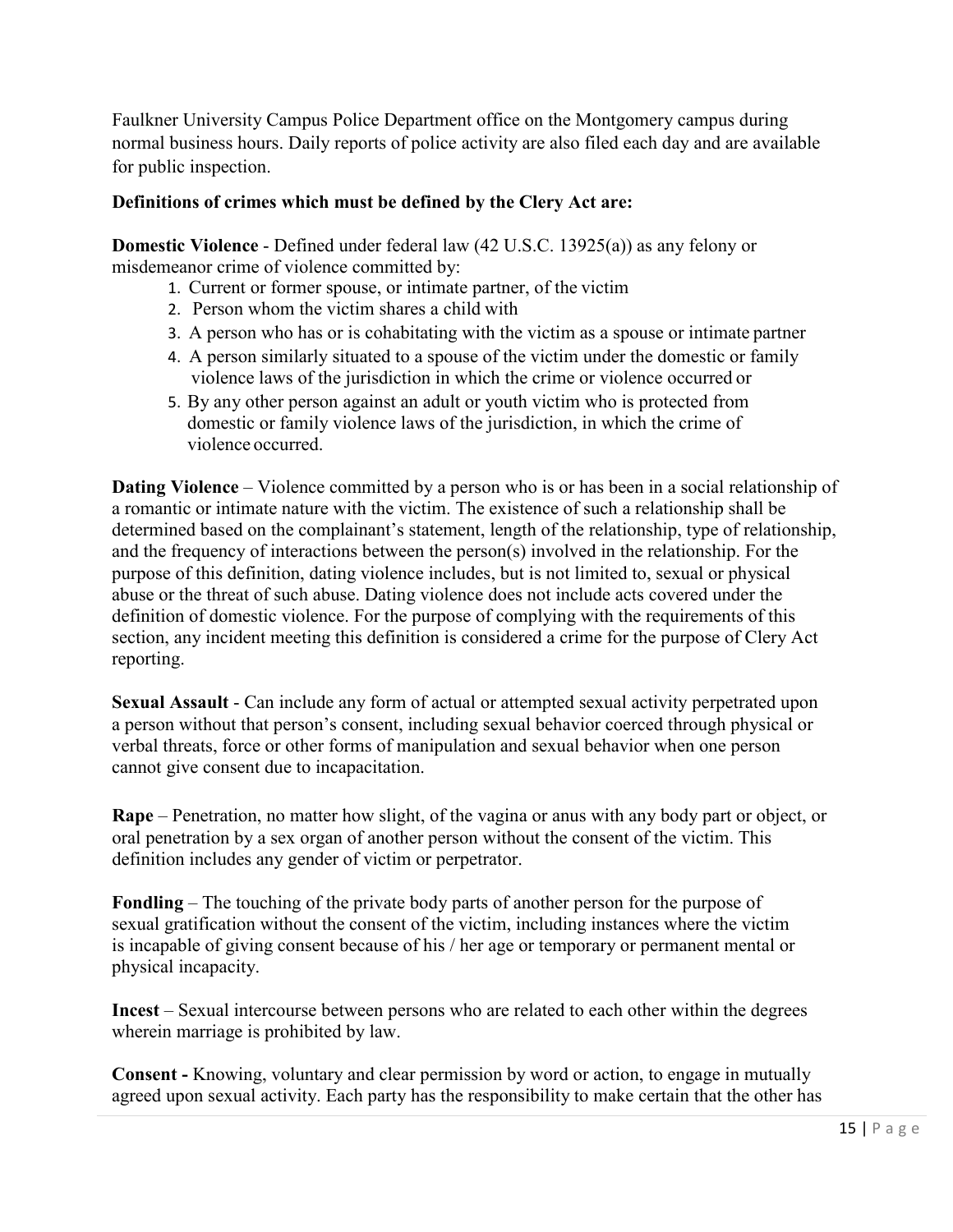consented before engaging in the activity. The request of consent must be specific to each act and should be obtained with each new level of physical and/or sexual contact/conduct in any given interaction, regardless of who initiates it. For consent to be valid, there must be at the time of the act of sexual intercourse or sexual contact actual words or conduct indicating freely given agreement to have sexual intercourse or sexual contact. A person cannot consent if he or she is unable to understand what is happening or is disoriented, helpless, asleep or unconscious for any reason, including due to alcohol or other drugs. An individual who engages in sexual activity when the individual knows, or should know, that the other person is physically or mentally incapacitated has engaged in nonconsensual conduct.

Intoxication is not a defense against allegations that an individual has engaged in nonconsensual sexual conduct. Consent is the act of willingly and verbally agreeing to engage in specific sexual contact or conduct. Obtaining consent is an ongoing process in any sexual interaction.

**Stalking** - Stalking, defined as intentionally and repeatedly harassing or following a person and intentionally or unintentionally placing the person being followed or harassed in fear of physical harm to one's self or property or physical harm to another person or another's property. A person engages in stalking if, without lawful authority and under circumstances not amounting to a felony attempt of another crime:

1. He or she intentionally and repeatedly harasses or repeatedly follows another person; and

2. The person being harassed or followed is placed in fear that the stalker intends to injure the person, another person, or property of the person or of another person. The feeling of fear must be one that a reasonable person in the same situation would experience under all the circumstances; and

3. The stalker either intends to frighten, intimidate, or harass the person; or knows or reasonably should know that the person is afraid, intimidated, or harassed even if the stalker did not intend to place the person in fear or intimidate or harass the person.

4. If he or she attempts to contact or follow the person after being given actual notice that the person does not want to be contacted or followed. That constitutes prima facie evidence that the stalker intends to intimidate or harass the person. "Contact" includes, in addition to any other form of contact or communication, the sending of an electronic communication to the person.

# **Confidentiality**

Faulkner University encourages anyone who is the victim or witness to any crime to promptly report the incident to the police. Because police reports are public records under state law, Faulkner University Campus Police cannot hold reports of crime in confidence. Upon request for public release of reports, the Chief of Police will redact victim information. Faulkner University can't guarantee anonymity if this is appealed to any court with jurisdiction and the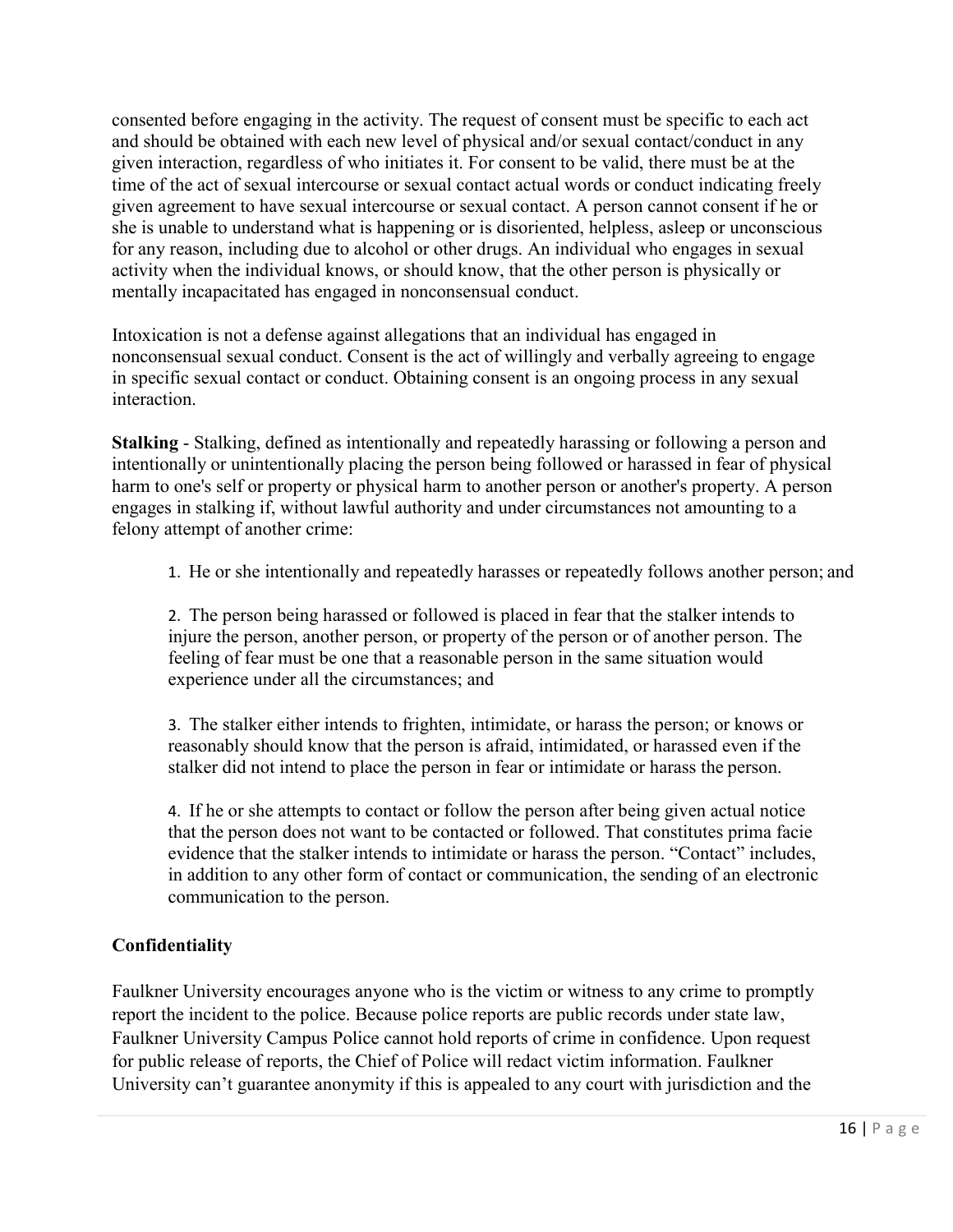judge in the case requires full disclosure.

Anonymous reports to Campus Safety Authorities may be filed for statistical reporting purposes. A student's privacy concerns are weighed against the needs of the College to respond to certain incidents and crimes. To the greatest extent possible, all reports will remain private. In compelling situations, Faulkner University reserves the right to take reasonable action in response to any crime report, and information may be shared with appropriate departments and agencies under a need-to- know basis when it pertains to investigative needs and safety concerns of the campus community. All reports submitted on a confidential or anonymous basis are evaluated for purposes of issuing a campus- wide "timely warning notification" as well as inclusion in the annual crime statistics.

# **Arrest Statistics Relating to Alcohol, Drugs and Weapons**

For compliance with the Campus Security Act, institutions must also report the numbers of arrests for liquor law violations, drug abuse violations, and weapons possession.

Definitions of crimes for which arrests must be reported also as defined by the National Association of College and Universities Attorneys College Law Digest are:

• Liquor law violations: violations of laws or ordinances prohibiting the manufacture, sale, purchase, transportation, possession or use of alcoholic beverages (with the exception of "driving under the influence" or "drunkenness").

• Drug abuse violations: violations of laws prohibiting the production, distribution, and/or use of certain controlled substances and the equipment or devices utilized in their preparation or use.

• Weapons possessions: violations of laws or ordinances prohibiting the manufacture, sale, purchase, transportation, possession, concealment, or use of firearms, cutting instruments, explosives, incendiary devices, or other deadly weapons.

# **Disciplinary Referrals Statistics Relating to Alcohol, Drugs and Weapons**

For compliance with the Clery Act, institutions must also report the numbers of disciplinary referrals for liquor law violations, drug abuse violations, and weapons possession.

Definitions of crimes for which disciplinary referrals must be reported also as defined by the National Association of College and Universities Attorneys College Law Digest are:

• Liquor law violations: violations of laws or ordinances prohibiting the manufacture, sale, purchase, transportation, possession or use of alcoholic beverages (with the exception of "driving under the influence" or "drunkenness").

• Drug abuse violations: violations of laws prohibiting the production, distribution, and/or use of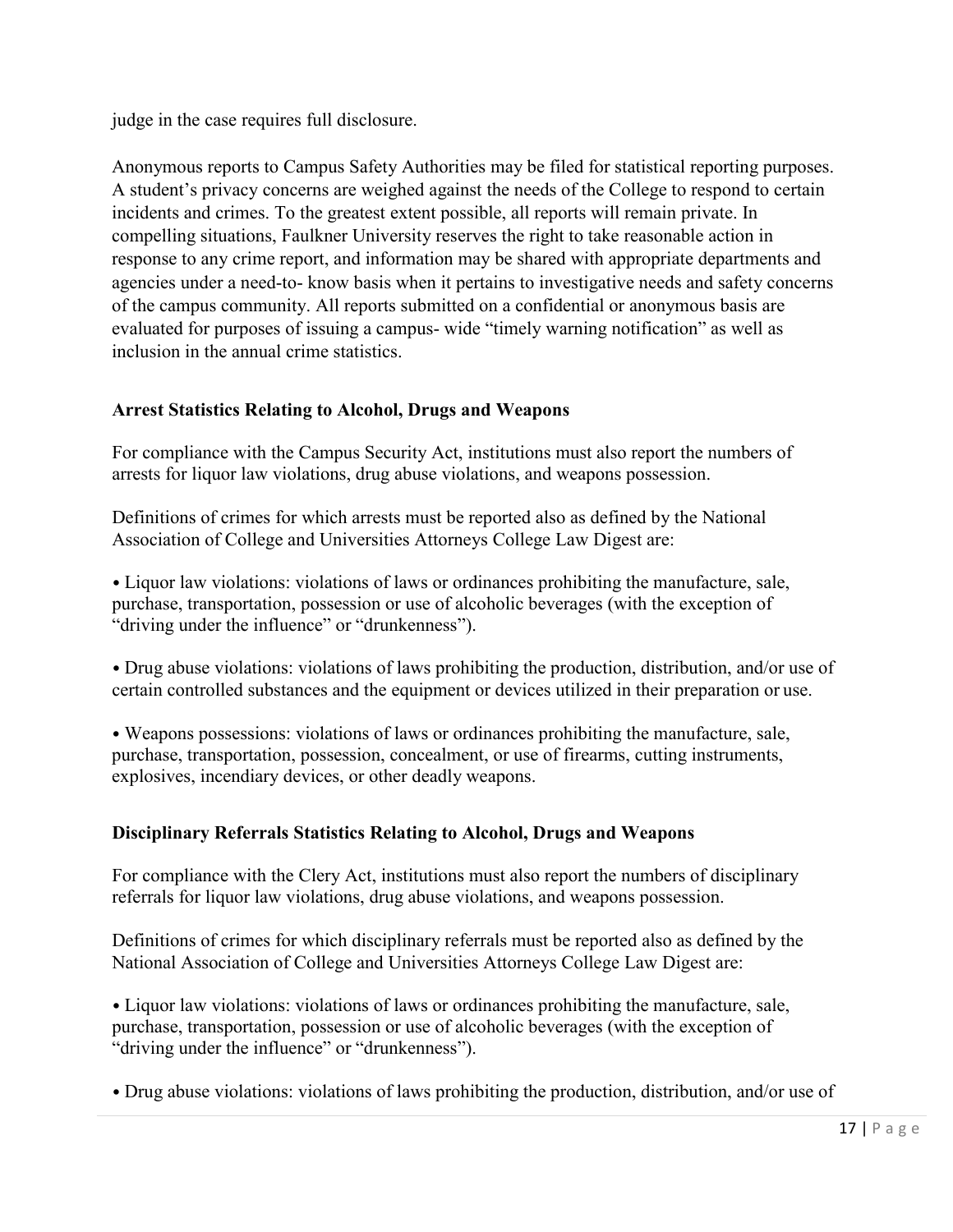certain controlled substances and the equipment or devices utilized in their preparation or use.

• Weapons possessions: violations of laws or ordinances prohibiting the manufacture, sale, purchase, transportation, possession, concealment, or use of firearms, cutting instruments, explosives, incendiary devices, or other deadly weapons.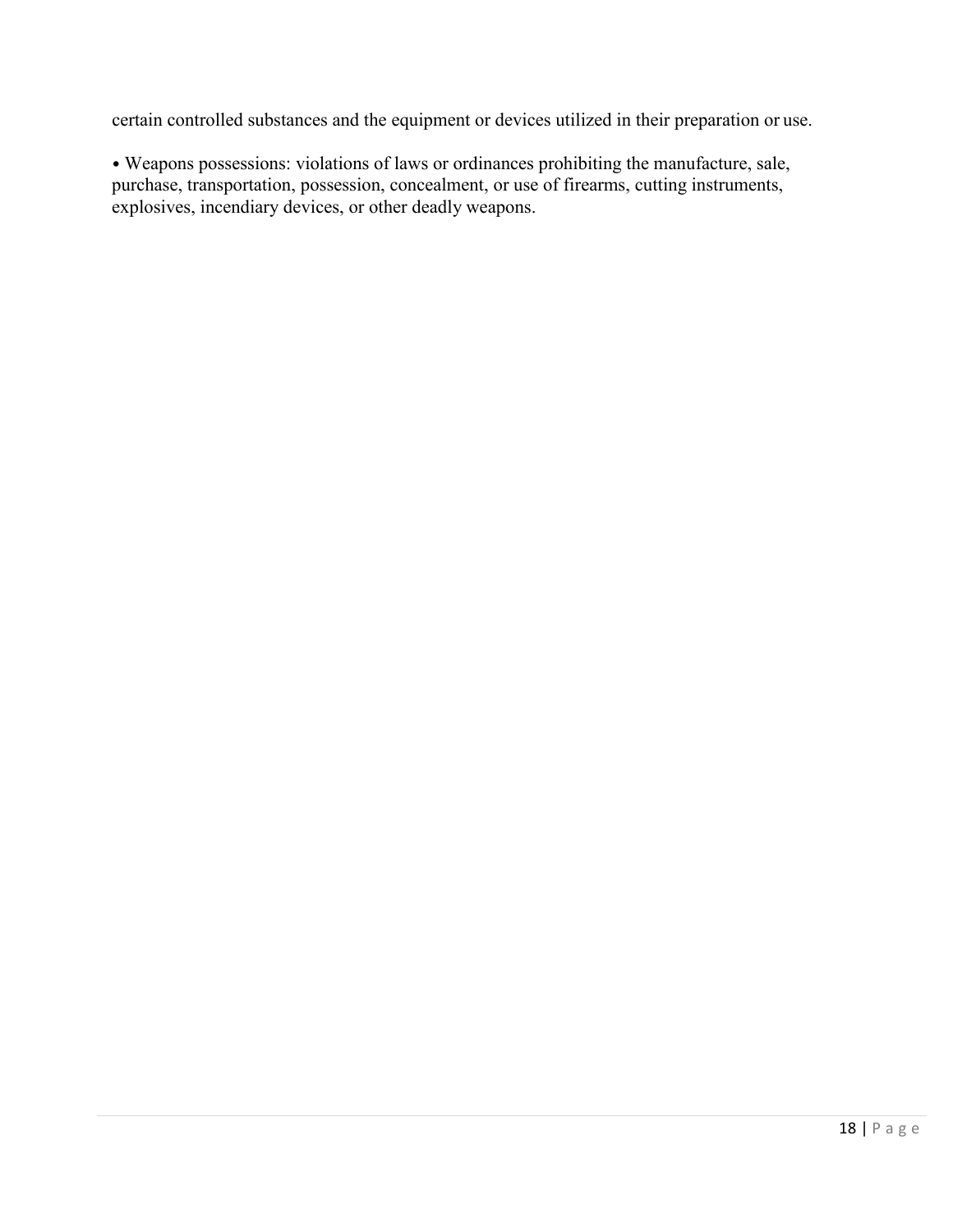# **Montgomery Campus Crime Statistics**

| <b>Offense</b>      | Year | <b>On Campus</b><br><b>Property</b> | <b>On Campus</b><br><b>Student</b><br><b>Housing</b><br><b>Facilities</b> | <b>Non Campus</b><br><b>Property</b> | <b>Public</b><br><b>Property</b> |
|---------------------|------|-------------------------------------|---------------------------------------------------------------------------|--------------------------------------|----------------------------------|
| Murder/             | 2012 | $\boldsymbol{0}$                    | $\boldsymbol{0}$                                                          | $\boldsymbol{0}$                     | $\boldsymbol{0}$                 |
| Non-                | 2013 | $\boldsymbol{0}$                    | $\boldsymbol{0}$                                                          | $\boldsymbol{0}$                     | $\boldsymbol{0}$                 |
| <b>Negligent</b>    | 2014 | $\boldsymbol{0}$                    | $\boldsymbol{0}$                                                          | $\boldsymbol{0}$                     | $\boldsymbol{0}$                 |
| Manslaughter        | 2015 | $\boldsymbol{0}$                    | $\boldsymbol{0}$                                                          | $\boldsymbol{0}$                     | $\boldsymbol{0}$                 |
|                     | 2016 | $\boldsymbol{0}$                    | $\boldsymbol{0}$                                                          | $\boldsymbol{0}$                     | $\boldsymbol{0}$                 |
|                     | 2017 | $\boldsymbol{0}$                    | $\boldsymbol{0}$                                                          | $\boldsymbol{0}$                     | $\boldsymbol{0}$                 |
|                     | 2018 | $\boldsymbol{0}$                    | $\boldsymbol{0}$                                                          | $\boldsymbol{0}$                     | $\boldsymbol{0}$                 |
|                     | 2019 | $\boldsymbol{0}$                    | $\boldsymbol{0}$                                                          | $\boldsymbol{0}$                     | $\boldsymbol{0}$                 |
|                     | 2020 | $\boldsymbol{0}$                    | $\boldsymbol{0}$                                                          | $\boldsymbol{0}$                     | $\boldsymbol{0}$                 |
| <b>Negligent</b>    | 2012 | $\boldsymbol{0}$                    | $\boldsymbol{0}$                                                          | $\boldsymbol{0}$                     | $\boldsymbol{0}$                 |
| Manslaughter        | 2013 | $\boldsymbol{0}$                    | $\boldsymbol{0}$                                                          | $\boldsymbol{0}$                     | $\boldsymbol{0}$                 |
|                     | 2014 | $\boldsymbol{0}$                    | $\boldsymbol{0}$                                                          | $\boldsymbol{0}$                     | $\boldsymbol{0}$                 |
|                     | 2015 | $\boldsymbol{0}$                    | $\boldsymbol{0}$                                                          | $\boldsymbol{0}$                     | $\boldsymbol{0}$                 |
|                     | 2016 | $\boldsymbol{0}$                    | $\boldsymbol{0}$                                                          | $\boldsymbol{0}$                     | $\boldsymbol{0}$                 |
|                     | 2017 | $\boldsymbol{0}$                    | $\boldsymbol{0}$                                                          | $\boldsymbol{0}$                     | $\boldsymbol{0}$                 |
|                     | 2018 | $\boldsymbol{0}$                    | $\boldsymbol{0}$                                                          | $\boldsymbol{0}$                     | $\boldsymbol{0}$                 |
|                     | 2019 | $\boldsymbol{0}$                    | $\boldsymbol{0}$                                                          | $\boldsymbol{0}$                     | $\boldsymbol{0}$                 |
|                     | 2020 | $\boldsymbol{0}$                    | $\boldsymbol{0}$                                                          | $\boldsymbol{0}$                     | $\boldsymbol{0}$                 |
| <b>Sex Offenses</b> | 2012 | $\boldsymbol{0}$                    | $\boldsymbol{0}$                                                          | $\boldsymbol{0}$                     | $\boldsymbol{0}$                 |
| Forcible            | 2013 | $\boldsymbol{0}$                    | $\boldsymbol{0}$                                                          | $\boldsymbol{0}$                     | $\boldsymbol{0}$                 |
|                     | 2014 | $\boldsymbol{0}$                    | $\boldsymbol{0}$                                                          | $\boldsymbol{0}$                     | $\boldsymbol{0}$                 |
|                     | 2015 | $\boldsymbol{0}$                    | $\boldsymbol{0}$                                                          | $\boldsymbol{0}$                     | $\boldsymbol{0}$                 |
|                     | 2016 | $\boldsymbol{0}$                    | $\boldsymbol{0}$                                                          | $\boldsymbol{0}$                     | $\boldsymbol{0}$                 |
|                     | 2017 | $\boldsymbol{0}$                    | $\boldsymbol{0}$                                                          | $\boldsymbol{0}$                     | $\boldsymbol{0}$                 |
|                     | 2018 | $\boldsymbol{0}$                    | 1                                                                         | $\boldsymbol{0}$                     | $\boldsymbol{0}$                 |
|                     | 2019 | $\boldsymbol{0}$                    | $\boldsymbol{0}$                                                          | $\boldsymbol{0}$                     | $\boldsymbol{0}$                 |
|                     | 2020 | $\boldsymbol{0}$                    | $\boldsymbol{0}$                                                          | $\boldsymbol{0}$                     | $\boldsymbol{0}$                 |
| <b>Domestic</b>     | 2015 | $\boldsymbol{0}$                    | $\boldsymbol{0}$                                                          | $\boldsymbol{0}$                     | $\boldsymbol{0}$                 |
| Violence *          | 2016 | $\boldsymbol{0}$                    | 0                                                                         | $\boldsymbol{0}$                     | $\boldsymbol{0}$                 |
|                     | 2017 | 2                                   | 0                                                                         | $\theta$                             | $\boldsymbol{0}$                 |
|                     | 2018 | $\boldsymbol{0}$                    | 0                                                                         | $\boldsymbol{0}$                     | $\boldsymbol{0}$                 |
|                     | 2019 | $\boldsymbol{0}$                    | $\boldsymbol{0}$                                                          | $\boldsymbol{0}$                     | $\boldsymbol{0}$                 |
|                     | 2020 | $\boldsymbol{0}$                    | $\boldsymbol{0}$                                                          | $\boldsymbol{0}$                     | $\boldsymbol{0}$                 |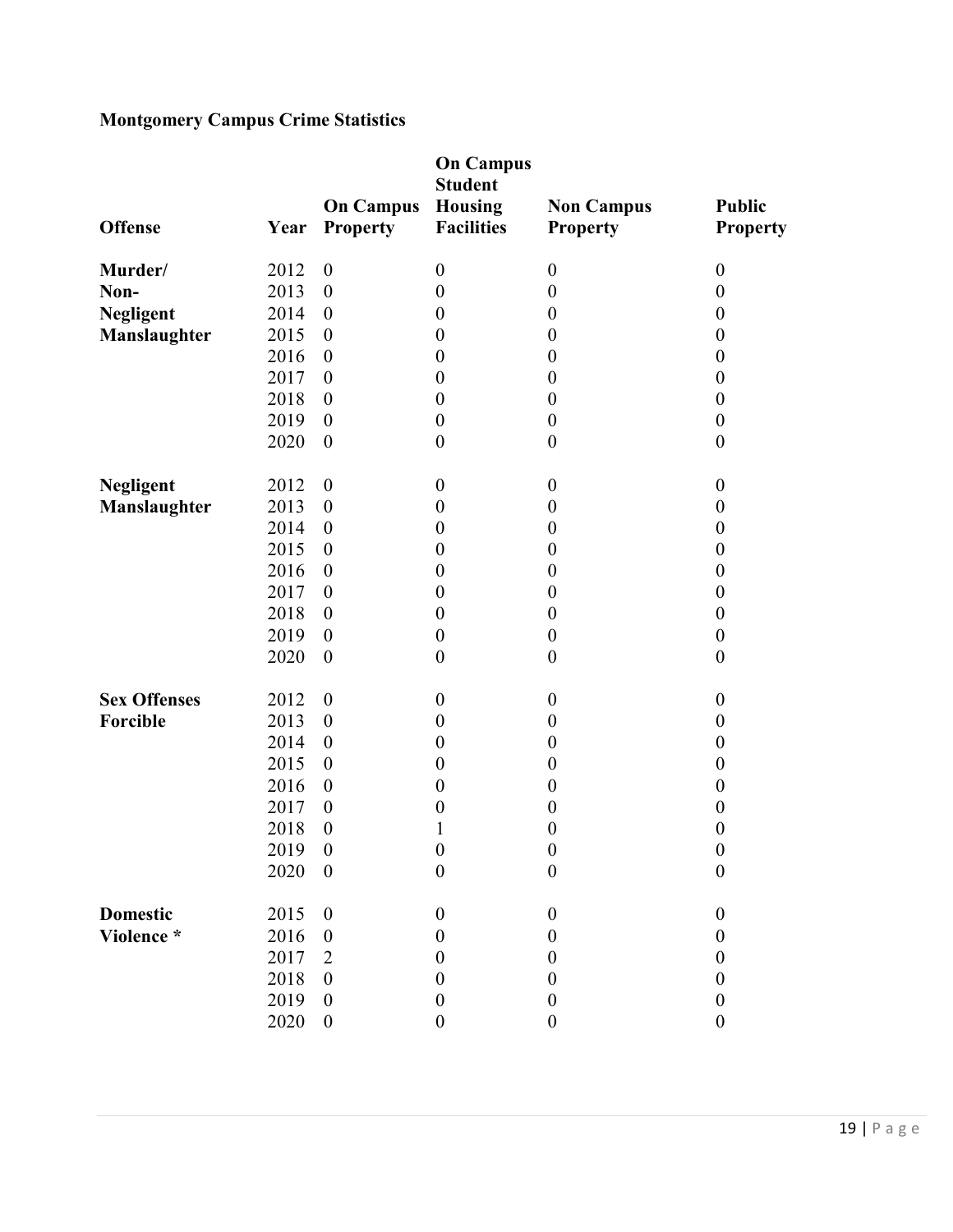| <b>Offense</b>      | Year | <b>On Campus</b><br><b>Property</b> | <b>On Campus</b><br><b>Student</b><br><b>Housing</b><br><b>Facilities</b> | <b>Non Campus</b><br><b>Property</b> | <b>Public</b><br><b>Property</b> |
|---------------------|------|-------------------------------------|---------------------------------------------------------------------------|--------------------------------------|----------------------------------|
| <b>Dating</b>       | 2015 | $\boldsymbol{0}$                    | $\boldsymbol{0}$                                                          | $\boldsymbol{0}$                     | $\boldsymbol{0}$                 |
| Violence *          | 2016 | $\boldsymbol{0}$                    | $\boldsymbol{0}$                                                          | $\boldsymbol{0}$                     | $\boldsymbol{0}$                 |
|                     | 2017 | $\boldsymbol{0}$                    | $\boldsymbol{0}$                                                          | $\boldsymbol{0}$                     | $\boldsymbol{0}$                 |
|                     | 2018 | $\mathbf{1}$                        | $\boldsymbol{0}$                                                          | $\boldsymbol{0}$                     | $\boldsymbol{0}$                 |
|                     | 2019 | $\boldsymbol{0}$                    | $\boldsymbol{0}$                                                          | $\boldsymbol{0}$                     | $\boldsymbol{0}$                 |
|                     | 2020 | $\boldsymbol{0}$                    | $\boldsymbol{0}$                                                          | $\boldsymbol{0}$                     | $\boldsymbol{0}$                 |
| Stalking*           | 2015 | $\boldsymbol{0}$                    | $\boldsymbol{0}$                                                          | $\overline{2}$                       | $\boldsymbol{0}$                 |
|                     | 2016 | $\boldsymbol{0}$                    | $\boldsymbol{0}$                                                          | $\boldsymbol{0}$                     | $\boldsymbol{0}$                 |
|                     | 2017 | $\boldsymbol{0}$                    | $\boldsymbol{0}$                                                          | $\boldsymbol{0}$                     | $\boldsymbol{0}$                 |
|                     | 2018 | $\boldsymbol{0}$                    | $\boldsymbol{0}$                                                          | $\boldsymbol{0}$                     | $\boldsymbol{0}$                 |
|                     | 2019 | $\boldsymbol{0}$                    | $\boldsymbol{0}$                                                          | $\boldsymbol{0}$                     | $\boldsymbol{0}$                 |
|                     | 2020 | $\mathbf{1}$                        | $\mathbf{1}$                                                              | $\boldsymbol{0}$                     | $\boldsymbol{0}$                 |
| <b>Sex Offenses</b> | 2012 | $\boldsymbol{0}$                    | $\boldsymbol{0}$                                                          | $\boldsymbol{0}$                     | $\boldsymbol{0}$                 |
| <b>Non Forcible</b> | 2013 | $\boldsymbol{0}$                    | $\boldsymbol{0}$                                                          | $\boldsymbol{0}$                     | $\boldsymbol{0}$                 |
|                     | 2014 | $\boldsymbol{0}$                    | $\boldsymbol{0}$                                                          | $\boldsymbol{0}$                     | $\boldsymbol{0}$                 |
|                     | 2015 | $\boldsymbol{0}$                    | $\boldsymbol{0}$                                                          | $\boldsymbol{0}$                     | $\boldsymbol{0}$                 |
|                     | 2016 | $\boldsymbol{0}$                    | $\boldsymbol{0}$                                                          | $\boldsymbol{0}$                     | $\boldsymbol{0}$                 |
|                     | 2017 | $\boldsymbol{0}$                    | $\boldsymbol{0}$                                                          | $\boldsymbol{0}$                     | $\boldsymbol{0}$                 |
|                     | 2018 | $\boldsymbol{0}$                    | $\boldsymbol{0}$                                                          | $\boldsymbol{0}$                     | $\boldsymbol{0}$                 |
|                     | 2019 | $\boldsymbol{0}$                    | $\boldsymbol{0}$                                                          | $\boldsymbol{0}$                     | $\boldsymbol{0}$                 |
|                     | 2020 | $\boldsymbol{0}$                    | $\boldsymbol{0}$                                                          | $\boldsymbol{0}$                     | $\boldsymbol{0}$                 |
| Incest              | 2012 | $\boldsymbol{0}$                    | $\boldsymbol{0}$                                                          | $\boldsymbol{0}$                     | $\boldsymbol{0}$                 |
|                     | 2013 | $\boldsymbol{0}$                    | $\boldsymbol{0}$                                                          | $\boldsymbol{0}$                     | $\boldsymbol{0}$                 |
|                     | 2014 | $\boldsymbol{0}$                    | $\boldsymbol{0}$                                                          | $\boldsymbol{0}$                     | $\boldsymbol{0}$                 |
|                     | 2015 | $\boldsymbol{0}$                    | $\boldsymbol{0}$                                                          | $\boldsymbol{0}$                     | $\boldsymbol{0}$                 |
|                     | 2016 | $\boldsymbol{0}$                    | $\boldsymbol{0}$                                                          | $\boldsymbol{0}$                     | $\boldsymbol{0}$                 |
|                     | 2017 | $\boldsymbol{0}$                    | $\boldsymbol{0}$                                                          | $\boldsymbol{0}$                     | $\boldsymbol{0}$                 |
|                     | 2018 | $\boldsymbol{0}$                    | $\boldsymbol{0}$                                                          | $\boldsymbol{0}$                     | $\boldsymbol{0}$                 |
|                     | 2019 | $\boldsymbol{0}$                    | $\boldsymbol{0}$                                                          | $\boldsymbol{0}$                     | $\boldsymbol{0}$                 |
|                     | 2020 | $\mathbf{0}$                        | $\boldsymbol{0}$                                                          | $\boldsymbol{0}$                     | $\mathbf{0}$                     |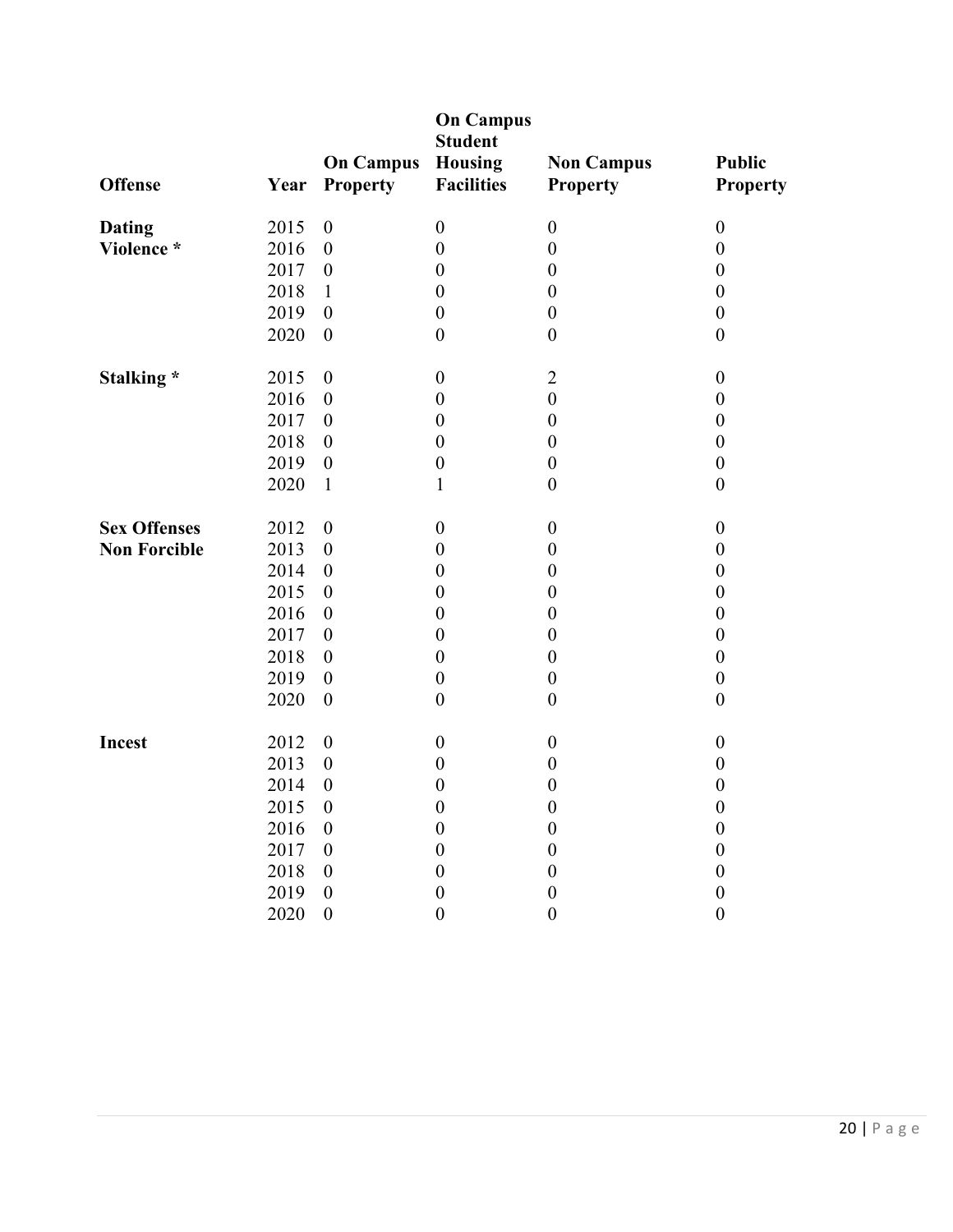|                   |      |                                     | <b>On Campus</b><br><b>Student</b>  |                                      |                                  |
|-------------------|------|-------------------------------------|-------------------------------------|--------------------------------------|----------------------------------|
| <b>Offense</b>    | Year | <b>On Campus</b><br><b>Property</b> | <b>Housing</b><br><b>Facilities</b> | <b>Non Campus</b><br><b>Property</b> | <b>Public</b><br><b>Property</b> |
| <b>Statutory</b>  | 2012 | $\boldsymbol{0}$                    | $\boldsymbol{0}$                    | $\boldsymbol{0}$                     | $\boldsymbol{0}$                 |
| Rape              | 2013 | $\boldsymbol{0}$                    | $\boldsymbol{0}$                    | $\boldsymbol{0}$                     | $\boldsymbol{0}$                 |
|                   | 2014 | $\boldsymbol{0}$                    | $\boldsymbol{0}$                    | $\boldsymbol{0}$                     | $\boldsymbol{0}$                 |
|                   | 2015 | $\boldsymbol{0}$                    | $\boldsymbol{0}$                    | $\boldsymbol{0}$                     | $\boldsymbol{0}$                 |
|                   | 2016 | $\boldsymbol{0}$                    | $\boldsymbol{0}$                    | $\boldsymbol{0}$                     | $\boldsymbol{0}$                 |
|                   | 2017 | $\boldsymbol{0}$                    | $\boldsymbol{0}$                    | $\boldsymbol{0}$                     | $\boldsymbol{0}$                 |
|                   | 2018 | $\boldsymbol{0}$                    | $\boldsymbol{0}$                    | $\boldsymbol{0}$                     | $\boldsymbol{0}$                 |
|                   | 2019 | $\boldsymbol{0}$                    | $\boldsymbol{0}$                    | $\boldsymbol{0}$                     | $\boldsymbol{0}$                 |
|                   | 2020 | $\boldsymbol{0}$                    | $\boldsymbol{0}$                    | $\boldsymbol{0}$                     | $\boldsymbol{0}$                 |
| <b>Aggravated</b> | 2012 | $\boldsymbol{0}$                    | $\boldsymbol{0}$                    | $\boldsymbol{0}$                     | $\boldsymbol{0}$                 |
| <b>Assault</b>    | 2013 | $\mathbf{1}$                        | $\boldsymbol{0}$                    | $\boldsymbol{0}$                     | $\boldsymbol{0}$                 |
|                   | 2014 | $\boldsymbol{0}$                    | $\boldsymbol{0}$                    | $\boldsymbol{0}$                     | $\boldsymbol{0}$                 |
|                   | 2015 | $\boldsymbol{0}$                    | $\boldsymbol{0}$                    | $\boldsymbol{0}$                     | $\boldsymbol{0}$                 |
|                   | 2016 | $\boldsymbol{0}$                    | $\boldsymbol{0}$                    | $\boldsymbol{0}$                     | $\boldsymbol{0}$                 |
|                   | 2017 | $\boldsymbol{0}$                    | $\boldsymbol{0}$                    | $\boldsymbol{0}$                     | $\boldsymbol{0}$                 |
|                   | 2018 | $\boldsymbol{0}$                    | $\boldsymbol{0}$                    | $\boldsymbol{0}$                     | $\boldsymbol{0}$                 |
|                   | 2019 | $\boldsymbol{0}$                    | $\boldsymbol{0}$                    | $\boldsymbol{0}$                     | $\boldsymbol{0}$                 |
|                   | 2020 | $\boldsymbol{0}$                    | $\boldsymbol{0}$                    | $\boldsymbol{0}$                     | $\boldsymbol{0}$                 |
| <b>Burglary</b>   | 2012 | $\mathbf{1}$                        | 6                                   | $\boldsymbol{0}$                     | $\boldsymbol{0}$                 |
|                   | 2013 | 3                                   | 18                                  | $\boldsymbol{0}$                     | $\boldsymbol{0}$                 |
|                   | 2014 | $\boldsymbol{0}$                    | $\overline{2}$                      | $\boldsymbol{0}$                     | $\boldsymbol{0}$                 |
|                   | 2015 | $\boldsymbol{0}$                    | $\boldsymbol{0}$                    | $\overline{\mathbf{3}}$              | $\boldsymbol{0}$                 |
|                   | 2016 | $\boldsymbol{0}$                    | $\boldsymbol{0}$                    | $\boldsymbol{0}$                     | $\mathbf{1}$                     |
|                   | 2017 | $\mathbf{1}$                        | 9                                   | $\boldsymbol{0}$                     | $\boldsymbol{0}$                 |
|                   | 2018 | $\mathbf{1}$                        | 6                                   | $\overline{c}$                       | $\boldsymbol{0}$                 |
|                   | 2019 | $\boldsymbol{0}$                    | $\overline{2}$                      | $\boldsymbol{0}$                     | $\boldsymbol{0}$                 |
|                   | 2020 | $\overline{2}$                      | 1                                   | $\boldsymbol{0}$                     | $\boldsymbol{0}$                 |
| <b>Motor</b>      | 2012 | $\mathbf{1}$                        | $\mathbf{1}$                        | $\boldsymbol{0}$                     | $\boldsymbol{0}$                 |
| Vehicle           | 2013 | $\overline{2}$                      | $\boldsymbol{0}$                    | $\boldsymbol{0}$                     | $\boldsymbol{0}$                 |
| <b>Theft</b>      | 2014 | $\boldsymbol{0}$                    | $\boldsymbol{0}$                    | $\boldsymbol{0}$                     | $\boldsymbol{0}$                 |
|                   | 2015 | $\boldsymbol{0}$                    | $\boldsymbol{0}$                    | $\boldsymbol{0}$                     | $\boldsymbol{0}$                 |
|                   | 2016 | $\boldsymbol{0}$                    | $\boldsymbol{0}$                    | $\boldsymbol{0}$                     | $\boldsymbol{0}$                 |
|                   | 2017 | $\overline{2}$                      | $\boldsymbol{0}$                    | $\boldsymbol{0}$                     | 1                                |
|                   | 2018 | $\boldsymbol{0}$                    | $\boldsymbol{0}$                    | $\boldsymbol{0}$                     | $\boldsymbol{0}$                 |
|                   | 2019 | $\boldsymbol{0}$                    | $\boldsymbol{0}$                    | $\boldsymbol{0}$                     | $\boldsymbol{0}$                 |
|                   | 2020 | $\mathbf{1}$                        | $\boldsymbol{0}$                    | $\boldsymbol{0}$                     | $\boldsymbol{0}$                 |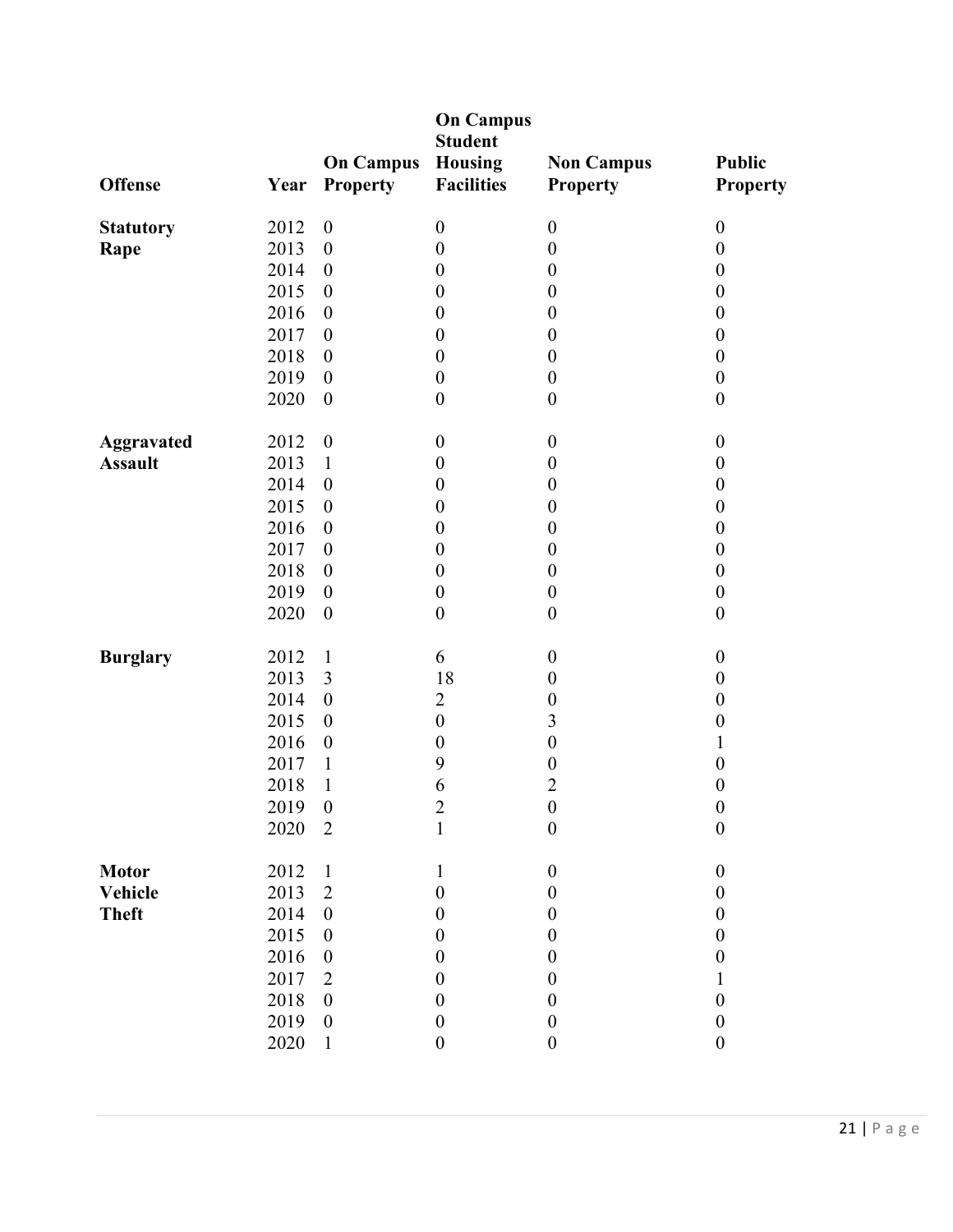|                     |      |                                     | <b>On Campus</b><br><b>Student</b>  |                                      |                                  |
|---------------------|------|-------------------------------------|-------------------------------------|--------------------------------------|----------------------------------|
| <b>Offense</b>      | Year | <b>On Campus</b><br><b>Property</b> | <b>Housing</b><br><b>Facilities</b> | <b>Non Campus</b><br><b>Property</b> | <b>Public</b><br><b>Property</b> |
| <b>Arson</b>        | 2012 | $\boldsymbol{0}$                    | $\boldsymbol{0}$                    | $\boldsymbol{0}$                     | $\boldsymbol{0}$                 |
|                     | 2013 | $\boldsymbol{0}$                    | $\boldsymbol{0}$                    | $\boldsymbol{0}$                     | $\boldsymbol{0}$                 |
|                     | 2014 | $\boldsymbol{0}$                    | $\boldsymbol{0}$                    | $\boldsymbol{0}$                     | $\boldsymbol{0}$                 |
|                     | 2015 | $\boldsymbol{0}$                    | $\boldsymbol{0}$                    | $\boldsymbol{0}$                     | $\boldsymbol{0}$                 |
|                     | 2016 | $\boldsymbol{0}$                    | $\boldsymbol{0}$                    | $\boldsymbol{0}$                     | $\boldsymbol{0}$                 |
|                     | 2017 | $\boldsymbol{0}$                    | $\boldsymbol{0}$                    | $\boldsymbol{0}$                     | $\boldsymbol{0}$                 |
|                     | 2018 | $\boldsymbol{0}$                    | $\boldsymbol{0}$                    | $\boldsymbol{0}$                     | $\boldsymbol{0}$                 |
|                     | 2019 | $\boldsymbol{0}$                    | $\boldsymbol{0}$                    | $\boldsymbol{0}$                     | $\boldsymbol{0}$                 |
|                     | 2020 | $\boldsymbol{0}$                    | $\boldsymbol{0}$                    | $\boldsymbol{0}$                     | $\boldsymbol{0}$                 |
| Arrests:            | 2012 | $\boldsymbol{0}$                    | $\boldsymbol{0}$                    | $\boldsymbol{0}$                     | $\boldsymbol{0}$                 |
| Weapons-            | 2013 | $\boldsymbol{0}$                    | $\boldsymbol{0}$                    | $\boldsymbol{0}$                     | $\boldsymbol{0}$                 |
| Carrying,           | 2014 | $\boldsymbol{0}$                    | $\boldsymbol{0}$                    | $\boldsymbol{0}$                     | $\boldsymbol{0}$                 |
| Possessing,         | 2015 | $\boldsymbol{0}$                    | $\boldsymbol{0}$                    | $\boldsymbol{0}$                     | $\boldsymbol{0}$                 |
| Etc.                | 2016 | $\boldsymbol{0}$                    | $\boldsymbol{0}$                    | $\boldsymbol{0}$                     | $\boldsymbol{0}$                 |
|                     | 2017 | $\boldsymbol{0}$                    | $\boldsymbol{0}$                    | $\boldsymbol{0}$                     | $\boldsymbol{0}$                 |
|                     | 2018 | $\boldsymbol{0}$                    | $\boldsymbol{0}$                    | $\boldsymbol{0}$                     | $\boldsymbol{0}$                 |
|                     | 2019 | $\boldsymbol{0}$                    | $\boldsymbol{0}$                    | $\boldsymbol{0}$                     | $\boldsymbol{0}$                 |
|                     | 2020 | $\boldsymbol{0}$                    | $\boldsymbol{0}$                    | $\boldsymbol{0}$                     | $\boldsymbol{0}$                 |
| <b>Disciplinary</b> | 2012 | $\boldsymbol{0}$                    | $\boldsymbol{0}$                    | $\boldsymbol{0}$                     | $\boldsymbol{0}$                 |
| <b>Referrals:</b>   | 2013 | $\boldsymbol{0}$                    | $\boldsymbol{0}$                    | $\boldsymbol{0}$                     | $\boldsymbol{0}$                 |
| Weapons-            | 2014 | $\boldsymbol{0}$                    | $\boldsymbol{0}$                    | $\boldsymbol{0}$                     | $\boldsymbol{0}$                 |
| Carrying,           | 2015 | $\boldsymbol{0}$                    | $\boldsymbol{0}$                    | $\boldsymbol{0}$                     | $\boldsymbol{0}$                 |
| Possessing,         | 2016 | $\boldsymbol{0}$                    | $\boldsymbol{0}$                    | $\boldsymbol{0}$                     | $\boldsymbol{0}$                 |
| Etc.                | 2017 | $\overline{2}$                      | $\boldsymbol{0}$                    | $\boldsymbol{0}$                     | $\boldsymbol{0}$                 |
|                     | 2018 | $\boldsymbol{0}$                    | 1                                   | $\boldsymbol{0}$                     | $\boldsymbol{0}$                 |
|                     | 2019 | $\boldsymbol{0}$                    | $\mathbf{1}$                        | $\boldsymbol{0}$                     | $\boldsymbol{0}$                 |
|                     | 2020 | $\boldsymbol{0}$                    | $\boldsymbol{0}$                    | $\boldsymbol{0}$                     | $\boldsymbol{0}$                 |
| Arrests:            | 2012 | $\boldsymbol{0}$                    | $\boldsymbol{0}$                    | $\boldsymbol{0}$                     | $\boldsymbol{0}$                 |
| <b>Drug</b>         | 2013 | $\boldsymbol{0}$                    | $\boldsymbol{0}$                    | $\boldsymbol{0}$                     | $\boldsymbol{0}$                 |
| Abuse               | 2014 | $\boldsymbol{0}$                    | 2                                   | $\boldsymbol{0}$                     | $\boldsymbol{0}$                 |
| <b>Violations</b>   | 2015 | 1                                   | $\boldsymbol{0}$                    | $\boldsymbol{0}$                     | $\boldsymbol{0}$                 |
|                     | 2016 | $\boldsymbol{0}$                    | $\boldsymbol{0}$                    | $\boldsymbol{0}$                     | $\boldsymbol{0}$                 |
|                     | 2017 | 1                                   | $\theta$                            | $\boldsymbol{0}$                     | $\boldsymbol{0}$                 |
|                     | 2018 | $\boldsymbol{0}$                    | $\boldsymbol{0}$                    | $\boldsymbol{0}$                     | $\boldsymbol{0}$                 |
|                     | 2019 | $\boldsymbol{0}$                    | $\boldsymbol{0}$                    | $\boldsymbol{0}$                     | $\boldsymbol{0}$                 |
|                     | 2020 | $\boldsymbol{0}$                    | $\boldsymbol{0}$                    | $\boldsymbol{0}$                     | $\boldsymbol{0}$                 |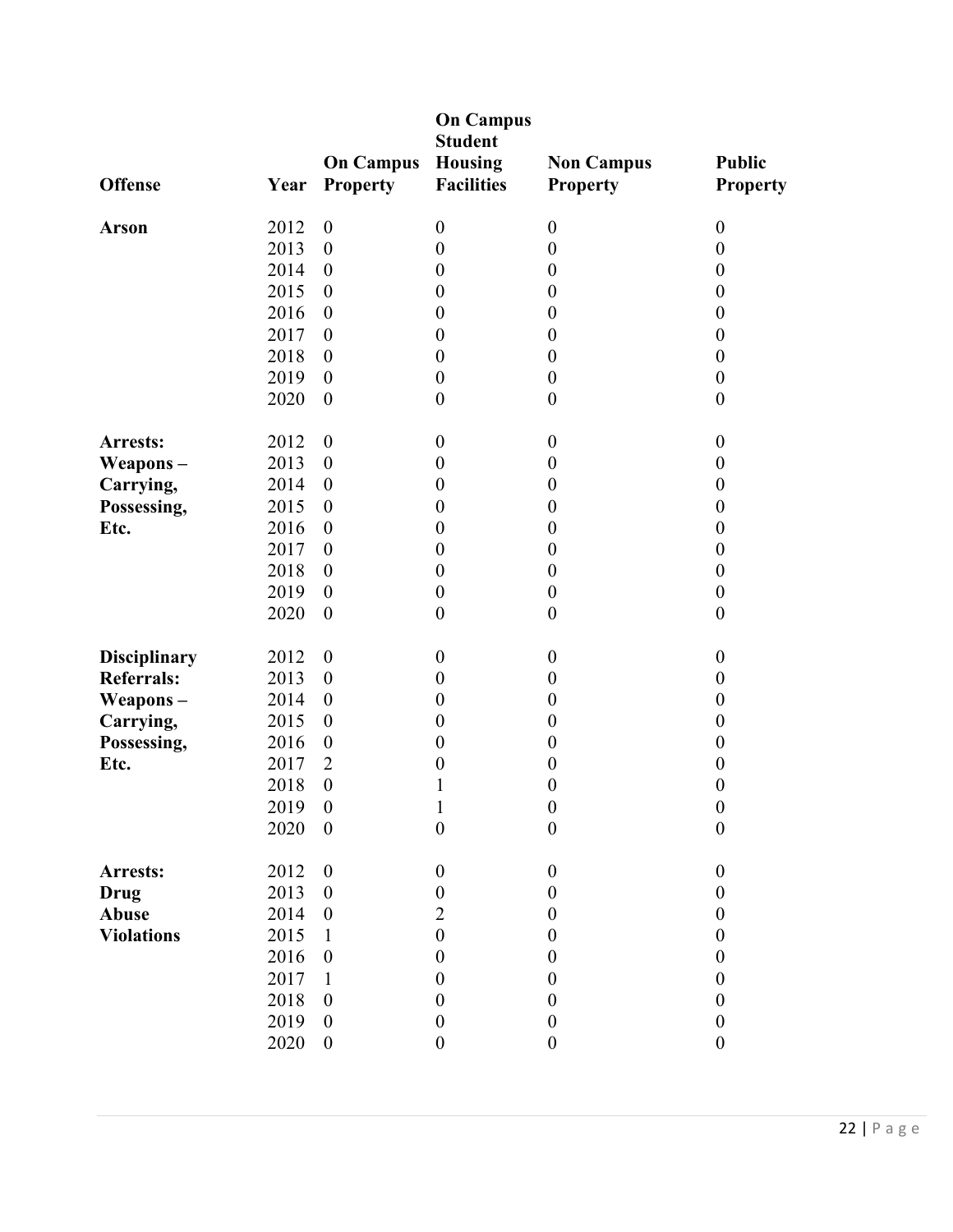| <b>Offense</b>      | Year | <b>On Campus</b><br><b>Property</b> | <b>On Campus</b><br><b>Student</b><br><b>Housing</b><br><b>Facilities</b> | <b>Non Campus</b><br><b>Property</b> | <b>Public</b><br><b>Property</b> |
|---------------------|------|-------------------------------------|---------------------------------------------------------------------------|--------------------------------------|----------------------------------|
| <b>Disciplinary</b> | 2012 | 16                                  | $\boldsymbol{0}$                                                          | $\boldsymbol{0}$                     | $\boldsymbol{0}$                 |
| <b>Referrals:</b>   | 2013 | 6                                   | $\overline{4}$                                                            | $\boldsymbol{0}$                     | $\boldsymbol{0}$                 |
| <b>Drug</b>         | 2014 | 6                                   | $\boldsymbol{0}$                                                          | $\boldsymbol{0}$                     | $\boldsymbol{0}$                 |
| <b>Abuse</b>        | 2015 | $\overline{4}$                      | $\boldsymbol{0}$                                                          | $\boldsymbol{0}$                     | $\boldsymbol{0}$                 |
| <b>Violations</b>   | 2016 | $\boldsymbol{0}$                    | $\boldsymbol{0}$                                                          | $\boldsymbol{0}$                     | $\boldsymbol{0}$                 |
|                     | 2017 | 26                                  | $\boldsymbol{0}$                                                          | $\boldsymbol{0}$                     | $\boldsymbol{0}$                 |
|                     | 2018 | $\overline{3}$                      | 12                                                                        | $\boldsymbol{0}$                     | $\mathbf{1}$                     |
|                     | 2019 | $\mathbf{1}$                        | 6                                                                         | $\boldsymbol{0}$                     | $\boldsymbol{0}$                 |
|                     | 2020 | 10                                  | 8                                                                         | $\boldsymbol{0}$                     | $\overline{2}$                   |
| Arrests:            | 2012 | $\boldsymbol{0}$                    | $\boldsymbol{0}$                                                          | $\boldsymbol{0}$                     | $\boldsymbol{0}$                 |
| <b>Liquor</b>       | 2013 | $\boldsymbol{0}$                    | $\boldsymbol{0}$                                                          | $\boldsymbol{0}$                     | $\boldsymbol{0}$                 |
| Law                 | 2014 | $\boldsymbol{0}$                    | $\boldsymbol{0}$                                                          | $\boldsymbol{0}$                     | $\boldsymbol{0}$                 |
| <b>Violations</b>   | 2015 | $\boldsymbol{0}$                    | $\boldsymbol{0}$                                                          | $\boldsymbol{0}$                     | $\boldsymbol{0}$                 |
|                     | 2016 | $\boldsymbol{0}$                    | $\boldsymbol{0}$                                                          | $\boldsymbol{0}$                     | $\boldsymbol{0}$                 |
|                     | 2017 | $\boldsymbol{0}$                    | $\boldsymbol{0}$                                                          | $\boldsymbol{0}$                     | $\boldsymbol{0}$                 |
|                     | 2018 | $\overline{0}$                      | $\boldsymbol{0}$                                                          | $\boldsymbol{0}$                     | $\boldsymbol{0}$                 |
|                     | 2019 | $\theta$                            | $\boldsymbol{0}$                                                          | $\boldsymbol{0}$                     | $\boldsymbol{0}$                 |
|                     | 2020 | $\boldsymbol{0}$                    | $\boldsymbol{0}$                                                          | $\boldsymbol{0}$                     | $\boldsymbol{0}$                 |
| <b>Disciplinary</b> | 2012 | 11                                  | $\boldsymbol{0}$                                                          | $\boldsymbol{0}$                     | $\boldsymbol{0}$                 |
| <b>Referrals:</b>   | 2013 | $\boldsymbol{0}$                    | $\boldsymbol{0}$                                                          | $\boldsymbol{0}$                     | $\boldsymbol{0}$                 |
| <b>Liquor</b>       | 2014 | $\boldsymbol{0}$                    | $\boldsymbol{0}$                                                          | $\boldsymbol{0}$                     | $\boldsymbol{0}$                 |
| Law                 | 2015 | $\mathbf{1}$                        | $\boldsymbol{0}$                                                          | $\boldsymbol{0}$                     | $\boldsymbol{0}$                 |
| <b>Violations</b>   | 2016 | $\overline{2}$                      | $\boldsymbol{0}$                                                          | $\boldsymbol{0}$                     | $\boldsymbol{0}$                 |
|                     | 2017 | 19                                  | $\theta$                                                                  | $\theta$                             | $\boldsymbol{0}$                 |
|                     | 2018 | $\overline{2}$                      | 13                                                                        | $\boldsymbol{0}$                     | $\overline{2}$                   |
|                     | 2019 | $\mathbf{1}$                        | 4                                                                         | $\boldsymbol{0}$                     | $\boldsymbol{0}$                 |
|                     | 2020 | $\overline{7}$                      | 6                                                                         | $\boldsymbol{0}$                     | 1                                |

\*These offenses were added to the reporting requirements under the Cleary Act in 2016.

No Data was collected on these offenses prior to 2015.

\*\*This includes crime data received from the Montgomery Police Department.

In addition to the above mandatory reporting, Faulkner University Police responded to and documented 16 Traffic Accidents, 5 Theft of Property events (Non-Clery), 12 Medical Assists, 2 Natural Deaths, 10 Identity Theft/Unemployment Compensation Fraud events, 1 Unauthorized Use of a Motor Vehicle (Non-Clery), 2 Criminal Mischief events, along with several other events and calls related to Email Scams, Motorist Assists, Locking and Unlocking doors, Suspicious Persons/Activities, and Assists of other University Departments.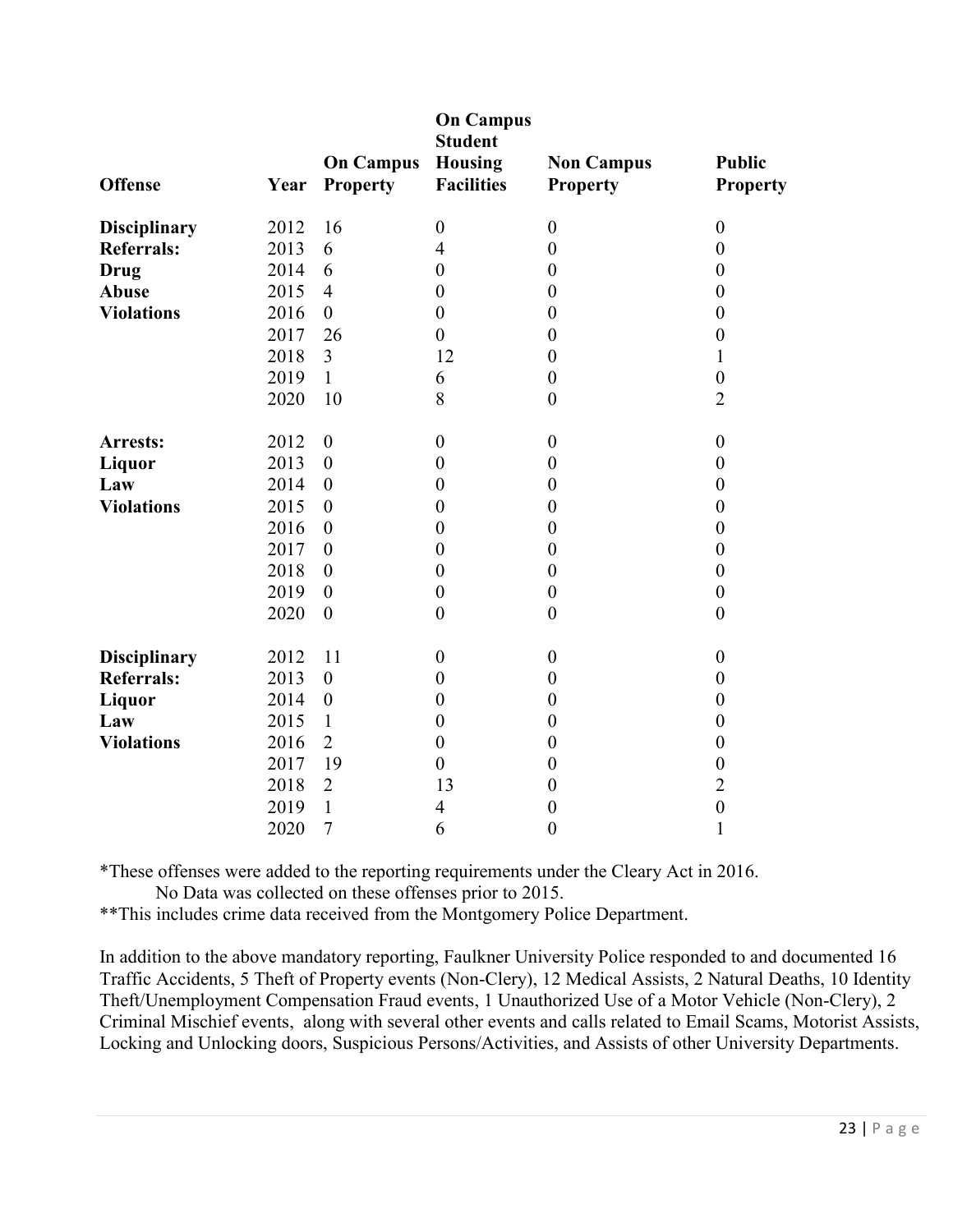# **Montgomery Campus Hate Crime Statistics**

No Hate related crimes have been reported for the years of 2013, 2014, 2015, 2016, 2017, 2018, 2019, or 2020.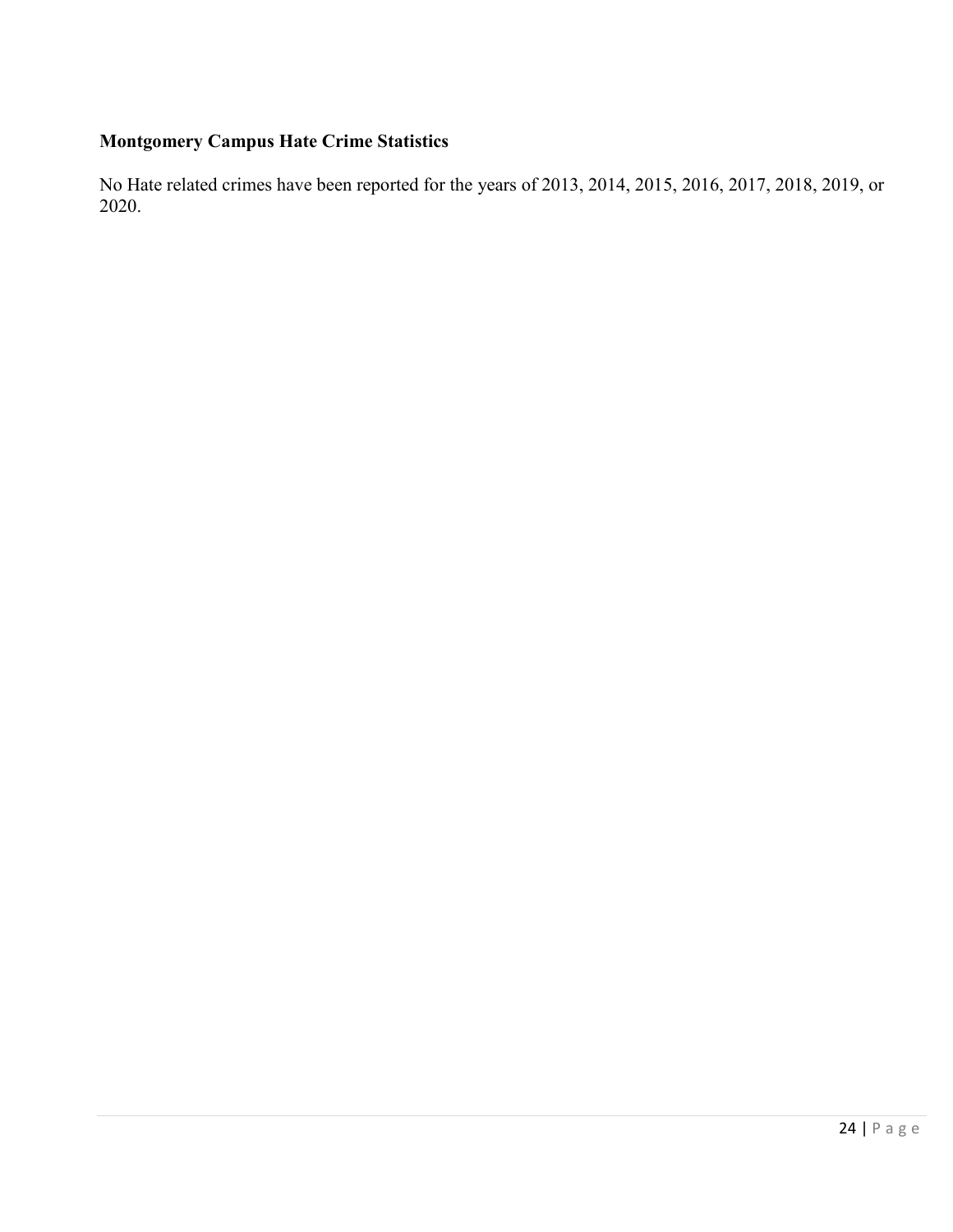# **Mobile Campus Crime Statistics**

| <b>Offense</b>      | Year | <b>On Campus</b><br>Property | <b>Non Campus</b><br><b>Property</b> | <b>Public</b><br><b>Property</b> |
|---------------------|------|------------------------------|--------------------------------------|----------------------------------|
|                     |      |                              |                                      |                                  |
| Murder/             | 2012 | $\boldsymbol{0}$             | $\boldsymbol{0}$                     | $\boldsymbol{0}$                 |
| Non-                | 2013 | $\boldsymbol{0}$             | $\boldsymbol{0}$                     | $\boldsymbol{0}$                 |
| <b>Negligent</b>    | 2014 | $\boldsymbol{0}$             | $\boldsymbol{0}$                     | $\boldsymbol{0}$                 |
| Manslaughter        | 2015 | $\boldsymbol{0}$             | $\boldsymbol{0}$                     | $\boldsymbol{0}$                 |
|                     | 2016 | $\boldsymbol{0}$             | $\boldsymbol{0}$                     | $\boldsymbol{0}$                 |
|                     | 2017 | $\boldsymbol{0}$             | $\boldsymbol{0}$                     | $\boldsymbol{0}$                 |
|                     | 2018 | $\boldsymbol{0}$             | $\boldsymbol{0}$                     | $\boldsymbol{0}$                 |
|                     | 2019 | $\boldsymbol{0}$             | $\boldsymbol{0}$                     | $\boldsymbol{0}$                 |
|                     | 2020 | $\boldsymbol{0}$             | $\boldsymbol{0}$                     | $\boldsymbol{0}$                 |
| <b>Negligent</b>    | 2012 | $\boldsymbol{0}$             | $\boldsymbol{0}$                     | $\boldsymbol{0}$                 |
| Manslaughter        | 2013 | $\boldsymbol{0}$             | $\boldsymbol{0}$                     | $\boldsymbol{0}$                 |
|                     | 2014 | $\boldsymbol{0}$             | $\boldsymbol{0}$                     | $\boldsymbol{0}$                 |
|                     | 2015 | $\boldsymbol{0}$             | $\boldsymbol{0}$                     | $\boldsymbol{0}$                 |
|                     | 2016 | $\boldsymbol{0}$             | $\boldsymbol{0}$                     | $\boldsymbol{0}$                 |
|                     | 2017 | $\boldsymbol{0}$             | $\boldsymbol{0}$                     | $\boldsymbol{0}$                 |
|                     | 2018 | $\boldsymbol{0}$             | $\boldsymbol{0}$                     | $\boldsymbol{0}$                 |
|                     | 2019 | $\boldsymbol{0}$             | $\boldsymbol{0}$                     | $\boldsymbol{0}$                 |
|                     | 2020 | $\boldsymbol{0}$             | $\boldsymbol{0}$                     | $\boldsymbol{0}$                 |
| <b>Sex Offenses</b> | 2012 | $\boldsymbol{0}$             | $\boldsymbol{0}$                     | $\boldsymbol{0}$                 |
| Forcible            | 2013 | $\boldsymbol{0}$             | $\boldsymbol{0}$                     | $\boldsymbol{0}$                 |
|                     | 2014 | $\boldsymbol{0}$             | $\boldsymbol{0}$                     | $\boldsymbol{0}$                 |
|                     | 2015 | $\boldsymbol{0}$             | $\boldsymbol{0}$                     | $\boldsymbol{0}$                 |
|                     | 2016 | $\boldsymbol{0}$             | $\boldsymbol{0}$                     | $\boldsymbol{0}$                 |
|                     | 2017 | $\boldsymbol{0}$             | $\boldsymbol{0}$                     | $\boldsymbol{0}$                 |
|                     | 2018 | $\boldsymbol{0}$             | $\boldsymbol{0}$                     | $\boldsymbol{0}$                 |
|                     | 2019 | $\boldsymbol{0}$             | $\boldsymbol{0}$                     | $\boldsymbol{0}$                 |
|                     | 2020 | $\boldsymbol{0}$             | $\boldsymbol{0}$                     | $\boldsymbol{0}$                 |
| <b>Domestic</b>     | 2015 | $\boldsymbol{0}$             | $\boldsymbol{0}$                     | $\boldsymbol{0}$                 |
| Violence *          | 2016 | $\boldsymbol{0}$             | $\boldsymbol{0}$                     | $\boldsymbol{0}$                 |
|                     | 2017 | $\boldsymbol{0}$             | $\boldsymbol{0}$                     | 19                               |
|                     | 2018 | $\boldsymbol{0}$             | $\boldsymbol{0}$                     | $\boldsymbol{0}$                 |
|                     | 2019 | $\boldsymbol{0}$             | $\boldsymbol{0}$                     | $\boldsymbol{0}$                 |
|                     | 2020 | $\boldsymbol{0}$             | $\boldsymbol{0}$                     | $\boldsymbol{0}$                 |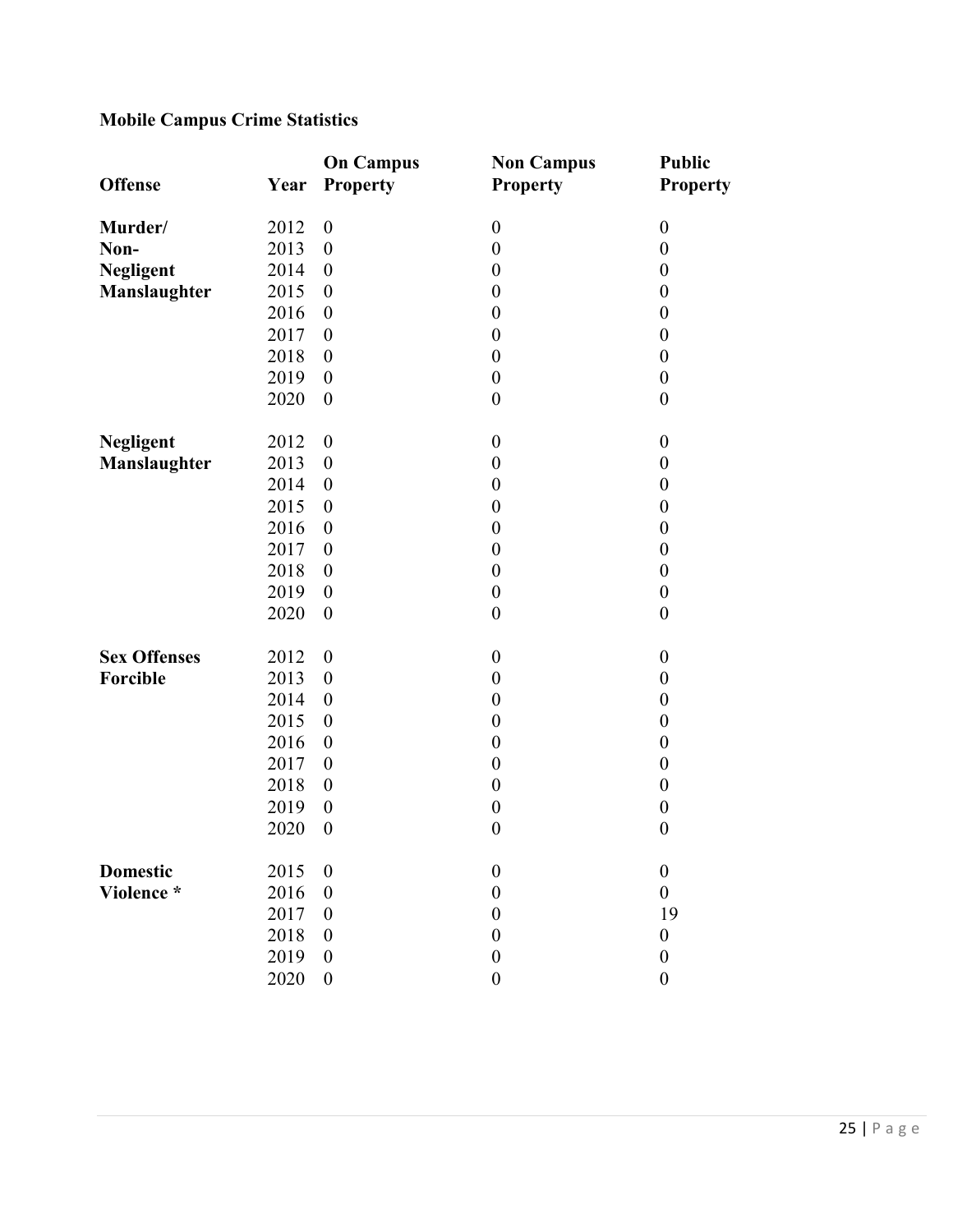|                     |      | <b>On Campus</b>         | <b>Non Campus</b> | <b>Public</b>    |
|---------------------|------|--------------------------|-------------------|------------------|
| <b>Offense</b>      | Year | <b>Property</b>          | <b>Property</b>   | <b>Property</b>  |
| <b>Dating</b>       | 2015 | $\boldsymbol{0}$         | $\boldsymbol{0}$  | $\boldsymbol{0}$ |
| Violence *          | 2016 | $\boldsymbol{0}$         | $\boldsymbol{0}$  | $\boldsymbol{0}$ |
|                     | 2017 | $\boldsymbol{0}$         | $\boldsymbol{0}$  | $\boldsymbol{0}$ |
|                     | 2018 | $\boldsymbol{0}$         | $\boldsymbol{0}$  | $\boldsymbol{0}$ |
|                     | 2019 | $\boldsymbol{0}$         | $\boldsymbol{0}$  | $\boldsymbol{0}$ |
|                     | 2020 | $\boldsymbol{0}$         | $\boldsymbol{0}$  | $\boldsymbol{0}$ |
| Stalking *          | 2015 | $\boldsymbol{0}$         | $\boldsymbol{0}$  | $\boldsymbol{0}$ |
|                     | 2016 | $\boldsymbol{0}$         | $\boldsymbol{0}$  | $\boldsymbol{0}$ |
|                     | 2017 | $\boldsymbol{0}$         | $\boldsymbol{0}$  | $\boldsymbol{0}$ |
|                     | 2018 | $\boldsymbol{0}$         | $\boldsymbol{0}$  | $\boldsymbol{0}$ |
|                     | 2019 | $\boldsymbol{0}$         | $\boldsymbol{0}$  | $\boldsymbol{0}$ |
|                     | 2020 | $\boldsymbol{0}$         | $\boldsymbol{0}$  | $\boldsymbol{0}$ |
| <b>Sex Offenses</b> | 2012 | $\boldsymbol{0}$         | $\boldsymbol{0}$  | $\boldsymbol{0}$ |
| <b>Non Forcible</b> | 2013 | $\boldsymbol{0}$         | $\boldsymbol{0}$  | $\boldsymbol{0}$ |
|                     | 2014 | $\boldsymbol{0}$         | $\boldsymbol{0}$  | $\boldsymbol{0}$ |
|                     | 2015 | $\boldsymbol{0}$         | $\boldsymbol{0}$  | $\boldsymbol{0}$ |
|                     | 2016 | $\boldsymbol{0}$         | $\boldsymbol{0}$  | $\boldsymbol{0}$ |
|                     | 2017 | $\boldsymbol{0}$         | $\boldsymbol{0}$  | $\mathbf{1}$     |
|                     |      |                          |                   |                  |
|                     | 2018 | $\boldsymbol{0}$         | $\boldsymbol{0}$  | $\boldsymbol{0}$ |
|                     | 2019 | $\boldsymbol{0}$         | $\boldsymbol{0}$  | $\boldsymbol{0}$ |
|                     | 2020 | $\boldsymbol{0}$         | $\boldsymbol{0}$  | $\boldsymbol{0}$ |
| Incest              | 2012 | $\boldsymbol{0}$         | $\boldsymbol{0}$  | $\boldsymbol{0}$ |
|                     | 2013 | $\boldsymbol{0}$         | $\boldsymbol{0}$  | $\boldsymbol{0}$ |
|                     | 2014 | $\boldsymbol{0}$         | $\boldsymbol{0}$  | $\boldsymbol{0}$ |
|                     | 2015 | $\boldsymbol{0}$         | $\boldsymbol{0}$  | $\boldsymbol{0}$ |
|                     | 2016 | $\boldsymbol{0}$         | $\boldsymbol{0}$  | $\boldsymbol{0}$ |
|                     | 2017 | $\overline{\phantom{0}}$ | $\boldsymbol{0}$  | $\boldsymbol{0}$ |
|                     | 2018 | $\boldsymbol{0}$         | $\boldsymbol{0}$  | $\boldsymbol{0}$ |
|                     | 2019 | $\boldsymbol{0}$         | $\boldsymbol{0}$  | $\boldsymbol{0}$ |
|                     | 2020 | $\boldsymbol{0}$         | $\boldsymbol{0}$  | $\boldsymbol{0}$ |
| <b>Statutory</b>    | 2012 | $\boldsymbol{0}$         | $\boldsymbol{0}$  | $\boldsymbol{0}$ |
| Rape                | 2013 | $\boldsymbol{0}$         | $\boldsymbol{0}$  | $\boldsymbol{0}$ |
|                     | 2014 | $\boldsymbol{0}$         | $\boldsymbol{0}$  | $\boldsymbol{0}$ |
|                     | 2015 | $\boldsymbol{0}$         | $\boldsymbol{0}$  | $\boldsymbol{0}$ |
|                     | 2016 | $\boldsymbol{0}$         | $\boldsymbol{0}$  | $\boldsymbol{0}$ |
|                     | 2017 | $\boldsymbol{0}$         | $\boldsymbol{0}$  | $\boldsymbol{0}$ |
|                     | 2018 | $\boldsymbol{0}$         | $\boldsymbol{0}$  | $\boldsymbol{0}$ |
|                     | 2019 |                          |                   |                  |
|                     |      | $\boldsymbol{0}$         | $\boldsymbol{0}$  | $\boldsymbol{0}$ |
|                     | 2020 | $\boldsymbol{0}$         | $\boldsymbol{0}$  | $\boldsymbol{0}$ |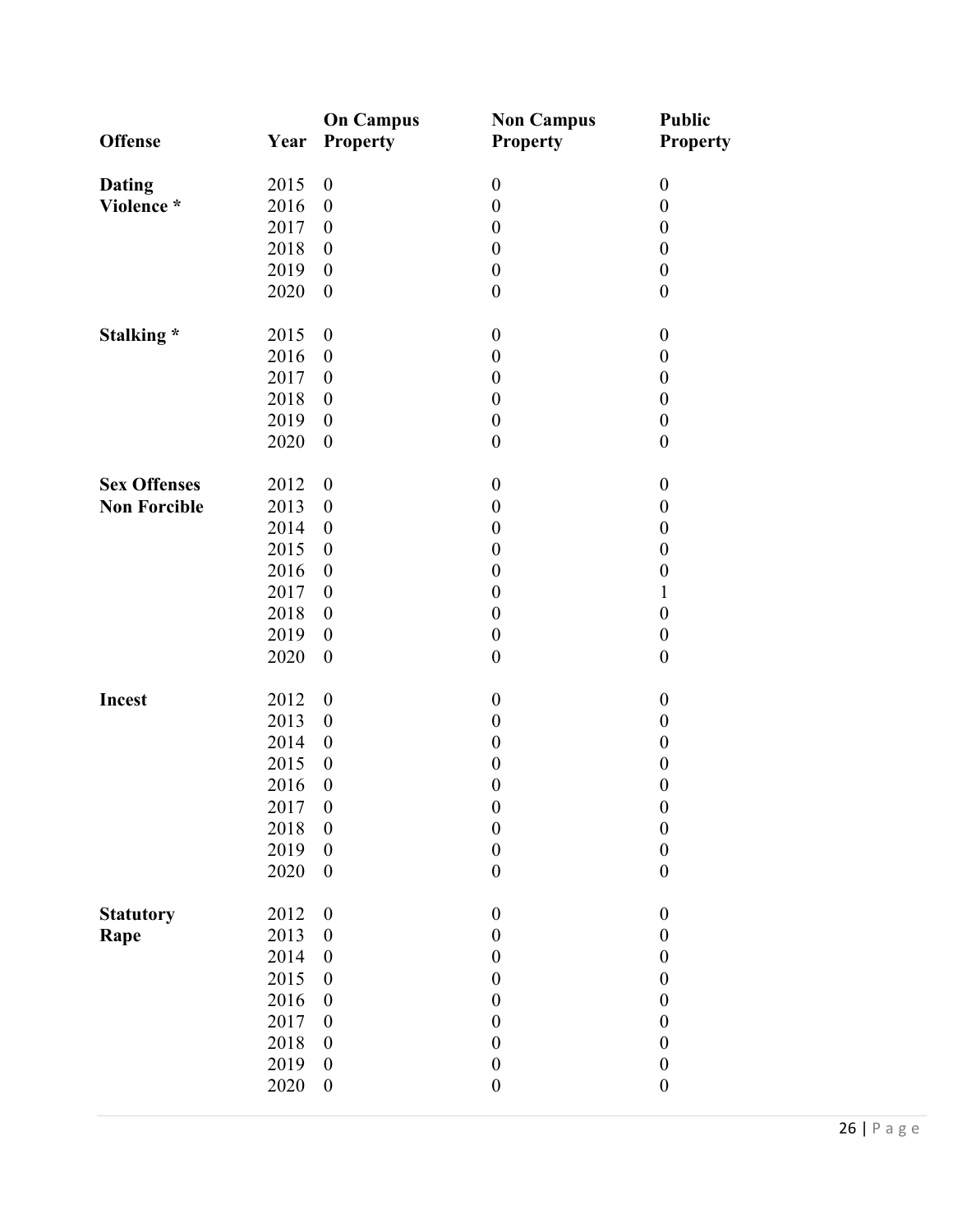| <b>Offense</b>    | Year | <b>On Campus</b><br>Property | <b>Non Campus</b><br><b>Property</b> | <b>Public</b><br><b>Property</b> |
|-------------------|------|------------------------------|--------------------------------------|----------------------------------|
| <b>Aggravated</b> | 2012 | $\boldsymbol{0}$             | $\boldsymbol{0}$                     | $\boldsymbol{0}$                 |
| <b>Assault</b>    | 2013 | $\boldsymbol{0}$             | $\boldsymbol{0}$                     | $\boldsymbol{0}$                 |
|                   | 2014 | $\boldsymbol{0}$             | $\boldsymbol{0}$                     | $\boldsymbol{0}$                 |
|                   | 2015 | $\boldsymbol{0}$             | $\boldsymbol{0}$                     | $\boldsymbol{0}$                 |
|                   | 2016 | $\boldsymbol{0}$             | $\boldsymbol{0}$                     | $\boldsymbol{0}$                 |
|                   | 2017 | $\boldsymbol{0}$             | $\boldsymbol{0}$                     | $\overline{4}$                   |
|                   | 2018 | $\boldsymbol{0}$             | $\boldsymbol{0}$                     | $\boldsymbol{0}$                 |
|                   | 2019 | $\boldsymbol{0}$             | $\boldsymbol{0}$                     | $\boldsymbol{0}$                 |
|                   | 2020 | $\boldsymbol{0}$             | $\boldsymbol{0}$                     | $\boldsymbol{0}$                 |
| <b>Burglary</b>   | 2012 | $\boldsymbol{0}$             | $\boldsymbol{0}$                     | $\boldsymbol{0}$                 |
|                   | 2013 | $\boldsymbol{0}$             | $\boldsymbol{0}$                     | $\boldsymbol{0}$                 |
|                   | 2014 | $\boldsymbol{0}$             | $\boldsymbol{0}$                     | $\boldsymbol{0}$                 |
|                   | 2015 | $\boldsymbol{0}$             | $\boldsymbol{0}$                     | $\boldsymbol{0}$                 |
|                   | 2016 | $\boldsymbol{0}$             | $\boldsymbol{0}$                     | $\boldsymbol{0}$                 |
|                   | 2017 | $\boldsymbol{0}$             | $\boldsymbol{0}$                     | 8                                |
|                   | 2018 | $\boldsymbol{0}$             | $\boldsymbol{0}$                     | $\boldsymbol{0}$                 |
|                   | 2019 | $\boldsymbol{0}$             | $\boldsymbol{0}$                     | $\boldsymbol{0}$                 |
|                   | 2020 | $\boldsymbol{0}$             | $\boldsymbol{0}$                     | $\boldsymbol{0}$                 |
| <b>Motor</b>      | 2012 | $\boldsymbol{0}$             | $\boldsymbol{0}$                     | $\boldsymbol{0}$                 |
| <b>Vehicle</b>    | 2013 | $\boldsymbol{0}$             | $\boldsymbol{0}$                     | $\boldsymbol{0}$                 |
| <b>Theft</b>      | 2014 | $\boldsymbol{0}$             | $\boldsymbol{0}$                     | $\boldsymbol{0}$                 |
|                   | 2015 | $\boldsymbol{0}$             | $\boldsymbol{0}$                     | $\boldsymbol{0}$                 |
|                   | 2016 | $\boldsymbol{0}$             | $\boldsymbol{0}$                     | $\boldsymbol{0}$                 |
|                   | 2017 | $\boldsymbol{0}$             | $\boldsymbol{0}$                     | $\mathbf{1}$                     |
|                   | 2018 | $\boldsymbol{0}$             | $\boldsymbol{0}$                     | $\boldsymbol{0}$                 |
|                   | 2019 | $\boldsymbol{0}$             | $\boldsymbol{0}$                     | $\boldsymbol{0}$                 |
|                   | 2020 | $\boldsymbol{0}$             | $\boldsymbol{0}$                     | $\boldsymbol{0}$                 |
| <b>Arson</b>      | 2012 | $\boldsymbol{0}$             | $\boldsymbol{0}$                     | $\boldsymbol{0}$                 |
|                   | 2013 | $\boldsymbol{0}$             | $\boldsymbol{0}$                     | $\boldsymbol{0}$                 |
|                   | 2014 | $\boldsymbol{0}$             | $\boldsymbol{0}$                     | $\boldsymbol{0}$                 |
|                   | 2015 | $\boldsymbol{0}$             | $\boldsymbol{0}$                     | $\boldsymbol{0}$                 |
|                   | 2016 | $\boldsymbol{0}$             | $\boldsymbol{0}$                     | $\boldsymbol{0}$                 |
|                   | 2017 | $\boldsymbol{0}$             | $\boldsymbol{0}$                     | $\mathbf{1}$                     |
|                   | 2018 | $\boldsymbol{0}$             | $\boldsymbol{0}$                     | $\boldsymbol{0}$                 |
|                   | 2019 | $\boldsymbol{0}$             | $\boldsymbol{0}$                     | $\boldsymbol{0}$                 |
|                   | 2020 | $\boldsymbol{0}$             | $\boldsymbol{0}$                     | $\boldsymbol{0}$                 |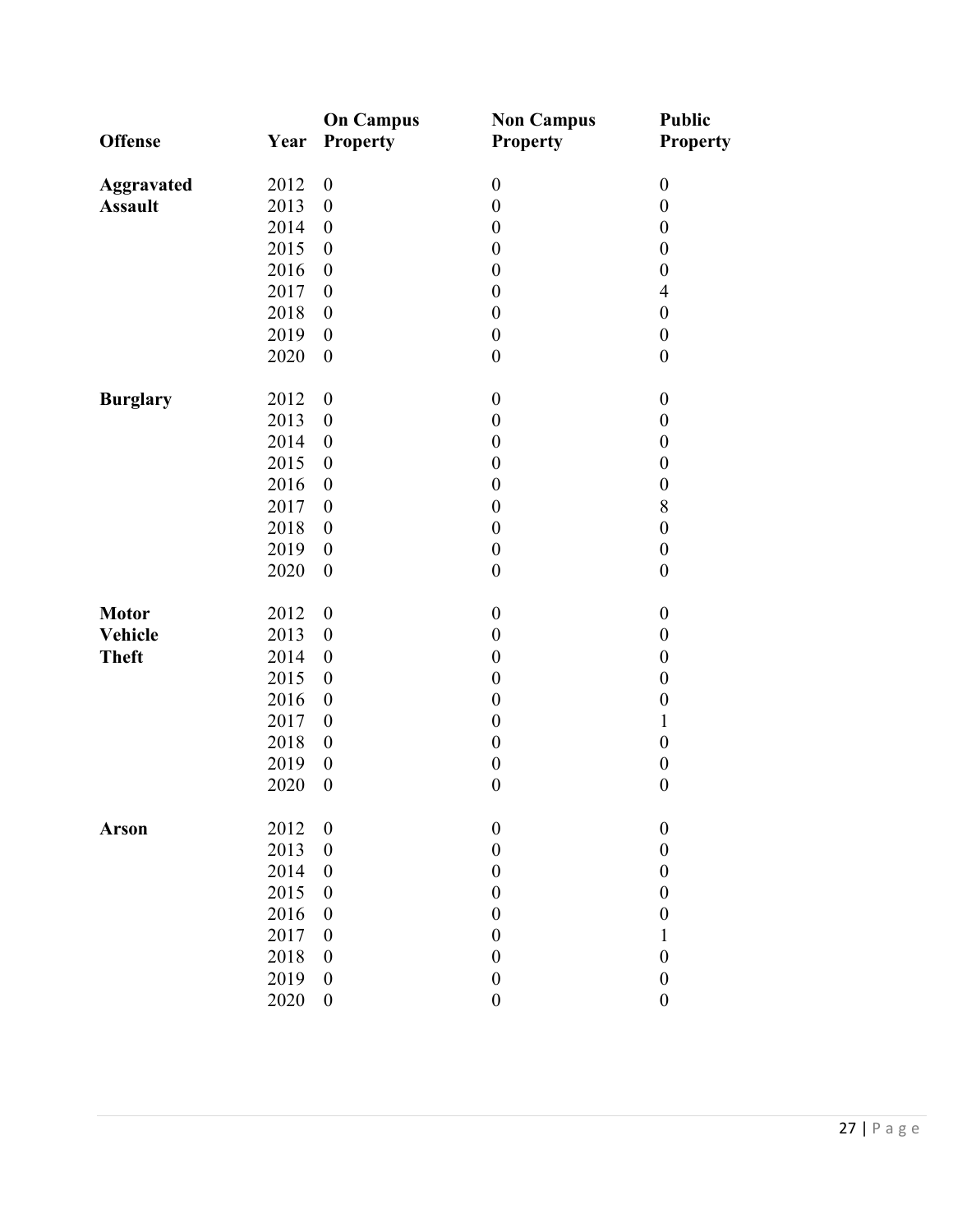| <b>Offense</b>      | Year | <b>On Campus</b><br><b>Property</b> | <b>Non Campus</b><br><b>Property</b> | <b>Public</b><br><b>Property</b> |
|---------------------|------|-------------------------------------|--------------------------------------|----------------------------------|
| Arrests:            | 2012 | $\boldsymbol{0}$                    | $\boldsymbol{0}$                     | $\boldsymbol{0}$                 |
| Weapons-            | 2013 | $\boldsymbol{0}$                    | $\boldsymbol{0}$                     | $\boldsymbol{0}$                 |
| Carrying,           | 2014 | $\boldsymbol{0}$                    | $\boldsymbol{0}$                     | $\boldsymbol{0}$                 |
| Possessing,         | 2015 | $\boldsymbol{0}$                    | $\boldsymbol{0}$                     | $\boldsymbol{0}$                 |
| Etc.                | 2016 | $\boldsymbol{0}$                    | $\boldsymbol{0}$                     | $\boldsymbol{0}$                 |
|                     | 2017 | $\boldsymbol{0}$                    | $\boldsymbol{0}$                     | $\overline{2}$                   |
|                     | 2018 | $\boldsymbol{0}$                    | $\boldsymbol{0}$                     | $\boldsymbol{0}$                 |
|                     | 2019 | $\boldsymbol{0}$                    | $\boldsymbol{0}$                     | $\boldsymbol{0}$                 |
|                     | 2020 | $\boldsymbol{0}$                    | $\boldsymbol{0}$                     | $\boldsymbol{0}$                 |
| <b>Disciplinary</b> | 2012 | $\boldsymbol{0}$                    | $\boldsymbol{0}$                     | $\boldsymbol{0}$                 |
| <b>Referrals:</b>   | 2013 | $\boldsymbol{0}$                    | $\boldsymbol{0}$                     | $\boldsymbol{0}$                 |
| Weapons-            | 2014 | $\boldsymbol{0}$                    | $\boldsymbol{0}$                     | $\boldsymbol{0}$                 |
| Carrying,           | 2015 | $\boldsymbol{0}$                    | $\boldsymbol{0}$                     | $\boldsymbol{0}$                 |
| Possessing,         | 2016 | $\boldsymbol{0}$                    | $\boldsymbol{0}$                     | $\boldsymbol{0}$                 |
| Etc.                | 2017 | $\boldsymbol{0}$                    | $\boldsymbol{0}$                     | $\boldsymbol{0}$                 |
|                     | 2018 | $\boldsymbol{0}$                    | $\boldsymbol{0}$                     | $\boldsymbol{0}$                 |
|                     | 2019 | $\boldsymbol{0}$                    | $\boldsymbol{0}$                     | $\boldsymbol{0}$                 |
|                     | 2020 | $\boldsymbol{0}$                    | $\boldsymbol{0}$                     | $\boldsymbol{0}$                 |
| Arrests:            | 2012 | $\boldsymbol{0}$                    | $\boldsymbol{0}$                     | $\boldsymbol{0}$                 |
| <b>Drug</b>         | 2013 | $\boldsymbol{0}$                    | $\boldsymbol{0}$                     | $\boldsymbol{0}$                 |
| <b>Abuse</b>        | 2014 | $\boldsymbol{0}$                    | $\boldsymbol{0}$                     | $\boldsymbol{0}$                 |
| <b>Violations</b>   | 2015 | $\boldsymbol{0}$                    | $\boldsymbol{0}$                     | $\boldsymbol{0}$                 |
|                     | 2016 | $\boldsymbol{0}$                    | $\boldsymbol{0}$                     | $\boldsymbol{0}$                 |
|                     | 2017 | $\boldsymbol{0}$                    | $\boldsymbol{0}$                     | 5                                |
|                     | 2018 | $\boldsymbol{0}$                    | $\boldsymbol{0}$                     | $\boldsymbol{0}$                 |
|                     | 2019 | $\boldsymbol{0}$                    | $\boldsymbol{0}$                     | $\boldsymbol{0}$                 |
|                     | 2020 | $\boldsymbol{0}$                    | $\boldsymbol{0}$                     | $\boldsymbol{0}$                 |
| <b>Disciplinary</b> | 2012 | $\boldsymbol{0}$                    | $\boldsymbol{0}$                     | $\boldsymbol{0}$                 |
| <b>Referrals:</b>   | 2013 | $\boldsymbol{0}$                    | $\boldsymbol{0}$                     | $\boldsymbol{0}$                 |
| Drug                | 2014 | $\boldsymbol{0}$                    | $\boldsymbol{0}$                     | $\boldsymbol{0}$                 |
| Abuse               | 2015 | $\boldsymbol{0}$                    | $\boldsymbol{0}$                     | $\boldsymbol{0}$                 |
| <b>Violations</b>   | 2016 | $\boldsymbol{0}$                    | $\boldsymbol{0}$                     | $\boldsymbol{0}$                 |
|                     | 2017 | $\boldsymbol{0}$                    | $\boldsymbol{0}$                     | $\boldsymbol{0}$                 |
|                     | 2018 | $\boldsymbol{0}$                    | $\boldsymbol{0}$                     | $\boldsymbol{0}$                 |
|                     | 2019 | $\boldsymbol{0}$                    | $\boldsymbol{0}$                     | $\boldsymbol{0}$                 |
|                     | 2020 | $\boldsymbol{0}$                    | $\boldsymbol{0}$                     | $\boldsymbol{0}$                 |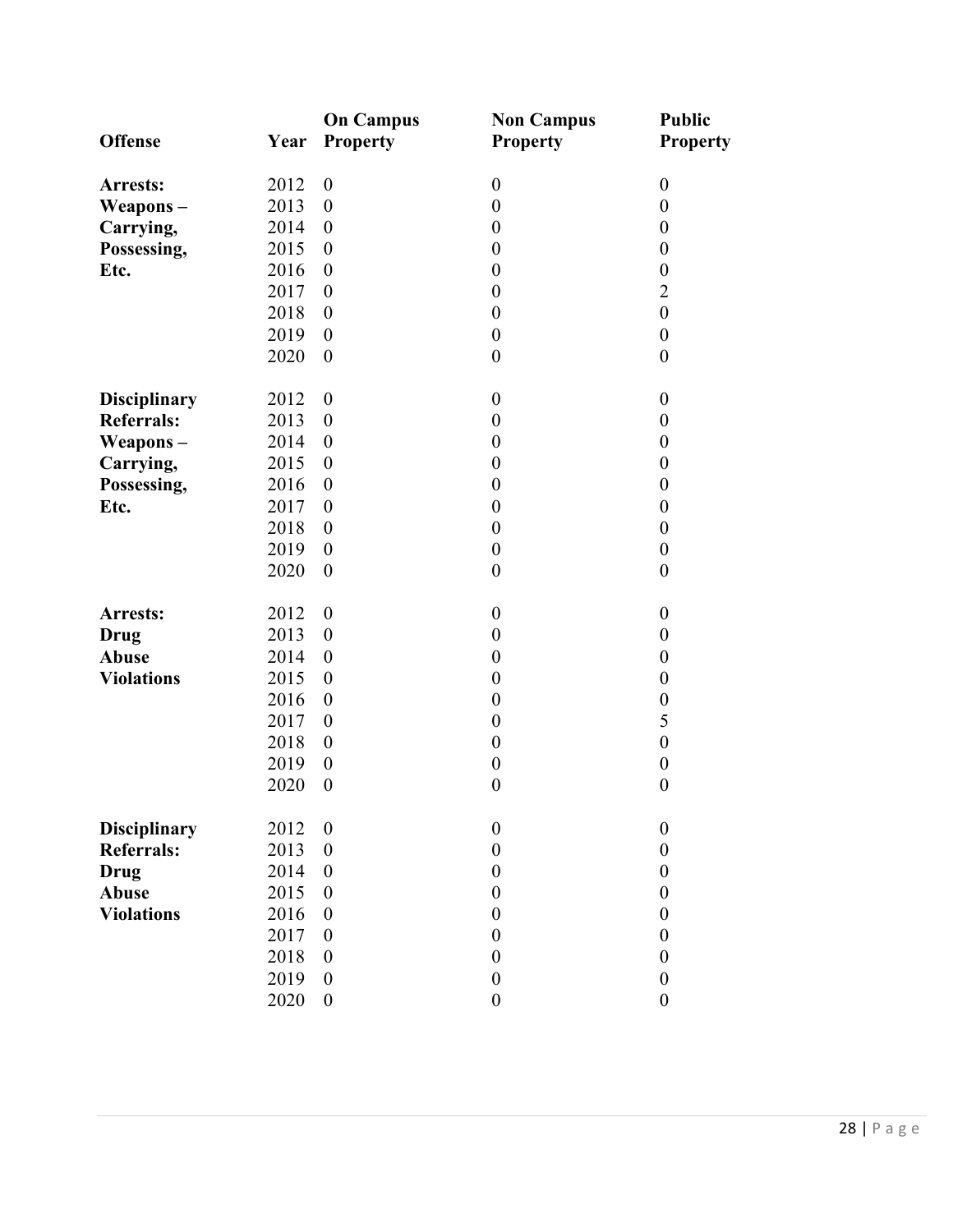| <b>Offense</b>      | Year | <b>On Campus</b><br><b>Property</b> | <b>Non Campus</b><br><b>Property</b> | <b>Public</b><br><b>Property</b> |
|---------------------|------|-------------------------------------|--------------------------------------|----------------------------------|
|                     |      |                                     |                                      |                                  |
| Arrests:            | 2012 | $\boldsymbol{0}$                    | $\boldsymbol{0}$                     | $\boldsymbol{0}$                 |
| Liquor              | 2013 | $\boldsymbol{0}$                    | $\boldsymbol{0}$                     | 0                                |
| Law                 | 2014 | $\theta$                            | $\boldsymbol{0}$                     | $_{0}$                           |
| <b>Violations</b>   | 2015 | $\theta$                            | $\boldsymbol{0}$                     | 0                                |
|                     | 2016 | $\boldsymbol{0}$                    | $\boldsymbol{0}$                     | 0                                |
|                     | 2017 | $\boldsymbol{0}$                    | 0                                    | 5                                |
|                     | 2018 | $\theta$                            | $\boldsymbol{0}$                     | 0                                |
|                     | 2019 | $\boldsymbol{0}$                    | $\boldsymbol{0}$                     | 0                                |
|                     | 2020 | $\boldsymbol{0}$                    | $\boldsymbol{0}$                     | $\theta$                         |
|                     |      |                                     |                                      |                                  |
| <b>Disciplinary</b> | 2012 | $\theta$                            | $\overline{0}$                       | $\Omega$                         |
| <b>Referrals:</b>   | 2013 | $\boldsymbol{0}$                    | $\boldsymbol{0}$                     | $\theta$                         |
| Liquor              | 2014 | $\theta$                            | $\boldsymbol{0}$                     | 0                                |
| Law                 | 2015 | $\boldsymbol{0}$                    | $\boldsymbol{0}$                     | 0                                |
| <b>Violations</b>   | 2016 | $\boldsymbol{0}$                    | $\boldsymbol{0}$                     | 0                                |
|                     | 2017 | $\theta$                            | $\boldsymbol{0}$                     | 0                                |
|                     | 2018 | $\boldsymbol{0}$                    | $\boldsymbol{0}$                     | 0                                |
|                     | 2019 | $\boldsymbol{0}$                    | $\boldsymbol{0}$                     | 0                                |
|                     | 2020 | $\boldsymbol{0}$                    | $\boldsymbol{0}$                     | 0                                |

\*These offenses were added to the reporting requirements under the Cleary Act in 2016.

No Data was collected on these offenses prior to 2015.

**\*\***No Campus Student Housing Facilities are provided at this campus.

\*\*\*Local Crime Data requested from Mobile PD with no response at the time of publication.

# **Mobile Campus Hate Crime Statistics**

No Hate related crimes have been reported for the years of 2013, 2014, 2015, 2016, 2017, 2018, 2019, or 2020.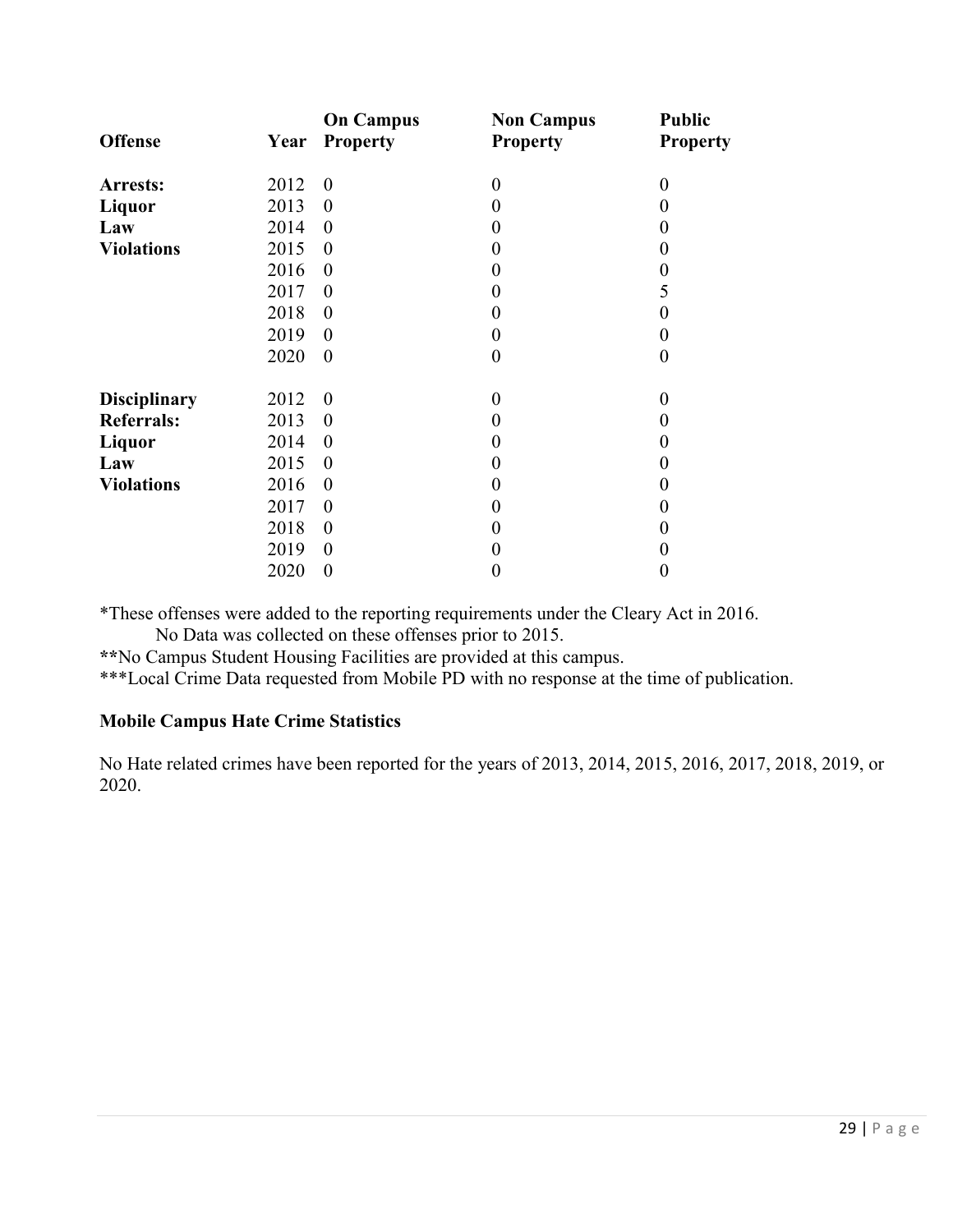# **Birmingham Campus Crime Statistics**

|                     |      | <b>On Campus</b> | <b>Non Campus</b> | <b>Public</b>    |
|---------------------|------|------------------|-------------------|------------------|
| <b>Offense</b>      | Year | <b>Property</b>  | <b>Property</b>   | <b>Property</b>  |
| Murder/             | 2012 | $\boldsymbol{0}$ | $\boldsymbol{0}$  | $\boldsymbol{0}$ |
| Non-                | 2013 | $\boldsymbol{0}$ | $\boldsymbol{0}$  | $\boldsymbol{0}$ |
| <b>Negligent</b>    | 2014 | $\boldsymbol{0}$ | $\boldsymbol{0}$  | $\boldsymbol{0}$ |
| Manslaughter        | 2015 | $\boldsymbol{0}$ | $\boldsymbol{0}$  | $\boldsymbol{0}$ |
|                     | 2016 | $\boldsymbol{0}$ | $\boldsymbol{0}$  | $\boldsymbol{0}$ |
|                     | 2017 | $\boldsymbol{0}$ | $\boldsymbol{0}$  | $\boldsymbol{0}$ |
|                     | 2018 | $\boldsymbol{0}$ | $\boldsymbol{0}$  | $\boldsymbol{0}$ |
|                     | 2019 | $\boldsymbol{0}$ | $\boldsymbol{0}$  | $\boldsymbol{0}$ |
|                     | 2020 | $\boldsymbol{0}$ | $\boldsymbol{0}$  | $\boldsymbol{0}$ |
| <b>Negligent</b>    | 2012 | $\boldsymbol{0}$ | $\boldsymbol{0}$  | $\boldsymbol{0}$ |
| Manslaughter        | 2013 | $\boldsymbol{0}$ | $\boldsymbol{0}$  | $\boldsymbol{0}$ |
|                     | 2014 | $\boldsymbol{0}$ | $\boldsymbol{0}$  | $\boldsymbol{0}$ |
|                     | 2015 | $\boldsymbol{0}$ | $\boldsymbol{0}$  | $\boldsymbol{0}$ |
|                     | 2016 | $\boldsymbol{0}$ | $\boldsymbol{0}$  | $\boldsymbol{0}$ |
|                     | 2017 | $\boldsymbol{0}$ | $\boldsymbol{0}$  | $\boldsymbol{0}$ |
|                     | 2018 | $\boldsymbol{0}$ | $\boldsymbol{0}$  | $\boldsymbol{0}$ |
|                     | 2019 | $\boldsymbol{0}$ | $\boldsymbol{0}$  | $\boldsymbol{0}$ |
|                     | 2020 | $\boldsymbol{0}$ | $\boldsymbol{0}$  | $\boldsymbol{0}$ |
| <b>Sex Offenses</b> | 2012 | $\boldsymbol{0}$ | $\boldsymbol{0}$  | $\boldsymbol{0}$ |
| Forcible            | 2013 | $\boldsymbol{0}$ | $\boldsymbol{0}$  | $\boldsymbol{0}$ |
|                     | 2014 | $\boldsymbol{0}$ | $\boldsymbol{0}$  | $\boldsymbol{0}$ |
|                     | 2015 | $\boldsymbol{0}$ | $\boldsymbol{0}$  | $\boldsymbol{0}$ |
|                     | 2016 | $\boldsymbol{0}$ | $\boldsymbol{0}$  | $\boldsymbol{0}$ |
|                     | 2017 | $\boldsymbol{0}$ | $\boldsymbol{0}$  | $\boldsymbol{0}$ |
|                     | 2018 | $\boldsymbol{0}$ | $\boldsymbol{0}$  | $\boldsymbol{0}$ |
|                     | 2019 | $\boldsymbol{0}$ | $\boldsymbol{0}$  | $\boldsymbol{0}$ |
|                     | 2020 | $\boldsymbol{0}$ | $\boldsymbol{0}$  | $\boldsymbol{0}$ |
| <b>Domestic</b>     | 2015 | $\boldsymbol{0}$ | $\boldsymbol{0}$  | $\boldsymbol{0}$ |
| Violence *          | 2016 | $\boldsymbol{0}$ | $\boldsymbol{0}$  | $\boldsymbol{0}$ |
|                     | 2017 | $\boldsymbol{0}$ | $\boldsymbol{0}$  | $\boldsymbol{0}$ |
|                     | 2018 | $\boldsymbol{0}$ | $\boldsymbol{0}$  | $\boldsymbol{0}$ |
|                     | 2019 | $\boldsymbol{0}$ | $\boldsymbol{0}$  | $\boldsymbol{0}$ |
|                     | 2020 | $\boldsymbol{0}$ | $\boldsymbol{0}$  | $\boldsymbol{0}$ |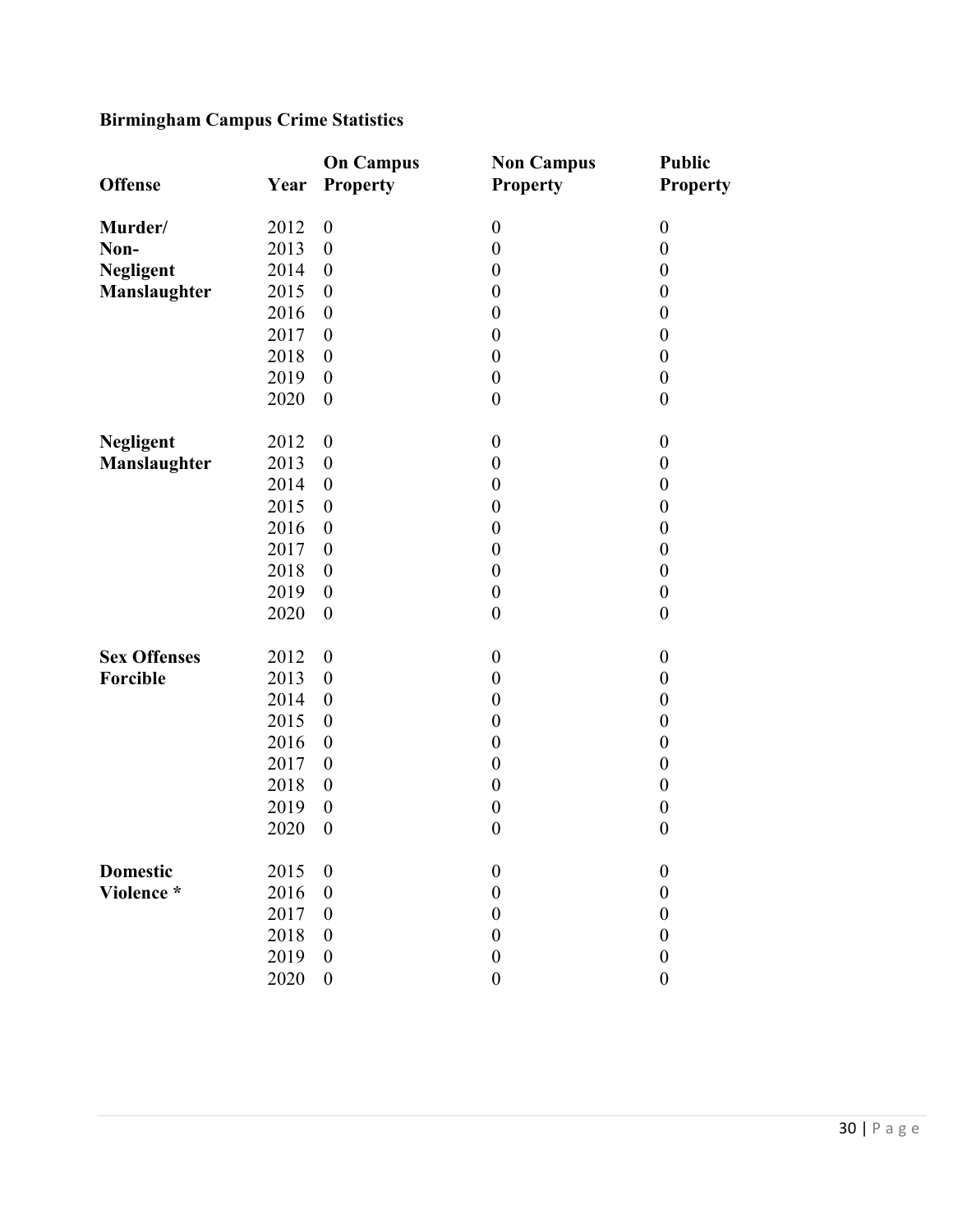|                     |      | <b>On Campus</b>         | <b>Non Campus</b> | <b>Public</b>    |
|---------------------|------|--------------------------|-------------------|------------------|
| <b>Offense</b>      | Year | <b>Property</b>          | <b>Property</b>   | <b>Property</b>  |
| <b>Dating</b>       | 2015 | $\boldsymbol{0}$         | $\boldsymbol{0}$  | $\boldsymbol{0}$ |
| Violence *          | 2016 | $\boldsymbol{0}$         | $\boldsymbol{0}$  | $\boldsymbol{0}$ |
|                     | 2017 | $\boldsymbol{0}$         | $\boldsymbol{0}$  | $\boldsymbol{0}$ |
|                     | 2018 | $\boldsymbol{0}$         | $\boldsymbol{0}$  | $\boldsymbol{0}$ |
|                     | 2019 | $\boldsymbol{0}$         | $\boldsymbol{0}$  | $\boldsymbol{0}$ |
|                     | 2020 | $\boldsymbol{0}$         | $\boldsymbol{0}$  | $\boldsymbol{0}$ |
| Stalking *          | 2015 | $\boldsymbol{0}$         | $\boldsymbol{0}$  | $\boldsymbol{0}$ |
|                     | 2016 | $\boldsymbol{0}$         | $\boldsymbol{0}$  | $\boldsymbol{0}$ |
|                     | 2017 | $\boldsymbol{0}$         | $\boldsymbol{0}$  | $\boldsymbol{0}$ |
|                     | 2018 | $\boldsymbol{0}$         | $\boldsymbol{0}$  | $\boldsymbol{0}$ |
|                     | 2019 | $\boldsymbol{0}$         | $\boldsymbol{0}$  | $\boldsymbol{0}$ |
|                     | 2020 | $\boldsymbol{0}$         | $\boldsymbol{0}$  | $\boldsymbol{0}$ |
| <b>Sex Offenses</b> | 2012 | $\boldsymbol{0}$         | $\boldsymbol{0}$  | $\boldsymbol{0}$ |
| <b>Non Forcible</b> | 2013 | $\boldsymbol{0}$         | $\boldsymbol{0}$  | $\boldsymbol{0}$ |
|                     | 2014 | $\boldsymbol{0}$         | $\boldsymbol{0}$  | $\boldsymbol{0}$ |
|                     | 2015 | $\boldsymbol{0}$         | $\boldsymbol{0}$  | $\boldsymbol{0}$ |
|                     | 2016 | $\boldsymbol{0}$         | $\boldsymbol{0}$  | $\boldsymbol{0}$ |
|                     | 2017 | $\boldsymbol{0}$         | $\boldsymbol{0}$  | $\boldsymbol{0}$ |
|                     | 2018 | $\boldsymbol{0}$         | $\boldsymbol{0}$  | $\boldsymbol{0}$ |
|                     | 2019 | $\boldsymbol{0}$         | $\boldsymbol{0}$  | $\boldsymbol{0}$ |
|                     | 2020 | $\boldsymbol{0}$         | $\boldsymbol{0}$  | $\boldsymbol{0}$ |
|                     |      |                          |                   |                  |
| Incest              | 2012 | $\boldsymbol{0}$         | $\boldsymbol{0}$  | $\boldsymbol{0}$ |
|                     | 2013 | $\boldsymbol{0}$         | $\boldsymbol{0}$  | $\boldsymbol{0}$ |
|                     | 2014 | $\boldsymbol{0}$         | $\boldsymbol{0}$  | $\boldsymbol{0}$ |
|                     | 2015 | $\boldsymbol{0}$         | $\boldsymbol{0}$  | $\boldsymbol{0}$ |
|                     | 2016 | $\boldsymbol{0}$         | $\boldsymbol{0}$  | $\boldsymbol{0}$ |
|                     | 2017 | $\overline{\phantom{0}}$ | $\boldsymbol{0}$  | $\boldsymbol{0}$ |
|                     | 2018 | $\boldsymbol{0}$         | $\boldsymbol{0}$  | $\boldsymbol{0}$ |
|                     | 2019 | $\boldsymbol{0}$         | $\boldsymbol{0}$  | $\boldsymbol{0}$ |
|                     | 2020 | $\boldsymbol{0}$         | $\boldsymbol{0}$  | $\boldsymbol{0}$ |
| <b>Statutory</b>    | 2012 | $\boldsymbol{0}$         | $\boldsymbol{0}$  | $\boldsymbol{0}$ |
| Rape                | 2013 | $\boldsymbol{0}$         | $\boldsymbol{0}$  | $\boldsymbol{0}$ |
|                     | 2014 | $\boldsymbol{0}$         | $\boldsymbol{0}$  | $\boldsymbol{0}$ |
|                     | 2015 | $\boldsymbol{0}$         | $\boldsymbol{0}$  | $\boldsymbol{0}$ |
|                     | 2016 | $\boldsymbol{0}$         | $\boldsymbol{0}$  | $\boldsymbol{0}$ |
|                     | 2017 | $\boldsymbol{0}$         | $\boldsymbol{0}$  | $\boldsymbol{0}$ |
|                     | 2018 | $\boldsymbol{0}$         | $\boldsymbol{0}$  | $\boldsymbol{0}$ |
|                     | 2019 | $\boldsymbol{0}$         | $\boldsymbol{0}$  | $\boldsymbol{0}$ |
|                     | 2020 | $\boldsymbol{0}$         | $\boldsymbol{0}$  | $\boldsymbol{0}$ |
|                     |      |                          |                   |                  |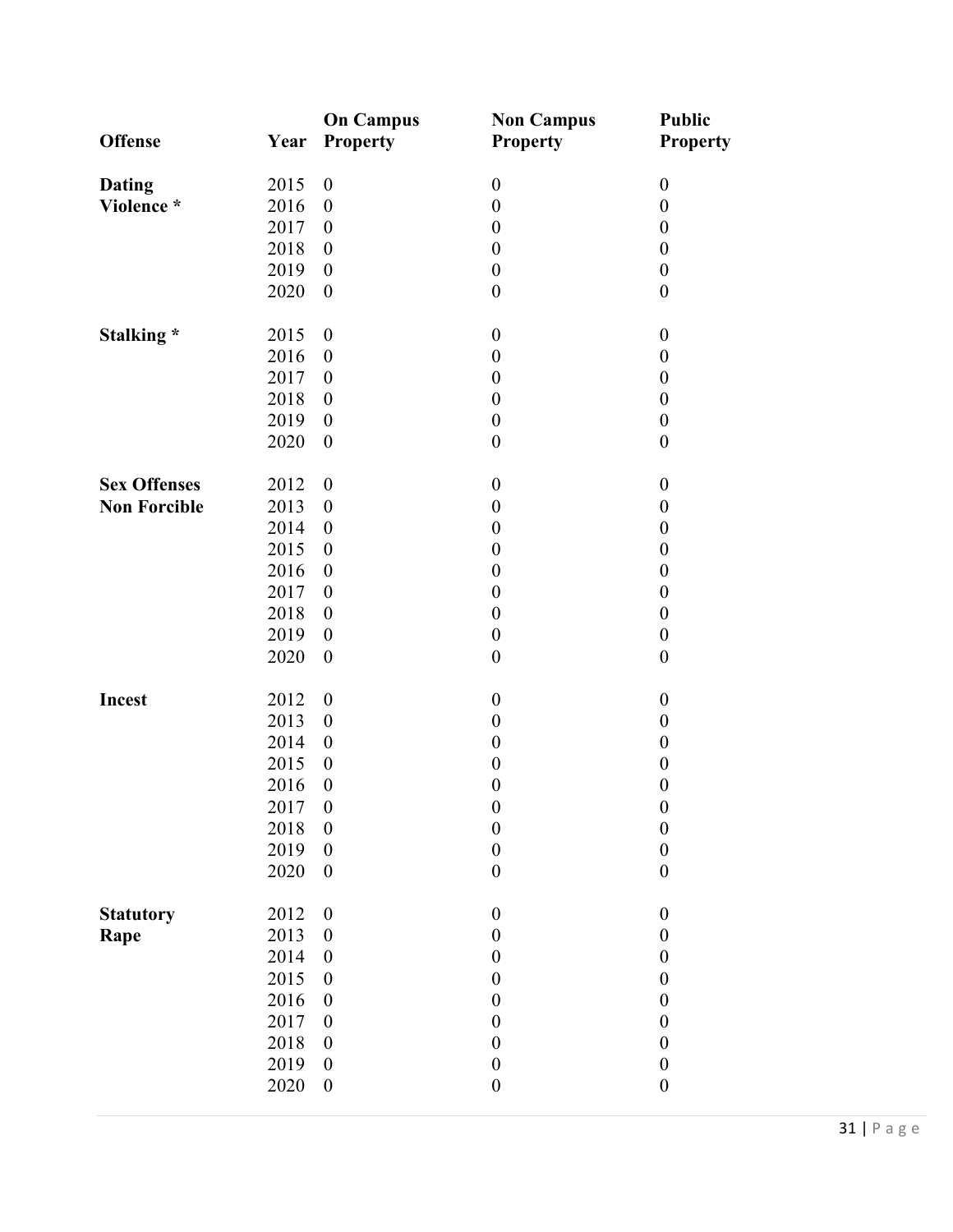| <b>Offense</b>    | Year | <b>On Campus</b><br>Property | <b>Non Campus</b><br>Property | <b>Public</b><br><b>Property</b> |
|-------------------|------|------------------------------|-------------------------------|----------------------------------|
| <b>Aggravated</b> | 2012 | $\boldsymbol{0}$             | $\boldsymbol{0}$              | $\boldsymbol{0}$                 |
| <b>Assault</b>    | 2013 | $\boldsymbol{0}$             | $\boldsymbol{0}$              | $\boldsymbol{0}$                 |
|                   | 2014 | $\boldsymbol{0}$             | $\boldsymbol{0}$              | $\boldsymbol{0}$                 |
|                   | 2015 | $\boldsymbol{0}$             | $\boldsymbol{0}$              | $\boldsymbol{0}$                 |
|                   | 2016 | $\boldsymbol{0}$             | $\boldsymbol{0}$              | $\boldsymbol{0}$                 |
|                   | 2017 | $\boldsymbol{0}$             | $\boldsymbol{0}$              | $\boldsymbol{0}$                 |
|                   | 2018 | $\boldsymbol{0}$             | $\boldsymbol{0}$              | $\boldsymbol{0}$                 |
|                   | 2019 | $\boldsymbol{0}$             | $\boldsymbol{0}$              | $\boldsymbol{0}$                 |
|                   | 2020 | $\boldsymbol{0}$             | $\boldsymbol{0}$              | $\boldsymbol{0}$                 |
| <b>Burglary</b>   | 2012 | $\boldsymbol{0}$             | $\boldsymbol{0}$              | $\boldsymbol{0}$                 |
|                   | 2013 | $\boldsymbol{0}$             | $\boldsymbol{0}$              | $\boldsymbol{0}$                 |
|                   | 2014 | $\boldsymbol{0}$             | $\boldsymbol{0}$              | $\boldsymbol{0}$                 |
|                   | 2015 | $\boldsymbol{0}$             | $\boldsymbol{0}$              | $\boldsymbol{0}$                 |
|                   | 2016 | $\boldsymbol{0}$             | $\boldsymbol{0}$              | $\boldsymbol{0}$                 |
|                   | 2017 | $\boldsymbol{0}$             | $\boldsymbol{0}$              | $\boldsymbol{0}$                 |
|                   | 2018 | $\boldsymbol{0}$             | $\boldsymbol{0}$              | $\boldsymbol{0}$                 |
|                   | 2019 | $\boldsymbol{0}$             | $\boldsymbol{0}$              | $\boldsymbol{0}$                 |
|                   | 2020 | $\boldsymbol{0}$             | $\boldsymbol{0}$              | $\boldsymbol{0}$                 |
| <b>Motor</b>      | 2012 | $\boldsymbol{0}$             | $\boldsymbol{0}$              | $\boldsymbol{0}$                 |
| <b>Vehicle</b>    | 2013 | $\boldsymbol{0}$             | $\boldsymbol{0}$              | $\boldsymbol{0}$                 |
| <b>Theft</b>      | 2014 | $\boldsymbol{0}$             | $\boldsymbol{0}$              | $\boldsymbol{0}$                 |
|                   | 2015 | $\boldsymbol{0}$             | $\boldsymbol{0}$              | $\boldsymbol{0}$                 |
|                   | 2016 | $\boldsymbol{0}$             | $\boldsymbol{0}$              | $\boldsymbol{0}$                 |
|                   | 2017 | $\boldsymbol{0}$             | $\boldsymbol{0}$              | $\boldsymbol{0}$                 |
|                   | 2018 | $\boldsymbol{0}$             | $\boldsymbol{0}$              | $\boldsymbol{0}$                 |
|                   | 2019 | $\boldsymbol{0}$             | $\boldsymbol{0}$              | $\boldsymbol{0}$                 |
|                   | 2020 | $\boldsymbol{0}$             | $\boldsymbol{0}$              | $\boldsymbol{0}$                 |
| <b>Arson</b>      | 2012 | $\boldsymbol{0}$             | $\boldsymbol{0}$              | $\boldsymbol{0}$                 |
|                   | 2013 | $\boldsymbol{0}$             | $\boldsymbol{0}$              | $\boldsymbol{0}$                 |
|                   | 2014 | $\boldsymbol{0}$             | $\boldsymbol{0}$              | $\boldsymbol{0}$                 |
|                   | 2015 | $\boldsymbol{0}$             | $\boldsymbol{0}$              | $\boldsymbol{0}$                 |
|                   | 2016 | $\boldsymbol{0}$             | $\boldsymbol{0}$              | $\boldsymbol{0}$                 |
|                   | 2017 | $\boldsymbol{0}$             | $\boldsymbol{0}$              | $\boldsymbol{0}$                 |
|                   | 2018 | $\boldsymbol{0}$             | $\boldsymbol{0}$              | $\boldsymbol{0}$                 |
|                   | 2019 | $\boldsymbol{0}$             | $\boldsymbol{0}$              | $\boldsymbol{0}$                 |
|                   | 2020 | $\boldsymbol{0}$             | $\boldsymbol{0}$              | $\boldsymbol{0}$                 |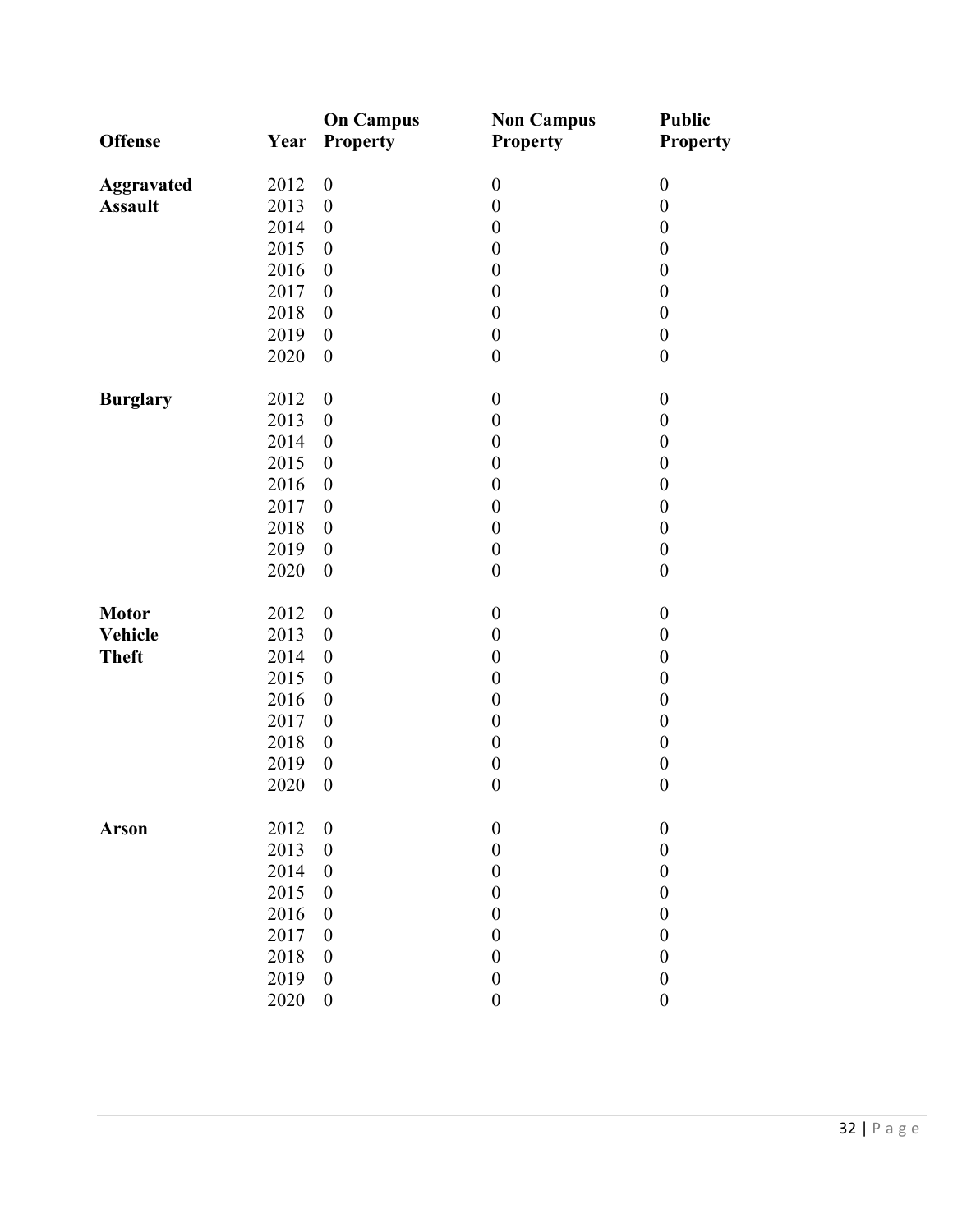|                     |      | <b>On Campus</b> | <b>Non Campus</b> | <b>Public</b>    |
|---------------------|------|------------------|-------------------|------------------|
| <b>Offense</b>      | Year | <b>Property</b>  | <b>Property</b>   | <b>Property</b>  |
|                     |      |                  |                   |                  |
| Arrests:            | 2012 | $\boldsymbol{0}$ | $\boldsymbol{0}$  | $\boldsymbol{0}$ |
| Weapons-            | 2013 | $\boldsymbol{0}$ | $\boldsymbol{0}$  | $\boldsymbol{0}$ |
| Carrying,           | 2014 | $\boldsymbol{0}$ | $\boldsymbol{0}$  | $\boldsymbol{0}$ |
| Possessing,         | 2015 | $\boldsymbol{0}$ | $\boldsymbol{0}$  | $\boldsymbol{0}$ |
| Etc.                | 2016 | $\boldsymbol{0}$ | $\boldsymbol{0}$  | $\boldsymbol{0}$ |
|                     | 2017 | $\boldsymbol{0}$ | $\boldsymbol{0}$  | $\boldsymbol{0}$ |
|                     | 2018 | $\boldsymbol{0}$ | $\boldsymbol{0}$  | $\boldsymbol{0}$ |
|                     | 2019 | $\boldsymbol{0}$ | $\boldsymbol{0}$  | $\boldsymbol{0}$ |
|                     | 2020 | $\boldsymbol{0}$ | $\boldsymbol{0}$  | $\boldsymbol{0}$ |
| <b>Disciplinary</b> | 2012 | $\boldsymbol{0}$ | $\boldsymbol{0}$  | $\boldsymbol{0}$ |
| <b>Referrals:</b>   | 2013 | $\boldsymbol{0}$ | $\boldsymbol{0}$  | $\boldsymbol{0}$ |
| Weapons-            | 2014 | $\boldsymbol{0}$ | $\boldsymbol{0}$  | $\boldsymbol{0}$ |
| Carrying,           | 2015 | $\boldsymbol{0}$ | $\boldsymbol{0}$  | $\boldsymbol{0}$ |
| Possessing,         | 2016 | $\boldsymbol{0}$ | $\boldsymbol{0}$  | $\boldsymbol{0}$ |
| Etc.                | 2017 | $\boldsymbol{0}$ | $\boldsymbol{0}$  | $\boldsymbol{0}$ |
|                     | 2018 | $\boldsymbol{0}$ | $\boldsymbol{0}$  | $\boldsymbol{0}$ |
|                     | 2019 | $\boldsymbol{0}$ | $\boldsymbol{0}$  | $\boldsymbol{0}$ |
|                     | 2020 | $\boldsymbol{0}$ | $\boldsymbol{0}$  | $\boldsymbol{0}$ |
| Arrests:            | 2012 | $\boldsymbol{0}$ | $\boldsymbol{0}$  | $\boldsymbol{0}$ |
| Drug                | 2013 | $\boldsymbol{0}$ | $\boldsymbol{0}$  | $\boldsymbol{0}$ |
| <b>Abuse</b>        | 2014 | $\boldsymbol{0}$ | $\boldsymbol{0}$  | $\boldsymbol{0}$ |
| <b>Violations</b>   | 2015 | $\boldsymbol{0}$ | $\boldsymbol{0}$  | $\boldsymbol{0}$ |
|                     | 2016 | $\boldsymbol{0}$ | $\boldsymbol{0}$  | $\boldsymbol{0}$ |
|                     | 2017 | $\boldsymbol{0}$ | $\boldsymbol{0}$  | $\boldsymbol{0}$ |
|                     | 2018 | $\boldsymbol{0}$ | $\boldsymbol{0}$  | $\boldsymbol{0}$ |
|                     | 2019 | $\boldsymbol{0}$ | $\boldsymbol{0}$  | $\boldsymbol{0}$ |
|                     | 2020 | $\boldsymbol{0}$ | $\boldsymbol{0}$  | $\boldsymbol{0}$ |
|                     |      |                  |                   |                  |
| <b>Disciplinary</b> | 2012 | $\boldsymbol{0}$ | $\boldsymbol{0}$  | $\boldsymbol{0}$ |
| <b>Referrals:</b>   | 2013 | $\boldsymbol{0}$ | $\boldsymbol{0}$  | $\boldsymbol{0}$ |
| <b>Drug</b>         | 2014 | $\boldsymbol{0}$ | $\boldsymbol{0}$  | $\boldsymbol{0}$ |
| Abuse               | 2015 | $\boldsymbol{0}$ | $\boldsymbol{0}$  | $\boldsymbol{0}$ |
| <b>Violations</b>   | 2016 | $\boldsymbol{0}$ | $\boldsymbol{0}$  | $\boldsymbol{0}$ |
|                     | 2017 | $\boldsymbol{0}$ | $\boldsymbol{0}$  | $\boldsymbol{0}$ |
|                     | 2018 | $\boldsymbol{0}$ | $\boldsymbol{0}$  | $\boldsymbol{0}$ |
|                     | 2019 | $\boldsymbol{0}$ | $\boldsymbol{0}$  | $\boldsymbol{0}$ |
|                     | 2020 | $\boldsymbol{0}$ | $\boldsymbol{0}$  | $\boldsymbol{0}$ |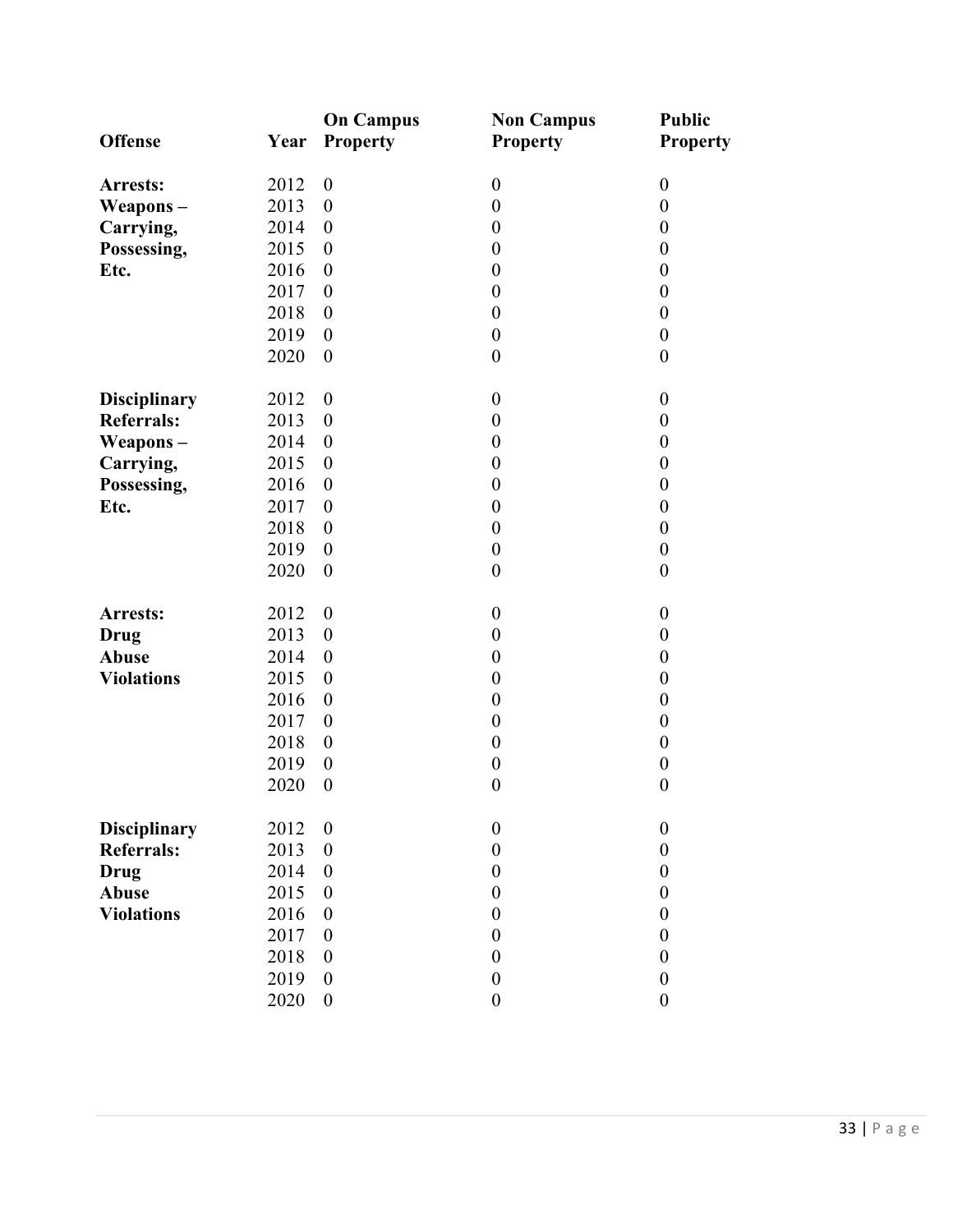|                     |      | <b>On Campus</b> | <b>Non Campus</b> | <b>Public</b>    |
|---------------------|------|------------------|-------------------|------------------|
| <b>Offense</b>      | Year | <b>Property</b>  | <b>Property</b>   | <b>Property</b>  |
| Arrests:            | 2012 | $\theta$         | $\boldsymbol{0}$  | $\boldsymbol{0}$ |
| Liquor              | 2013 | $\boldsymbol{0}$ | $\boldsymbol{0}$  | 0                |
| Law                 | 2014 | $\boldsymbol{0}$ | $\boldsymbol{0}$  | $_{0}$           |
| <b>Violations</b>   | 2015 | $\theta$         | $\boldsymbol{0}$  | $\Omega$         |
|                     | 2016 | $\boldsymbol{0}$ | 0                 | 0                |
|                     | 2017 | $\boldsymbol{0}$ | 0                 | $\theta$         |
|                     | 2018 | $\theta$         | $\boldsymbol{0}$  | 0                |
|                     | 2019 | $\theta$         | $\boldsymbol{0}$  | $\theta$         |
|                     | 2020 | $\theta$         | $\boldsymbol{0}$  | $\boldsymbol{0}$ |
|                     |      |                  |                   |                  |
| <b>Disciplinary</b> | 2012 | $\theta$         | $\boldsymbol{0}$  | 0                |
| <b>Referrals:</b>   | 2013 | $\theta$         | $\boldsymbol{0}$  | 0                |
| Liquor              | 2014 | $\theta$         | $\boldsymbol{0}$  | 0                |
| Law                 | 2015 | $\theta$         | $\boldsymbol{0}$  | $\Omega$         |
| <b>Violations</b>   | 2016 | $\overline{0}$   | $\boldsymbol{0}$  | 0                |
|                     | 2017 | $\theta$         | $\overline{0}$    | $_{0}$           |
|                     | 2018 | $\theta$         | $\boldsymbol{0}$  | 0                |
|                     | 2019 | $\theta$         | 0                 | 0                |
|                     | 2020 | $\theta$         | 0                 | $\theta$         |

\*These offenses were added to the reporting requirements under the Cleary Act in 2016.

No Data was collected on these offenses prior to 2015.

**\*\***No Campus Student Housing Facilities are provided at this campus.

\*\*\*This includes crime data from the Hoover Police Department.

# **Birmingham Campus Hate Crime Statistics**

No Hate related crimes have been reported for the years of 2013, 2014, 2015, 2016, 2017, 2018, 2019, or 2020.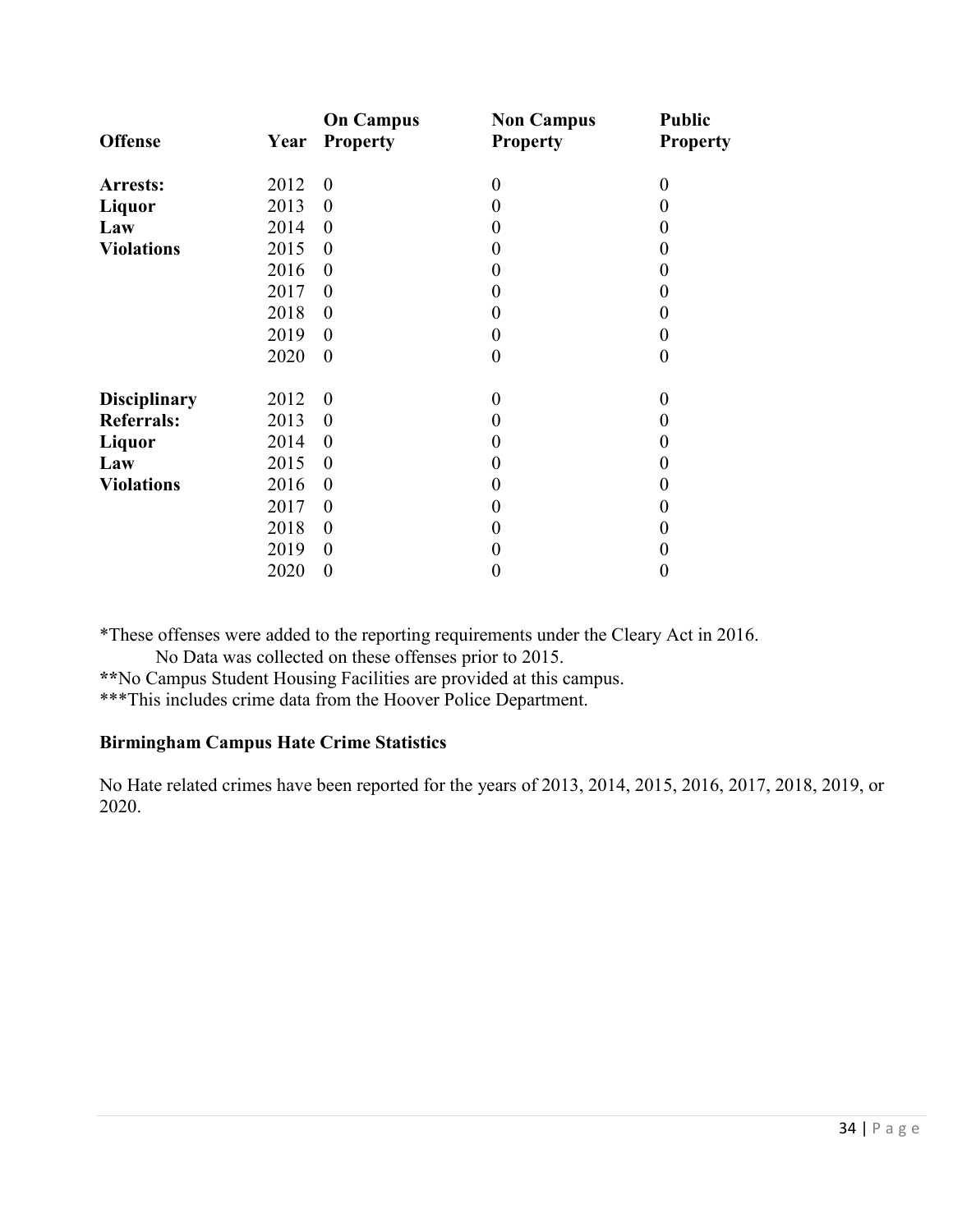# **Huntsville Campus Crime Statistics**

|                     |      | <b>On Campus</b> | <b>Non Campus</b> | <b>Public</b>    |
|---------------------|------|------------------|-------------------|------------------|
| <b>Offense</b>      | Year | <b>Property</b>  | <b>Property</b>   | <b>Property</b>  |
|                     |      |                  |                   |                  |
| Murder/             | 2012 | $\boldsymbol{0}$ | $\boldsymbol{0}$  | $\boldsymbol{0}$ |
| Non-                | 2013 | $\boldsymbol{0}$ | $\boldsymbol{0}$  | $\boldsymbol{0}$ |
| <b>Negligent</b>    | 2014 | $\boldsymbol{0}$ | $\boldsymbol{0}$  | $\boldsymbol{0}$ |
| Manslaughter        | 2015 | $\boldsymbol{0}$ | $\boldsymbol{0}$  | $\boldsymbol{0}$ |
|                     | 2016 | $\boldsymbol{0}$ | $\boldsymbol{0}$  | $\boldsymbol{0}$ |
|                     | 2017 | $\boldsymbol{0}$ | $\boldsymbol{0}$  | $\boldsymbol{0}$ |
|                     | 2018 | $\boldsymbol{0}$ | $\boldsymbol{0}$  | $\boldsymbol{0}$ |
|                     | 2019 | $\boldsymbol{0}$ | $\boldsymbol{0}$  | $\boldsymbol{0}$ |
|                     | 2020 | $\boldsymbol{0}$ | $\boldsymbol{0}$  | $\boldsymbol{0}$ |
|                     |      |                  |                   |                  |
| <b>Negligent</b>    | 2012 | $\boldsymbol{0}$ | $\boldsymbol{0}$  | $\boldsymbol{0}$ |
| Manslaughter        | 2013 | $\boldsymbol{0}$ | $\boldsymbol{0}$  | $\boldsymbol{0}$ |
|                     | 2014 | $\boldsymbol{0}$ | $\boldsymbol{0}$  | $\boldsymbol{0}$ |
|                     | 2015 | $\boldsymbol{0}$ | $\boldsymbol{0}$  | $\boldsymbol{0}$ |
|                     | 2016 | $\boldsymbol{0}$ | $\boldsymbol{0}$  | $\boldsymbol{0}$ |
|                     | 2017 | $\boldsymbol{0}$ | $\boldsymbol{0}$  | $\boldsymbol{0}$ |
|                     | 2018 | $\boldsymbol{0}$ | $\boldsymbol{0}$  | $\boldsymbol{0}$ |
|                     | 2019 | $\boldsymbol{0}$ | $\boldsymbol{0}$  | $\boldsymbol{0}$ |
|                     | 2020 | $\boldsymbol{0}$ | $\boldsymbol{0}$  | $\boldsymbol{0}$ |
|                     |      |                  |                   |                  |
| <b>Sex Offenses</b> | 2012 | $\boldsymbol{0}$ | $\boldsymbol{0}$  | $\boldsymbol{0}$ |
| Forcible            | 2013 | $\boldsymbol{0}$ | $\boldsymbol{0}$  | $\boldsymbol{0}$ |
|                     | 2014 | $\boldsymbol{0}$ | $\boldsymbol{0}$  | $\boldsymbol{0}$ |
|                     | 2015 | $\boldsymbol{0}$ | $\boldsymbol{0}$  | $\boldsymbol{0}$ |
|                     | 2016 | $\boldsymbol{0}$ | $\boldsymbol{0}$  | $\boldsymbol{0}$ |
|                     | 2017 | $\boldsymbol{0}$ | $\boldsymbol{0}$  | $\boldsymbol{0}$ |
|                     | 2018 | $\boldsymbol{0}$ | $\boldsymbol{0}$  | $\boldsymbol{0}$ |
|                     | 2019 | $\boldsymbol{0}$ | $\boldsymbol{0}$  | $\boldsymbol{0}$ |
|                     | 2020 | $\boldsymbol{0}$ | $\boldsymbol{0}$  | $\boldsymbol{0}$ |
|                     |      |                  |                   |                  |
| <b>Domestic</b>     | 2015 | $\boldsymbol{0}$ | $\boldsymbol{0}$  | $\boldsymbol{0}$ |
| Violence *          | 2016 | $\boldsymbol{0}$ | $\boldsymbol{0}$  | $\boldsymbol{0}$ |
|                     | 2017 | $\boldsymbol{0}$ | $\boldsymbol{0}$  | $\boldsymbol{0}$ |
|                     | 2018 | $\boldsymbol{0}$ | $\boldsymbol{0}$  | $\boldsymbol{0}$ |
|                     | 2019 | $\boldsymbol{0}$ | $\boldsymbol{0}$  | $\boldsymbol{0}$ |
|                     | 2020 | $\boldsymbol{0}$ | $\boldsymbol{0}$  | $\boldsymbol{0}$ |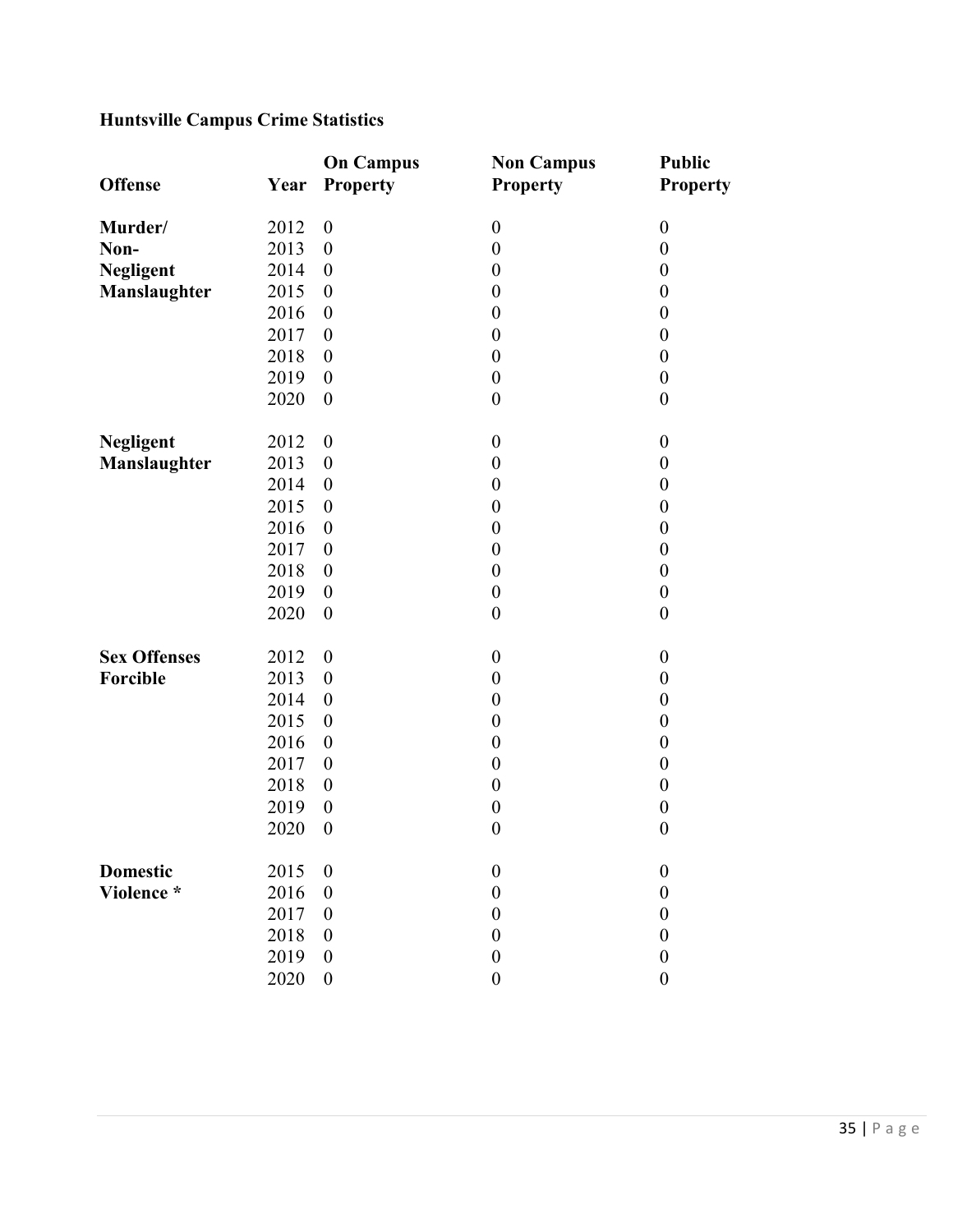|                     |      | <b>On Campus</b>         | <b>Non Campus</b> | <b>Public</b>    |
|---------------------|------|--------------------------|-------------------|------------------|
| <b>Offense</b>      | Year | <b>Property</b>          | <b>Property</b>   | <b>Property</b>  |
| <b>Dating</b>       | 2015 | $\boldsymbol{0}$         | $\boldsymbol{0}$  | $\boldsymbol{0}$ |
| Violence *          | 2016 | $\boldsymbol{0}$         | $\boldsymbol{0}$  | $\boldsymbol{0}$ |
|                     | 2017 | $\boldsymbol{0}$         | $\boldsymbol{0}$  | $\boldsymbol{0}$ |
|                     | 2018 | $\boldsymbol{0}$         | $\boldsymbol{0}$  | $\boldsymbol{0}$ |
|                     | 2019 | $\boldsymbol{0}$         | $\boldsymbol{0}$  | $\boldsymbol{0}$ |
|                     | 2020 | $\boldsymbol{0}$         | $\boldsymbol{0}$  | $\boldsymbol{0}$ |
| Stalking *          | 2015 | $\boldsymbol{0}$         | $\boldsymbol{0}$  | $\boldsymbol{0}$ |
|                     | 2016 | $\boldsymbol{0}$         | $\boldsymbol{0}$  | $\boldsymbol{0}$ |
|                     | 2017 | $\boldsymbol{0}$         | $\boldsymbol{0}$  | $\boldsymbol{0}$ |
|                     | 2018 | $\boldsymbol{0}$         | $\boldsymbol{0}$  | $\boldsymbol{0}$ |
|                     | 2019 | $\boldsymbol{0}$         | $\boldsymbol{0}$  | $\boldsymbol{0}$ |
|                     | 2020 | $\boldsymbol{0}$         | $\boldsymbol{0}$  | $\boldsymbol{0}$ |
| <b>Sex Offenses</b> | 2012 | $\boldsymbol{0}$         | $\boldsymbol{0}$  | $\boldsymbol{0}$ |
| <b>Non Forcible</b> | 2013 | $\boldsymbol{0}$         | $\boldsymbol{0}$  | $\boldsymbol{0}$ |
|                     | 2014 | $\boldsymbol{0}$         | $\boldsymbol{0}$  | $\boldsymbol{0}$ |
|                     | 2015 | $\boldsymbol{0}$         | $\boldsymbol{0}$  | $\boldsymbol{0}$ |
|                     | 2016 | $\boldsymbol{0}$         | $\boldsymbol{0}$  | $\boldsymbol{0}$ |
|                     | 2017 | $\boldsymbol{0}$         | $\boldsymbol{0}$  | $\boldsymbol{0}$ |
|                     | 2018 | $\boldsymbol{0}$         | $\boldsymbol{0}$  | $\boldsymbol{0}$ |
|                     | 2019 | $\boldsymbol{0}$         | $\boldsymbol{0}$  | $\boldsymbol{0}$ |
|                     | 2020 | $\boldsymbol{0}$         | $\boldsymbol{0}$  | $\boldsymbol{0}$ |
|                     |      |                          |                   |                  |
| Incest              | 2012 | $\boldsymbol{0}$         | $\boldsymbol{0}$  | $\boldsymbol{0}$ |
|                     | 2013 | $\boldsymbol{0}$         | $\boldsymbol{0}$  | $\boldsymbol{0}$ |
|                     | 2014 | $\boldsymbol{0}$         | $\boldsymbol{0}$  | $\boldsymbol{0}$ |
|                     | 2015 | $\boldsymbol{0}$         | $\boldsymbol{0}$  | $\boldsymbol{0}$ |
|                     | 2016 | $\boldsymbol{0}$         | $\boldsymbol{0}$  | $\boldsymbol{0}$ |
|                     | 2017 | $\overline{\phantom{0}}$ | $\boldsymbol{0}$  | $\boldsymbol{0}$ |
|                     | 2018 | $\boldsymbol{0}$         | $\boldsymbol{0}$  | $\boldsymbol{0}$ |
|                     | 2019 | $\boldsymbol{0}$         | $\boldsymbol{0}$  | $\boldsymbol{0}$ |
|                     | 2020 | $\boldsymbol{0}$         | $\boldsymbol{0}$  | $\boldsymbol{0}$ |
| <b>Statutory</b>    | 2012 | $\boldsymbol{0}$         | $\boldsymbol{0}$  | $\boldsymbol{0}$ |
| Rape                | 2013 | $\boldsymbol{0}$         | $\boldsymbol{0}$  | $\boldsymbol{0}$ |
|                     | 2014 | $\boldsymbol{0}$         | $\boldsymbol{0}$  | $\boldsymbol{0}$ |
|                     | 2015 | $\boldsymbol{0}$         | $\boldsymbol{0}$  | $\boldsymbol{0}$ |
|                     | 2016 | $\boldsymbol{0}$         | $\boldsymbol{0}$  | $\boldsymbol{0}$ |
|                     | 2017 | $\boldsymbol{0}$         | $\boldsymbol{0}$  | $\boldsymbol{0}$ |
|                     | 2018 | $\boldsymbol{0}$         | $\boldsymbol{0}$  | $\boldsymbol{0}$ |
|                     | 2019 | $\boldsymbol{0}$         | $\boldsymbol{0}$  | $\boldsymbol{0}$ |
|                     | 2020 | $\boldsymbol{0}$         | $\boldsymbol{0}$  | $\boldsymbol{0}$ |
|                     |      |                          |                   |                  |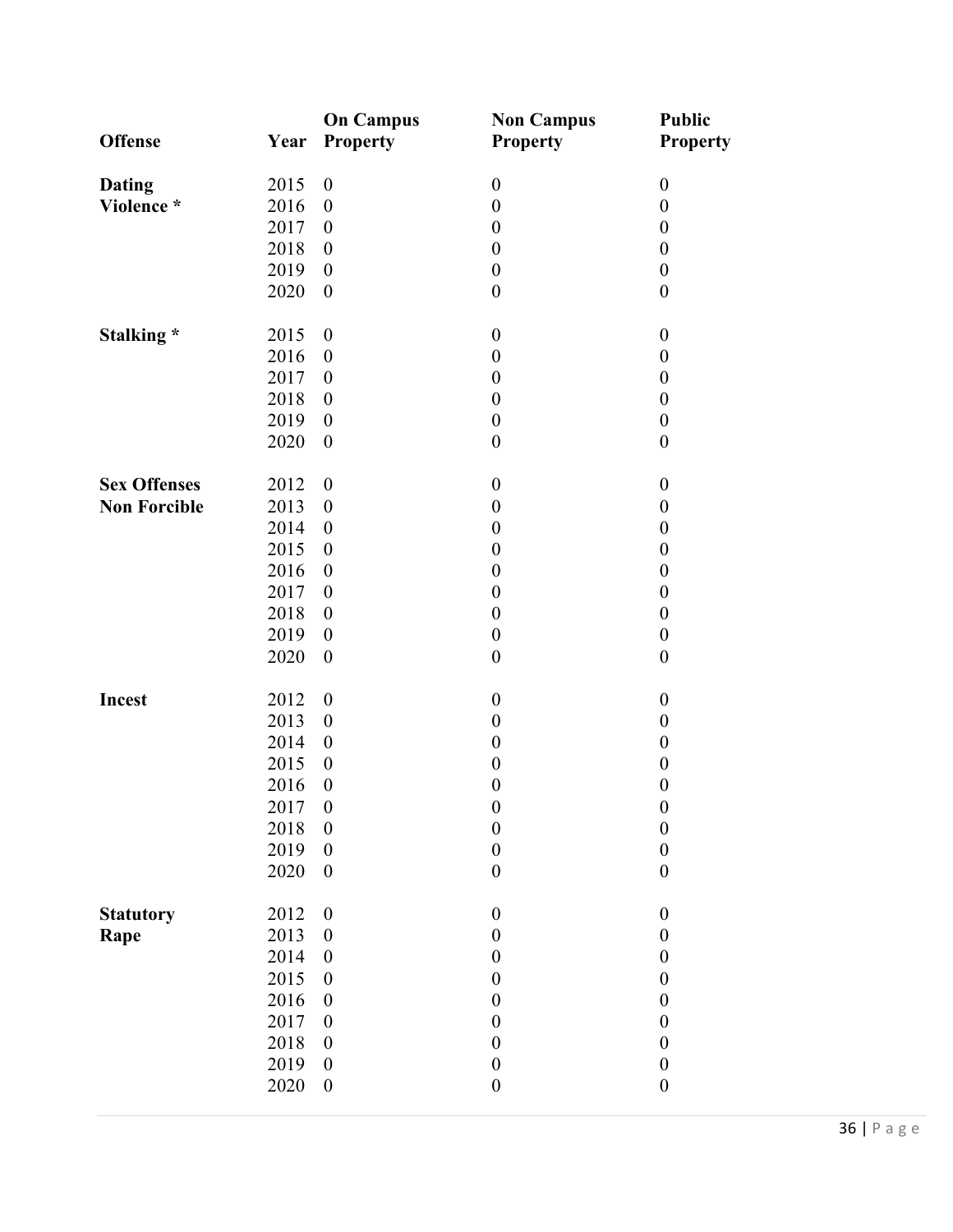| <b>Offense</b>    | Year | <b>On Campus</b><br>Property | <b>Non Campus</b><br>Property | <b>Public</b><br><b>Property</b> |
|-------------------|------|------------------------------|-------------------------------|----------------------------------|
| <b>Aggravated</b> | 2012 | $\boldsymbol{0}$             | $\boldsymbol{0}$              | $\boldsymbol{0}$                 |
| <b>Assault</b>    | 2013 | $\boldsymbol{0}$             | $\boldsymbol{0}$              | $\boldsymbol{0}$                 |
|                   | 2014 | $\boldsymbol{0}$             | $\boldsymbol{0}$              | $\boldsymbol{0}$                 |
|                   | 2015 | $\boldsymbol{0}$             | $\boldsymbol{0}$              | $\boldsymbol{0}$                 |
|                   | 2016 | $\boldsymbol{0}$             | $\boldsymbol{0}$              | $\boldsymbol{0}$                 |
|                   | 2017 | $\boldsymbol{0}$             | $\boldsymbol{0}$              | $\boldsymbol{0}$                 |
|                   | 2018 | $\boldsymbol{0}$             | $\boldsymbol{0}$              | $\boldsymbol{0}$                 |
|                   | 2019 | $\boldsymbol{0}$             | $\boldsymbol{0}$              | $\boldsymbol{0}$                 |
|                   | 2020 | $\boldsymbol{0}$             | $\boldsymbol{0}$              | $\boldsymbol{0}$                 |
| <b>Burglary</b>   | 2012 | $\boldsymbol{0}$             | $\boldsymbol{0}$              | $\boldsymbol{0}$                 |
|                   | 2013 | $\boldsymbol{0}$             | $\boldsymbol{0}$              | $\boldsymbol{0}$                 |
|                   | 2014 | $\boldsymbol{0}$             | $\boldsymbol{0}$              | $\boldsymbol{0}$                 |
|                   | 2015 | $\boldsymbol{0}$             | $\boldsymbol{0}$              | $\boldsymbol{0}$                 |
|                   | 2016 | $\boldsymbol{0}$             | $\boldsymbol{0}$              | $\boldsymbol{0}$                 |
|                   | 2017 | $\boldsymbol{0}$             | $\boldsymbol{0}$              | $\boldsymbol{0}$                 |
|                   | 2018 | $\boldsymbol{0}$             | $\boldsymbol{0}$              | $\boldsymbol{0}$                 |
|                   | 2019 | $\boldsymbol{0}$             | $\boldsymbol{0}$              | $\boldsymbol{0}$                 |
|                   | 2020 | $\boldsymbol{0}$             | $\boldsymbol{0}$              | $\boldsymbol{0}$                 |
| <b>Motor</b>      | 2012 | $\boldsymbol{0}$             | $\boldsymbol{0}$              | $\boldsymbol{0}$                 |
| <b>Vehicle</b>    | 2013 | $\boldsymbol{0}$             | $\boldsymbol{0}$              | $\boldsymbol{0}$                 |
| <b>Theft</b>      | 2014 | $\boldsymbol{0}$             | $\boldsymbol{0}$              | $\boldsymbol{0}$                 |
|                   | 2015 | $\boldsymbol{0}$             | $\boldsymbol{0}$              | $\boldsymbol{0}$                 |
|                   | 2016 | $\boldsymbol{0}$             | $\boldsymbol{0}$              | $\boldsymbol{0}$                 |
|                   | 2017 | $\boldsymbol{0}$             | $\boldsymbol{0}$              | $\boldsymbol{0}$                 |
|                   | 2018 | $\boldsymbol{0}$             | $\boldsymbol{0}$              | $\boldsymbol{0}$                 |
|                   | 2019 | $\boldsymbol{0}$             | $\boldsymbol{0}$              | $\boldsymbol{0}$                 |
|                   | 2020 | $\boldsymbol{0}$             | $\boldsymbol{0}$              | $\boldsymbol{0}$                 |
| <b>Arson</b>      | 2012 | $\boldsymbol{0}$             | $\boldsymbol{0}$              | $\boldsymbol{0}$                 |
|                   | 2013 | $\boldsymbol{0}$             | $\boldsymbol{0}$              | $\boldsymbol{0}$                 |
|                   | 2014 | $\boldsymbol{0}$             | $\boldsymbol{0}$              | $\boldsymbol{0}$                 |
|                   | 2015 | $\boldsymbol{0}$             | $\boldsymbol{0}$              | $\boldsymbol{0}$                 |
|                   | 2016 | $\boldsymbol{0}$             | $\boldsymbol{0}$              | $\boldsymbol{0}$                 |
|                   | 2017 | $\boldsymbol{0}$             | $\boldsymbol{0}$              | $\boldsymbol{0}$                 |
|                   | 2018 | $\boldsymbol{0}$             | $\boldsymbol{0}$              | $\boldsymbol{0}$                 |
|                   | 2019 | $\boldsymbol{0}$             | $\boldsymbol{0}$              | $\boldsymbol{0}$                 |
|                   | 2020 | $\boldsymbol{0}$             | $\boldsymbol{0}$              | $\boldsymbol{0}$                 |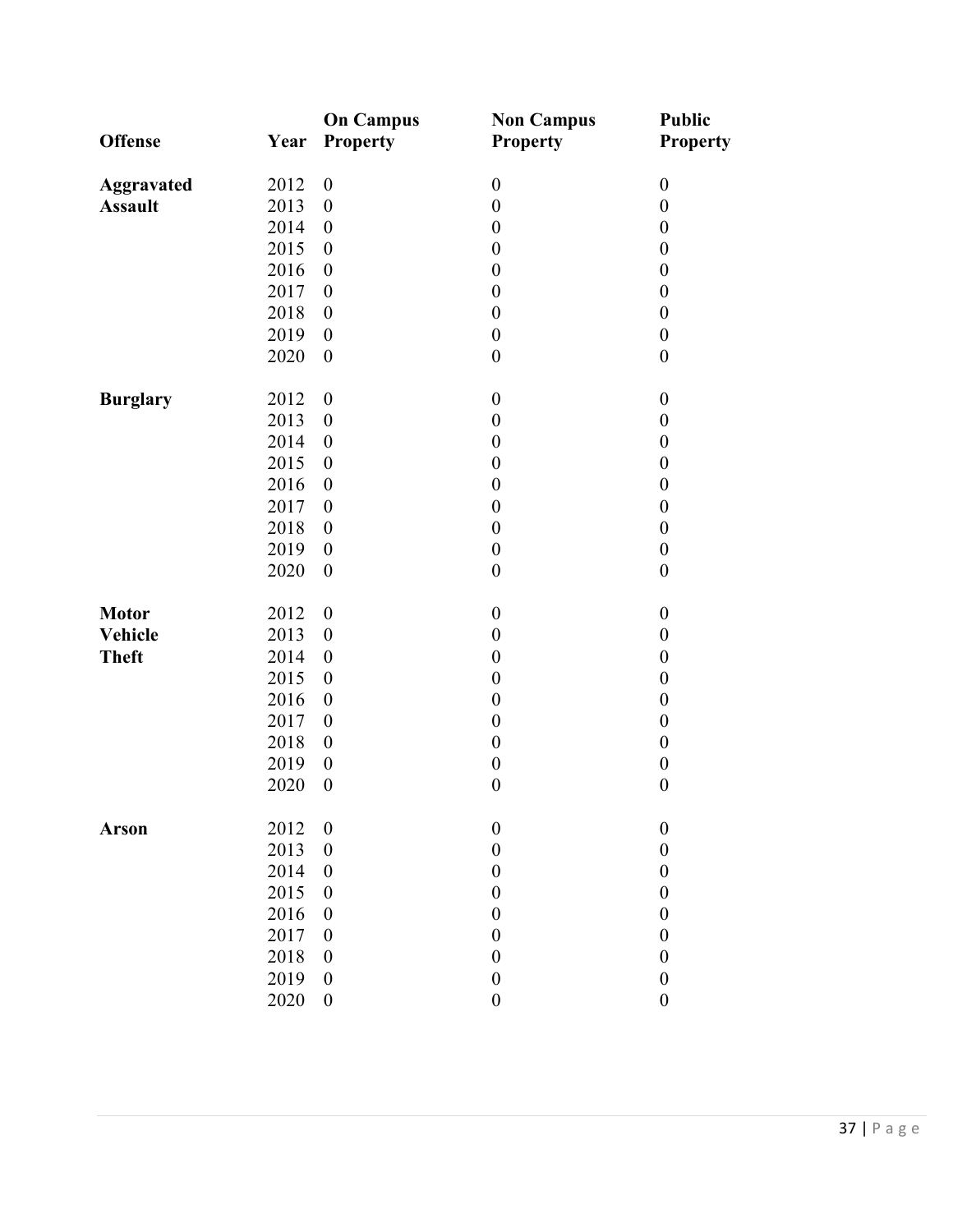|                     |      | <b>On Campus</b> | <b>Non Campus</b>                    | <b>Public</b>    |
|---------------------|------|------------------|--------------------------------------|------------------|
| <b>Offense</b>      | Year | <b>Property</b>  | <b>Property</b>                      | <b>Property</b>  |
|                     |      |                  |                                      |                  |
| Arrests:            | 2012 | $\boldsymbol{0}$ | $\boldsymbol{0}$                     | $\boldsymbol{0}$ |
| Weapons-            | 2013 | $\boldsymbol{0}$ | $\boldsymbol{0}$<br>$\boldsymbol{0}$ | $\boldsymbol{0}$ |
| Carrying,           | 2014 | $\boldsymbol{0}$ |                                      | $\boldsymbol{0}$ |
| Possessing,         | 2015 | $\boldsymbol{0}$ | $\boldsymbol{0}$                     | $\boldsymbol{0}$ |
| Etc.                | 2016 | $\boldsymbol{0}$ | $\boldsymbol{0}$                     | $\boldsymbol{0}$ |
|                     | 2017 | $\boldsymbol{0}$ | $\boldsymbol{0}$                     | $\boldsymbol{0}$ |
|                     | 2018 | $\boldsymbol{0}$ | $\boldsymbol{0}$                     | $\boldsymbol{0}$ |
|                     | 2019 | $\boldsymbol{0}$ | $\boldsymbol{0}$                     | $\boldsymbol{0}$ |
|                     | 2020 | $\boldsymbol{0}$ | $\boldsymbol{0}$                     | $\boldsymbol{0}$ |
| <b>Disciplinary</b> | 2012 | $\boldsymbol{0}$ | $\boldsymbol{0}$                     | $\boldsymbol{0}$ |
| <b>Referrals:</b>   | 2013 | $\boldsymbol{0}$ | $\boldsymbol{0}$                     | $\boldsymbol{0}$ |
| Weapons-            | 2014 | $\boldsymbol{0}$ | $\boldsymbol{0}$                     | $\boldsymbol{0}$ |
| Carrying,           | 2015 | $\boldsymbol{0}$ | $\boldsymbol{0}$                     | $\boldsymbol{0}$ |
| Possessing,         | 2016 | $\boldsymbol{0}$ | $\boldsymbol{0}$                     | $\boldsymbol{0}$ |
| Etc.                | 2017 | $\boldsymbol{0}$ | $\boldsymbol{0}$                     | $\boldsymbol{0}$ |
|                     | 2018 | $\boldsymbol{0}$ | $\boldsymbol{0}$                     | $\boldsymbol{0}$ |
|                     | 2019 | $\boldsymbol{0}$ | $\boldsymbol{0}$                     | $\boldsymbol{0}$ |
|                     | 2020 | $\boldsymbol{0}$ | $\boldsymbol{0}$                     | $\boldsymbol{0}$ |
| Arrests:            | 2012 | $\boldsymbol{0}$ | $\boldsymbol{0}$                     | $\boldsymbol{0}$ |
| Drug                | 2013 | $\boldsymbol{0}$ | $\boldsymbol{0}$                     | $\boldsymbol{0}$ |
| <b>Abuse</b>        | 2014 | $\boldsymbol{0}$ | $\boldsymbol{0}$                     | $\boldsymbol{0}$ |
| <b>Violations</b>   | 2015 | $\boldsymbol{0}$ | $\boldsymbol{0}$                     | $\boldsymbol{0}$ |
|                     | 2016 | $\boldsymbol{0}$ | $\boldsymbol{0}$                     | $\boldsymbol{0}$ |
|                     | 2017 | $\boldsymbol{0}$ | $\boldsymbol{0}$                     | $\boldsymbol{0}$ |
|                     | 2018 | $\boldsymbol{0}$ | $\boldsymbol{0}$                     | $\boldsymbol{0}$ |
|                     | 2019 | $\boldsymbol{0}$ | $\boldsymbol{0}$                     | $\boldsymbol{0}$ |
|                     | 2020 | $\boldsymbol{0}$ | $\boldsymbol{0}$                     | $\boldsymbol{0}$ |
|                     |      |                  |                                      |                  |
| <b>Disciplinary</b> | 2012 | $\boldsymbol{0}$ | $\boldsymbol{0}$                     | $\boldsymbol{0}$ |
| <b>Referrals:</b>   | 2013 | $\boldsymbol{0}$ | $\boldsymbol{0}$                     | $\boldsymbol{0}$ |
| <b>Drug</b>         | 2014 | $\boldsymbol{0}$ | $\boldsymbol{0}$                     | $\boldsymbol{0}$ |
| Abuse               | 2015 | $\boldsymbol{0}$ | $\boldsymbol{0}$                     | $\boldsymbol{0}$ |
| <b>Violations</b>   | 2016 | $\boldsymbol{0}$ | $\boldsymbol{0}$                     | $\boldsymbol{0}$ |
|                     | 2017 | $\boldsymbol{0}$ | $\boldsymbol{0}$                     | $\boldsymbol{0}$ |
|                     | 2018 | $\boldsymbol{0}$ | $\boldsymbol{0}$                     | $\boldsymbol{0}$ |
|                     | 2019 | $\boldsymbol{0}$ | $\boldsymbol{0}$                     | $\boldsymbol{0}$ |
|                     | 2020 | $\boldsymbol{0}$ | $\boldsymbol{0}$                     | $\boldsymbol{0}$ |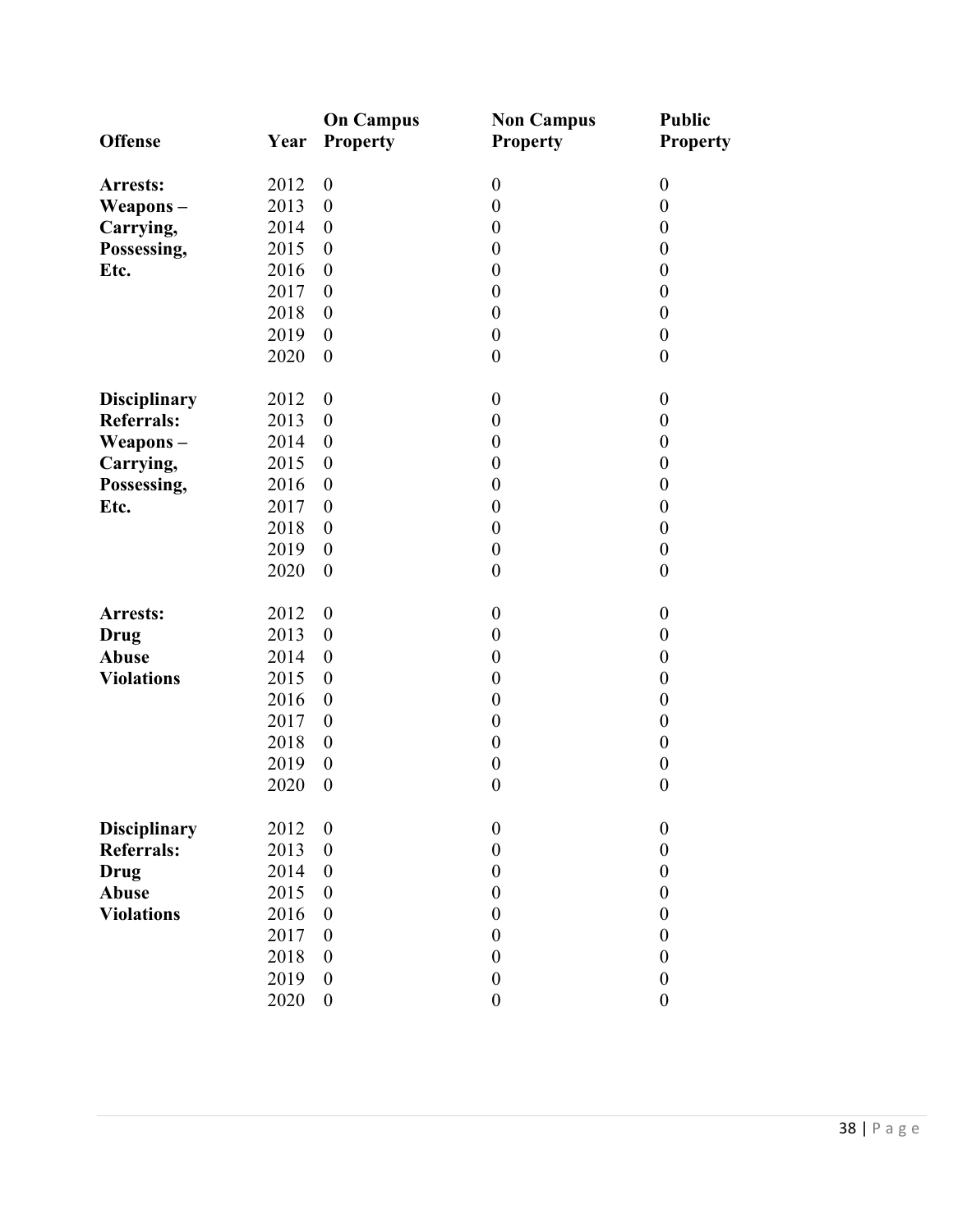|                     |      | <b>On Campus</b> | <b>Non Campus</b> | <b>Public</b>   |
|---------------------|------|------------------|-------------------|-----------------|
| <b>Offense</b>      | Year | <b>Property</b>  | <b>Property</b>   | <b>Property</b> |
| Arrests:            | 2012 | $\boldsymbol{0}$ | $\boldsymbol{0}$  | $\overline{0}$  |
| Liquor              | 2013 | $\theta$         | $\overline{0}$    | 0               |
| Law                 | 2014 | $\theta$         | $\theta$          |                 |
| <b>Violations</b>   | 2015 | $\theta$         | $\boldsymbol{0}$  | 0               |
|                     | 2016 | $\theta$         | $\boldsymbol{0}$  | 0               |
|                     | 2017 | $\theta$         | $\boldsymbol{0}$  | 0               |
|                     | 2018 | $\theta$         | $\boldsymbol{0}$  |                 |
|                     | 2019 | $\theta$         | $\boldsymbol{0}$  | 0               |
|                     | 2020 | $\boldsymbol{0}$ | $\boldsymbol{0}$  | 0               |
|                     |      |                  |                   |                 |
| <b>Disciplinary</b> | 2012 | $\theta$         | $\theta$          | $\Omega$        |
| <b>Referrals:</b>   | 2013 | $\theta$         | $\boldsymbol{0}$  | 0               |
| Liquor              | 2014 | $\theta$         | $\boldsymbol{0}$  |                 |
| Law                 | 2015 | $\theta$         | $\theta$          | 0               |
| <b>Violations</b>   | 2016 | $\theta$         | $\boldsymbol{0}$  | 0               |
|                     | 2017 | $\theta$         | $\theta$          |                 |
|                     | 2018 | $\theta$         | $\boldsymbol{0}$  |                 |
|                     | 2019 | $\theta$         | $\theta$          |                 |
|                     | 2020 | $\boldsymbol{0}$ | $\boldsymbol{0}$  | 0               |

\*These offenses were added to the reporting requirements under the Cleary Act in 2016.

No Data was collected on these offenses prior to 2015.

**\*\***No Campus Student Housing Facilities are provided at this campus.

\*\*\*This includes crime data from the Huntsville Police Department.

In addition to the above listed activity, Faulkner University Police Department also assisted with 1 Non-University related Assault and 1 Medical Assist.

#### **Huntsville Campus Hate Crime Statistics**

No Hate related crimes have been reported for the years of 2013, 2014, 2015, 2016, 2017, 2018, 2019, or 2020.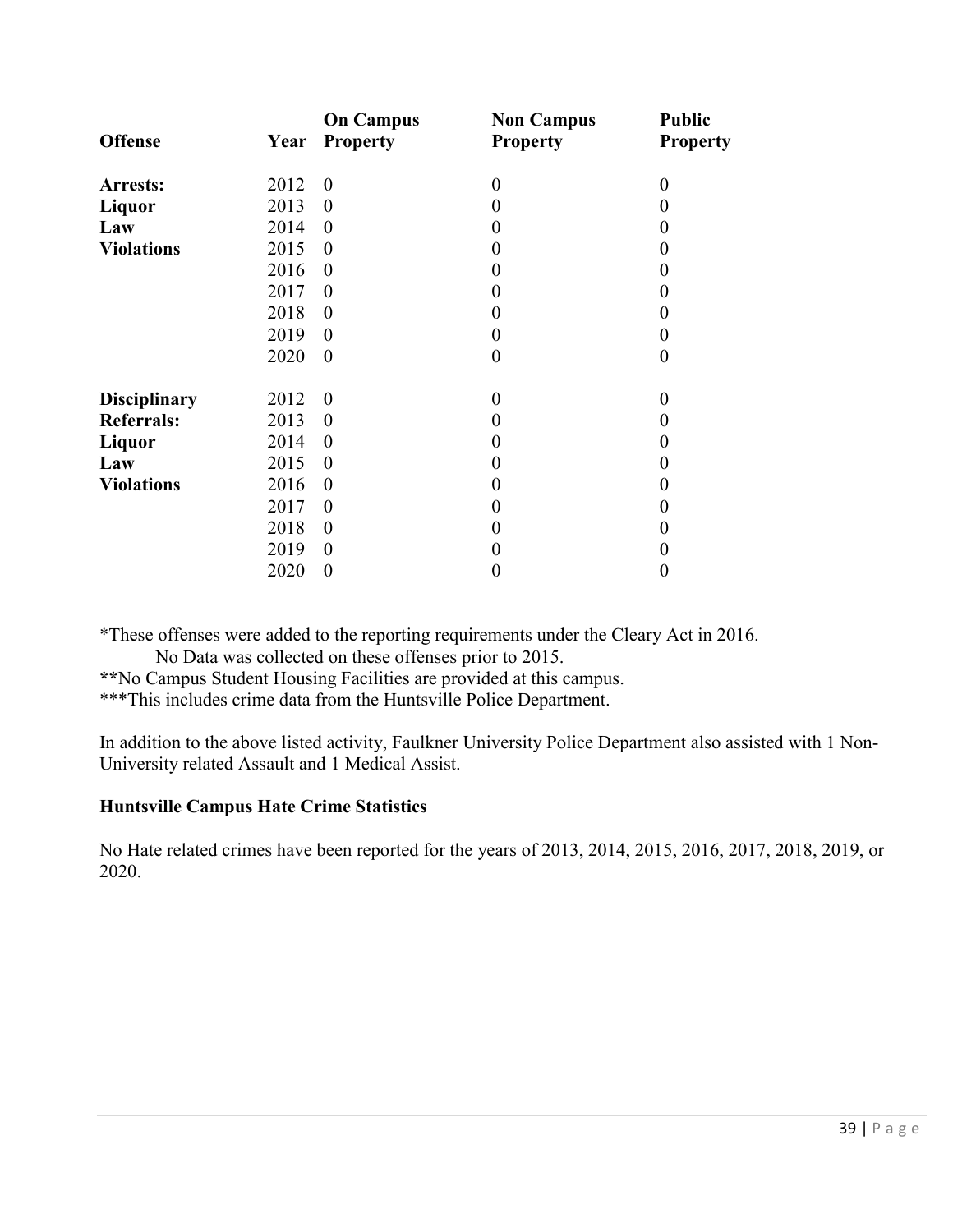# **University Sponsored Travel Crime Statistics**

Requests for Crime Data at locations where University sponsored travel required overnight lodging were sent to the law enforcement agencies listed below with the corresponding responses:

January 25 – March 13, 2020 – Faulkner Study Abroad Program – Montecatini Terme, Italy Request for Crime Data sent

February 6-8, 2020 – Faulkner Study Abroad Program – Rome, Italy Request for Crime Data sent

March 4-9, 2020 – Faulkner Study Abroad Program – Athens, Greece Crime data received from Helenic Police – No criminal activity to report.

No other University sponsored travel was reported to the Police Department for 2020.

## **Hate Crimes**

**Hate Crimes** – Includes all of the crimes listed under reportable crimes that manifest evidence that the victim was chosen based on one of the categories of bias listed below, plus the following crimes:

**Larceny/Theft** – Includes pocket picking, purse snatching, shoplifting, theft from building, theft from motor vehicle, theft of motor vehicle parts or accessories, and all other larceny.

**Simple Assault** – An unlawful physical attack by one person upon another where neither the offender displays a weapon, nor the victim suffers obvious severe or aggravated bodily injury involving apparent broken bones, loss of teeth, possible internal injury, severe laceration or loss of consciousness.

**Intimidation** – To unlawfully place another person in reasonable fear of bodily harm through the use of threatening words and/or other conduct but without displaying a weapon or subjecting the victim to actual physical attack.

**Destruction/Damage/Vandalism to Property (except Arson) – To willfully or maliciously** destroy, damage, deface, or otherwise injure real or personal property without the consent of the owner or the person having custody or control of it.

The categories of Bias included in Hate Crime reporting include: **race, gender, gender identity, religion, sexual orientation, ethnic / national origin, and disability.**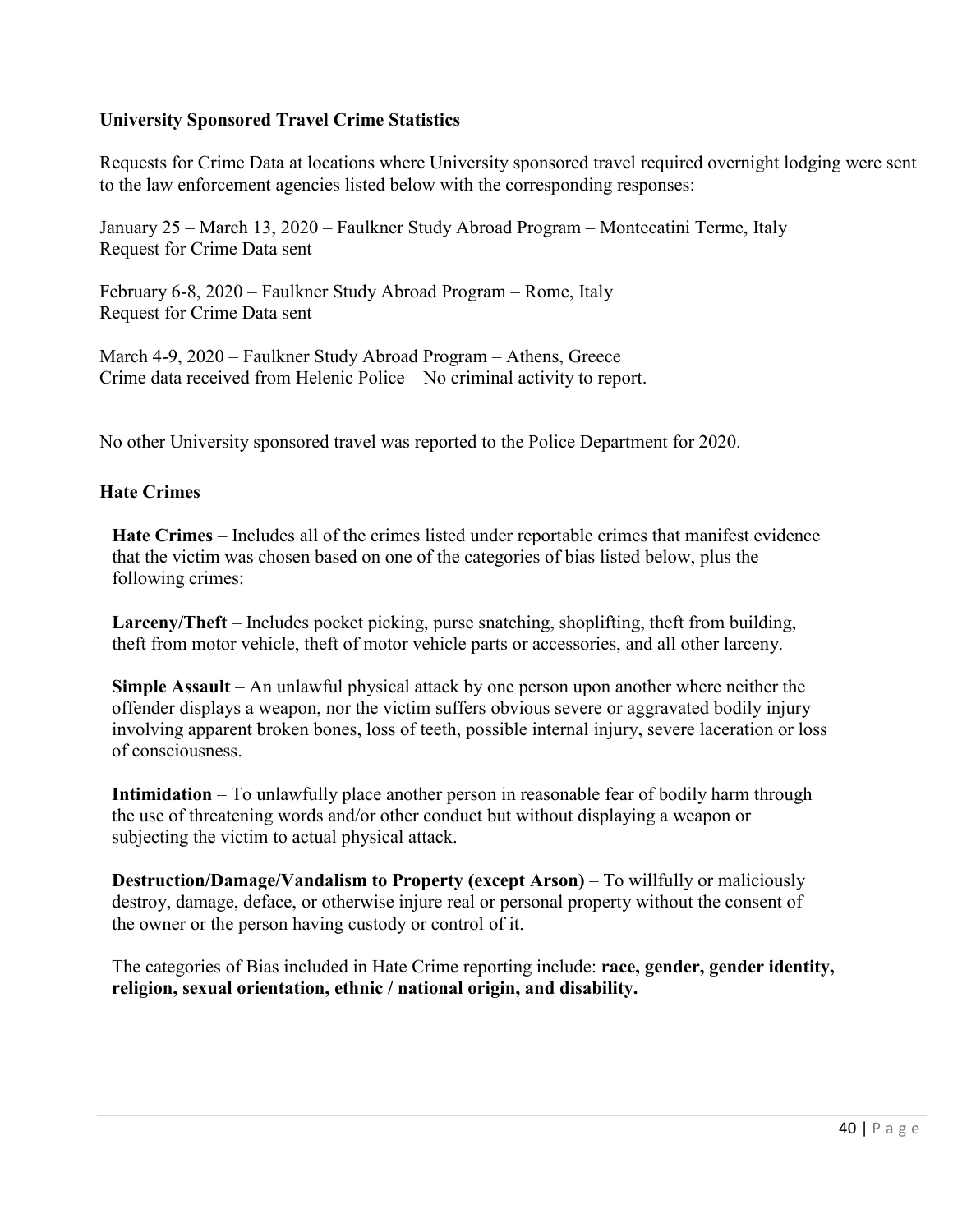# **Notification to Victims of Crime of Violence**

Faulkner University will, upon written request, disclose to the alleged victim of a crime of violence, or a non-forcible sex offense, the report on the results of any disciplinary proceeding conducted by such institution against a student who is alleged perpetrator of such crime or offense. If the alleged victim is deceased as the result of the crime or offense, the next of kin of such victim shall be treated as the alleged victim for the purpose of this paragraph.

According to Section 16 of title 18 of the United States Code, the term "crime of violence" means:

- a. an offense that has as an element the use, attempted use, or threatened use of physical force against the person or property of another, orany other offense hat is a felony and that, by its nature, involves a substantial risk that physical force against the person or property of another may be used in the course of committing the offense.
- b. The results of a disciplinary proceeding means only the institutions final determination with respect to the alleged sex offense and any sanctions that is imposed against the accused.

#### **Sex Offender Registry**

The Federal Campus Sex Crimes Prevention Act, enacted on October 28, 2000 and the Adam Walsh Child Protection and Safety Act of 2006 (42 U.S.C. 16921) requires institutions of higher education to issue a statement advising the campus community where law enforcement agency information provided by a state concerning registered sex offenders may be obtained. It also requires sex offenders already required to register in a state to provide notice, as required under state law, to each institution of higher education in that state at which the person is employed, carries on a vocation, or is a student.

Information about sex offenders in Alabama can be found at:<https://www.alea.gov/node/270>

## **Sexual Offenses**

Faulkner University places a high priority on the safety of all students, employees and visitors. Any type of sexual misconduct is strictly forbidden at Faulkner University. Both college disciplinary procedures and criminal charges may be applied to sexual offenses.

#### **1. Educational Programs**

Education programs aimed at making the Faulkner University community free from sex offenses are administered by the Campus Police, Student Life Office, and Human Resources Office. These programs include but are not limited to:

- A. Presentations at orientation by Student Life.
- B. Presentations by Campus Police as requested.
- C. Brochures available in the offices of Campus Police which describe the prevention of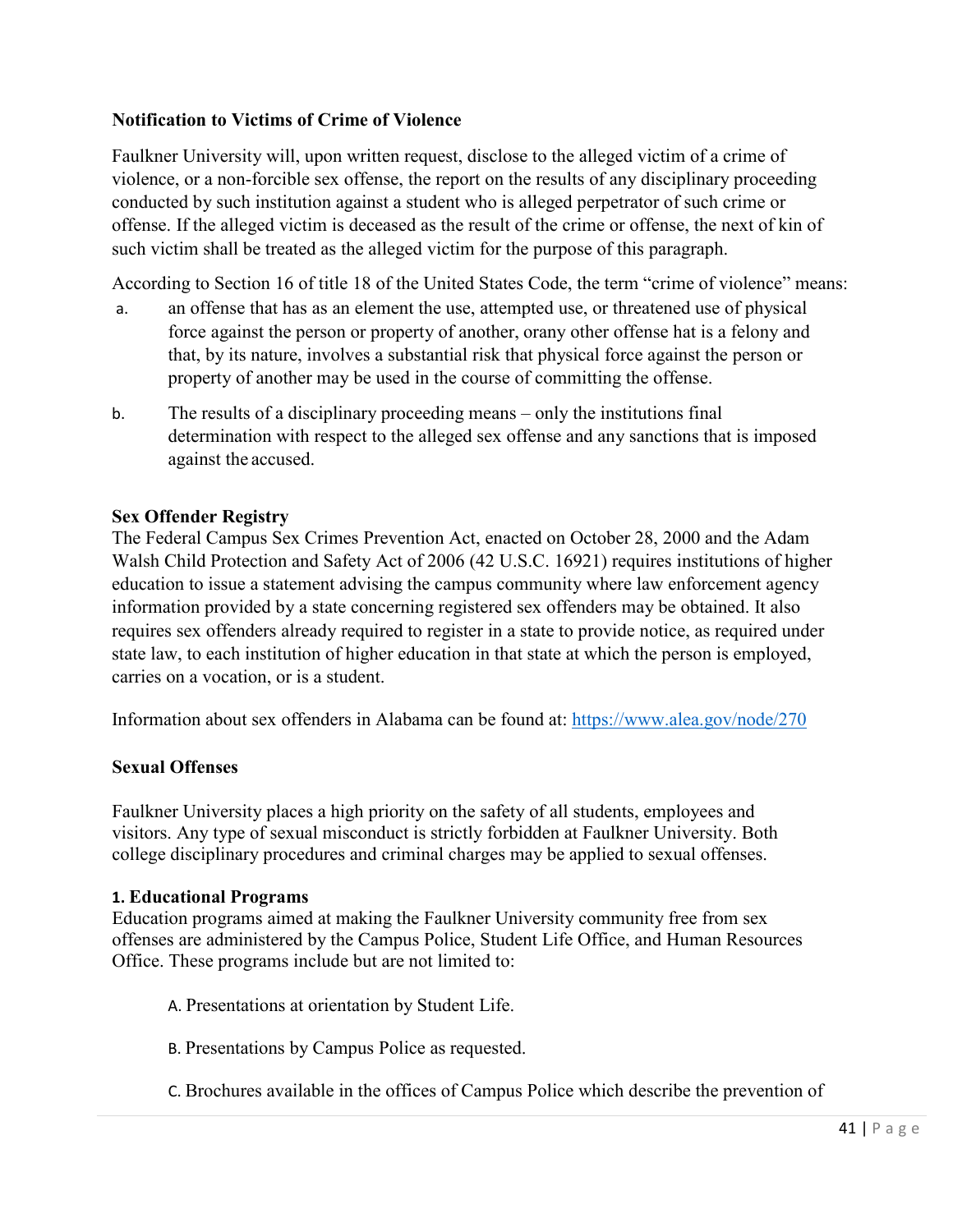sexual assault.

- D. Posters throughout the campus community to heighten awareness of sexual assault.
- E. Online training is available at https://www.cdc.gov/violenceprevention/sexualviolence/index.html

#### **2. Sanctions**

Upon determination that a student or employee has committed rape, acquaintance rape or another sexual offense, the following sanctions are available:

- Criminal charges
- Probation
- Suspension from college and/or employment
- Expulsion from college
- Termination of employment
- Ban from college property

## **Sexual Assault Elimination Act**

Enacted in March 2013, the Campus Save Act is the most recent, and far reaching, in a long line of laws that protect students from sexual violence and harassment. The act requires students, faculty and staff to be trained in the appropriate response to sexual violence and harassment. These programs will include a discussion of what constitutes sexual harassment and sexual violence, the school's policies and disciplinary procedures, and the consequences of violating these policies.

## **Policy**

Faulkner University places a high priority on the safety of all students, employees and visitors. Any type of harassment, abuse, physical violence or intimidation is forbidden. Both college disciplinary procedures and criminal charges may be applied to these offenses. (See Addendum E for Faulkner University's policy)

## **Student Services Provided**

- 1. Complainants may receive assistance by all faculty and staff in reporting allegations of harassment, abuse, physical violence, sexual violence or intimidation.
- 2. Complainants may choose the manner in which the complaint isfiled.
	- a. The complainant may report the crime to law enforcement.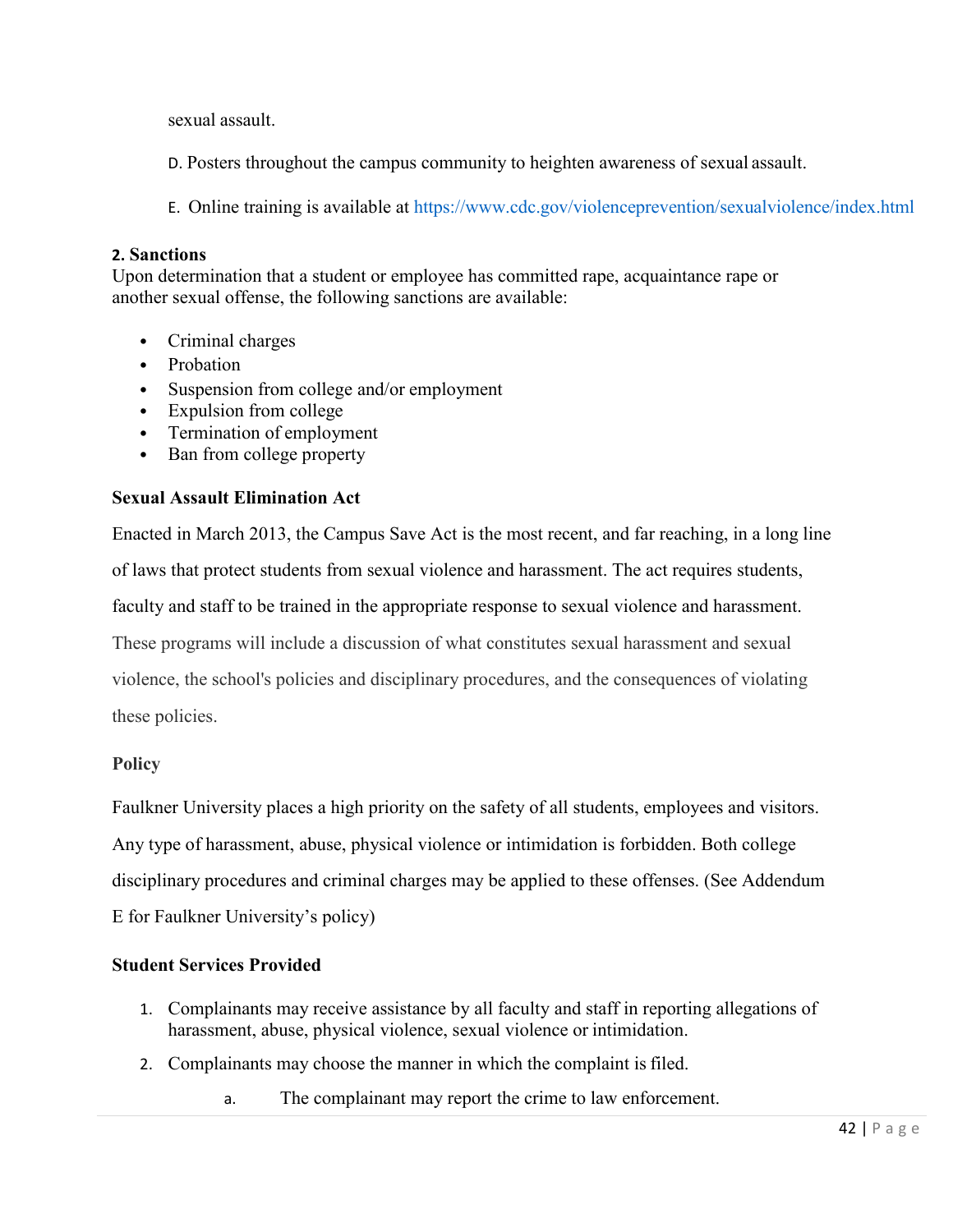- b. The complainant may request a school disciplinary inquiry.
- c. The complainant may choose both options.
- d. The complainant may choose not to report the incident.
- e. The complainant may choose to make an anonymous complaint through any staff, faculty, or counseling member.
- 3. Complainants will be provided with confidentiality when reporting allegations of harassment, abuse, physical violence, sexual abuse or intimidation to the extent that legal proceedings will allow.
- 4. Complainants will receive a thorough and professional investigation that protects the rights of both the accused and the accuser.
- 5. Complainants will receive explanations about criminal sanctions including probation, fines, imprisonment or counseling.
- 6. Victims can expect that school disciplinary sanctions include probation, suspension, expulsion, counseling, termination of employment and ban from college property.
- 7. Complainants will receive assistance in obtaining orders of protection, no contact orders and restraining orders by the Campus Police concerning offenses that occur on campus, when requested and when probable cause exists.
- 8. Complainants can expect that there will not be a monetary charge for filling criminal or school disciplinary complaints.
- 9. Complainants can expect a prompt, fair, and impartial investigation, conducted by properly trained individuals conducted by officials who receive annual training.
- 10. Accusers and accused will receive simultaneous written notification of outcome at each stage in the process.
- 11. Accusers and the accused both may appeal code of conduct decisions.
- 12. Complainants may be provided with assistance with accommodations regarding academic and work scheduling when requested and reasonably available; whether or not the offense was reported to law enforcement. The location of the offense does not affect this right.
- 13. Faulkner University will not allow any form of retaliation against a complainant for making an allegation of harassment, abuse, physical violence, or intimidation.

#### **Instructions for Sexual Assault Victims**

In the event you or another person is the victim of sexual assault, it is important to remember details, follow procedures and notify the proper departments. The single most important thing a victim of rape or sexual assault can do is tell someone - the police, a friend, a medical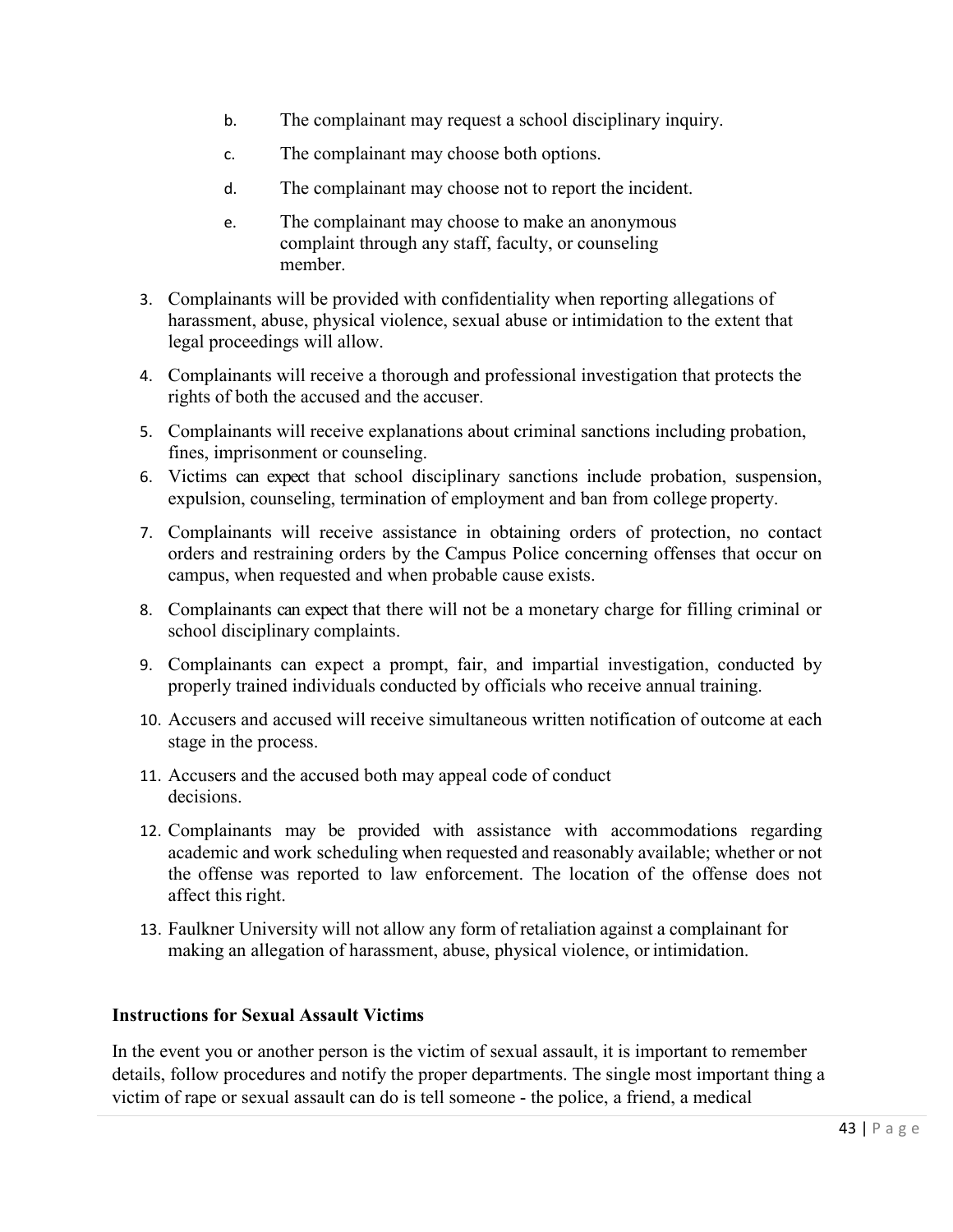professional, etc. Rape or sexual assault, whether by a stranger or someone you know, is a violation of your body, your trust and your right to choose. The following are recommended procedures to follow:

- A. Do not shower, wash or change your clothes.
- B. Do not brush your teeth.
- C. Preserve any evidence such as clothing, used condoms, towels, tissue or other items which may be useful for investigation purposes.
- D. If the incident occurs on campus, contact the Campus Police at (334) 239- 5496. If the incident occurs off campus, contact 911.
- F. Seek medical attention immediately. Campus Police at (334) 239-5496 can assist in seeking medical attention. Also, local emergency medical services can be contacted by dialing911.
- G. Seek counseling to assist with mental and emotional trauma. Information concerning counseling services available through various agencies can be obtained in the Office of Campus Police.

#### **Resources for Sexual Assault Victims in Montgomery County**

Family Sunshine Center is available for victims of sexual abuse 24 hours a day, 7 days a week.

Phone number: 888-908-7273 Web Address: https://familysunshine.org/

#### **Resources for Sexual Assault Victims in Shelby County**

Safe Shelby (Rape Response) is available for victims of sexual abuse 24 hours a day, 7 days a week. Services provided by Rape Response include mental health counseling and evidence collection. Services are available to victims whether or not the victim decides to contact law enforcement. All services are free and confidential.

Phone number: 205-669-7233

Address: P.O. Box 620, Columbiana, AL 35051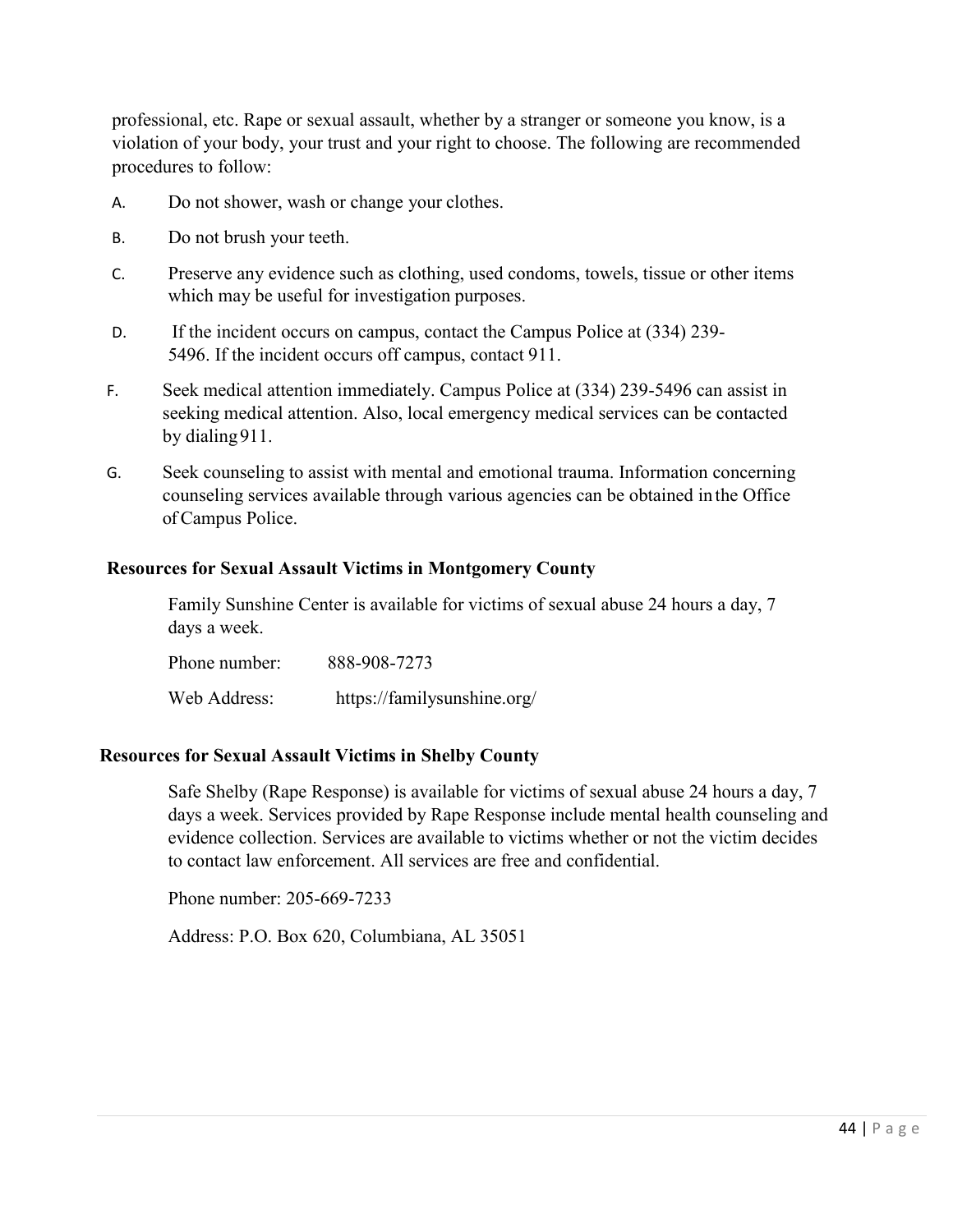#### **Resources for Sexual Assault Victims in Madison County**

Crisis Services of North Alabama is available for victims of sexual abuse 24 hours a day, 7 days a week.

| Phone Number: | 256-716-1000                    |
|---------------|---------------------------------|
| Web Address:  | https://csna.org/sexual-assault |

#### **Resources for Sexual Assault Victims in Mobile County**

Lifelines Counseling Services is available for victims of sexual abuse 24 hours a day, 7 days a week.

| <b>Phone Number:</b> | 251-602-0909                                                        |
|----------------------|---------------------------------------------------------------------|
| Web Address:         | https://www.lifelinesmobile.org/crisis-services/rape-crisis-center/ |

#### **How to be an Active Bystander**

Bystanders play a critical role in the prevention of sexual and relationship violence. A bystander is defined as a "individual who observes or witnesses' conditions that perpetuate violence. They are not directly involved but have the choice to intervene, speak up, or do something about it." Faulkner University wants to promote a culture of community accountability where bystanders are actively engaged in the prevention of violence without causing further harm. We may not always know what to do in the event we want to help. The link below provides useful information to help bystanders make informed decisions: [https://www.nsvrc.org/bystander](https://www.nsvrc.org/bystander-intervention-online-learning-opportunities)[intervention-online-learning-](https://www.nsvrc.org/bystander-intervention-online-learning-opportunities) [opportunities.](https://www.nsvrc.org/bystander-intervention-online-learning-opportunities)

- o If you or someone else is in immediate danger, dial 911. This could be when a person is yelling or being physically abusive toward another person and it is not safe for you to interrupt.
- o Watch out for your friends and fellow students/employees. If you see someone who looks like they could be in trouble or need help, ask if they are ok.
- o Confront people who seclude, hit on, try to make out with, or have sex with people who are incapacitated.
- o Speak up when someone discusses plans to take sexual advantage of another person.
- o Believe someone who discloses sexual assault, abusive behavior, or experience with stalking.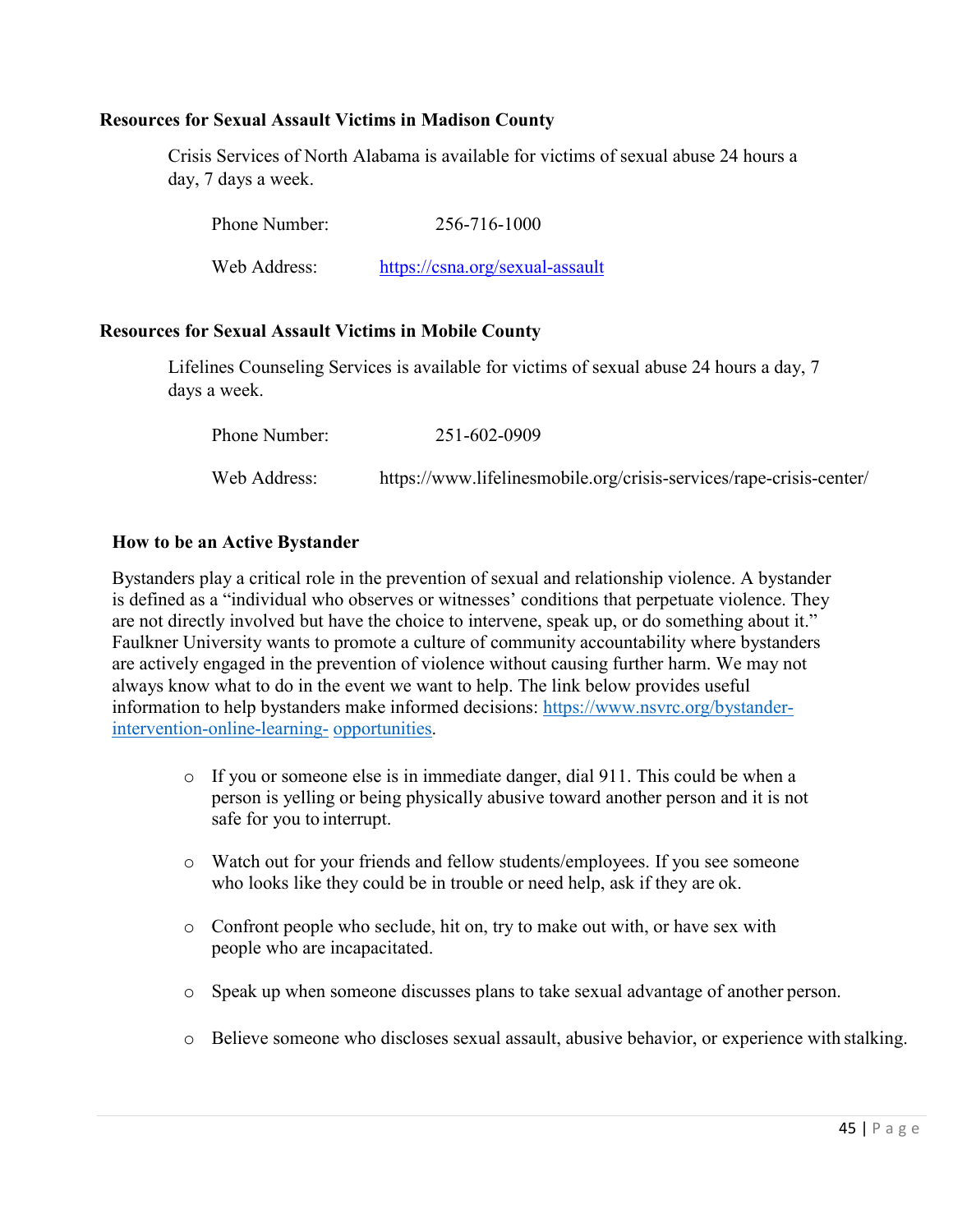## **Risk Reduction**

With no intent to victim blame and recognize that only abusers are responsible for their abuse, the following are some strategies to reduce one's risk of sexual assault or harassment (taken from Rape, Abuse, & Incest National Network, [www.rainn.org.](http://www.rainn.org/)

#### **Protection from Abuse Orders**

Faulkner University complies with Alabama law in recognizing protection from abuse orders. Any member of the campus community that obtains such order should notify the Campus Police Department (334-239-5496). The Campus Police will assist the complainant with developing a Safe Action Plan. The purpose of this plan is to reduce the risk of harm to the complaint while on campus or traveling to and from campus.

Should you need assistance in obtaining a protection from abuse order, please see any member of the Campus Police.

#### **\*Title IX Coordinator**

| Renee Kephart      | rhephart@faulkner.edu | 334-386-7230 |
|--------------------|-----------------------|--------------|
| Vice President for |                       |              |
| ∟Human Resources   |                       |              |

For more information concerning Title IX please

see Addendum E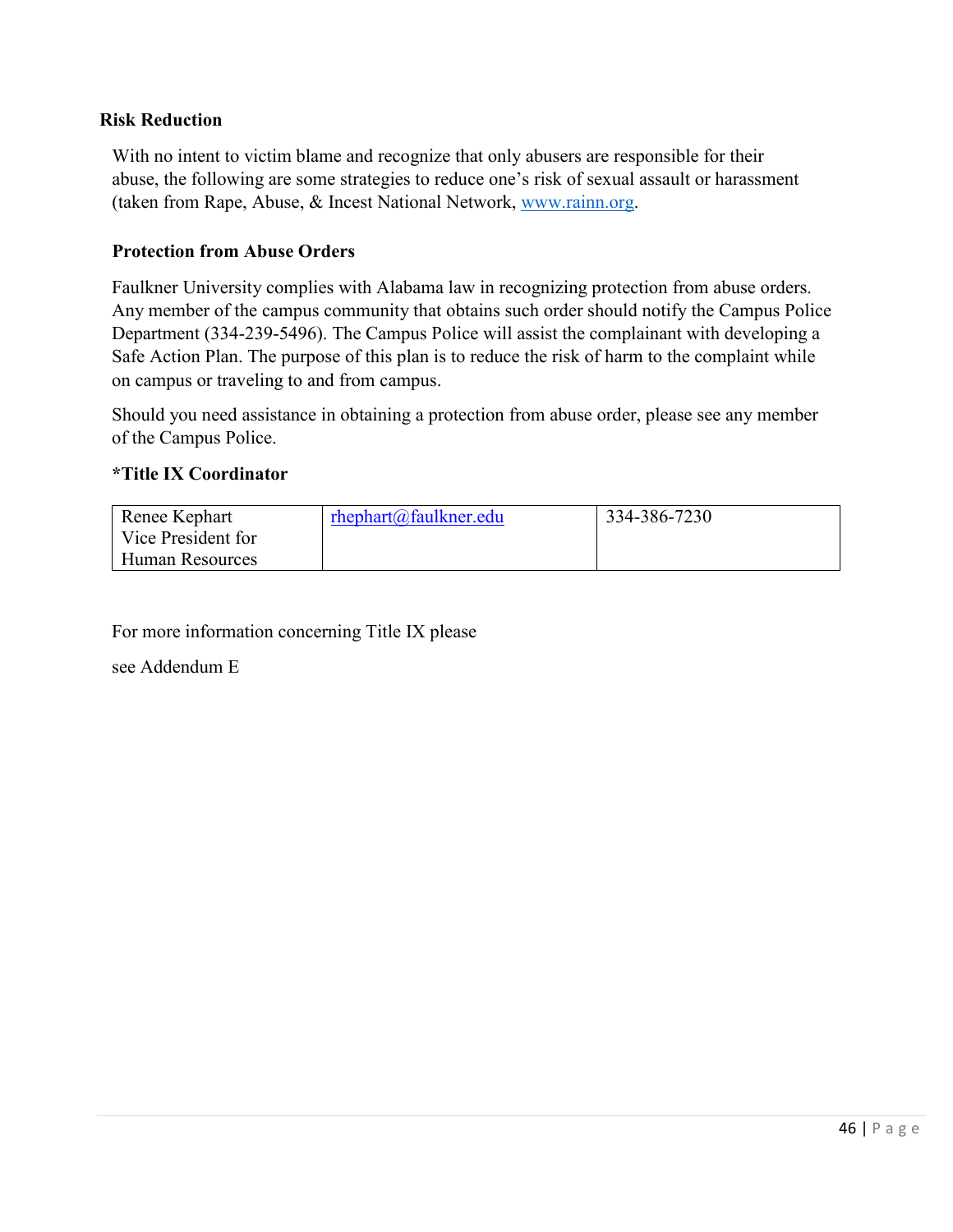# **Drug and Alcohol-Free Campus**

As required by Section 22 of the Drug Free Schools and Communities Act of 1989 (Public Law 101-226) and in recognition of this institution's responsibility to serve as a beneficial influence on its students, its employees, and the community at large, Faulkner University is designated as a drug and alcohol-free campus and will comply with all the provisions of Public Law 101-226:

1. Faulkner University prohibits the unlawful or unauthorized manufacture, distribution, dispensation, possession, use or sale of alcoholic beverages, controlled substances, and illegal drugs on campus. The impairment by alcohol or drugs of any student or employee while participating in the academic or workplace setting is also prohibited. Faulkner University College employees, students and visitors are required to abide by all federal and state laws, local ordinances, and other related state and federal requirements regarding the consumption or possession of alcoholic beverages, controlled substances and illegal drugs.

2. Faulkner University provide counseling services to staff, faculty, and students through our counselors located on the Montgomery campus. For more information on these services, contact the Dean of Students or Human Resources office.

3. Drug and alcohol education and abuse prevention training can be found at: https://www.samhsa.gov/dtac/education-training

#### \***Resources**

# **A. Faulkner University provides employees with confidential drug, alcohol and mental health services as no cost to the employee.**

Contact the Human Resources Office for assistance and information.

## **B. The following is a list of drug, alcohol and mental health resources for students: Montgomery County**

Drug & Alcohol Rehab Experts Address: 412 Scott St, Montgomery, AL 36104 Phone: 833-785-7084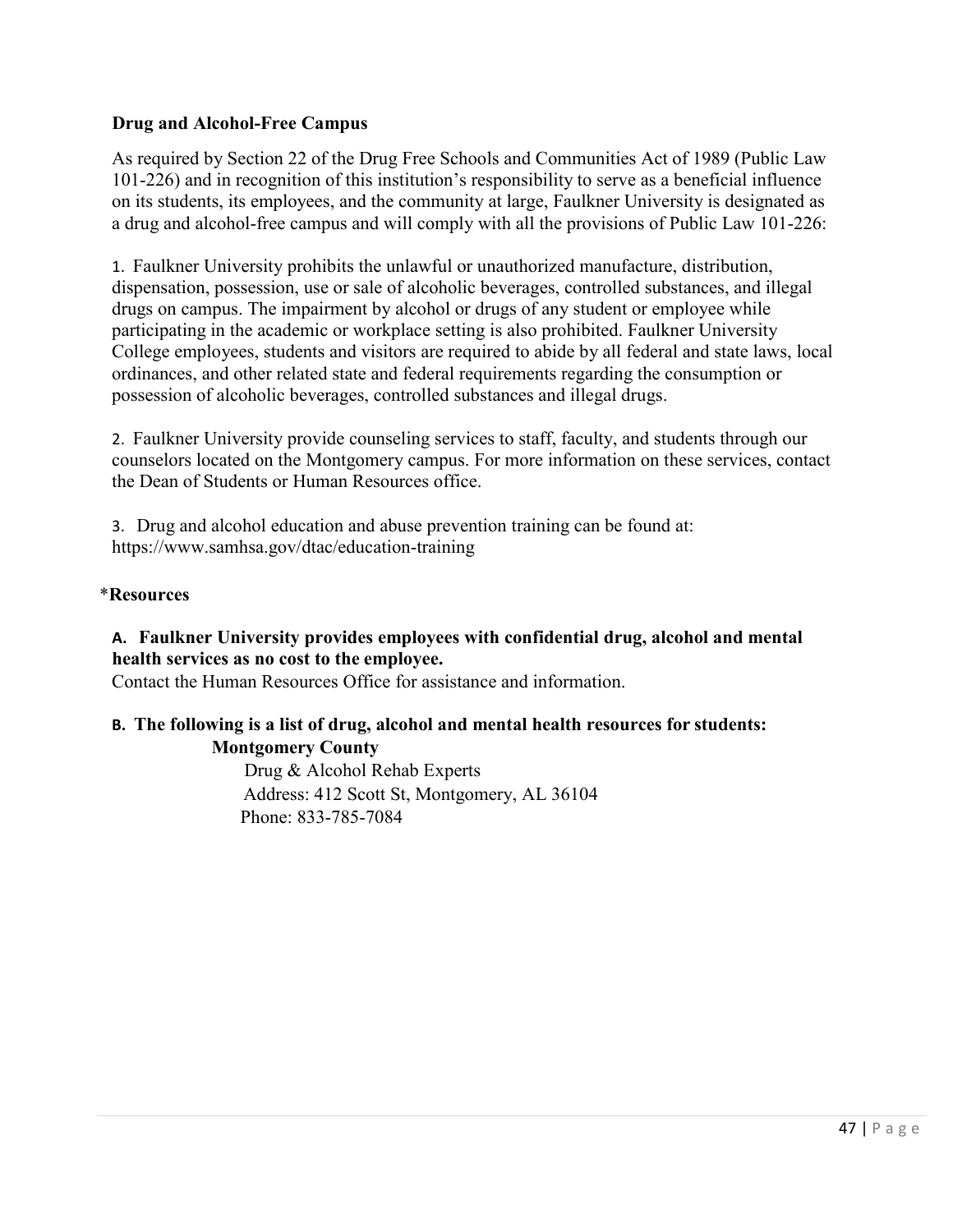#### **Shelby County**

Shelby Alabaster AFG Address: 10903 Highway 119, Alabaster, AL Phone: (757) 563-1600 **Madison County** Drug & Alcohol Rehab Advisors Address: 100 Southside Square, Huntsville, AL

35801 Phone: 833-785-7901

# **Mobile County**

Drug & Alcohol Rehab Advisors Address: 219 Conti St, Mobile, AL 36602 Phone: 855-397-5449

Students that need more information concerning drug, alcohol or mental health counseling may contact the Dean of Students.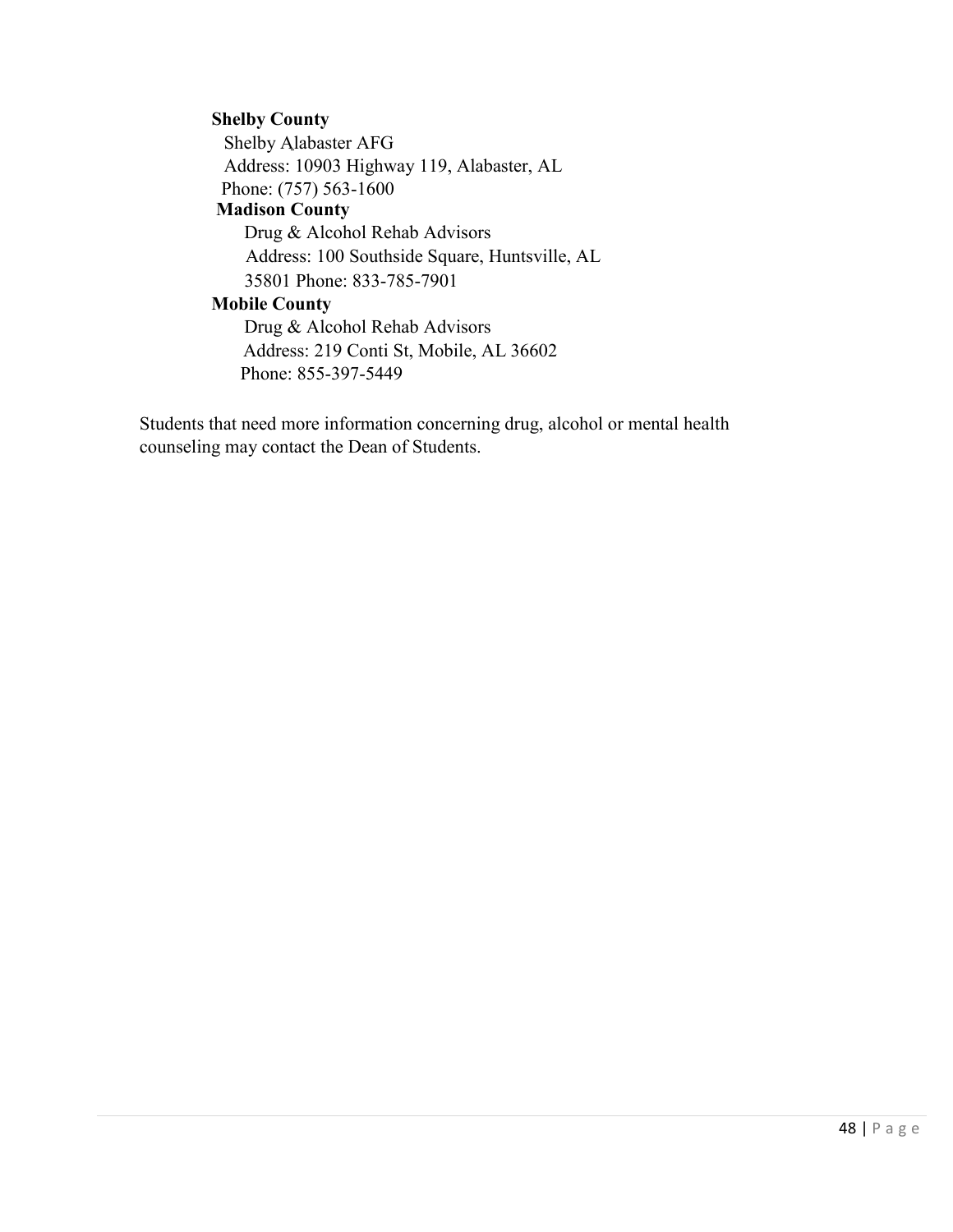# **Student Possession, Use and Sale of Alcoholic Beverages**

Faulkner University promotes a drug-free campus. The college has a vital interest in maintaining a safe, healthy, and productive work and academic environment for its employees, students, and the public. As such, Faulkner University complies with the federal Drug Free Schools and Communities Act, the Drug Free Schools and Campuses Regulations, the Drug Free Workplace Act, the Controlled Substances Act, the drug regulations mandated by the federal highway administration of the US Department of Transportation, and other applicable federal state and local laws and regulations.

Faulkner University prohibits the unlawful manufacture, distribution, dispensation, possession, use and/or sale of any controlled substance, including illicit drugs, marijuana, of any kind or any amount.

Employee's that violate this policy are subject to the following disciplinary action upon completion of due process hearings:

Probation

Suspension

Expulsion

Criminal Prosecution

Ban from university property

## **Employee Possession, Use of Alcohol and Drugs at Faulkner University**

Faulkner University promotes a drug-free campus. The college has a vital interest in maintaining a safe, healthy, and productive work and academic environment for its employees, students, and the public. As such, Faulkner University complies with the federal Drug Free Schools and Communities Act, the Drug Free Schools and Campuses Regulations, the Drug Free Workplace Act, the Controlled Substances Act, the drug regulations mandated by the federal highway administration of the US Department of Transportation, and other applicable federal state and local laws and regulations.

Faulkner University prohibits the unlawful manufacture, distribution, dispensation, possession, use and/or sale of any controlled substance, including illicit drugs, marijuana, of any kind or any amount.

Employee's that violate this policy are subject to the following disciplinary action upon completion of due process hearings:

Probation

Suspension

Termination of Employment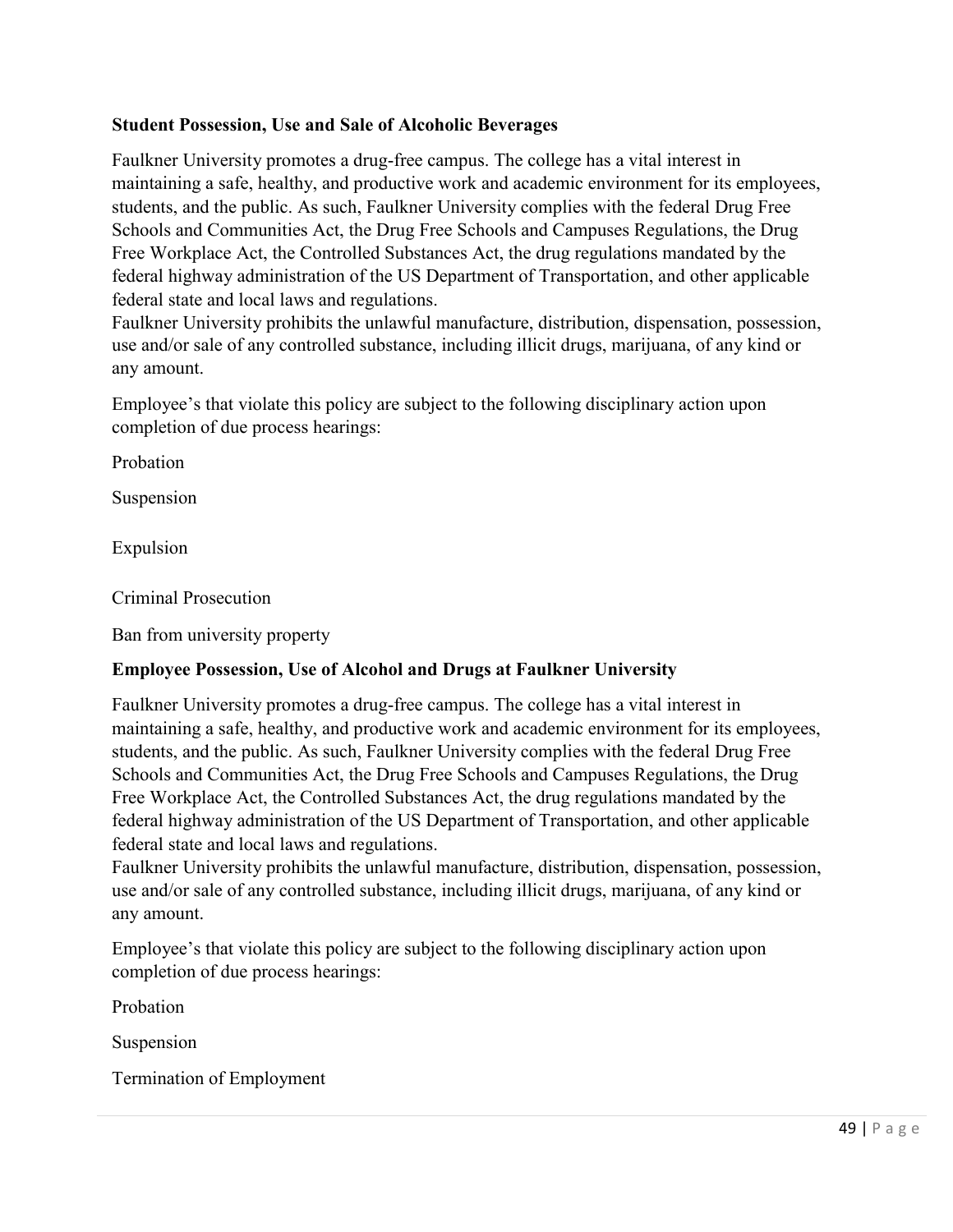Criminal Prosecution

Ban from University property

# **Federal Drug Offenses and Penalties**

**Possession of Controlled Substances:** Federal drug possession penalties generally consider only the drug violation history of the offender. With one exception (when the possession is for personal use for which a civil penalty up to \$10,000 may be imposed if first offense), federal penalties for a person convicted of possession of any type or amount of a controlled substance can be:

- up to one year in prison and a minimum fine of \$1,000 for a first offense;
- a minimum of 15 days and a maximum of two years in prison and a minimum fine of \$2,500 for a second drug offense; and
- a minimum of three months and a maximum of three years in prison and a minimum fine of \$5,000 for a third drug offense.

Persons convicted of possession of certain amounts of a mixture or substance containing cocaine base such as crack cocaine face much stiffer penalties under mandatory minimum sentencing, including at least five years in prison, not to exceed 20 years and fined a minimum of \$1,000 or both, if:

- a) first conviction and the amount of crack possessed exceeds five grams;
- b) second crack conviction and the amount of crack possessed exceeds three grams; or
- c) third or subsequent crack conviction and the amount of crack possessed exceeds one gram (21 U.S.C. 844(a)).

*Federal Drug Trafficking***:** Federal drug trafficking penalties consider the type and amount of the drug involved, the offender's drug violation history, and other factors. The US Drug Enforcement Administration (DEA) maintains a list of penalties for federal trafficking offenses, a copy of which is incorporated below. Generally, for each drug, there is a threshold amount that brings the offender under the mandatory minimum sentencing structure. When death or serious bodily injury results from use of the drugs, first time offenders are subject to a sentence of 20 years to life, and repeat offenders are subject to a mandatory life sentence. A first offense of distributing to persons under age 21 may be punishable by twice the maximum sentence, and three times for second offenses (21 U.S.C. §859). If the trafficking is on premises in which a person under age 18 is present or resides, an additional penalty up to 20 years imprisonment may be imposed (21 U.S.C. § 860a). Persons convicted of trafficking within 1,000 feet of a school or college face penalties twice as high as the maximum penalties, with a mandatory one- year prison sentence for first offenses, and three times as high for second offenses (21 U.S.C. § 860).

*Drug Paraphernalia*: Any person who sells, offers to sell, transports, exports or imports drug paraphernalia is subject to three years imprisonment (21 U.S.C. § 863).

*Other Penalties***:** A federal drug conviction may result in the loss of federal benefits, including school loans, grants, scholarships, contracts, and professional and commercial licenses for up to one year for a first offense and up to five years for subsequent offenses (21 U.S.C. § 862). Federal drug *trafficking* convictions may result in denial of federal benefits for up to five years for a first conviction; *possession* convictions may result in denial of federal benefits for up to one year for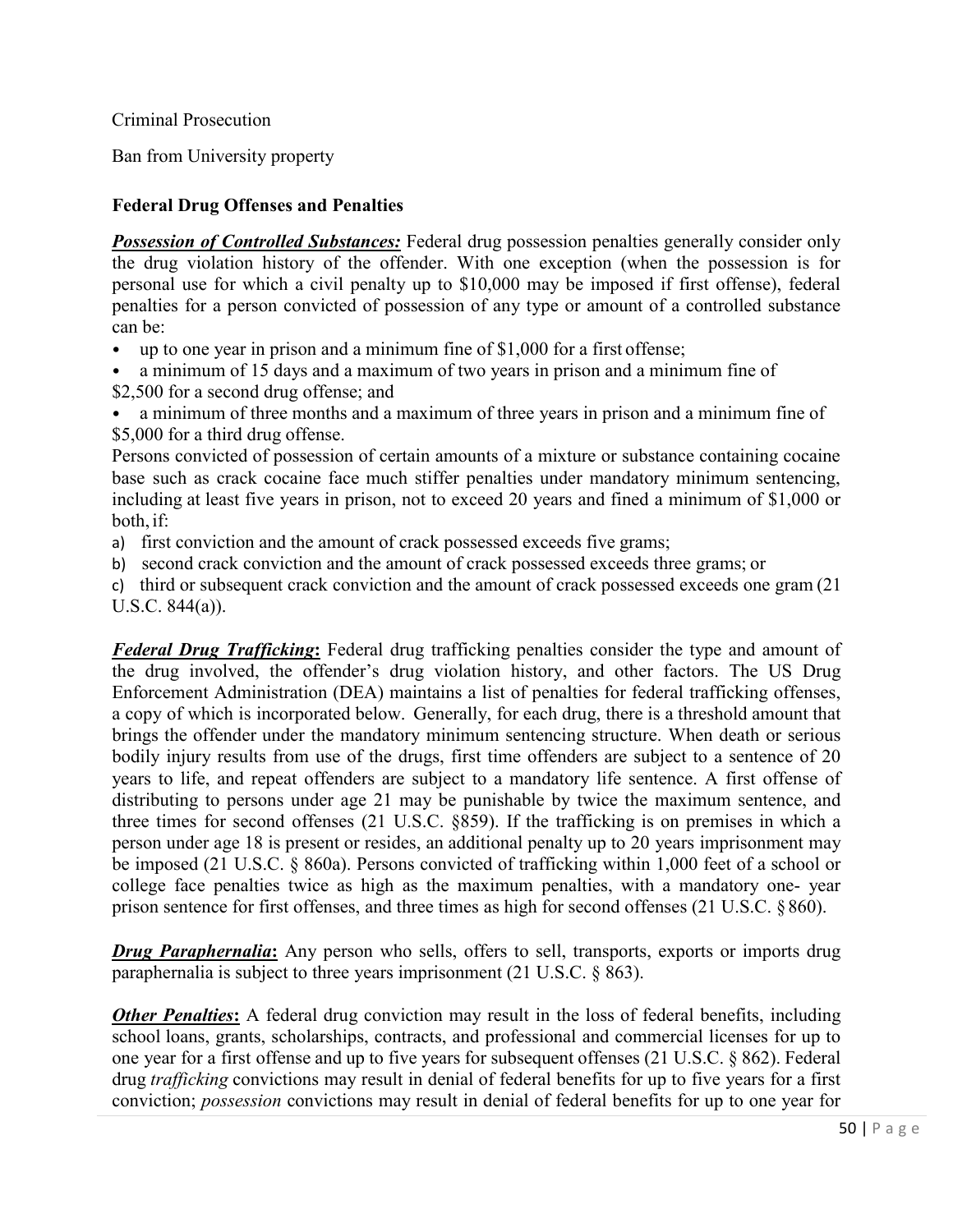a first conviction and up to five years for subsequent convictions (21 U.S.C. § 862). In addition, for crimes punishable by more than one year in prison, the person will forfeit personal or real property related to the violation, including houses, cars, and other personal belongings (21 U.S.C.  $\S$  853 (a)(2) & 881(a)(7)), or vehicles, boats, or other conveyance used to transport or conceal controlled substances (21 U.S.C. § 881(a)(4)). Finally, persons convicted are ineligible to receive or purchase a firearm (18 U.S.C. 922(g)).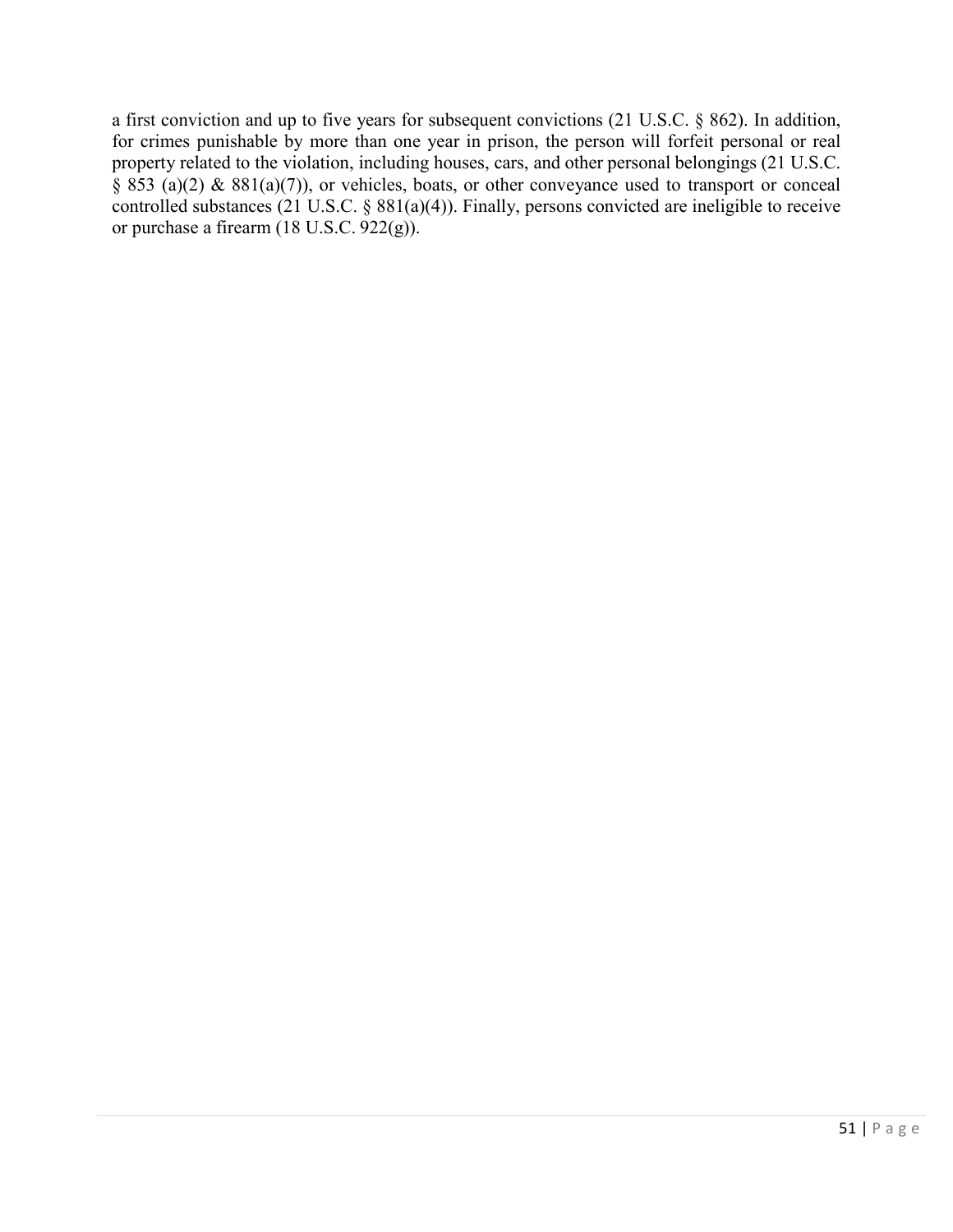|               | FEDERAL TRAFFICKING PENALTIES FOR SCHEDULES I, II, III, IV, and V (EXCEPT MARIJUANA)              |                                                                                                                                  |                                                                                                                                                                               |                                                                                                                                                                                     |  |  |  |
|---------------|---------------------------------------------------------------------------------------------------|----------------------------------------------------------------------------------------------------------------------------------|-------------------------------------------------------------------------------------------------------------------------------------------------------------------------------|-------------------------------------------------------------------------------------------------------------------------------------------------------------------------------------|--|--|--|
|               | ScheduleSubstance/Quantity                                                                        | Penalty                                                                                                                          | Substance/Quantity                                                                                                                                                            | Penalty                                                                                                                                                                             |  |  |  |
| Ш             | Cocaine 500-4999 grams First Offense: Not less<br>mixture                                         | than 5 yrs. and not<br>more than 40 yrs. If                                                                                      | 5<br>Cocaine<br>kilograms or more mixture                                                                                                                                     | First Offense: Not less than 10<br>yrs. and not more than life. If<br>death or serious bodily injury,                                                                               |  |  |  |
| III           | <b>Cocaine Base</b><br>28-279 grams mixture                                                       | death or serious bodily<br>injury, not less than 20                                                                              | <b>Cocaine Base</b><br>grams or more mixture                                                                                                                                  | 280 not less than 20 yrs. or more<br>than life.                                                                                                                                     |  |  |  |
| IV            | Fentanyl<br>40-399 grams mixture<br><b>Fentanyl Analogue</b>                                      | yrs. or more than life.<br>Fine of not more than                                                                                 | 400<br>Fentanyl<br>grams or more mixture<br><b>Fentanyl Analogue</b><br>100                                                                                                   | Fine of not more than \$10<br>million if an individual, \$50                                                                                                                        |  |  |  |
|               | 10-99 grams mixture<br>Heroin<br>100-999 grams mixture                                            | \$5 million if an<br>individual, \$25 million if Heroin<br>not an individual.                                                    | grams or more mixture<br>$\mathbf{1}$<br>kilogram or more mixture                                                                                                             | million if not an individual.<br>Second Offense: Not less than<br>20 yrs., and not more than life. If                                                                               |  |  |  |
| I۱            | <b>LSD</b><br>1-9 grams mixture<br>Methamphetamine<br>5-49 grams pure or 50-<br>499 grams mixture | <b>Second Offense: Not</b><br>less than 10 yrs. and<br>not more than life. If<br>death or serious bodily                         | <b>LSD</b><br>10<br>grams or more mixture<br>50<br>Methamphetamine<br>grams or more pure or 500<br>grams or more mixture                                                      | death or serious bodily injury,<br>life imprisonment. Fine of not<br>more than \$20 million if an<br>individual, \$75 million if not an                                             |  |  |  |
| I۱            | PCP<br>10-99 grams pure or<br>100-999 grams mixture                                               | injury, life<br>imprisonment. Fine of<br>not more than \$8<br>million if an individual,<br>\$50 million if not an<br>individual. | PCP<br>100<br>grams or more pure or 1<br>kilogram or more mixture                                                                                                             | individual.<br>2 or More Prior Offenses: Life<br>imprisonment. Fine of not more<br>than \$20 million if an individual,<br>\$75 million if not an individual.                        |  |  |  |
|               |                                                                                                   |                                                                                                                                  |                                                                                                                                                                               |                                                                                                                                                                                     |  |  |  |
| II substances | Substance/Quantity<br>Any drug product containing                                                 | <b>Penalty</b>                                                                                                                   | or more than Life. Fine \$1 million if an individual, \$5 million if not an individual.                                                                                       | Any amount of other Schedule I & First Offense: Not more than 20 yrs. If death or serious bodily injury, not less than 20 yrs.                                                      |  |  |  |
| Gram          | Gamma Hydroxybutyric Acid<br>Flunitrazepam (Schedule IV) 1                                        |                                                                                                                                  | Second Offense: Not more than 30 yrs. If death or serious bodily injury, life<br>imprisonment. Fine \$2 million if an individual, \$10 million if not an individual.          |                                                                                                                                                                                     |  |  |  |
| drugs         | Any amount of other Schedule III                                                                  |                                                                                                                                  | yrs. Fine not more than \$500,000 if an individual, \$2.5 million if not an individual.<br>Fine not more than \$1 million if an individual, \$5 million if not an individual. | First Offense: Not more than 10 yrs. If death or serious bodily injury, not more than 15<br>Second Offense: Not more than 20 yrs. If death or serious injury, not more than 30 yrs. |  |  |  |
|               | Any amount of all other Schedule<br>IV drugs (other than one gram or<br>more of Flunitrazepam)    | million if not an individual.<br>million if other than an individual.                                                            | First Offense: Not more than 5 yrs. Fine not more than \$250,000 if an individual, \$1                                                                                        | Second Offense: Not more than 10 yrs. Fine not more than \$500,000 if an individual, \$2                                                                                            |  |  |  |
| drugs         | Any Amount of all Schedule V                                                                      | if not an individual.                                                                                                            |                                                                                                                                                                               | First Offense: Not more than 1 yr. Fine not more than \$100,000 if an individual, \$250,000                                                                                         |  |  |  |
|               |                                                                                                   | \$500,000 if not an individual.                                                                                                  | Second Offense: Not more than 4 yrs. Fine not more than \$200,000 if an individual,                                                                                           |                                                                                                                                                                                     |  |  |  |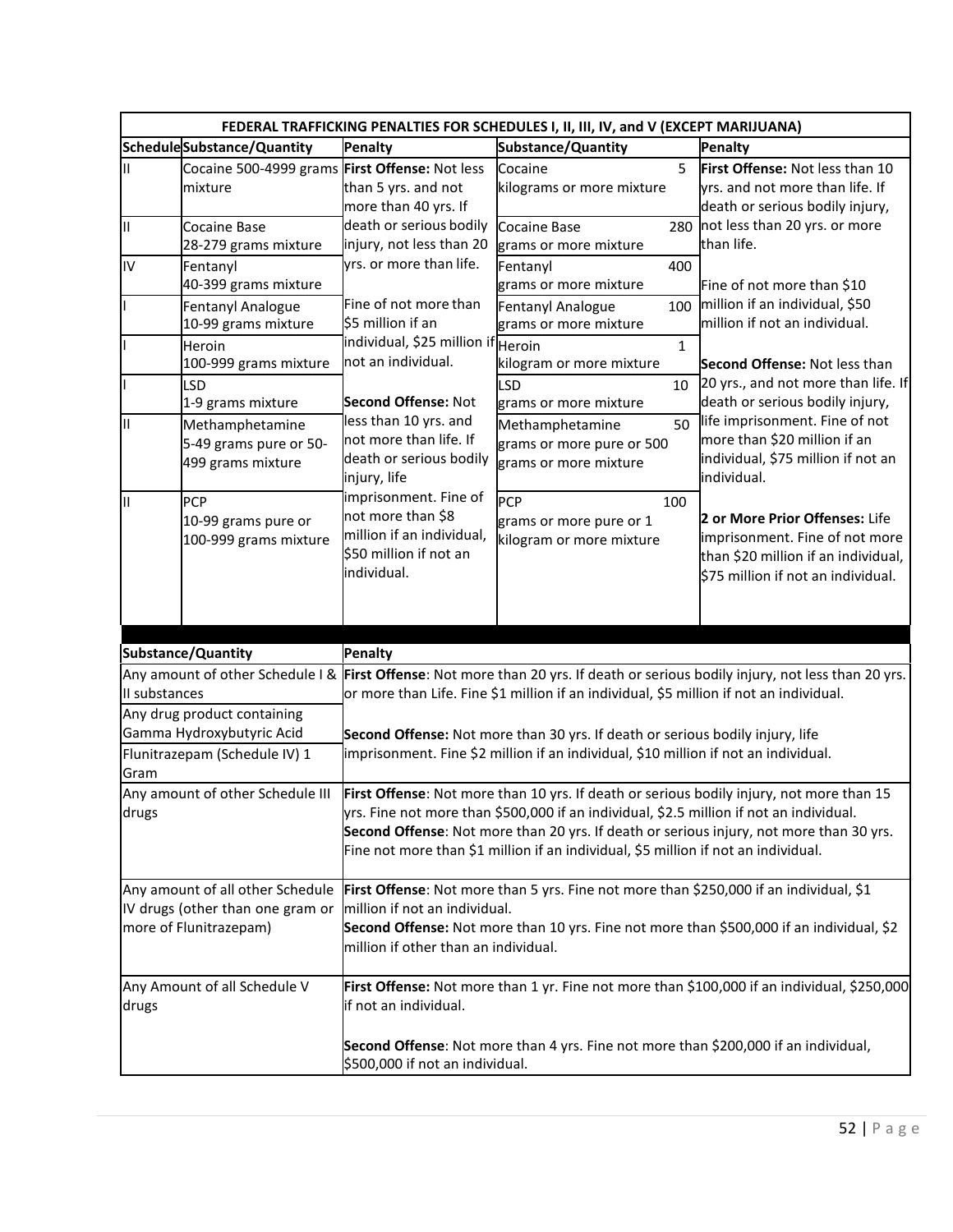#### **FEDERAL TRAFFICKING PENALTIES FOR MARIJUANA, HASHISH AND HASHISH OIL, SCHEDULE I SUBSTANCES**

| Marijuana                              | First Offense: Not less than 10 yrs. or more than life. If death or serious bodily      |
|----------------------------------------|-----------------------------------------------------------------------------------------|
|                                        | injury, not less than 20 yrs., or more than life. Fine not more than \$10 million if    |
| 1,000 kilograms or more marijuana      | an individual, \$50 million if other than an individual.                                |
| mixture or 1,000 or more marijuana     |                                                                                         |
| plants                                 | Second Offense: Not less than 20 yrs. or more than life. If death or serious            |
|                                        | bodily injury, life imprisonment. Fine not more than \$20 million if an individual,     |
|                                        | \$75 million if other than an individual.                                               |
|                                        |                                                                                         |
| Marijuana                              | First Offense: Not less than 5 yrs. or more than 40 yrs. If death or serious bodily     |
|                                        | injury, not less than 20 yrs. or more than life. Fine not more than \$5 million if an   |
| 100 to 999 kilograms marijuana         | individual, \$25 million if other than an individual.                                   |
|                                        |                                                                                         |
| mixture or 100 to 999 marijuana plants | Second Offense: Not less than 10 yrs. or more than life. If death or serious            |
|                                        | bodily injury, life imprisonment. Fine not more than \$8 million if an individual,      |
|                                        | \$50 million if other than an individual.                                               |
| Marijuana                              | First Offense: Not more than 20 yrs. If death or serious bodily injury, not less        |
|                                        | than 20 yrs. or more than life. Fine \$1 million if an individual, \$5 million if other |
| 50 to 99 kilograms marijuana mixture,  | than an individual.                                                                     |
|                                        |                                                                                         |
| 50 to 99 marijuana plants              | Second Offense: Not more than 30 yrs. If death or serious bodily injury, life           |
| Hashish                                | imprisonment. Fine \$2 million if an individual, \$10 million if other than an          |
|                                        | individual.                                                                             |
| More than 10 kilograms                 |                                                                                         |
| Hashish Oil                            |                                                                                         |
|                                        |                                                                                         |
|                                        |                                                                                         |
| More than 1 kilogram                   |                                                                                         |
| Marijuana                              | First Offense: Not more than 5 yrs. Fine not more than \$250,000, \$1 million if        |
|                                        | other than an individual.                                                               |
| less than 50 kilograms marijuana (but  |                                                                                         |
| does not include 50 or more marijuana  | Second Offense: Not more than 10 yrs. Fine \$500,000 if an individual, \$2 million      |
| plants regardless of weight)           | if other than individual.                                                               |
|                                        |                                                                                         |
| 1 to 49 marijuana plants               |                                                                                         |
| Hashish                                |                                                                                         |
|                                        |                                                                                         |
| 10 kilograms or less                   |                                                                                         |
| Hashish Oil                            |                                                                                         |
|                                        |                                                                                         |
|                                        |                                                                                         |
| 1 kilogram or less                     |                                                                                         |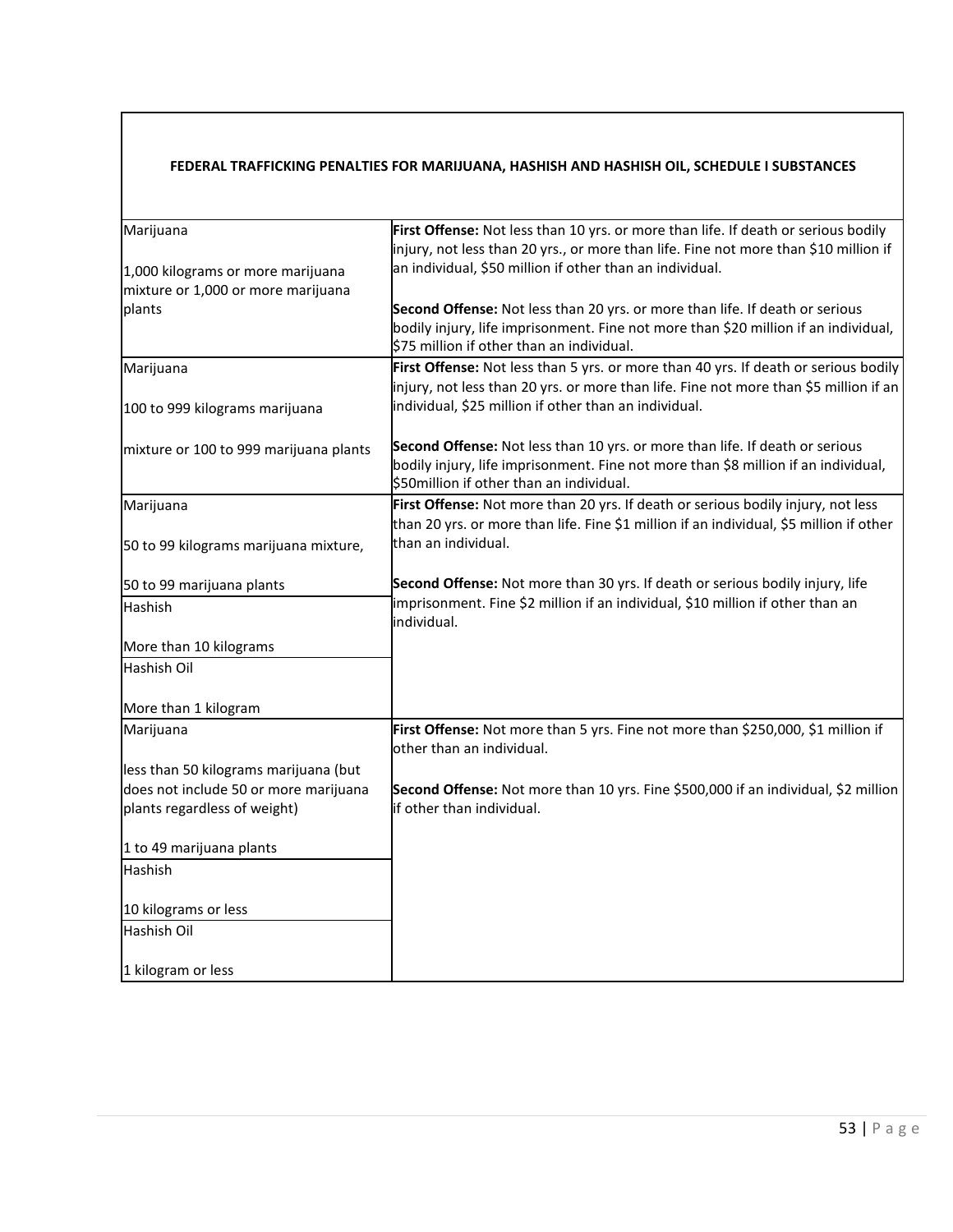# **STATE OF ALABAMA DRUG OFFENSES AND PENALTIES**

A list of Alabama statutes regarding controlled substances, marijuana and drug paraphernalia is incorporated below. Crimes involving controlled substances range from Class A to Class C felonies, punishable by substantial prison terms and/or fines, with enhanced penalties if controlled substances are sold to persons under 18 years of age or within a three-mile radius of campus boundaries of a college or school. Possession of marijuana for personal use is a Class A misdemeanor for the first offense, but elevated to a Class C felony for a second offense. Possessing drug paraphernalia is a Class C misdemeanor, but elevated to a more serious Class B felony if sold to a person under 18 years of age.

The Department of Public Safety may suspend a driver's license for six months for persons convicted of a drug offense.

*A drug conviction under state or federal law may make a student ineligible for federal financial aid (loans, grants, work study). For more information, see [https://studentaid.ed.gov/eligibility/criminal-](https://studentaid.ed.gov/eligibility/criminal-convictions#drug-convictions) [convictions#drug-convictions](https://studentaid.ed.gov/eligibility/criminal-convictions#drug-convictions)*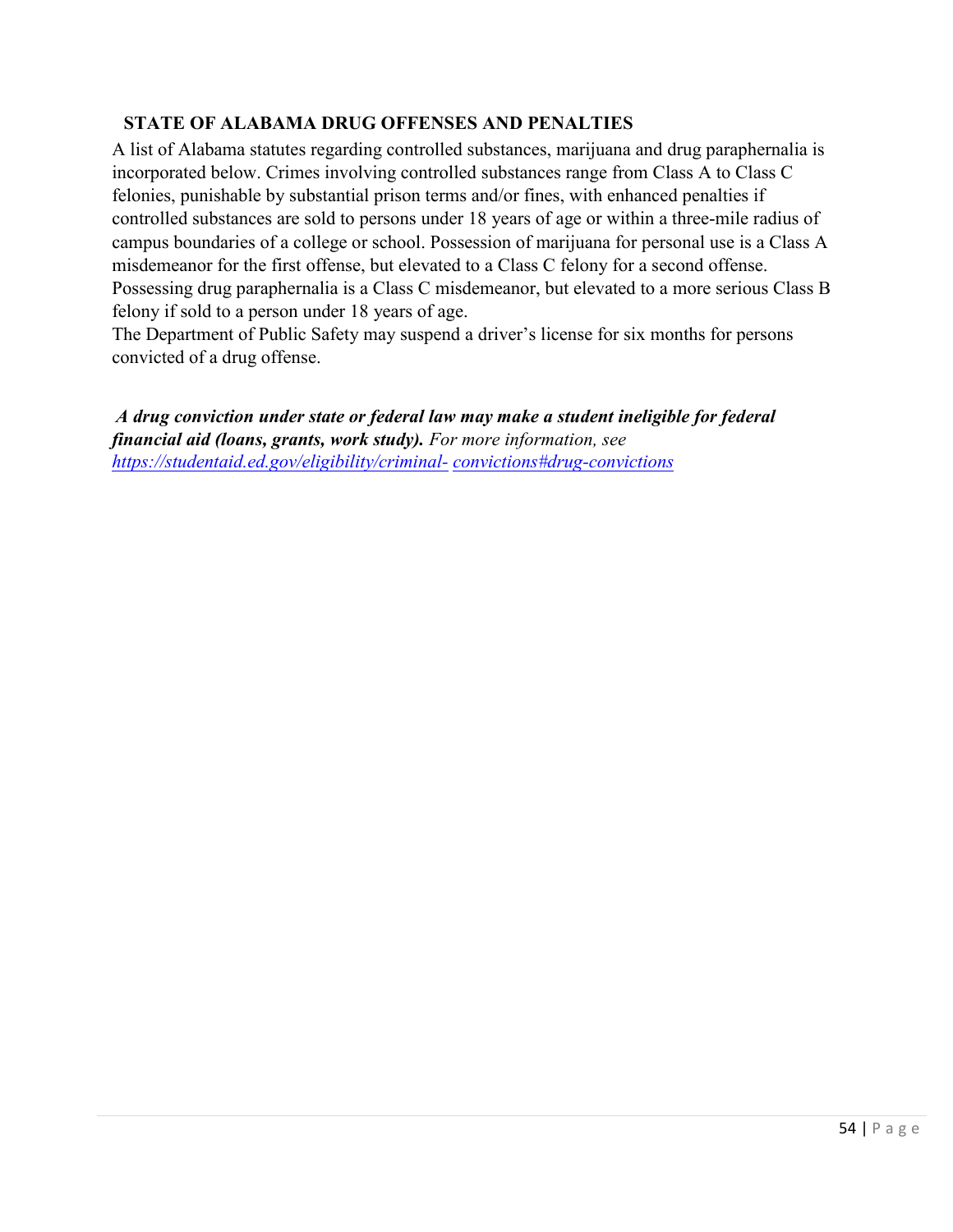| STATE OF ALABAMA CONTROLLED SUBSTANCES/MARIJUANA VIOLATIONS AND PENALTIES                                                                                                                                                                                                                  |                                                                                                                                                                                                                                                                                                     |                                           |  |  |  |
|--------------------------------------------------------------------------------------------------------------------------------------------------------------------------------------------------------------------------------------------------------------------------------------------|-----------------------------------------------------------------------------------------------------------------------------------------------------------------------------------------------------------------------------------------------------------------------------------------------------|-------------------------------------------|--|--|--|
| <b>VIOLATION</b>                                                                                                                                                                                                                                                                           | PENALTIES*                                                                                                                                                                                                                                                                                          | AL CODE §                                 |  |  |  |
| <b>CONTROLLED SUBSTANCES</b>                                                                                                                                                                                                                                                               |                                                                                                                                                                                                                                                                                                     |                                           |  |  |  |
| Trafficking: Knowingly sells, manufactures, delivers or brings into<br>state cannabis (in any of its forms), cocaine, heroin, morphine,<br>opium, methaqualone, hydro morphine, methylenedioxy<br>amphetamine, phencyclidine, lysergic acid diethylamide,<br>methamphetamine, or LSD       | Class A Felony.<br>Imprisonment & fines dependent on<br>amounts Prison: Ranges from 3 years to<br>mandatory life in prison without parole.<br>Fine: Ranges from \$50,000 - \$250,000                                                                                                                | 13A-12-231                                |  |  |  |
| Sale of controlled substance by person over 18 to person under<br>18                                                                                                                                                                                                                       | Class A Felony. Not eligible for suspended<br>sentence or probation Prison: 10-99 years<br>or life Fine: Not more than \$60,000                                                                                                                                                                     | 13A-12-215                                |  |  |  |
| Sale of controlled substance that is on the campus or within a 3-<br>mile radius of campus boundaries of any public or private school,<br>college, universityor other educational institution or of public<br>housing                                                                      | Class A Felony.<br>Prison: Add five years to penalty                                                                                                                                                                                                                                                | 13A-12-250<br>13A-12-270                  |  |  |  |
| Engages in a criminal enterprise, in connection with 5 or more<br>persons, to traffic in illegal drugs                                                                                                                                                                                     | Class A Felony. Prison: 25 years to life w/o<br>eligibility for parole; Fine: Not more than<br>\$500,000; 2 <sup>nd</sup> offense: Prison: mandatory<br>life Fine: \$150,000 - \$1,000,000                                                                                                          | 13A-12-233                                |  |  |  |
| Manufacturing controlled substance if 2 or more of following<br>conditions are present: possession of firearm, use of booby trip,<br>use of clandestine lab within 500 feet of a residence or school,<br>the presence of someone under 17 years of age during the<br>manufacturing process | Class A Felony. Not eligible for suspended<br>sentence or probation<br>Prison: 10-99 years or life Fine: Not more<br>than \$60,000                                                                                                                                                                  | 13A-12-218                                |  |  |  |
| Manufacture of a controlled substance                                                                                                                                                                                                                                                      | Class B Felony. Prison: 2-20 years<br>Fine: Not more than \$30,000                                                                                                                                                                                                                                  | 13A-12-217                                |  |  |  |
| Distribution of controlled substances (furnished, sold, given away, Class B Felony. Prison: 2-20 years Fine: Not<br>manufactured, delivered or distributed)                                                                                                                                | more than \$30,000                                                                                                                                                                                                                                                                                  | 13A-12-211                                |  |  |  |
| Possession or receipt of controlled substances                                                                                                                                                                                                                                             | Class C Felony. Prison: 1-10 years<br>Fine: Not more than \$15,000                                                                                                                                                                                                                                  | 13A-12-212                                |  |  |  |
| Person convicted of attempt, criminal solicitation & criminal<br>conspiracy to commit controlled substance crime                                                                                                                                                                           | Punishable the same as the crime itself                                                                                                                                                                                                                                                             | 13A-12-202<br>$(c); -203(c); -$<br>204(c) |  |  |  |
| <b>MARIJUANA &amp; DRUG PARAPHERNALIA</b>                                                                                                                                                                                                                                                  |                                                                                                                                                                                                                                                                                                     |                                           |  |  |  |
| Possession of marijuana in first degree (other than personal use<br>or previously convicted of possession in second degree)                                                                                                                                                                | Class C Felony. Prison: 1-10 years Fine: Not<br>more than \$15,000                                                                                                                                                                                                                                  | 13A-12-213                                |  |  |  |
| Possession of marijuana in second degree (for personal use only)                                                                                                                                                                                                                           | Class A Misdemeanor. Jail: Not more than 1 13A-12-214<br>year; Fine: Not more than \$6,000                                                                                                                                                                                                          |                                           |  |  |  |
| Use, possession, delivery, or sale of drug paraphernalia                                                                                                                                                                                                                                   | Class B Felony for sale to one under 18 by<br>one over 18. Prison: 2-20 years; Fine: Not<br>more than \$30,000<br>Class C Felony for sale. Prison: 1-10 years;<br>Fine: Not more than \$15,000<br>Class C Misdemeanor for possession. Jail:<br>Not more than 3 months; Fine: Not more<br>than \$500 | 13A-12-260                                |  |  |  |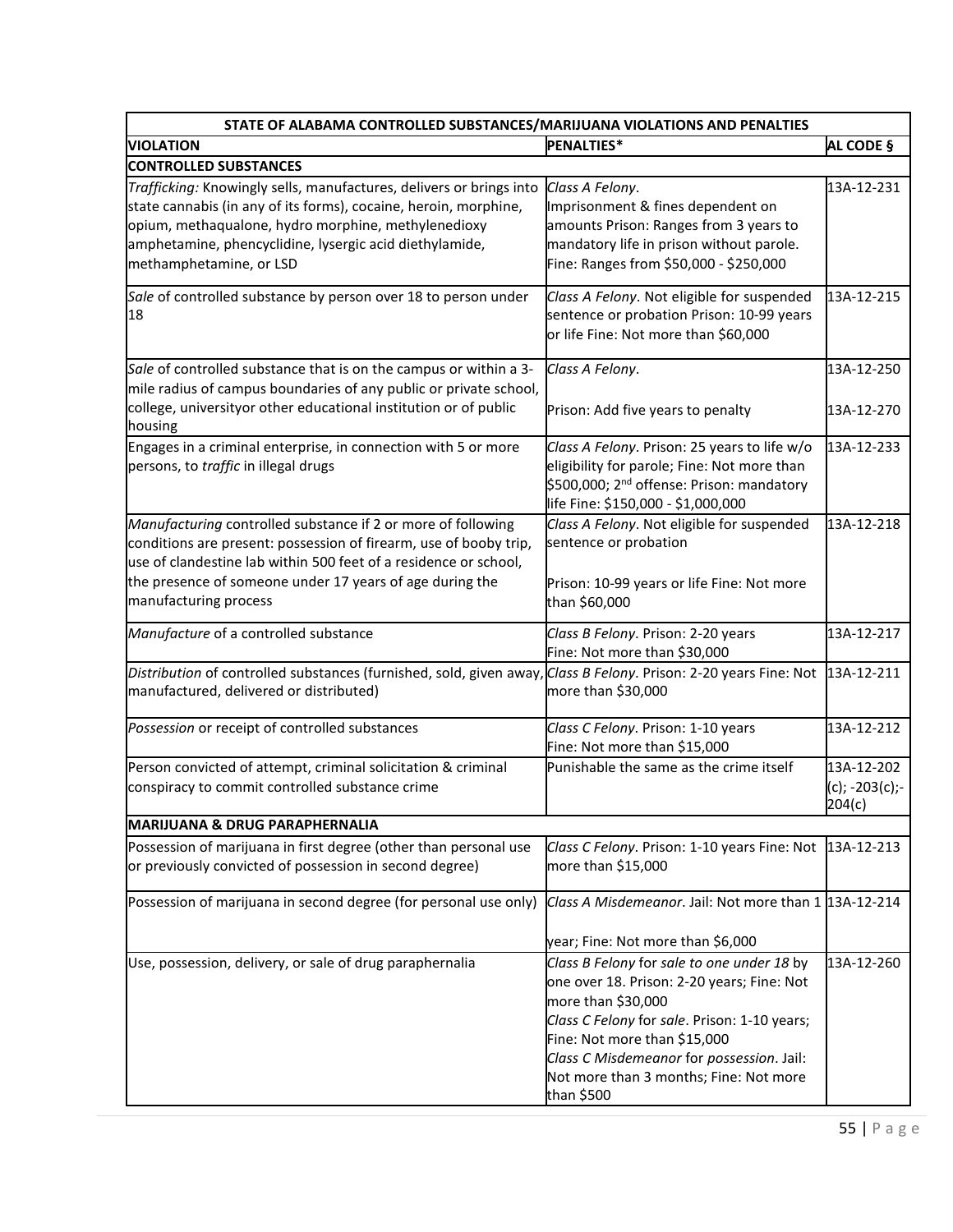#### **STATE ALCOHOLIC BEVERAGE LAWS AND PENALTIES**

Various Alabama statutes address alcohol-related laws and penalties. Most offenses expose an individual to 30 days to six months in jail and a fine no greater than \$500. Penalties for DUI increase with the number of offenses, with the fourth DUI exposing a person to a felony charge, with imprisonment from 1-10 years and fine from \$4,100 to \$10,100. Significantly, the fourth DUI will result in mandatory revocation of the person's driver's license for five years. Adults who authorize a party at a residence they control and allow the party to continue with persons under age 21 illegally possessing or consuming alcohol without taking reasonable action to prevent it expose themselves to a \$3,000 fine and up to six months in jail. Finally, in addition to criminal penalties, civil monetary damages are available through the Alabama Civil Damages Act and/or Alabama Dram Shop Act if injuries are caused by a minor who has consumed alcohol.

## **HEALTH RISKS ASSOCIATED WITH USE OF CONTROLLED SUBSTANCES AND ABUSE OFALCOHOL**

Substance abuse and drug dependency are problems of staggering proportions in our society today. They are the leading causes of preventable illness, disability, and death in the U.S. and afflict millions of Americans. This number increases dramatically when one considers the harm done to the families of substance abusers as well as to those injured or killed by intoxicated drivers or in drug-related work accidents. Alcoholism can develop in anyone. It tends to appear first between the ages of 20 and 40 and to be more prevalent in persons with a family history of alcoholism.

## **ALCOHOL**

Alcoholism is a disorder that has profound psychological, biological, and societal effects. Directly, it affects over 18 million people; indirectly, it affects another 56 million. It is usually characterized by one of three different patterns:

- 1. Regular daily intoxication;
- 2. Drinking large amounts of alcohol at specific times; or
- 3. Periods of sobriety interspersed with periods of heavy daily drinking.

Alcoholism is usually progressive, and physical dependence can develop; if this happens, serious, sometimes life-threatening symptoms can develop when alcohol is withdrawn. Short term effects of alcohol use can include depression, gastritis, liver disease, automobile accidents, and domestic violence. Chronic alcohol abuse can produce irreversible health changes, including dementia, sexual impotence, cirrhosis of the liver, and heart disease. Death can occur either as a complication of one of these chronic problems, or acutely, secondary to alcohol intoxication by poisoning or to aspiration of vomitus, or as the result of any automobile accident while driving intoxicated.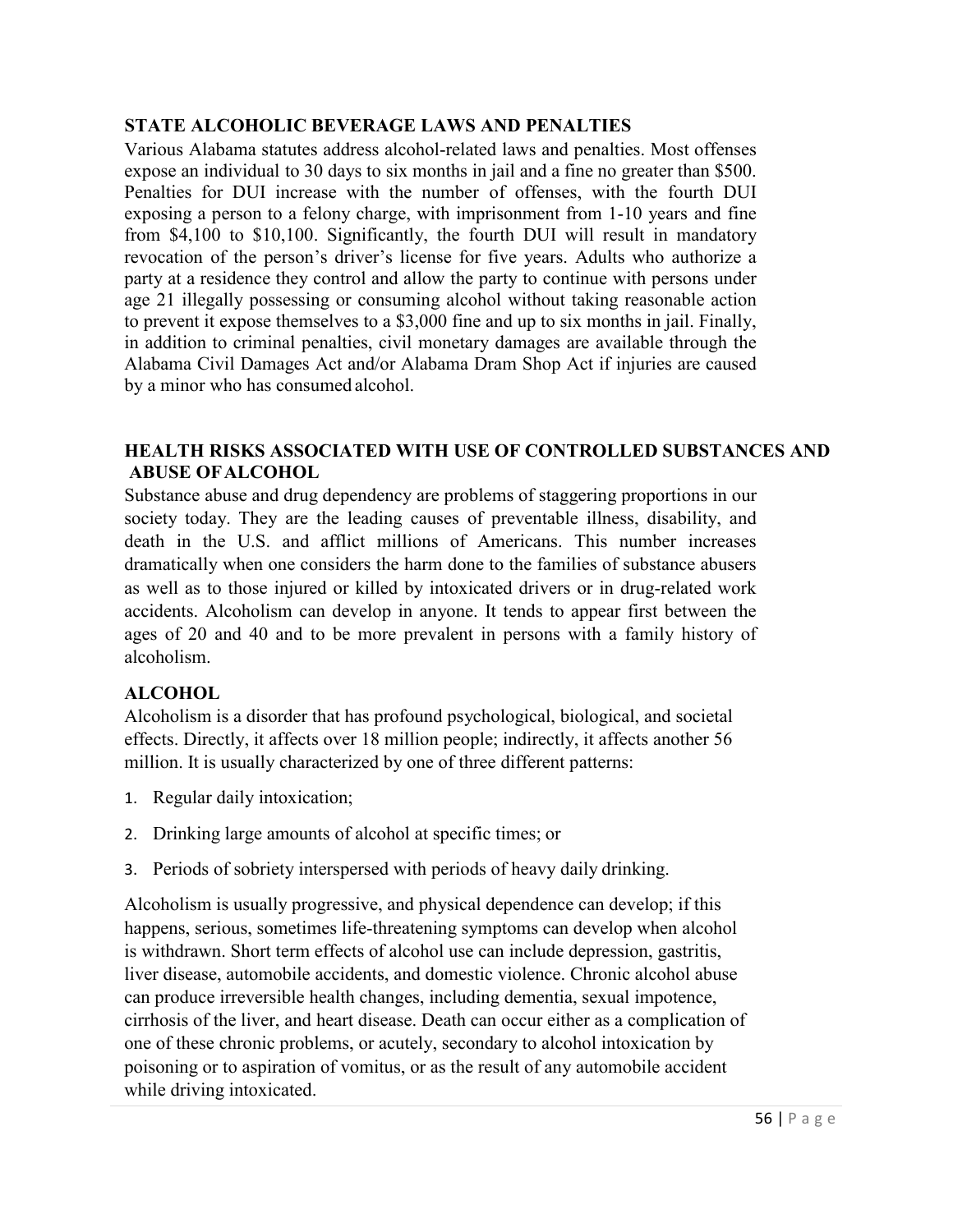#### **MARIJUANA (CANNABIS)**

Though physiological consequences do depend on frequency, duration, and quantity of use, marijuana use has been linked to impairment of short-term memory, concentration, judgment, perception, and fine motor skills. Therefore, the use of this drug increases the risk of machinery or motor vehicle accident and injury for four to six hours after ingestion. Impairment of memory may last for three to six months, even if use of the drug is discontinued completely. The active chemical in marijuana (THC) remains stored in body fat cells long after ingestion. Marijuana use is associated with chronic anxiety, depression, and paranoid feelings. It can exacerbate or increase significantly underlying emotional problems. Frequent and/or ongoing use by children and adolescents may have long term developmental consequences resulting in lack of motivation, apathy, and difficulty managing current stresses and responsibilities, as well as making appropriate plans for the future. Pregnant women who use marijuana may be at a higher risk for giving birth to children with developmental or birth defects.

## **HALLUCINOGENS**

This category includes drugs such as lysergic acid diethylamino (LSD, also known as "acid"), mescaline, psilocybin (also known as mushrooms) and peyote. These drugs cause delusions, hallucinations, and impaired perception of time and space. Phencyclidine (PCP, or "angel dust") and amphetamine variants known as "ecstasy" are included in this category, though they rarely cause hallucinations in the true sense. They are, however, potent drugs that have mind-altering effects and impair perception and cognition. Hallucinogens can produce a "bad trip" with anxiety, agitation, hallucinations, and paranoia leading to impulsive behavior. After a "bad trip" the person can be subject to "flashbacks," which are recurrences of the experiences of the "bad trip" without taking any more of the drug. Psychosis and impaired thinking may result after long-term use.

## **COCAINE**

The use of cocaine, an illegal stimulant drug, has risen dramatically in the United States. Other names for this drug are code, C., lady, and snow. Cocaine is a white powder that is snorted, injected into veins, or smoked freebase or as "crack." Crack is a crystalline form of cocaine that is also known as "rock", from its small, white rock-like appearance. "Speed balls" are cocaine mixed with heroin, which is a particularly dangerous combination. Crack produces the most intense cocaine high; addiction can occur after using it only once or twice. Cocaine highs are characterized by feelings of extreme happiness and a sense of limitless power and energy. However, the physical effects include high blood pressure and heart palpitations. A cocaine "crash" follows the high and includes symptoms of depression, dullness, great irritability, and paranoia. Serious medical complications occur with cocaine use, such as heart attacks (even in young people), seizures, and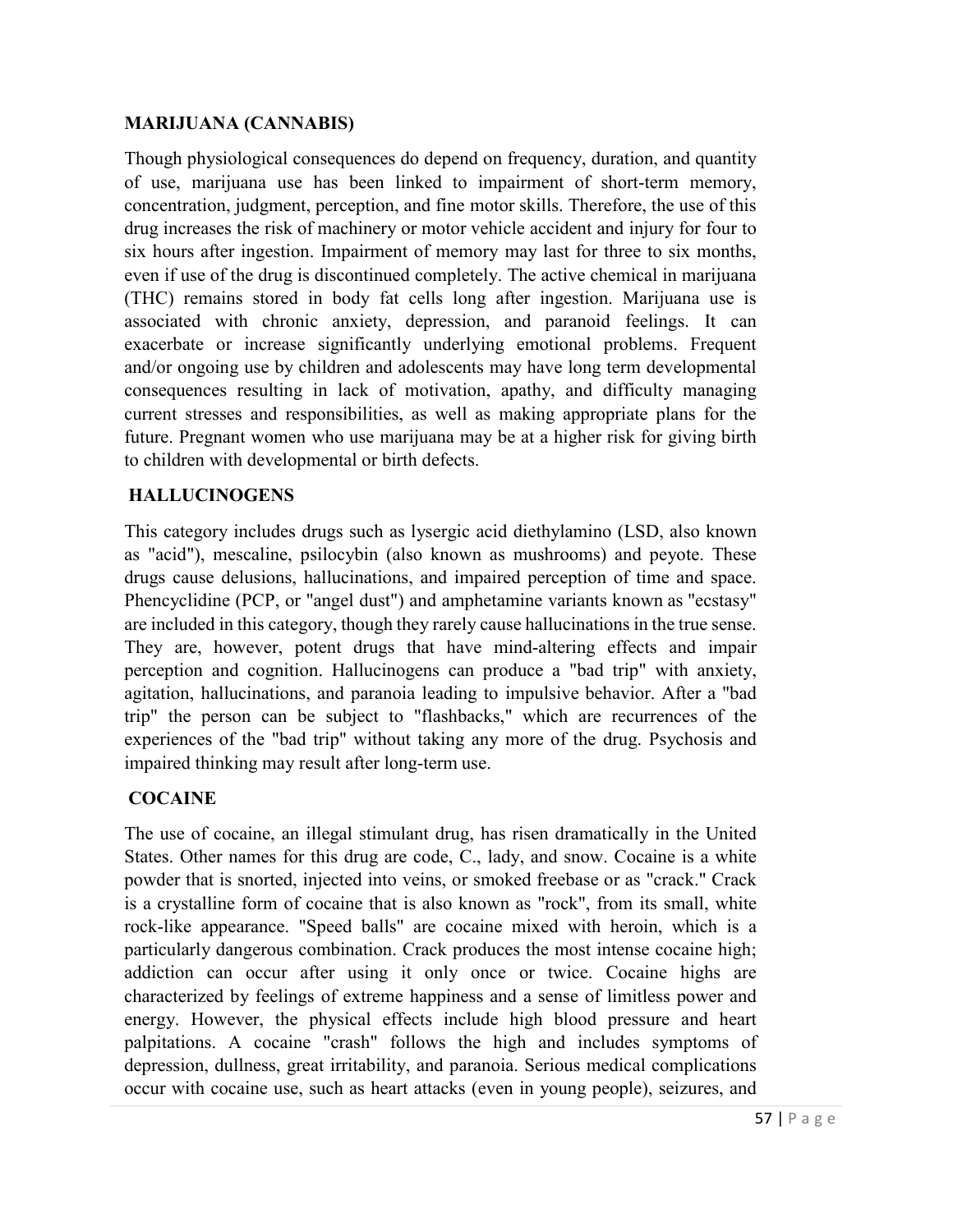strokes due to high blood pressure. The psychological effects of cocaine use include violence, paranoia, and personality changes as well as symptoms such as depression, anxiety, and confusion. Pregnant women using cocaine have increased risk of miscarriages and still-births. Newborns addicted to cocaine are irritable, unresponsive, they are prone to have malformed kidneys and genitals, and to have heart attacks and strokes. Addiction to cocaine controls aspects of the user's life, impinges on the lives of those closest to the user, and occurs in people of all ages, classes, and educational levels.

#### **AMPHETAMINES, METHAMPHETAMINE AND OTHER STIMULANTS**

In addition to cocaine, a number of other drugs stimulate the nervous system and are very addictive. Most of them belong to the amphetamine family of drugs. Dexedrine (present in "diet" pills) may at times be prescribed by a physician, but its use as a legitimate medication is now infrequent. Street drugs of the amphetamine group include "ecstasy" and "ice." Ice is a smokable amphetamine compound that is very potent, and the effects are long-lasting and devastating. The health risks of these and other stimulants are similar to those of cocaine use.

# **NARCOTICS, INCLUDING HEROIN**

Various medications are taken to relieve pain. Most non-prescription pain relievers (such as aspirin, Tylenol, Motrin, and Nuprin) are not considered addictive. However, there is a class of stronger pain relievers, available by prescription only, which are referred to as narcotics and most of which are opiates. Examples of these drugs include morphine, codeine, Tylenol No. 3, Darvon, Darvocet, Percocet, Percodan, Demerol, and certain prescription cough medicines. These drugs differ from non-prescription pain relievers in their potential for abuse and dependence. With close medical supervision, these drugs may be safely used in specific medical circumstances for a limited time. However, addiction may occur, and the person may not want to stop the drug even when the pain has stopped. Tolerance to the drug is shown by an increase in the amount of drug necessary to relieve pain. This becomes progressive and leads to the craving or need for larger and larger doses, without which the person becomes extremely uncomfortable and physically ill. The time may come when the person "needs" such a large dose of the drug that it is poisonous or lethal. Under these circumstances, coma, suffocation, and death may ensue. The malignant course of this problem is similar to that of addiction to heroin. Although heroin is not available by prescription, it is a narcotic which belongs to the same chemical family as the above drugs. The use of heroin is mainly by injection into a vein, which carries the additional medical dangers of contracting AIDS and hepatitis from unclean needles and syringes.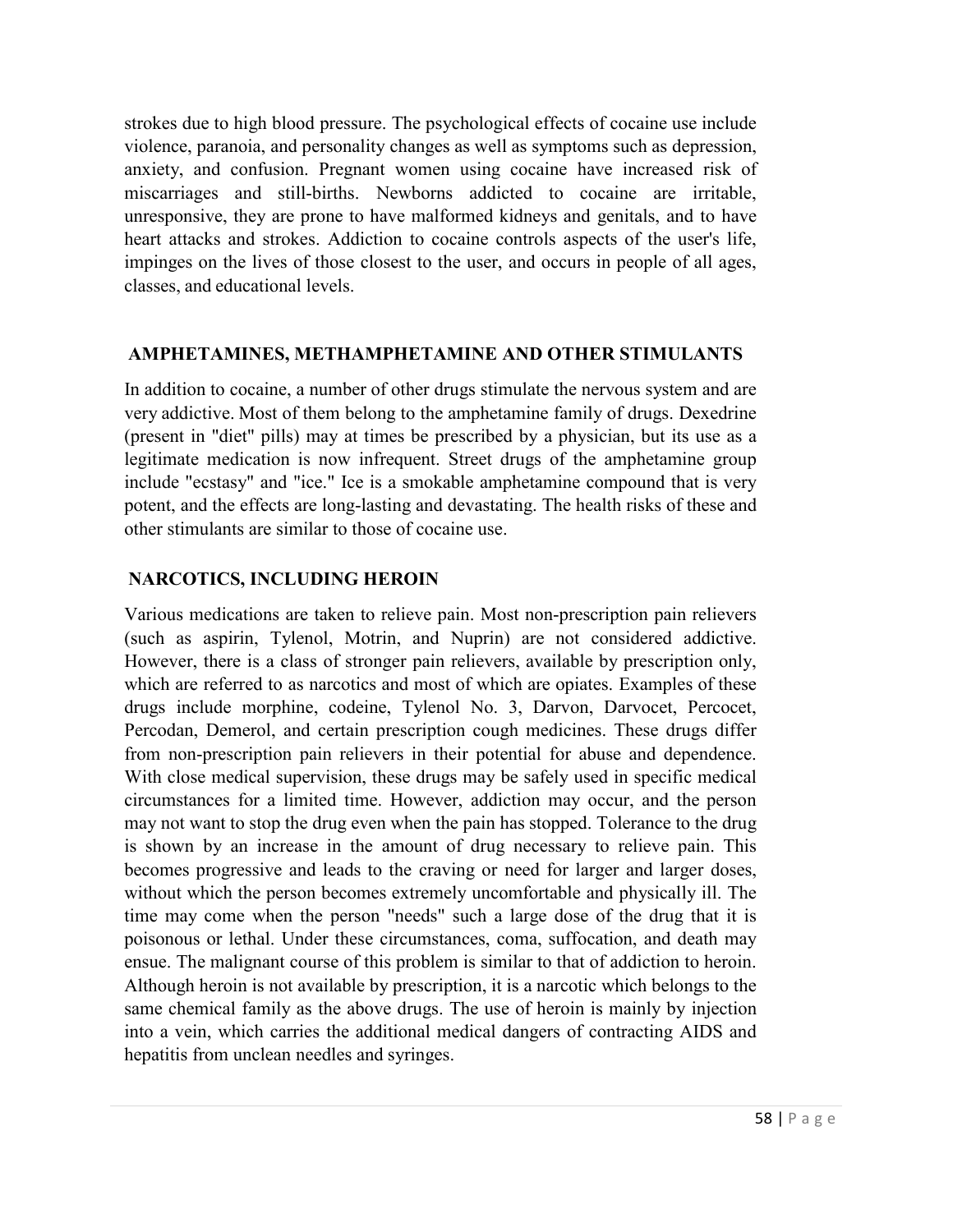#### **SEDATIVES AND TRANQUILIZERS**

Barbiturates and benzodiazepines are two of the most commonly used classes of sedatives. Barbiturates (such Phenobarbital, Seconal, and Amytal) are highly addictive and can be fatal if taken in excess. Although they still have medical uses, they have largely been replaced by benzodiazepines, used for relief of anxiety and to promote sleep. Benzodiazepines include such drugs as Valium, Librium, Ativan, Xanax, Dalmane, Halcion, and Restoril. While safe and effective at moderate doses for short periods of time (weeks), all benzodiazepines have a potential for physical and psychological dependence if used at higher doses for longer periods of time. Frequently, benzodiazepines are abused by adults who become dependent on them because of their anti-anxiety effects. Other tranquilizers which may be abused include methaqualone (Quaaludes), Doriden, and Equanil. Intoxication may result from benzodiazepine use and resembles alcoholic drunkenness. Drowsiness, slurred speech, unsteady gait, and lack of coordination are common signs. The effects of benzodiazepines (barbiturates and other sedatives) add to those of alcohol; taken together, they can lead to coma and even death. Withdrawal from benzodiazepines resembles alcohol withdrawal and is most apparent if the drugs are stopped abruptly. Withdrawal takes place within hours to days of stopping the drug. Once a person is addicted to benzodiazepines, a physician should supervise the plan for gradually stopping them, to minimize serious effects of withdrawal.

#### **IMPACT OF SUBSTANCE ABUSE ON FAMILIES**

Families are often gravely affected by a substance-abusing member. This can occur on many levels. As a very direct, physiological consequence, the infants of alcohol and cocaine-abusing mothers often have low birth weight and may suffer from malformations and a variety of developmental problems. In addition, abusers often affect the economic well-being of their families as their inability to hold down a job or, in some instances, their stealing from relatives, reduces the family's financial means and stability. In many cases substance abuse leads to violence at home. Substance abuse takes an emotional toll on the functioning of individual members and the family. Family members may actively deny the problem, may become symptomatic in an effort to deflect attention from the substance-abusing member, or may assume the abuser's responsibilities at home and even at work. On the other hand, very often the family's intervention with the user is an essential step in getting the abusing member to seek treatment. Support groups or family members, such as Al-Anon, Nar-Anon or COC-Anon, as well as family therapy can provide needed assistance to families as they confront the destructive effects of the user's addiction.

#### **RECOGNIZING SIGNS AND SYMPTOMS OF ALCOHOL AND SUBSTANCE ABUSE**

Everyone occasionally has days when they exhibit behavior not normally associated with an educational or work environment nor characteristic of himself or herself.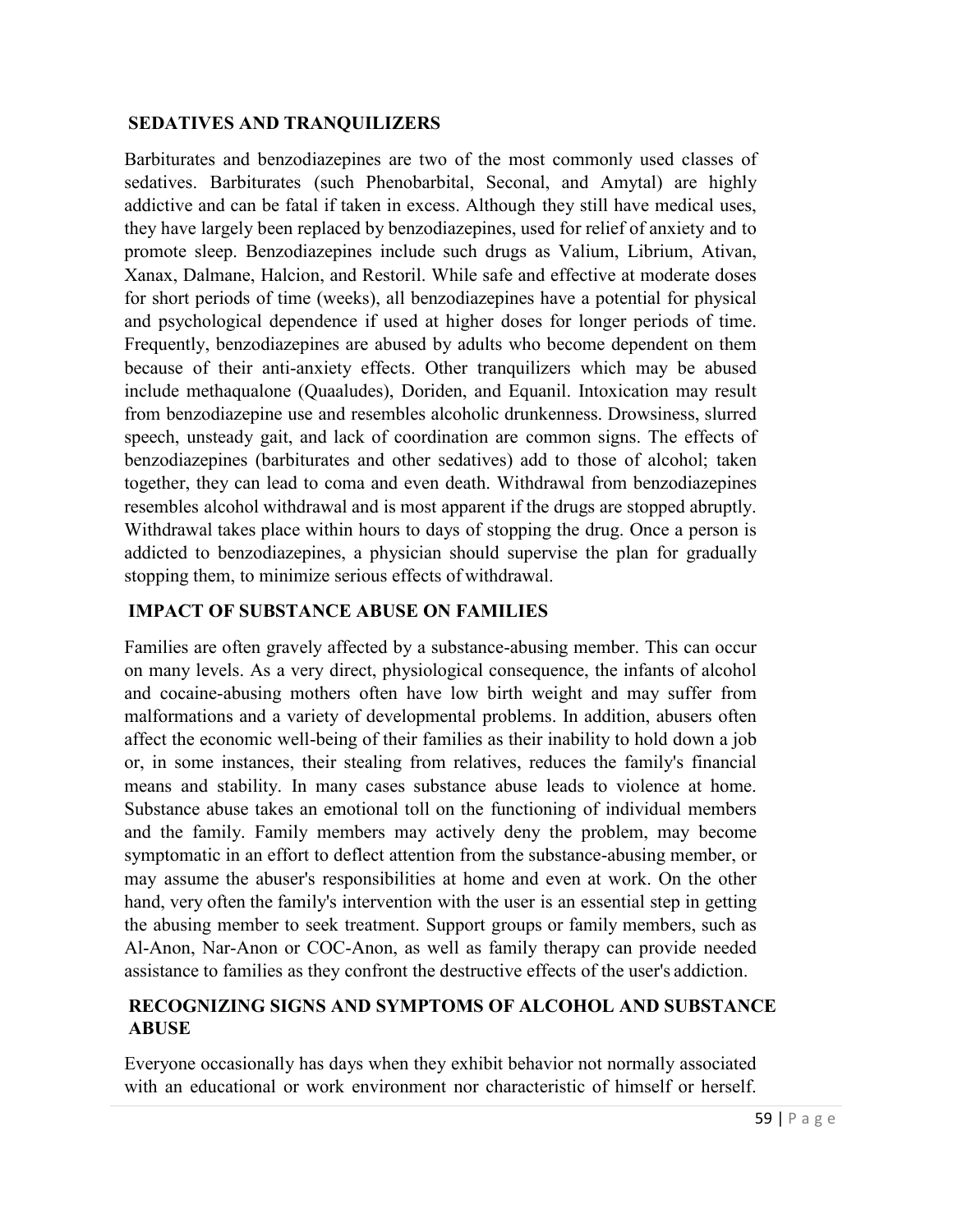Unusual behavior during times of stress can be understood and accepted. However, when unusual behavior is displayed on a gradually increasing scale accompanied by general decline in work habits over a period of time, it indicates that an individual needs professional help. Below are some of the more common signs or symptoms of unusual behavior.

# **ABSENTEEISM AND TARDINESS**

- Arriving late and leaving early
- Absences before and after payday or holidays
- Sporadic but significant use of sick time
- Taking frequent breaks
- Unexplained absences
- Friday and Monday absences
- Absences due to accidents both on and off the work site

## **IMPAIRED JOB PERFORMANCE**

- Increasing operating errors
- Lost time on the job
- "Putting things off"
- Irresponsibility in completing tasks
- Faulty decision making
- Increased accident rates
- Wasted materials or damaged equipment
- High performance that slowly declines over time
- Job performance that becomes focused on a specialized, repetitious activity (rather than the entire array of job duties)
- Irregular or non-existent office hours
- Sudden, extreme gaps in performance (missing a grant deadline, unexpected missing of final exams)

## **UNUSUAL INTERPERSONAL INTERACTIONS**

- Sudden emotional outburst including anger, tears, laughter
- Mood swings, especially early or late in the work day
- Overreactions to criticism
- Blaming others for poor performance
- Making inappropriate statements
- Rambling or incoherent speech
- Isolation from co-workers or increasing social withdrawal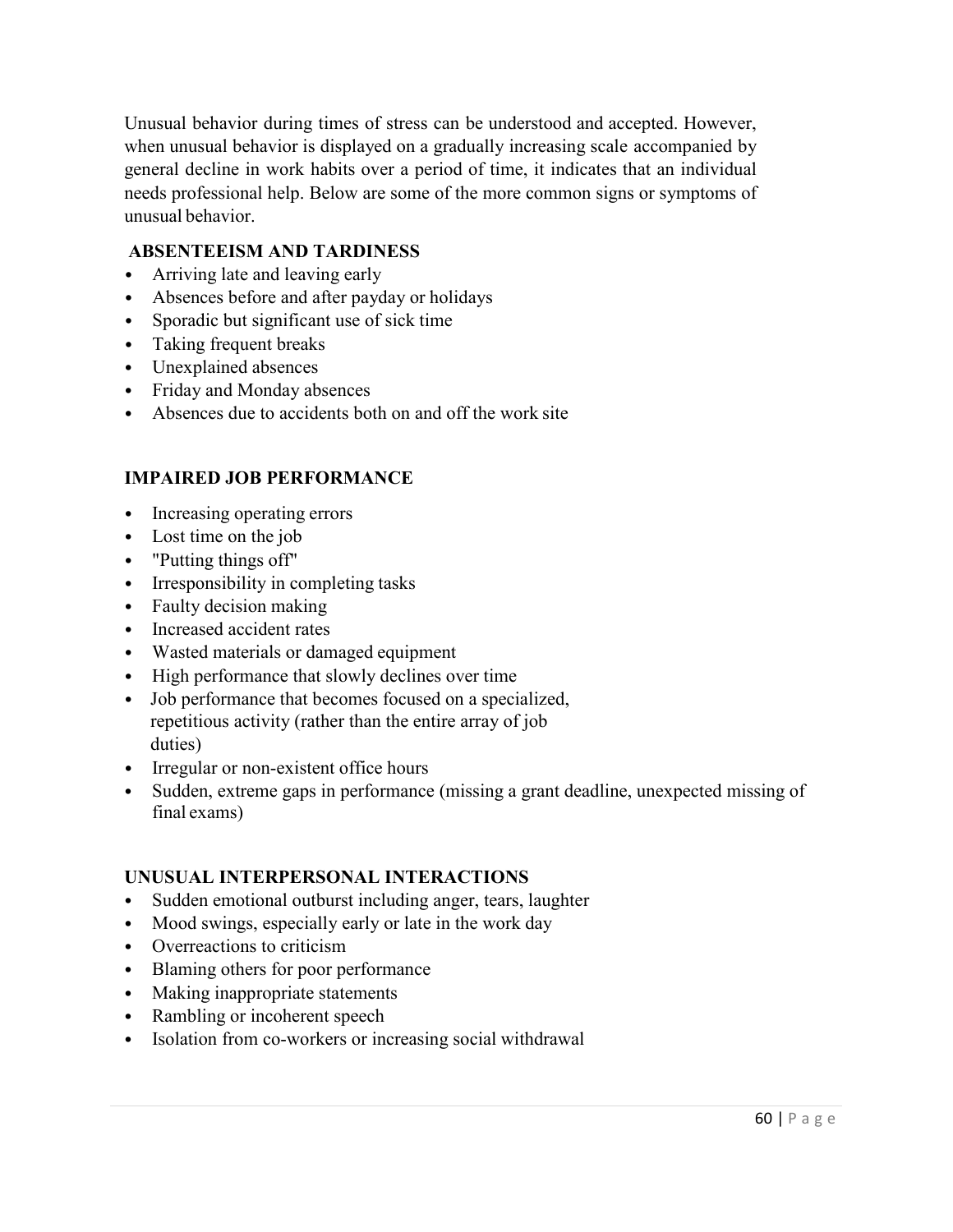# **DECLINING PHYSICAL APPEARANCE (SUDDEN OR GRADUAL)**

- Poor personal hygiene (e.g. body odor or dirty hair, nails, and skin)
- Less interest in dress and appearance (or a noticeable decline from previous meticulousness)
- Glazed or red eyes
- Slurred speech
- Poor coordination, staggering
- Tremors, poor eye-hand coordination
- Frequent gastrointestinal distress
- Deterioration of oral hygiene
- Legal problems, such as arrest for driving under the influence (DUI)
- Domestic situation, including children's drug use (children of alcoholics sometimes have drug abuse problems)
- Financial concerns, such as high debt load, bad loans, wages garnished, unusual spending patterns

## **Communication**

To ensure all employees are aware of their critical roles in this, they receive a summary of the Alcohol- and Drug-Free Workplace policy. Faulkner University will make good faith efforts to have and maintain an alcohol and drug-free workplace.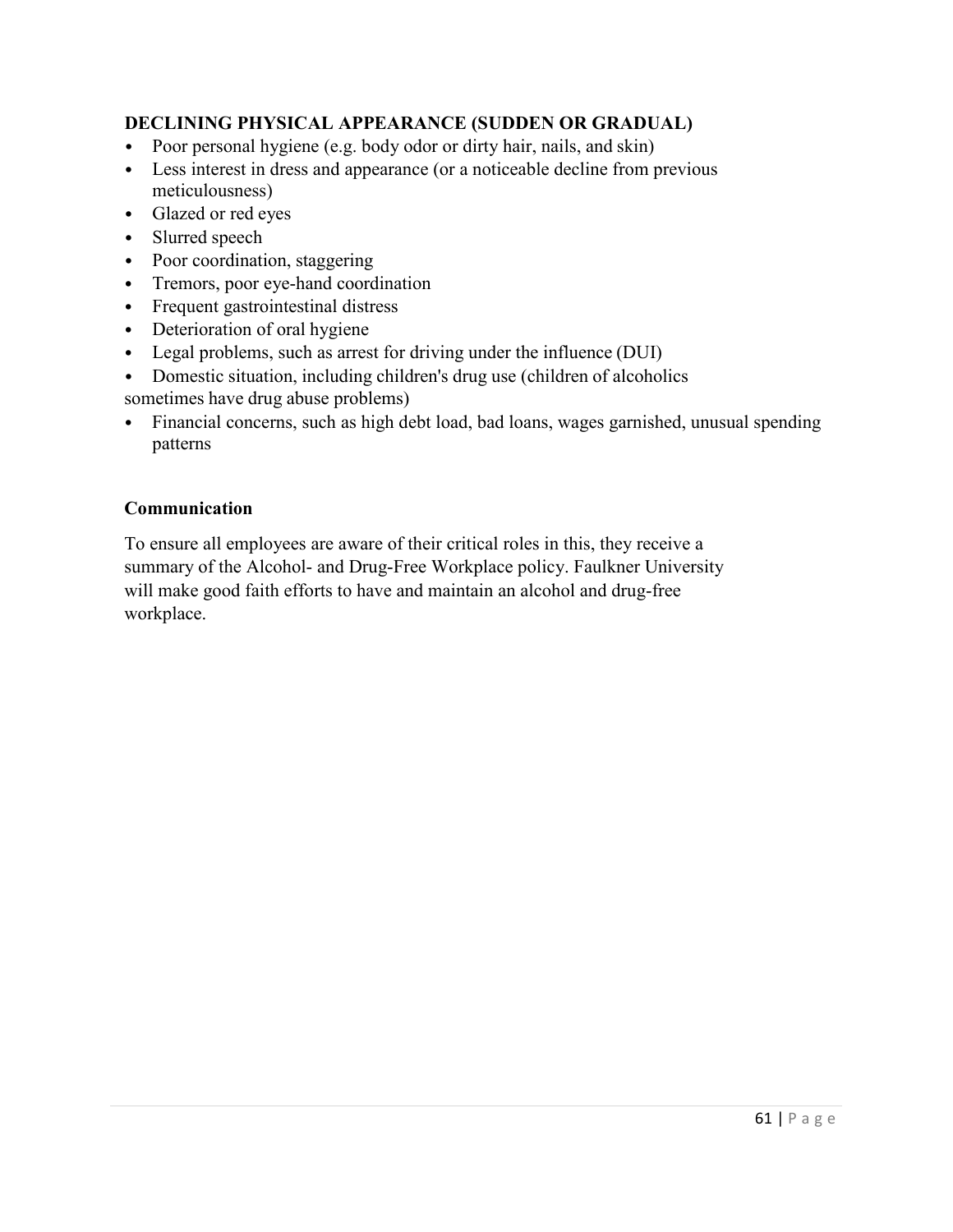#### **Annual Fire Safety Report**

The Higher Education Opportunity Act (HEOA) requires two (2) new safety-related requirements on institutions that participate in federal student financial aid programs which follow:

**1. Fire Log:** Institutions must keep a fire log that states the nature of the fire, date, time, and general location of each fire in on-campus student housing facilities. Faulkner University complies with this rule by including all fire-related incidents in the Daily Crime and Fire Log. The public can also view the most recent 60 days of crime and fire-related incidents by visiting the Campus Police Department at building 6103. Requests for information older than 60 days must be directed to the Chief of Police at pcalver[t@faulkner.edu. I](mailto:tdean@faulkner.edu)nformation will be made available within two  $(2)$ business days of a request for public inspection.

**2. Annual Fire Safety Report:** Institutions with on-campus student housing facilities must publish annually a fire safety report that provides information on campus fire safety practices and standards. Faulkner University complies with this regulation by including all fire-related incidents at on-campus student housing facilities as part of the Annual Police & Fire Safety Report. Information contained in this annual fire safety report includes: number and cause of fires at all on-campus student housing facilities; number of fire-related deaths; related injuries; value of fire-related property damage; information on evacuation procedures; fire safety education and training programs; fire safety systems in each student housing facility; number of regular mandatory supervised fire drills; and policies on portable electrical appliance, smoking and open flames. The Annual Police & Fire Safety Report must include three (3) years of data.

If a fire occurs in any building, community members should immediately notify 911 or by calling (334) 239-5496. The Police Department will initiate a response. If a member of the Faulkner University community finds evidence of a fire that has been extinguished, and the person is not sure whether the Police Department has already responded, the community member should immediately notify the Police Department to investigate and document the incident.

The various campus fire alarm systems alert community members of potential hazards. Community members are required to heed an activated fire alarm system, and evacuate a building immediately. Use the nearest available exit to evacuate the building. Gather outside at either the primary or secondary gathering area as noted on the building's Emergency Preparedness Bulletin. Community members should familiarize themselves with the exits in each building.

When a fire alarm is activated, the elevators in most buildings will automatically recall to a pre- designated fire safe floor. Occupants should use the stairs to evacuate the building. If you are caught in the elevator, push the emergency phone button.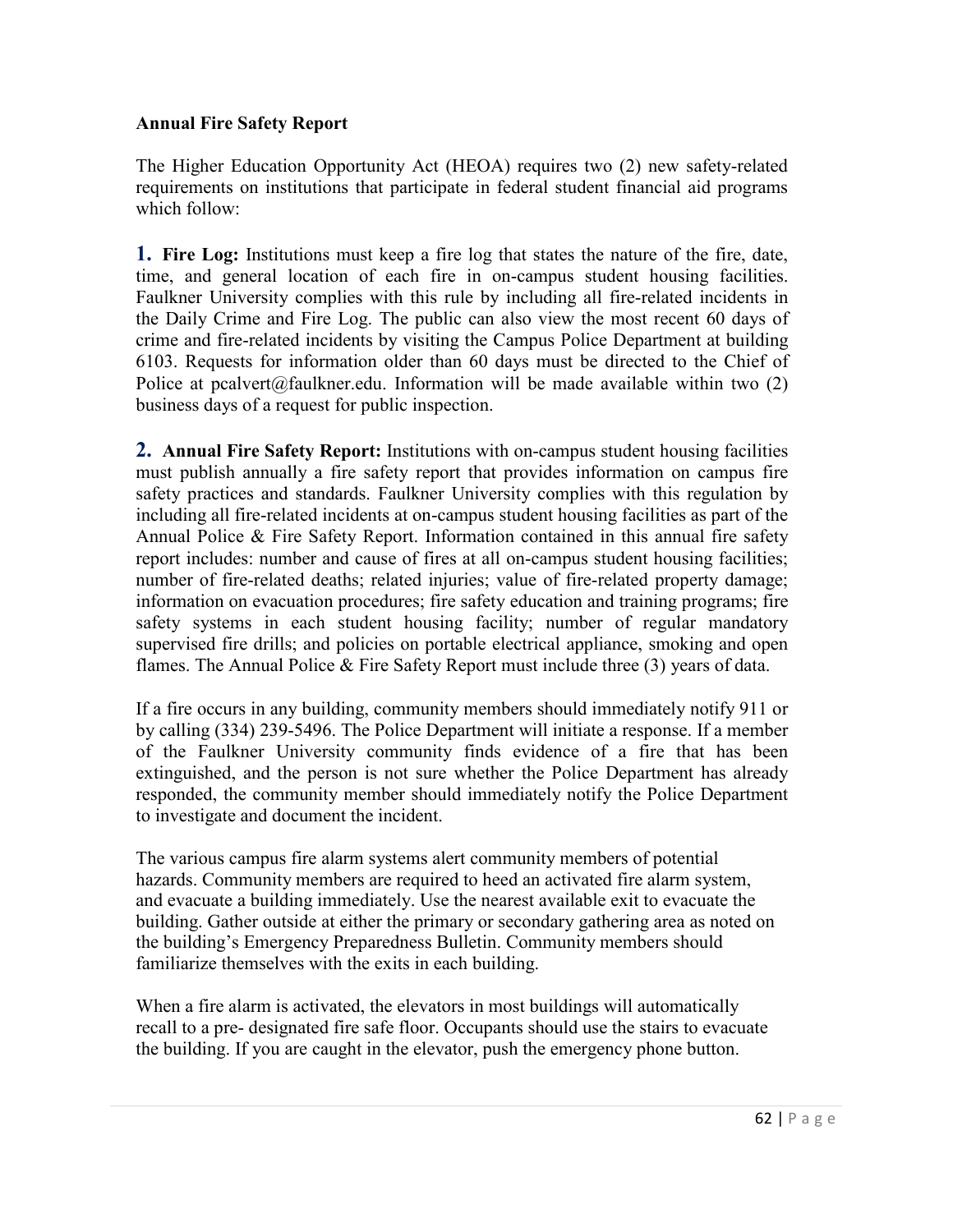#### *Fire Protection Equipment/Systems*

Some residential buildings and University buildings are equipped with fire/smoke detection and/or alarm systems which are defined by code at the time of building construction or last major update. Other residential buildings and University buildings are equipped with stand alone smoke detectors that are not monitored. See page 68 for a listing of devices for residential buildings.

#### *Health and Safety Inspections*

The Residence Life Staff and University Maintenance perform residential inspections each semester. Residents are notified beforehand of the inspection process. The inspections are conducted to identify safety violations as well as conditions which may be detrimental to the health or well being of the wider residential community.

The inspections include a visual examination of sprinkler heads, smoke detectors and other life safety systems. In addition, each room is examined for the presence of prohibited items such as candles, halogen lamps, open coiled appliances, pets, etc. Rooms are also examined for evidence of prohibited activity such as smoking in the room, removal of door closers, unauthorized door locking or alarm mechanisms, removal of Police screens or other equipment, tampering with life safety equipment, etc. This inspection also includes a general assessment of cleanliness of the room, including food and waste storage.

Conditions warranting follow up are reported to the Assistant Dean of Residence Life, who will communicate with those residents, apply sanctions that can range from fines to expulsion from housing; and to document such follow up. Health and Safety policies and procedures are outlined in the Student Handbook. Per the Student Handbook, Residence Life personnel may enter any room at any time for the purposes of inspection, establishment of order, maintenance, extermination, inventory correction, cleaning, or in case of emergency or other reasonable purposes.

## *Fire Definitions*

Fire: Rapid oxidation of combustible material accompanied by heat, light and smoke of combustible material, which is found outside of its normal appliance, whether or not it is extinguished prior to arrival of emergency personnel.

Fire-related Deaths: Number of persons who were fatalities because of a fire incident, including death resulting from a natural or accidental cause while involved in fire control, attempting a rescue, or persons escaping from the fire scene (an individual who dies within one (1) year of injuries sustained as a result of a fire).

Fire-related Injuries: Number of persons receiving injuries from fire-related incidents, including an injury from a natural or accidental cause who received medical treatment at a local medical facility. This includes first responders attempting to control the fire, attempting a rescue, or persons escaping from the fire scene. Persons may include students, faculty, staff, visitors, firefighters, or any other individuals.

Estimated U.S. Dollar Loss Related to Fire Incidents: Estimated total U.S. dollar loss of both contents and structure or property destroyed because of a fire incident, not loss of business.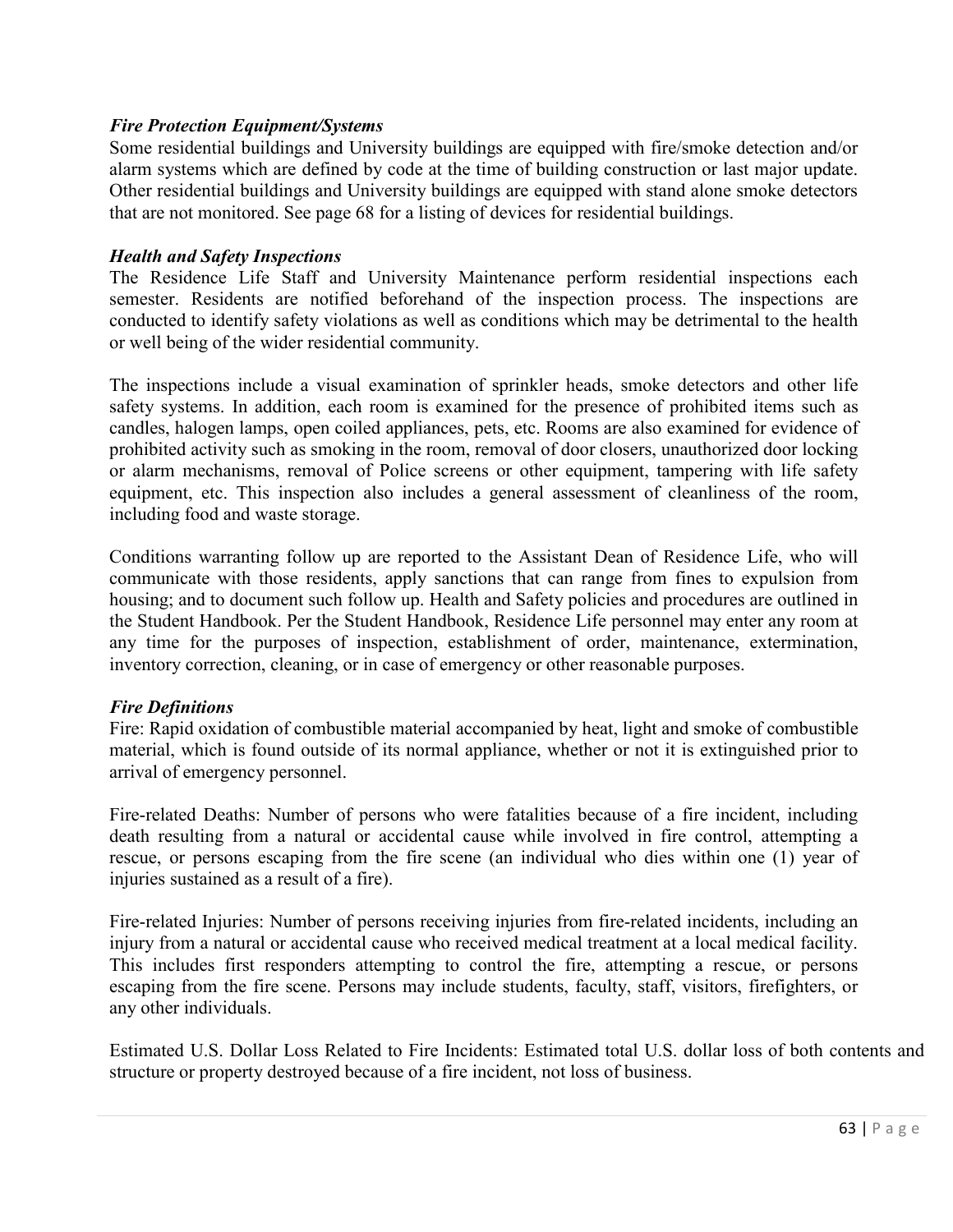Evacuation Procedures Posted: When a fire alarm is activated, evacuation is mandatory. DO NOT use elevators; evacuate the building using the nearest available exit and proceed to the gathering area to begin an accountability and assessment process.

Fire Alarms Monitored: Some automated fire alarms are monitored 24 hours a day, seven days a week, 52 weeks a year by contracted alarm company. Notice of fire alarm activation is sent to the Montgomery Fire Department and the Campus Police Department.

Fire Safety Training Programs Delivered: Training programs delivered by Fire and Emergency Services or other responsible persons of authority within the University or City of Montgomery to occupants of residence halls concerning fire prevention and preparedness.

Buildings Equipped with Fire Alarm Systems and Smoke Detectors: Buildings that have functional fire alarm systems and smoke detectors installed. Please note, all residence halls are equipped with functional smoke detectors.

Buildings Protected with Automatic Sprinkler System Throughout: Indicates an automatic sprinkler system protects all areas of a building. Residence Halls have wet-pipe automatic sprinkler systems.

Emergency Evacuation Drills (formerly known as Fire Drills): The number of supervised scheduled drills or actual events at campus residence halls, fraternities or sororities that are facilitated and certified by the Assistant Dean of Residence Life. Various drills are conducted throughout the year to familiarize students, faculty and staff with emergency procedures and individual roles. Two Emergency Evacuation Drills are conducted for each Residence hall every semester.

All academic and administrative buildings undergo two (1) emergency drill each year, while all residence halls undergo two (2) emergency drills per semester and one (1) during the summer.

## *Fire Policies for On-Campus Student Housing Facilities*

Portable Electrical Appliances: Hot plates, halogen lamps, immersion coils, air conditioners, freezers, dishwashers, washing machines, and open-coil appliances are prohibited in University residences as they pose a threat of electrical overload and/or fire.

Microwaves, computers, stereos, televisions, radios, irons, non-commercial hairdryers, and other similar appliances are permitted, unless specifically prohibited by the residence staff.

All appliances must have a manufacturer's label that show the electrical ratings and listing by a nationally recognized testing laboratory (e.g., ETL, UL, etc). We strongly recommend the use of surge protectors(s). No more than one refrigerator may be installed per room or apartment, not including those provided by the University.

Caution should be taken to prevent fire hazards resulting from excessive use of appliances and over-dependence on power strips and extension cords.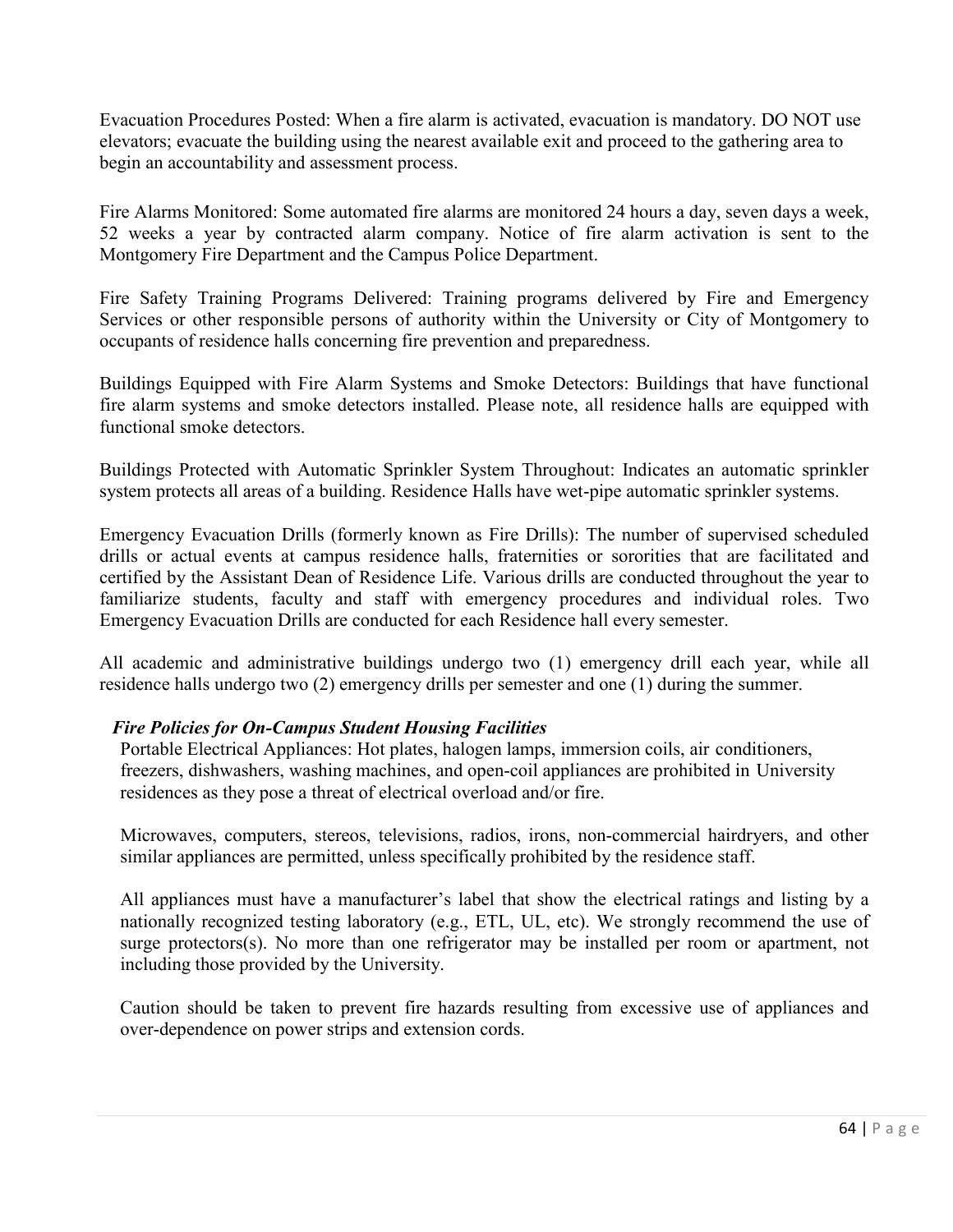**Lamps:** A Special Safety Advisory – The use of halogen lamps is prohibited.

- Carefully read all safety instructions and warnings that accompany any lamp.
- Never use bulbs of a higher wattage or of a different style than is recommended by the manufacturer's instruction.
- Never remove or discard a bulb that is hot to the touch; don't try to operate a lamp that has damaged or missing parts.
- Do not place lamps near clothing, draperies, or bedding, as incidental contact with the lamp bulb could ignite the material. Keep lamps away from windows, bunk beds, and closets.
- NEVER place materials such as towels or clothing on top of lamps.
- Avoid placing lamps in location where they may be knocked over.
- Always remember to turn off or unplug any lamp when changing bulbs or when leaving your room/apartment.
- Taking proper precautions and guarding against potential hazards posed by lamps will help ensure community safety.

**Smoking:** Smoking, including hookahs and other smoking paraphernalia, is prohibited anywhere on campus and in all residential buildings. Those who violate this policy may face disciplinary actions, fines, and possible termination of their Housing Agreement.

**Open Flames:** Fire or smoke producing articles, such as Bunsen burners, portable stoves, kerosene lamps, cut trees, incense and candles are prohibited in residence. Possession of hibachis, barbecue grills, smokers, potpourri burning units or other fire-starting devices/substances is prohibited in residences, as is their use in residential areas or adjacent outdoor space without staff supervision. Violators are subject to judicial action and criminal prosecution.

**Grills:** It is a violation of the state fire code to have a grill or any open flame device on the balcony of any apartment or residence hall. Grills are available in designated areas for use by resident students.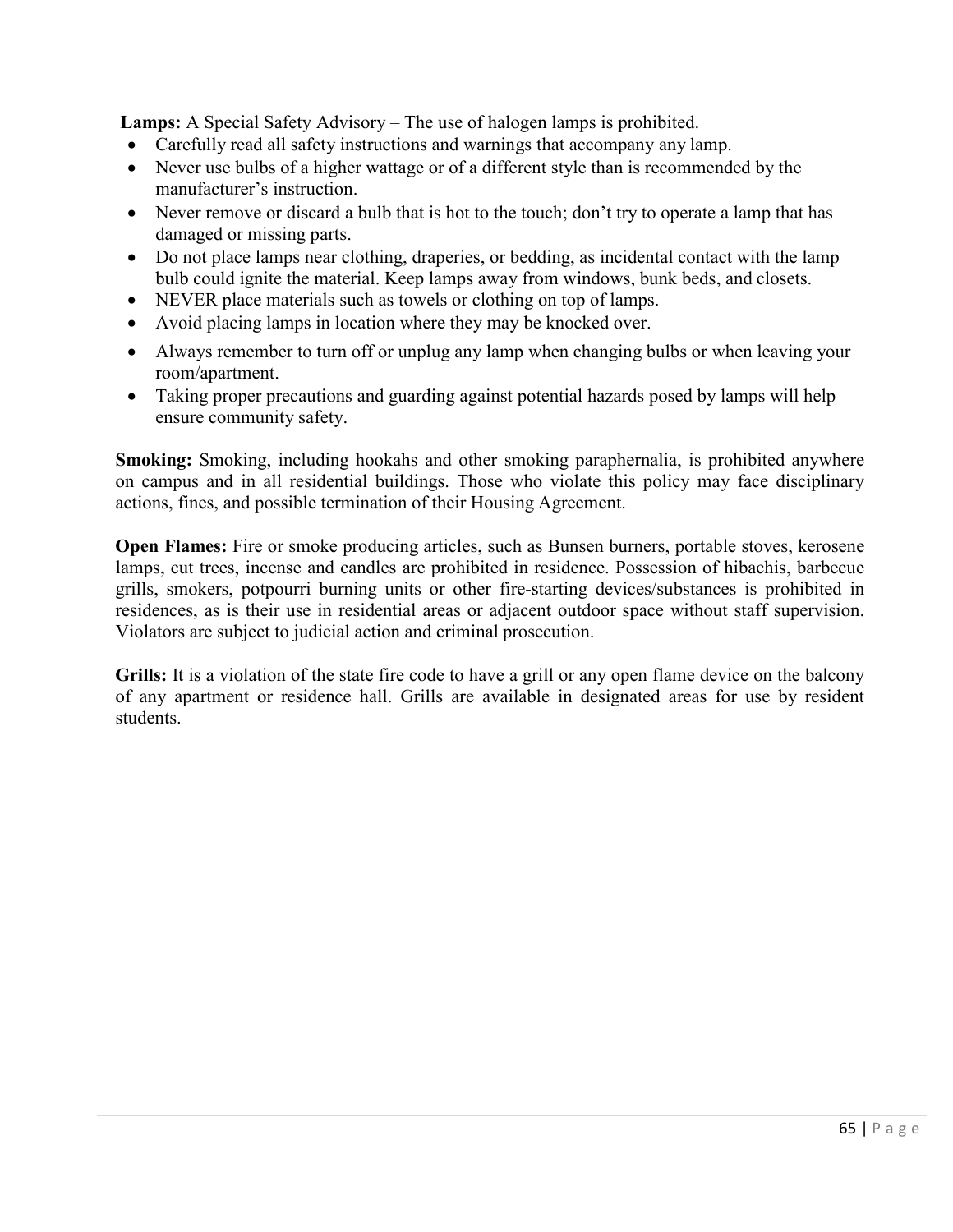| <b>Resident Halls</b>                         | Sprinkled | <b>Smoke Detectors</b><br>Single Station, not<br>Monitored | <b>Smoke Detectors Monitored</b><br>by Building Fire Alarm System |
|-----------------------------------------------|-----------|------------------------------------------------------------|-------------------------------------------------------------------|
| <b>Margaret Harris</b><br><b>Women's Dorm</b> | Yes       | Yes                                                        | Yes                                                               |
| <b>Burton Dorm</b>                            | No        | Yes                                                        | No                                                                |
| <b>Baldwin Dorm</b>                           | No        | Yes                                                        | No                                                                |
| Davis A Wing                                  | No        | Yes                                                        | No                                                                |
| Davis B Wing                                  | No        | Yes                                                        | No                                                                |
| Harrison 4000<br><b>Apartment Building</b>    | Yes       | Yes                                                        | Yes                                                               |
| Harrison 5000<br><b>Apartment Building</b>    | Yes       | Yes                                                        | Yes                                                               |
| Harrison 6000<br><b>Apartment Building</b>    | Yes       | Yes                                                        | Yes                                                               |
| Harrison 7000<br><b>Apartment Building</b>    | Yes       | Yes                                                        | Yes                                                               |
| 9000 Apartment<br><b>Building</b>             | Yes       | Yes                                                        | Yes                                                               |
| 10,000 Dorm                                   | Yes       | Yes                                                        | Yes                                                               |

# **Type of Fire Suppression and Monitoring for each Residence Hall at Faulkner University**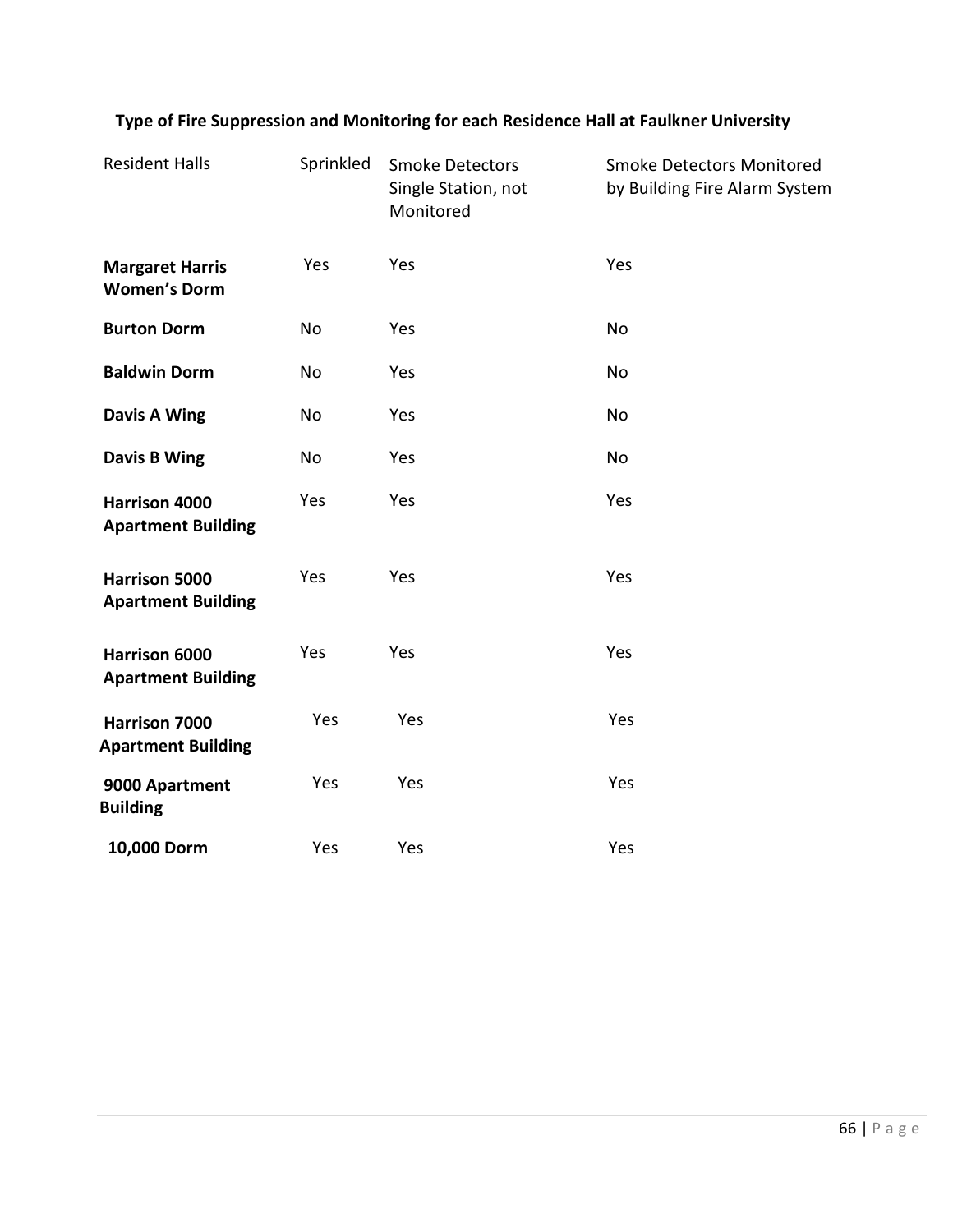# **Reported Fires for Residence Halls at Faulkner University**

|                           | 2018        |                |        | 2019<br>2020 |                |                       |             |                |        |
|---------------------------|-------------|----------------|--------|--------------|----------------|-----------------------|-------------|----------------|--------|
| <b>Name of Facility</b>   | Fires       | Injuries       | Deaths | Fires        |                | Injuries Deaths Fires |             | Injuries       | Deaths |
| <b>Burton Dorm</b>        | 0           | $\mathbf 0$    | 0      | $\mathbf 0$  | $\mathbf 0$    | $\mathbf 0$           | $\mathbf 0$ | $\mathbf 0$    | 0      |
| <b>Baldwin Dorm</b>       | 0           | $\mathbf 0$    | 0      | $\mathbf 0$  | $\mathbf 0$    | $\mathbf 0$           | $\mathbf 0$ | $\mathbf 0$    | 0      |
| <b>Davis Dorm</b>         | 0           | $\mathbf 0$    | 0      | $\mathbf 0$  | $\mathbf 0$    | $\mathbf 0$           | $\mathbf 0$ | $\mathbf 0$    | 0      |
| <b>Harris Dorm</b>        | 0           | $\mathbf 0$    | 0      | $\mathbf 0$  | $\mathbf 0$    | $\mathbf 0$           | $\mathbf 0$ | $\mathbf 0$    | 0      |
| Harrison 4000             | 0           | 0              | 0      | $\mathbf 0$  | $\mathbf 0$    | $\mathbf 0$           | $\mathbf 0$ | $\mathbf 0$    | 0      |
| Harrison 5000             | $\mathbf 0$ | $\mathbf 0$    | 0      | $\mathbf 0$  | $\mathbf 0$    | $\mathbf 0$           | $\mathbf 0$ | $\mathbf 0$    | 0      |
| Harrison 6000             | $\mathbf 1$ | $\mathbf 0$    | 0      | $\mathbf 0$  | $\mathbf 0$    | $\mathbf 0$           | $\mathbf 0$ | $\mathbf 0$    | 0      |
| Harrison 7000             | 0           | $\mathbf 0$    | 0      | $\mathbf 0$  | $\mathbf 0$    | $\mathbf 0$           | $\mathbf 0$ | $\mathbf 0$    | 0      |
| <b>9000 Apts</b>          | 0           | $\mathbf 0$    | 0      | $\mathbf 0$  | $\mathbf 0$    | $\mathbf 0$           | $\mathbf 0$ | $\overline{0}$ | 0      |
| 10000 (New<br>Men's Dorm) | 0           | $\overline{0}$ | 0      | $\mathbf 0$  | $\mathbf 0$    | $\mathbf 0$           | 0           | $\mathbf 0$    | 0      |
| <b>Total</b>              | 1           | 0              | 0      | $\mathbf 0$  | $\overline{0}$ | $\mathbf 0$           | 0           | 0              | 0      |

On September 23, 2020 Resident Housing staff and Faulkner PD officers conducted a complete Fire Drill for Harris Dorm with positive results.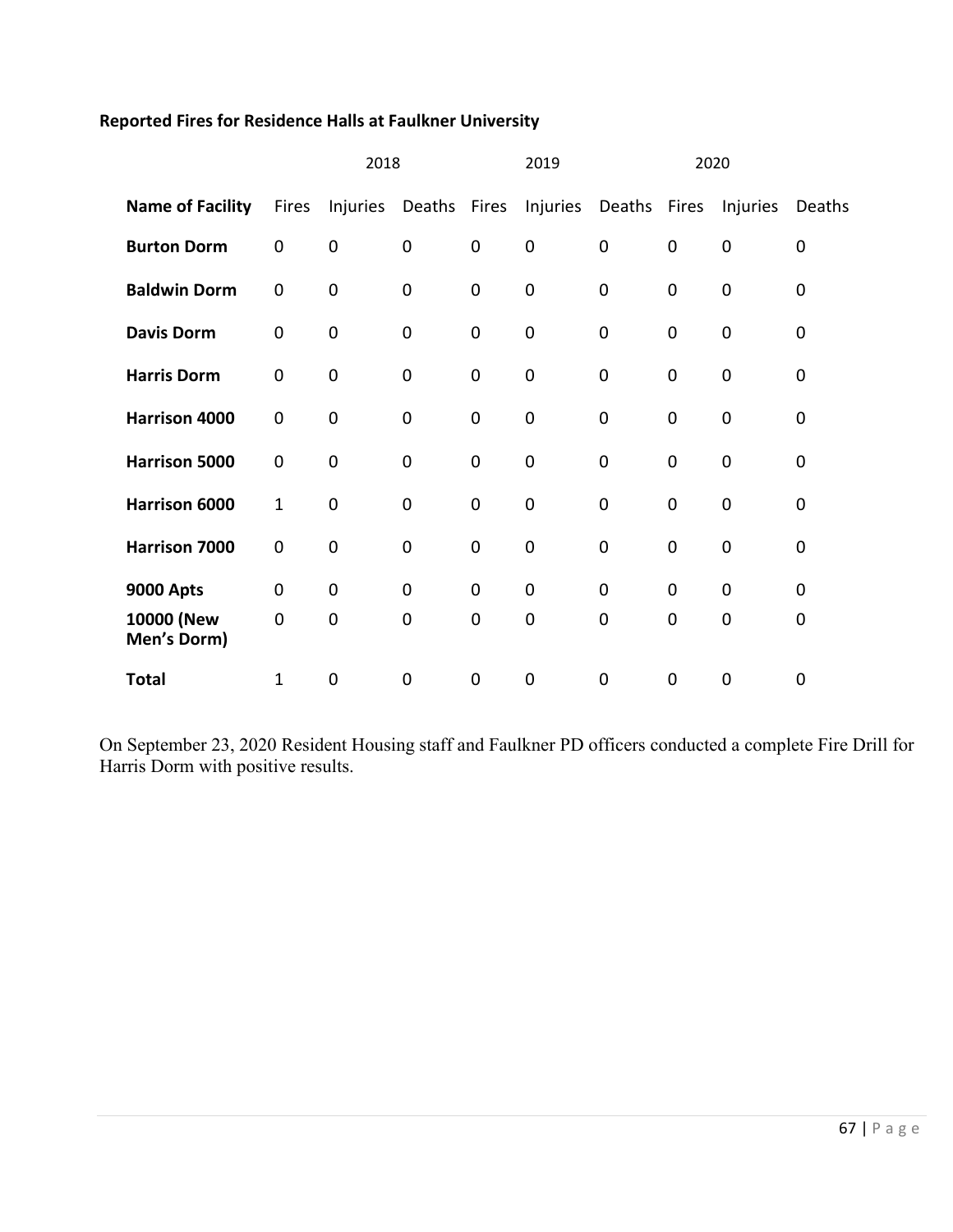# **Addendum A – Statutory Authority**

*Code of Alabama 1975, as amended:* 

Section 16-22-1

## *Police officers at state colleges and universities or Institute for Deaf and Blind - Employment; powers and duties; nonlethal weaponry.*

(a) The president or chief executive officer of any state college or university, the president or chief executive officer of the Alabama Institute for Deaf and Blind, the Presidents of Talladega College, Concordia College, Samford University, Birmingham-Southern College, Miles College, Stillman College, Tuskegee University, Spring Hill College, Faulkner University, and Selma University may appoint and employ one or more suitable persons to act as police officers to keep off intruders and prevent trespass upon and damage to the property of the college or university or of the institute. These persons shall be charged with all the duties and invested with all the powers of police officers.

(b) Any person appointed to act as a police officer, pursuant to subsection (a), while on duty, shall carry and be trained in the proper use of a nonlethal weapon. For the purposes of this subsection, a nonlethal weapon is a weapon that is explicitly designed and primarily employed to immediately incapacitate the targeted person while minimizing fatalities and permanent injury. A nonlethal weapon is intended to have a reversible effect on the targeted person.

(c) A person appointed as a police officer pursuant to subsection (a) shall be certified through the Alabama Peace Officers' Standards and Training Commission.

(d) This section is cumulative.

*(Acts 1969, No. 1125, p. 2084, §1; Acts 1971, No. 960, p. 1718, §2; Acts 1994, No. 94-587, p. 1083, §1; Acts 1996, No. 96-430, p. 543, §1; Act 2005-296, 1st Sp. Sess., p. 555, §1; Act 2006-607, p. 1671, §1; Act 2013- 191, p. 349, §1; Act 2014-156, p. 439, §1; Act 2015-409, §1.)* 

Section 16-22-2

## *Police officers at state colleges and universities or Institute for Deaf and Blind - Extension of jurisdiction.*

(a) Any police officer appointed pursuant to the provisions of Section 16-47-10 or 16-22-1, is a peace officer whose authority extends to any place in the state; provided, that the primary duty of any such police or peace officer shall be the enforcement of the law on property owned or leased by the institution of higher education employing said peace officers; provided further, that he shall not otherwise act as a peace officer in enforcing the law except:

(1) When in pursuit of any offender or suspected offender who is charged with the commission of a crime while on the premises of said institution; or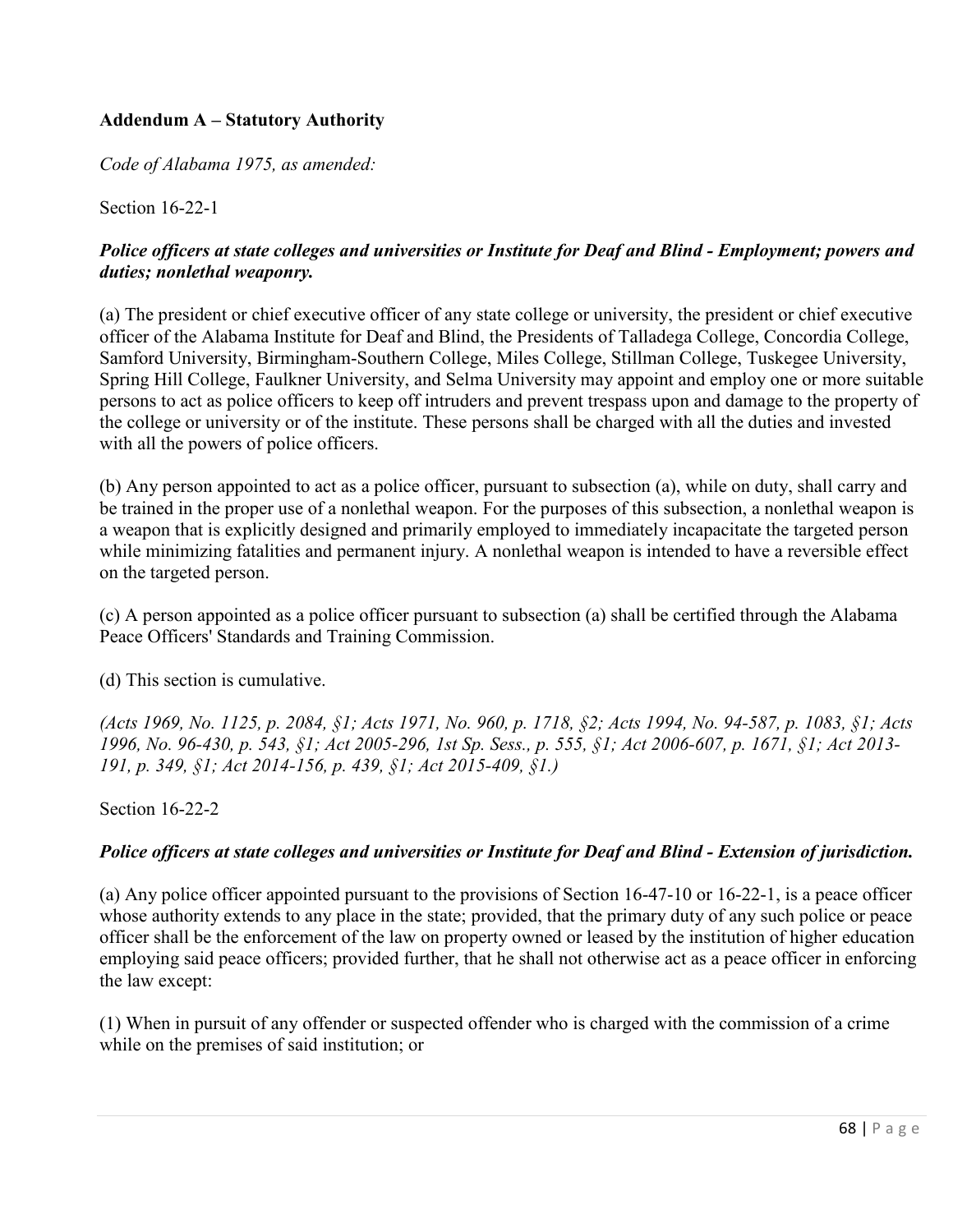(2) To make arrests otherwise lawfully for crimes committed, or for which there is probable cause to believe have been committed, within his presence or within the boundaries of said property owned or leased.

(b) The provisions of this section granting authority to police officers at institutions of higher learning in the State of Alabama are not intended to limit or abridge any powers heretofore granted to said officers by law, and the provisions of this section are, therefore, to be considered cumulative.

(c) Nothing in this section shall grant authority to any persons appointed under the provisions of this section to enter a classroom for the purpose of enforcing traffic or parking citations.

*(Acts 1975, No. 924, p. 1836, §§1-3.)*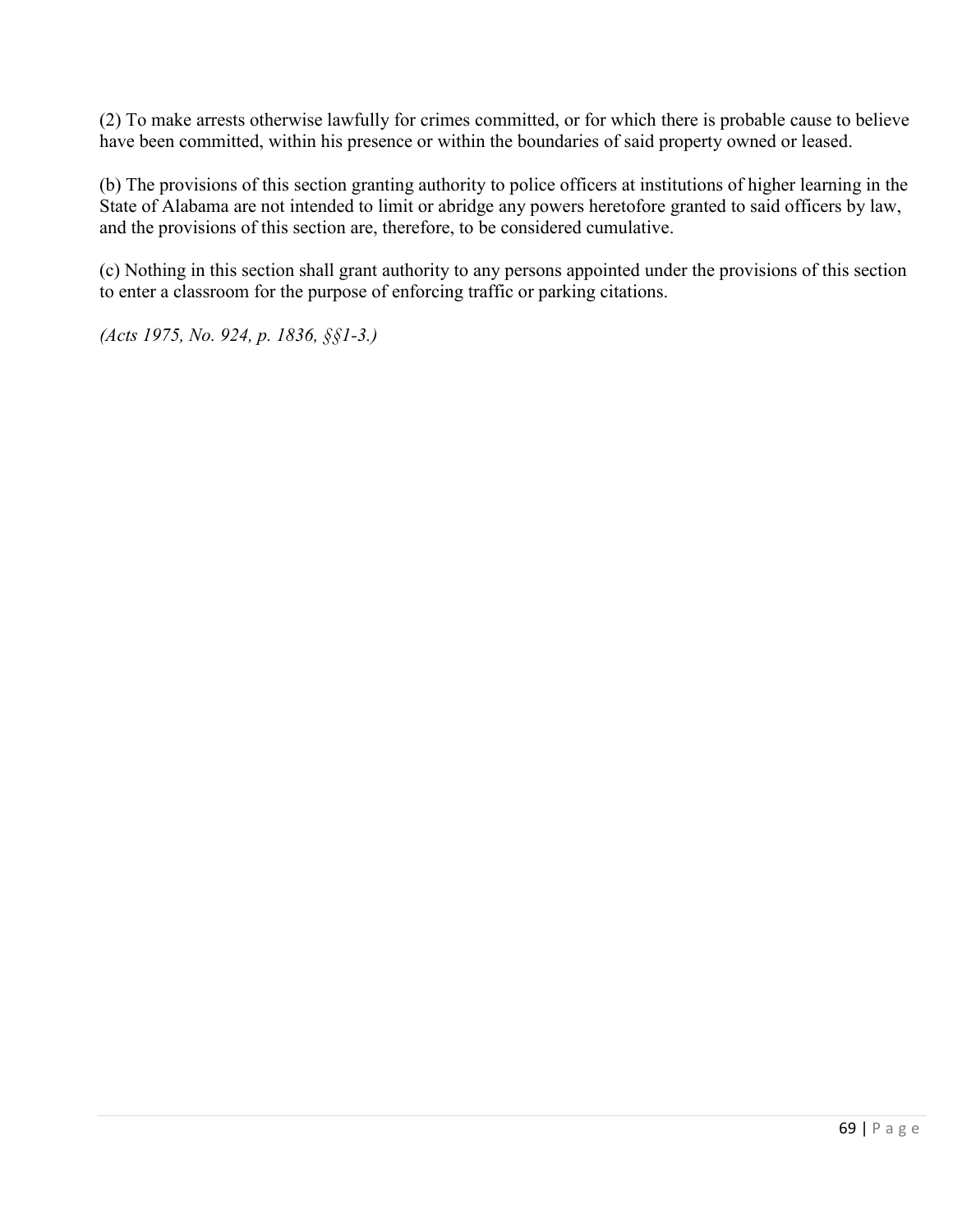#### **Addendum B – 2020 Eagle Alert Summary**

 $1/2/2020$  @ 8:19 PM – Electrical Issue – Montgomery Text: 1545 in 1 second and Email: 2078 in 4 seconds

1/11/2020 @ 12:21 PM – Tornado Warning – Birmingham Text: 206 in 1 second and Email: 186 in 7 seconds

 $1/11/2020$  @ 2:16 PM – Severe Weather – Montgomery Text: 1539 in 1 second and Email: 1923 in 8 seconds

 $2/12/2020$  @ 6:48 PM – Severe Weather – Huntsville Text: 107 in 1 second and Email: 115 in 4 seconds

3/13/2020 @ 2:00 PM – Semester Schedule Altered – All Campus locations Text: 2278 in 6 seconds and Email: 2579 in 39 seconds

 $3/15/2020$  @ 7:05 PM – Work Schedule Modification – All Employees Text: 460 in 1 second and Email: 238 in 19 seconds

3/20/2020 @ 10:14 AM – Spring Semester Info – All Campus locations Text: 2427 in 1 second and Email: 2632 in 25 seconds

4/3/2020 @ 6:34 PM – COVID-19 Update – All Employees Text: 457 in 1 second and Email: 293 in 8 seconds

 $8/22/2020$  @ 7:45 PM – Tropical Storm Watch – Mobile Text: 284 in 1 second and Email: 330 in 8 seconds

 $9/13/2020$  @ 9:05 PM – Classes Canceled/Weather – Mobile Text: 288 in 1 second and Email: 343 in 7 seconds

 $9/15/2020$  @ 5:10 PM – Severe Weather – Montgomery & Mobile Text: 1926 in 1 second and Email: 2913 in 11 seconds

 $9/16/2020$  @ 3:32 PM – Montgomery Thursday  $9/17$  – Montgomery Text: 1658 in 1 second and Email: 2608 in 11 seconds

9/16/2020 @ 3:44 PM – Mobile Thursday 9/17 – Mobile Text: 281 in 1 second and Email: 335 in 13 seconds

10/28/2020 @ 7:16 PM – Hurricane Zeta – Mobile Text: 275 in 1 second and Email: 331 in 6 seconds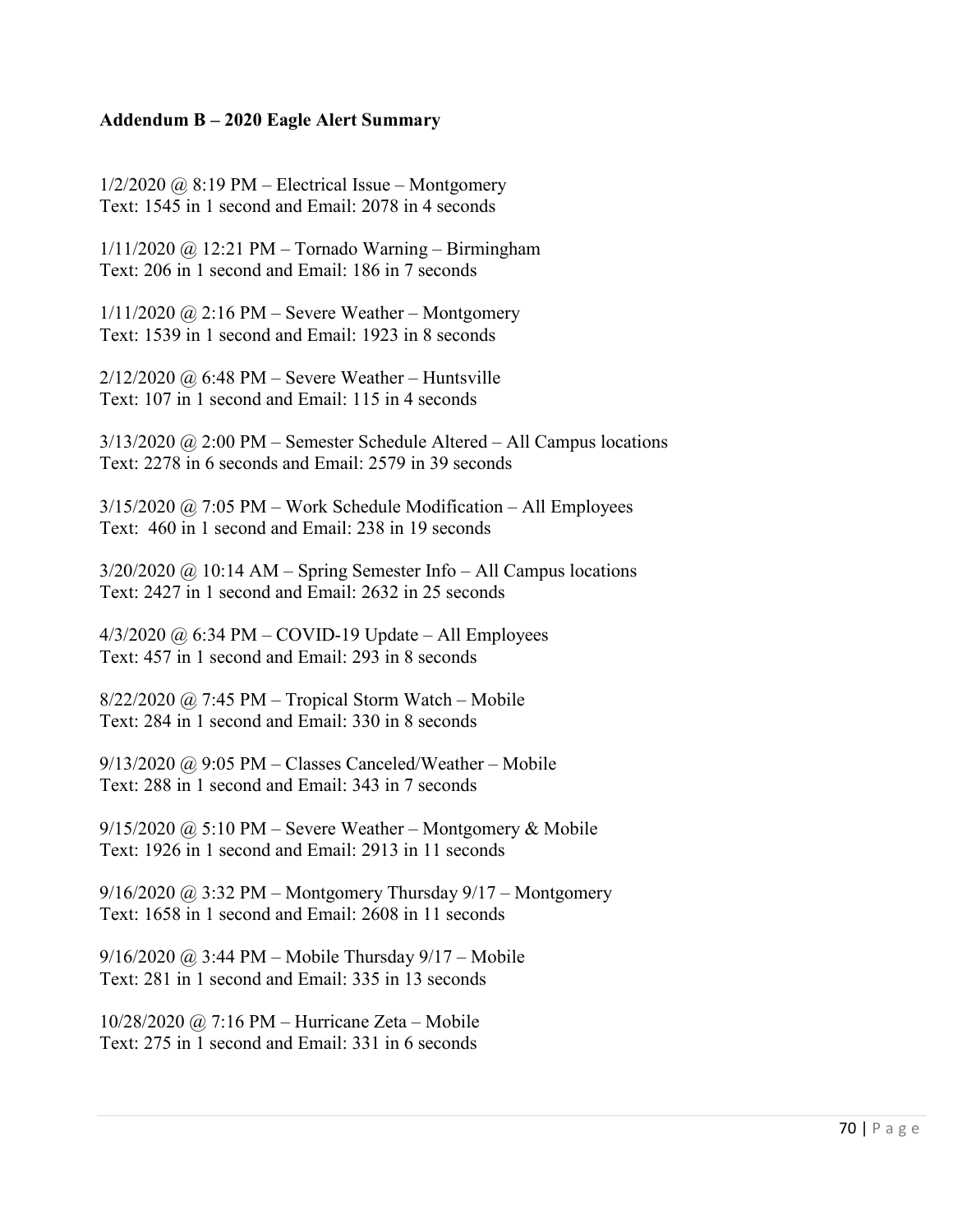# **Addendum C – Faulkner University's Drug Free Campus and Workplace Policy**

Faulkner University is a drug-free campus and workplace. The possession, use, consumption, manufacture, distribution, or dispensation of alcohol or illegal drugs on any Faulkner University property, in the workplace of any employee, or as any part of any University function or activity, whether held on or off campus, by any employee or student of the University is strictly prohibited. This includes the unlawful possession, use or distribution of controlled substances, prescription medications and steroids. Also prohibited is the possession, use or distribution of any simulated or synthetic psychoactive substance, including synthetic marijuana/cannabinoids, which are designed, intended, possessed or used for the purposes of producing an intoxicating, hallucinogenic or psychoactive effect on the user.

**Students** suspected of or reported to have been using illegal drugs or controlled substances, on or off campus, may be required to submit to drug testing. Failure to comply may result in further disciplinary action. Any student testing positive for any illegal drug or controlled substance, including steroids, or found in violation of the university drug policy, will be subject to disciplinary action.

The university upholds local, state and federal laws about the possession, use and distribution of illegal drugs and/or drug paraphernalia. Offenses involving on-campus possession, use or distribution of illegal drugs and controlled substances may be referred to the Faulkner University Police Department for investigation and possible filing of applicable criminal charges. Violations of this policy will be assessed the full range of disciplinary responses, including the possibility of immediate dismissal from the university. Students must notify the appropriate University administration (usually the Dean of Students) of any alcohol or drug-related criminal conviction within five (5) days of the date of such conviction. Within ten (10) days after having received such notice of conviction of any student for any alcohol or drug-related offence, Faulkner University will notify the appropriate federal funding agency if required.

**Employees -** As a condition of employment, each employee must agree to abide by the terms of the drug-free policy of Faulkner University. Additionally, the use of alcohol off University premises that adversely affects an employee's work performance, or an employee's safety or the safety of others is strictly prohibited. Each employee agrees to notify his or her immediate department supervisor not later than five (5) days after conviction for violation of any criminal drug statute occurring in the workplace. The department or division head must report this information to Human Resources. If the convicted employee is employed under a contract or grant, Faulkner University will notify granting or contracting agencies within ten (10) days after receiving notice of a criminal drug statute conviction. Employees should contact the Human Resources office if they are having a problem with drugs or alcohol or become aware of problems occurring with another employee.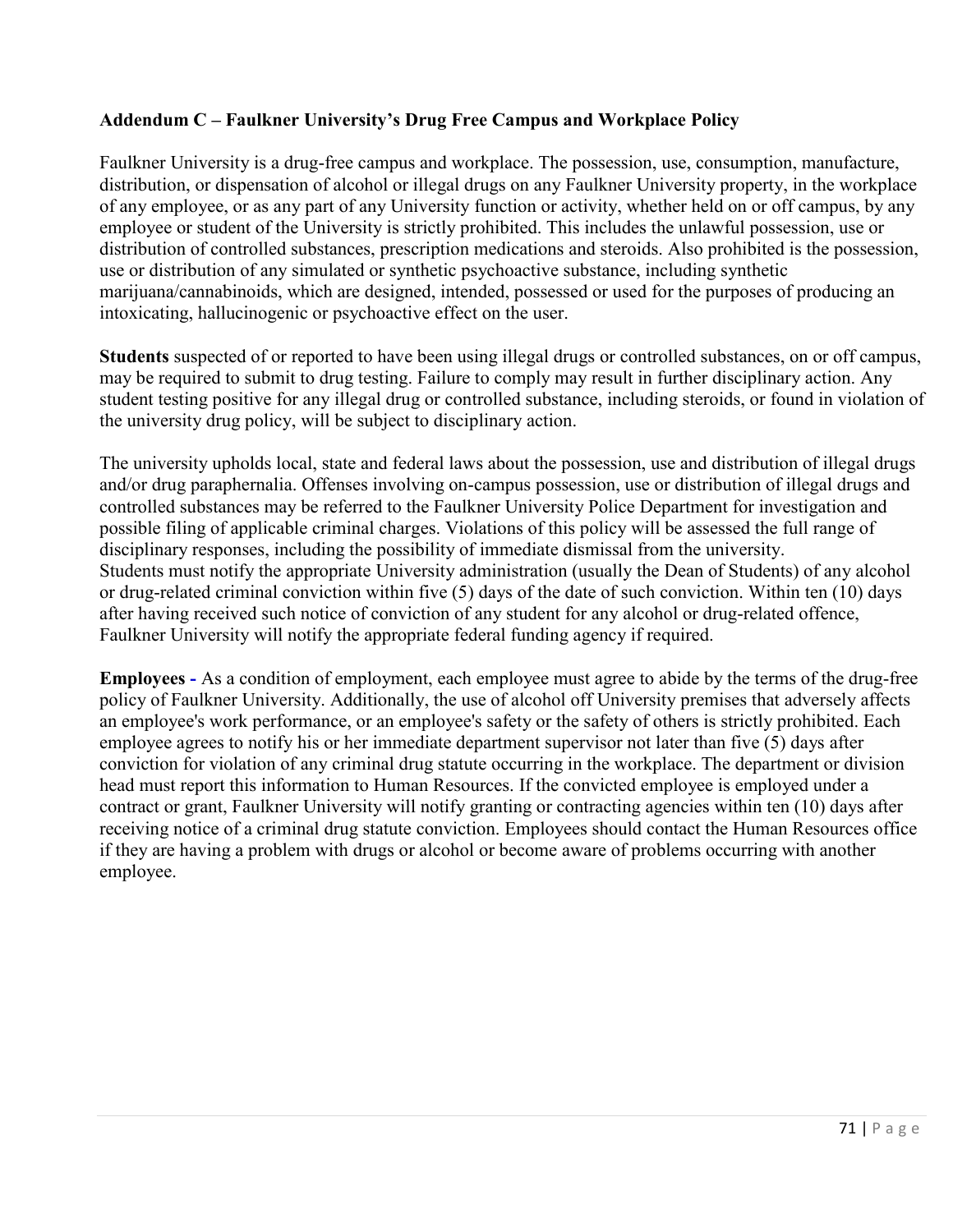# **Addendum D – Faulkner University's Standards of Conduct Policy**

Policy # 350 – *Standards of Conduct* for additional details regarding standards of conduct and sanctions for students and employees.

The University will impose sanctions (consistent with local, state and federal law) upon all employees and students who violate these standards of conduct. Such sanctions may include but are not limited to: referral for prosecution; probation, suspension or expulsion of students; suspension or termination of employees.

## **Non-disciplinary Process/Administrative Agreements**

In keeping with the redemptive intent of Faulkner University's disciplinary philosophy, students who come forward voluntarily confessing a violation of the university policies or an addictive lifestyle associated with a violation (such as alcohol, illegal drugs and controlled substances) to the Dean of Students, Residence Life staff, or other Student Services personnel may be afforded an opportunity to submit to a range of possibilities outside the disciplinary process. The University maintains the right to require the student to enter into professional counseling and/or medical treatment as a condition of continued enrollment if, in the judgment of the Dean of Students, the behavior in question warrants such a response. The following conditions must be met in order for students to take advantage of this non-disciplinary policy:

- a. The student must take the first step by discussing his or her situation with the Dean of Students or other Student Services staff in order to develop an appropriate response. If a violation is identified or reported before the student voluntarily comes forward, the normal disciplinary process will ensue, and the student will no longer have the option of a non-disciplinary response.
- b. The student must be willing to submit to any intervention deemed appropriate.
- c. The student must understand that in cases where the behavior is repetitive, self-destructive or endangering to others or involves legal issues, the university has the responsibility to take appropriate action, including suspension or dismissal from the university.

Under the Higher Education Opportunities Act of 2008, federal law requires the university to notify students that a criminal conviction for any drug offense may result in the student losing his/her financial assistance related to any Title IV, HEA grant, loan, or work-study programs. Therefore, a student's ability to obtain financial assistance upon returning to the university after completion of a suspension may be impacted.

Those convicted of **possessing illegal drugs** may lose financial aid eligibility for:

First offense: 1 year from date of conviction Second offense: 2 years from date of conviction Third+ offense(s): Indefinitely

Those convicted of **selling illegal drugs** may lose financial aid eligibility for: First offense: 2 years from date of conviction Second offense: Indefinitely

For more information, go to<https://www.studentaid.ed.gov/eligibility>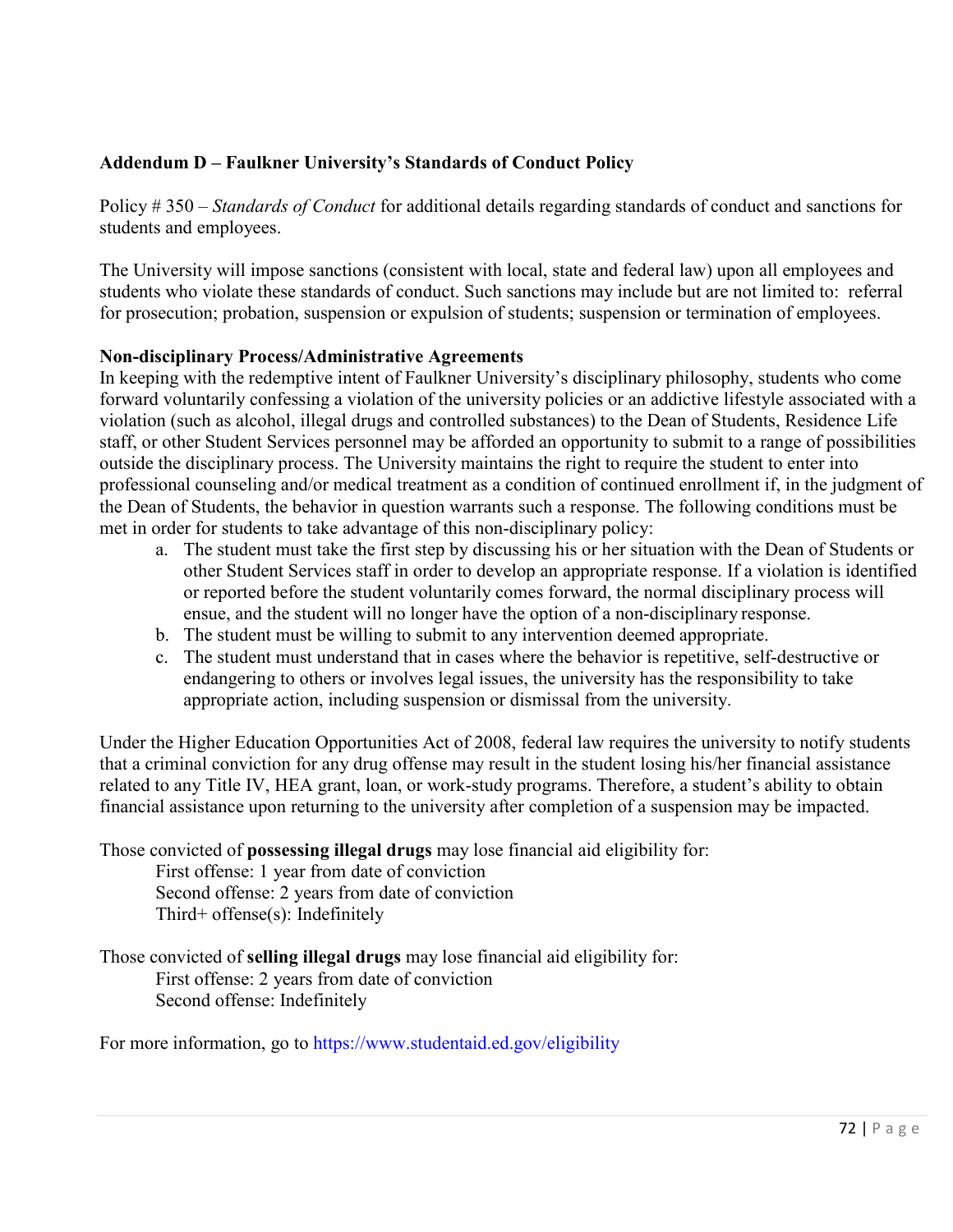The University has both a legal and moral obligation to maintain a drug-free learning environment and a drug-free workplace for the University. Therefore, in accordance with the Drug-Free Workplace Act of 1988 PL 100-690 and the Drug-Free Schools and Communities Act Amendments of 1989 PL 101-226, Faulkner University has adopted an official policy on maintaining a drug-free community and workplace.

The Drug-Free Schools and Communities Act Amendments of 1989 require that, as a condition of receiving funds or any other form of financial assistance under any federal program, an institution of higher education must certify that it has adopted and implemented a program to prevent the unlawful possession, use or distribution of illicit drugs and alcohol by students and employees.

Faulkner University shall distribute annually, in writing, to each student (regardless of the length of the student's program of study) and each employee (regardless of classification, status, percent of time, etc.) the following information:

- 1. The standards of conduct that clearly prohibit the unlawful manufacture, distribution, dispensation, consumption, possession or use of illicit drugs and alcohol by students and employees on the institution's property or as a part of any of its activities;
- 2. A description of the health risks associated with the use of illicit drugs (controlled substances) and the abuse of alcohol;
- 3. A description of available drug or alcohol counseling, treatment, or rehabilitation or reentry programs;
- 4. A description of applicable legal sanctions under local, state or federal law; and
- 5. A statement specifying the actions which will be taken against students and employees violating the policy, including termination of employment, expulsion from the University, referral for prosecution, or mandatory participation in a rehabilitation program.

The University shall review the program, biennially at a minimum, to determine its effectiveness, ensure that disciplinary sanctions are enforced, and make changes to the program if warranted.

Upon request by the Secretary of the U.S. Department of Education, the University shall make available personnel records and other information as necessary for a program review by the Secretary.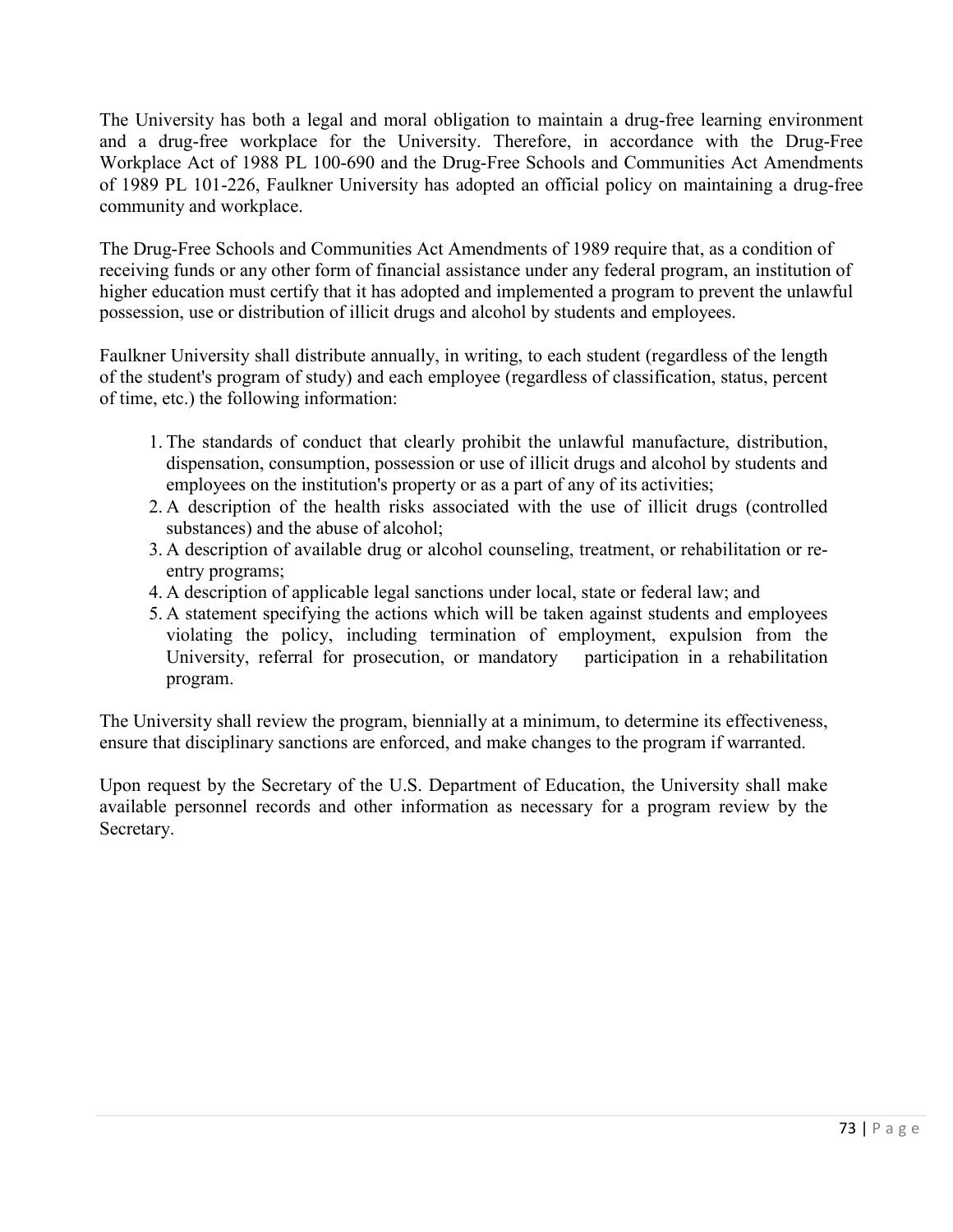## **Addendum E – Faulkner University's General and Sexual Harassment Policy**

#### *General Provisions*

Faulkner University's mission and core values support the creation of a caring Christian environment where every individual matters every day. The University's mission and core values are consistent with and support the provisions in state and federal laws (cf. Title IX; Equal Employment Opportunity policy) that all faculty, staff, and students have the right to work and learn in an environment free from all forms of discrimination based on federal and state protected characteristics (i.e., race, color, national origin, religion, gender, age, and disability) including conduct which can be considered harassing, including sexual harassment when such conduct is based on the referenced protected characteristics.

Faulkner University will not tolerate harassment, including sexual harassment of its faculty, staff, and students by anyone, including but not limited to supervisors, faculty, staff, students, or third parties (alumni, visitors, vendors, etc). Harassment of any type is an insidious practice which demeans individuals and creates unacceptable stress for the entire organization. Such harassment is against the Biblical principles upon which Faulkner University is founded and operates. Persons who are found to have harassed others will be dealt with swiftly and vigorously.

In determining whether alleged harassing or sexual harassing conduct warrants corrective action, all relevant circumstances, including the context in which the conduct occurred, will be considered. Facts will be judged on the basis of what is reasonable to persons of ordinary sensitivity and not on the particular sensitivity or reaction of an individual. Due consideration will also be given to the nature and mission of the institution, such that conduct that may not be proscribed by law will nonetheless be prohibited by theUniversity.

### *Harassment Defined*

This policy prohibits "quid pro quo" and "hostile environment" sexual harassment as defined below and also prohibits "hostile environment" harassment when the harassing conduct is based upon a federal or state protected characteristic of the victim.

### **Quid Pro Quo Sexual Harassment**

Unwelcome sexual advances, requests for sexual favors, and other verbal and physical conduct of a sexual nature by one in a position of power or influence constitutes "quid pro quo sexual harassment" when:

a. Submission by an individual is made either an explicit or implicit term or condition of employment or of academic standing,

b. Submission to or rejection of such conduct is used as the basis for academic or employment decisions affecting that employee or student. As defined here, "quid pro quo sexual harassment" normally arises in the context of an authority relationship. This relationship may be direct as in the case of a supervisor and subordinate or teacher and student or it may be indirect when the harasser has the power to influence others who have authority over the victim.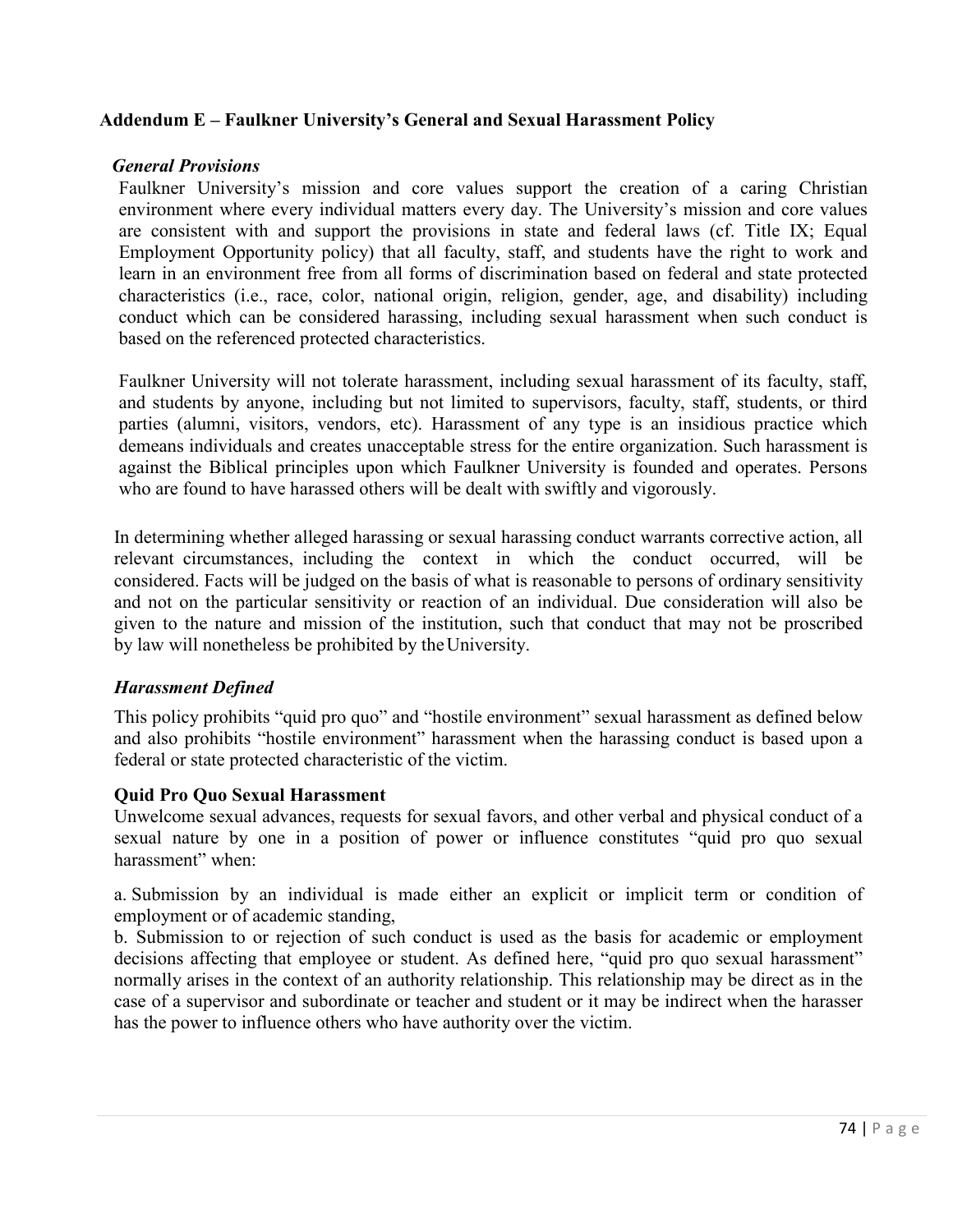## **Hostile Environment Sexual Harassment**

Unwelcome sexual advances, requests for sexual favors, and other verbal and physical conduct of a sexual nature constitute "hostile environment sexual harassment" when such conduct is directed toward an individual because of his or her gender and:

a. with regard to employees, such conduct is sufficiently severe or pervasive to alter the conditions of the victim's employment and create an intimidating, threatening or abusive working environment b. with regard to students, such conduct is so severe, persistent, or pervasive that it affects a student's ability to participate in or benefit from an education program or activity, or creates an intimidating, threatening or abusive educational environment.

Generally, a single sexual joke, offensive epithet, or request for a date does not constitute hostile environment sexual harassment; however, being subjected to such jokes, epithets or requests repeatedly may constitute hostile environment sexual harassment.

### *Hostile Environment Harassment in General*

Verbal and physical conduct constitutes "hostile environment harassment" when such conduct is directed toward an individual because of his or her membership in a class protected by state or federal law and:

a. With regard to employees, such conduct is sufficiently severe or pervasive to alter the conditions of the victim's employment and create an intimidating, threatening or abusive working environment

b. With regard to students, such conduct is so severe, persistent, or pervasive that it affects a student's ability to participate in or benefit from an education program or activity, or creates an intimidating, threatening or abusive educational environment.

Generally, a single joke, offensive epithet, or such like does not constitute hostile environment harassment; however, being subjected to such jokes, epithets or incidents repeatedly may constitute hostile environment harassment.

### *ACADEMIC FREEDOM AND HARASSMENT*

In cases of alleged sexual harassment or general harassment in a classroom context, both the intrinsic academic nature and the Christian mission of the University must be considered if issues of speech or artistic expression are involved. Great care must be taken not to inhibit open discussion and academic debate particularly in the classroom.

The free and open discussion of issues or theories relating to sexuality, gender, or any other federal or state protected characteristic, either directly or indirectly, in an academic or professional setting, when appropriate to the subject matter, will be presumed not to constitute harassment even if it offends or embarrasses an individual.

Nonetheless, speech or conduct of a sexual or hostile nature which occurs in the context of educational instruction may exceed the protections of academic freedom and constitute prohibited sexual harassment or general harassment if it meets the definition of harassment noted above and:

1) Is reasonably regarded as non-professional speech (i.e., advances a personal interest of the faculty member as opposed to furthering the learning process or legitimate objectives of the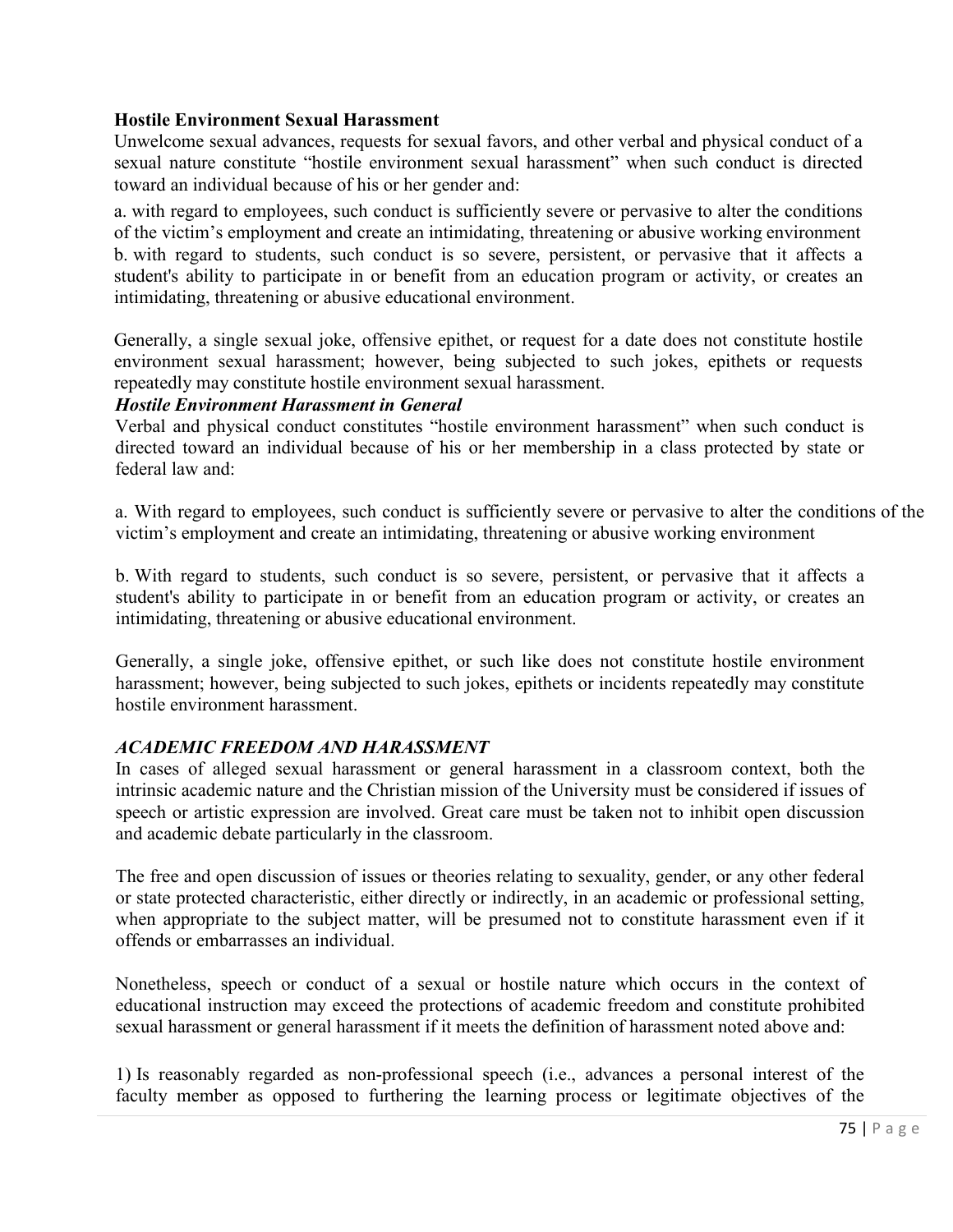course), or

2) Lacks accepted pedagogical purpose or is not germane to the academic subject matter.

# *REPORTING OF SEXUAL HARASSMENT OR OTHER HARASSMENT ALLEGATIONS*

Persons who believe they have been victims of sexual harassment or other harassment should report the incident(s) immediately to appropriate administrative officials as set forth below. Delay in reporting makes it more difficult to establish the facts of a case and may contribute to the repetition of offensive behavior.

### **Confidentiality**

The University will do everything consistent with enforcement of this policy and with the law to protect the privacy of the individuals involved and to ensure that the complainant and the accused are treated fairly. Information about individual complaints and their disposition is considered confidential and will be shared only on a "need to know" basis.

#### **Assurance against Retaliation**

This policy seeks to encourage students, faculty, and other employees to express freely, responsibly, and in an orderly way opinions and feelings about any problem or complaint of sexual harassment or other harassment. Retaliation against persons who report or provide information about general harassment, sexual harassment or behavior that might constitute harassment is also strictly prohibited. Any act of reprisal, including internal interference, coercion, and restraint, by a University employee or by one acting on behalf of the University, violates this policy and will result in appropriate disciplinary action.

### **Frivolous and Malicious Complaints**

This harassment policy shall not, however, be used to bring frivolous or malicious complaints against students, faculty and other employees or third parties. If a complaint has been made in bad faith, disciplinary action may be taken against the person bringing the complaint.

### **Reporting Channels**

The following sections identify appropriate harassment resource persons and complaint-receiving officials, students and employees should contact regarding sexual harassment or general harassment.

### *1. Responsibilities of Supervisory Personnel and Faculty*

All members of the university community have a general responsibility to contribute in a positive way to a university environment that is free of harassment. Supervisory personnel, however, have additional responsibilities. Supervisory personnel are not only responsible for educating and sensitizing employees in their units about harassment issues, but they are also directed to take all appropriate steps to prevent and stop harassment in their areas of responsibility. Supervisory personnel who are contacted by an individual seeking to file a complaint about harassment in their unit or area of responsibility shall assist the complainant in contacting the Vice President of Human Resources, Renee Kephart, at (334) 386-7230.

### *2. Student Complaints of Harassment*

Students with complaints of general harassment or sexual harassment should follow the procedures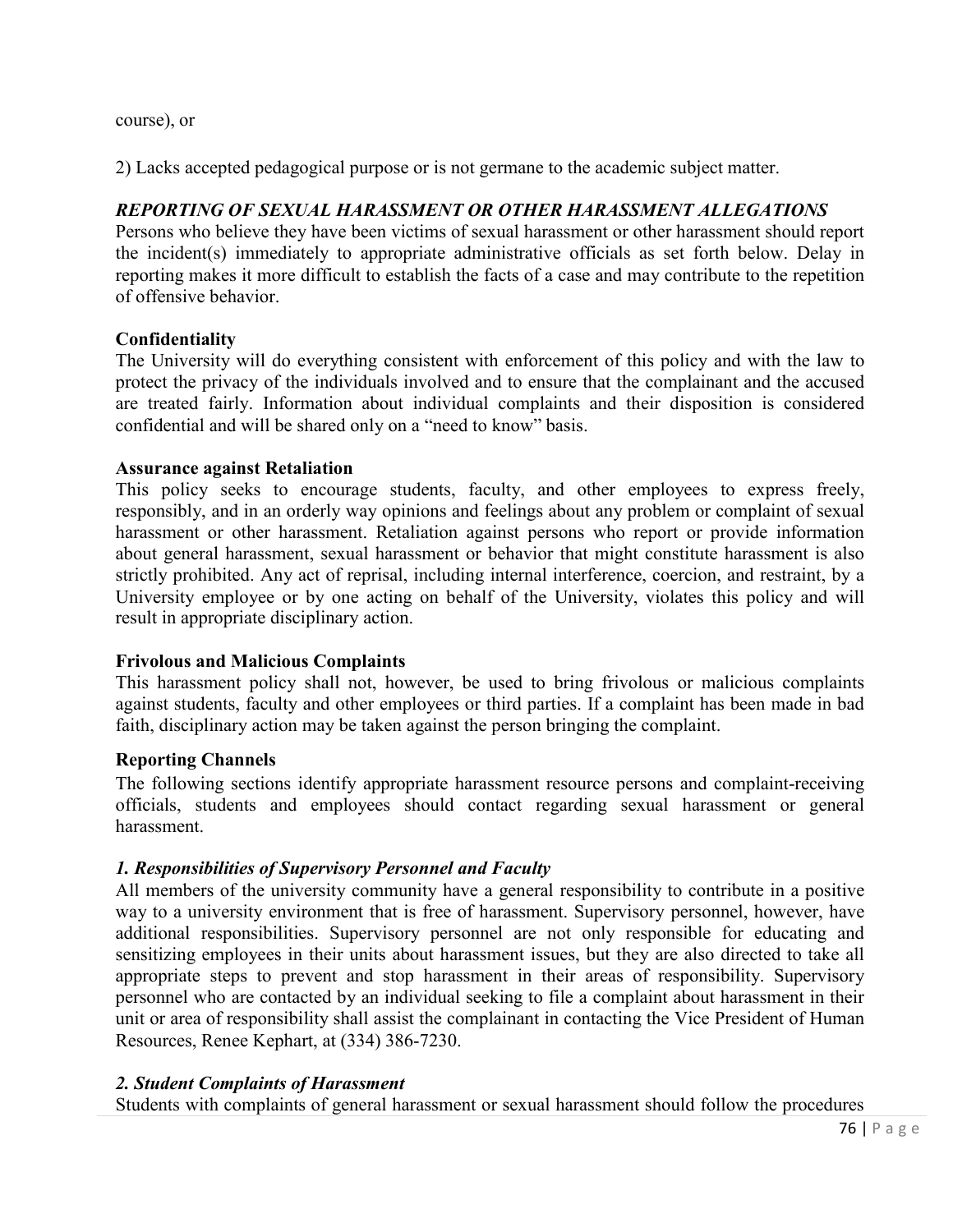outlined in the Faulkner University Student Complaint and Conflict Resolution Policy. Any employee to whom a student has come with a complaint of general harassment or sexual harassment should recommend that the student follow the procedures outlined in the Faulkner University Student Complaint and Conflict

Resolution Policy (also listed in the Student Handbook).

Students who believe for any reason that they cannot effectively communicate their concern through any of these channels may consult the University Diversity Officer in the Office of Human Resources, or if conflicts exist with the University Diversity Officer, students may consult with the Vice President for Academic Affairs.

In addition, students who are victims of sexual assault or sexual harassment or general harassment may seek advice and referral from both the University Counseling Center and/or Health Services Office. These offices, which keep all information confidential, neither receive formal complaints nor conduct investigations.

For assistance, students may contact:

- 1) Renee Kephart, Vice President, Department of Human Resources, Title IX Coordinator
- 2) Candace Cain, Dean of Students and Title IX Deputy-Coordinator.
- 3) Amanda Lewis, Title IX Deputy-Coordinator
- 4) David Fowler, Chief of Police

# *3. Employee Complaints of Harassment*

Employees should report complaints of general harassment or sexual harassment to the employee's immediate supervisor. If the complaint involves the immediate supervisor, the employee should contact their next higher level of supervision. In lieu of or in addition to notification of supervisory personnel, any University employee with such complaints may contact the Director of Human Resources directly to register a complaint or request advice and counsel.

Employees who are victims of sexual assault or sexual harassment or general harassment may seek advice and referral from the University Counseling Center; however, the University Counseling Center neither receives formal complaints nor conducts investigations.

For assistance, employees may contact the Vice President of Human Resources, Renee Kephart, at (334) 386-7230 or Ms. Amanda Lewis, Compliance Officer, Department of Human Resources.

### **Handling Complaints of Sexual Harassment or General Harassment**

Individuals who believe they are victims of sexual harassment or general harassment in their working or academic environments are encouraged to respond to the alleged harasser directly, by objecting and by requesting that the unwelcome behavior stop. However, neither students nor employees are required to approach the harasser. Individuals may seek assistance or intervention, from the University complaintreceiving officials referenced under the section titled Reporting Channels previously provided within this policy.

An initial discussion between the complainant and the complaint-receiving official will be kept confidential to the extent practical in this situation. The complainant should be advised that once a situation has been brought to the complaint-receiving official's attention, it is that official's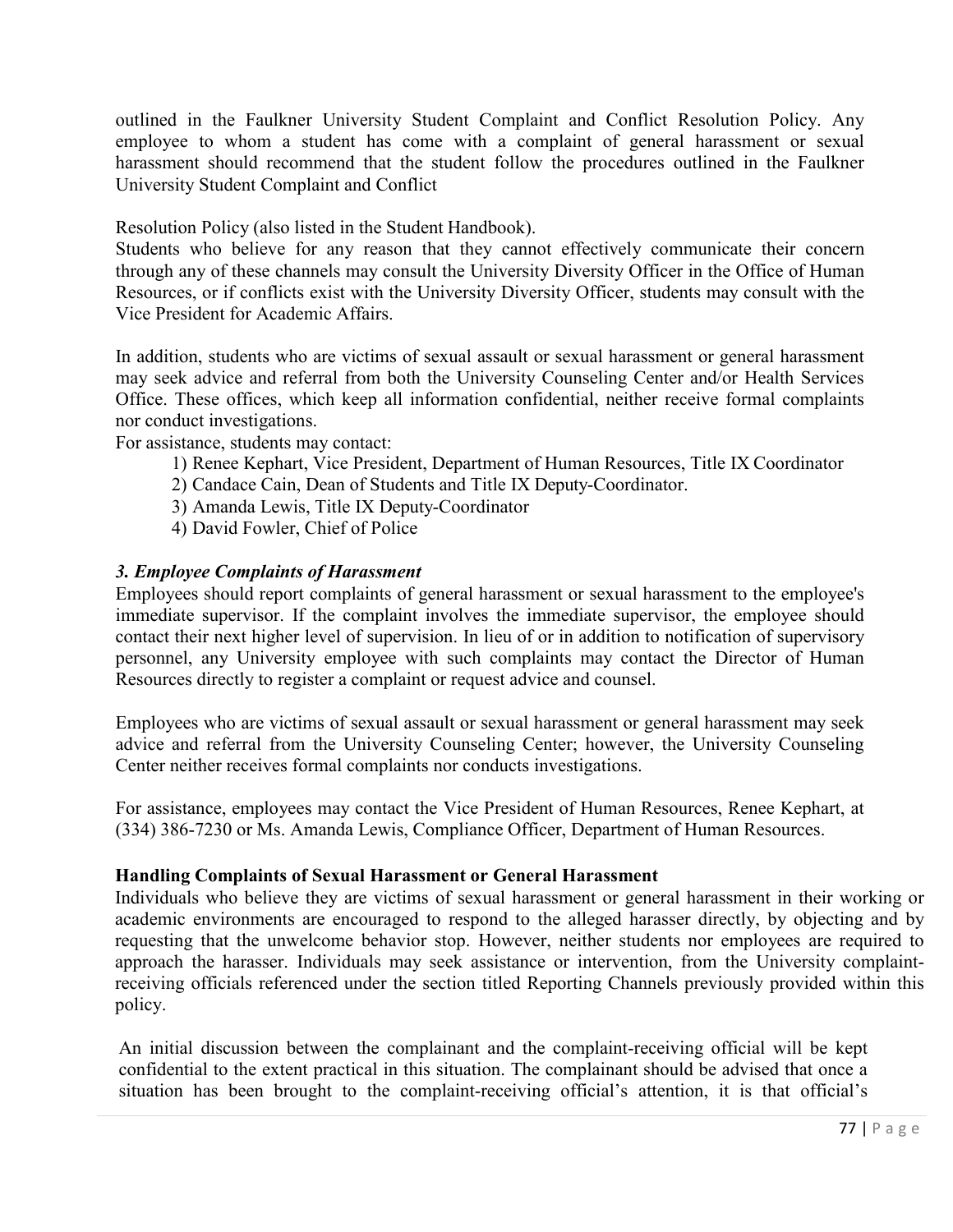responsibility to follow through with the appropriate procedures. The complainant must decide after an initial meeting with the complaint-receiving official, whether he/she would like to file a formal complaint and thereby provide a written statement describing the complaint.

Complaints will receive prompt attention. Complaints may be resolved through the process described below, and appropriate action will be taken.

## **Complaint Resolution and Investigation Procedures**

## **1. General Guidelines**

Upon notice of conduct which allegedly constitutes general or sexual harassment under the definition set forth herein, the officials listed previously, or their appointed designees along with other appropriate university personnel, will conduct whatever inquiry is reasonably necessary to fully investigate the matter and will arrange conferences with the complainant, the alleged offender, and any other appropriate persons. The investigation will afford the accused an opportunity to respond to the allegations.

If a complaint is found to be valid, appropriate counseling may be made available to the offender and disciplinary action consistent with the degree of seriousness of the harassment may be instituted.

Those directing investigations will make a record of the case, including a record of their decision, and a copy of that record will be forwarded to the Director of Human Resources (for claims involving employees) and the Dean of Students (for claims involving students), where it will be retained in confidential files. The complainant and the alleged offender will be notified of the outcome of the investigation; however, that information should be treated by both parties as confidential and private.

# **2. Student Complaints of Harassment**

In cases where a student is the alleged harasser, the investigation and resolution of the complaint will be done in accordance with the disciplinary procedures outlined in the Code of Student Conduct in the Student Handbook.

In cases where the alleged harasser is a student acting in an employment capacity, or a regular employee or third party, the Director of Human Resources shall be involved in the investigation and resolution of the complaint.

Point of contact will be Ms. Candace Cain, Dean of Students. (334) 386-7539.

# **3. Employee Complaints of Harassment**

In cases where an employee or third party is the alleged harasser, the investigation and resolution of the complaint will be done in accordance with the general guidelines set forth in this section. The Director of Human Resources will coordinate the investigation.

In cases where a student is the alleged harasser the Dean of Students will be notified and will partner with the Director of Human Resources in the investigation and resolution process.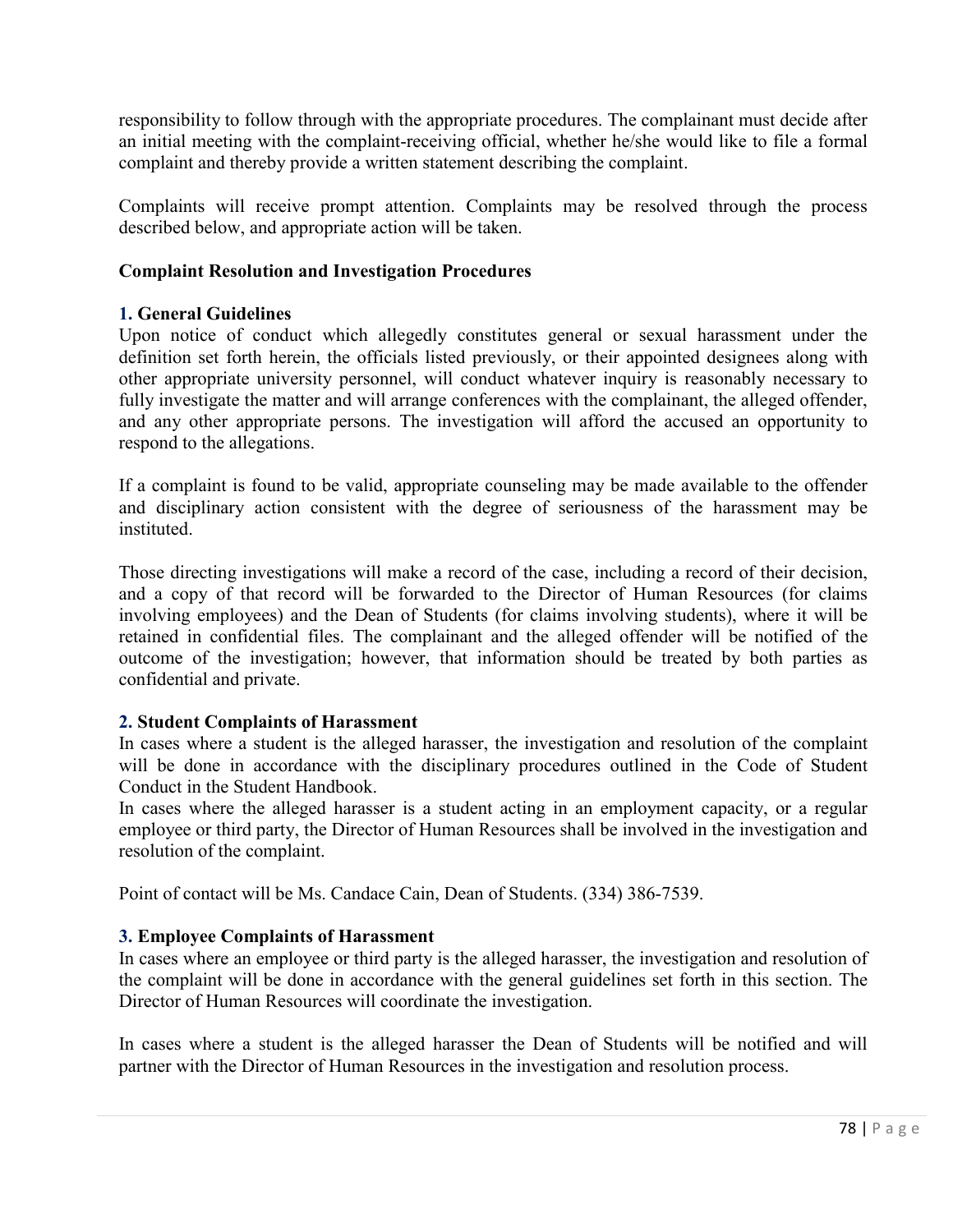Point of contact will be the Vice President of Human Resources, Renee Kephart, at (334) 386-7230 or Amanda Lewis, Compliance Officer, Department of Human Resources.

### **DISCIPLINARY SANCTIONS**

A conclusion that general or sexual harassment has occurred shall subject the offender to appropriate disciplinary action and may result in suspension, discharge, expulsion or dismissal. University disciplinary procedures and possible sanctions are described for students in the Code of Student Conduct in the Student Handbook. The point of contact for enforcing appropriate sanctions for students will be Dr. Jean-Noel Thompson, Vice President for Student Services. (334) 386-7300.

For faculty and staff, sanctions imposed will be proportional to the severity of the conduct therefore, determined on the basis of the facts of each case but will result in corrective action up to and including termination of employment. The alleged harasser's employment history and any similar complaints of prior harassment will be taken into consideration. The point of contact will be Vice President of Human Resources, Renee Kephart, at (334) 386-7230.

Faulkner University trusts that all of its employees and students will continue to act responsibly to establish a pleasant work environment free of discrimination.

### **STUDENT COMPLAINTS AND CONFLICT RESOLUTION POLICY**

Student complaints and/or other problems must be submitted in writing to the appropriate division of the University. Undergraduate student's desiring to register a complaint should reference the current Faulkner University Student Handbook for the specific procedures to submit a complaint and complete the appropriate Student Complaint Record Form. Graduate student's desiring to register a complaint should reference the current Faulkner University Graduate Student Handbook for the specific procedures to submit a complaint and complete the appropriate Student Complaint Record Form. Jones School of Law student's desiring to register a complaint should reference the current Faulkner University Jones School of Law Student Handbook for the specific procedures to submit a complaint and complete the appropriate Student Complaint Record Form. All student complaints will be handled in an unbiased manner, with emphasis on respecting confidentiality, preventing reprisals and seeking a resolution. A written response summarizing the resolution of the complaint/conflict will provided.

### **UNDERGRADUATE STUDENTS**

### ACADEMIC COMPLAINTS AND CONFLICT RESOLUTION

Student complaints and/or other problems relating to academic matters such as course content, grades, academic/course policies, are handled through the Division of Academic Affairs. All student complaints must be submitted in writing on the Student Complaint Record Form for Academics. Students wanting to register a compliant should follow the procedures detailed in the current Faulkner University Student Handbook and outlined as follows:

### 1. Student Complaint Record Form for Academics.

Students must complete the Student Complaint Record Form: Academic and provide a written narrative describing the complaints and/or other problems relating to academic matters.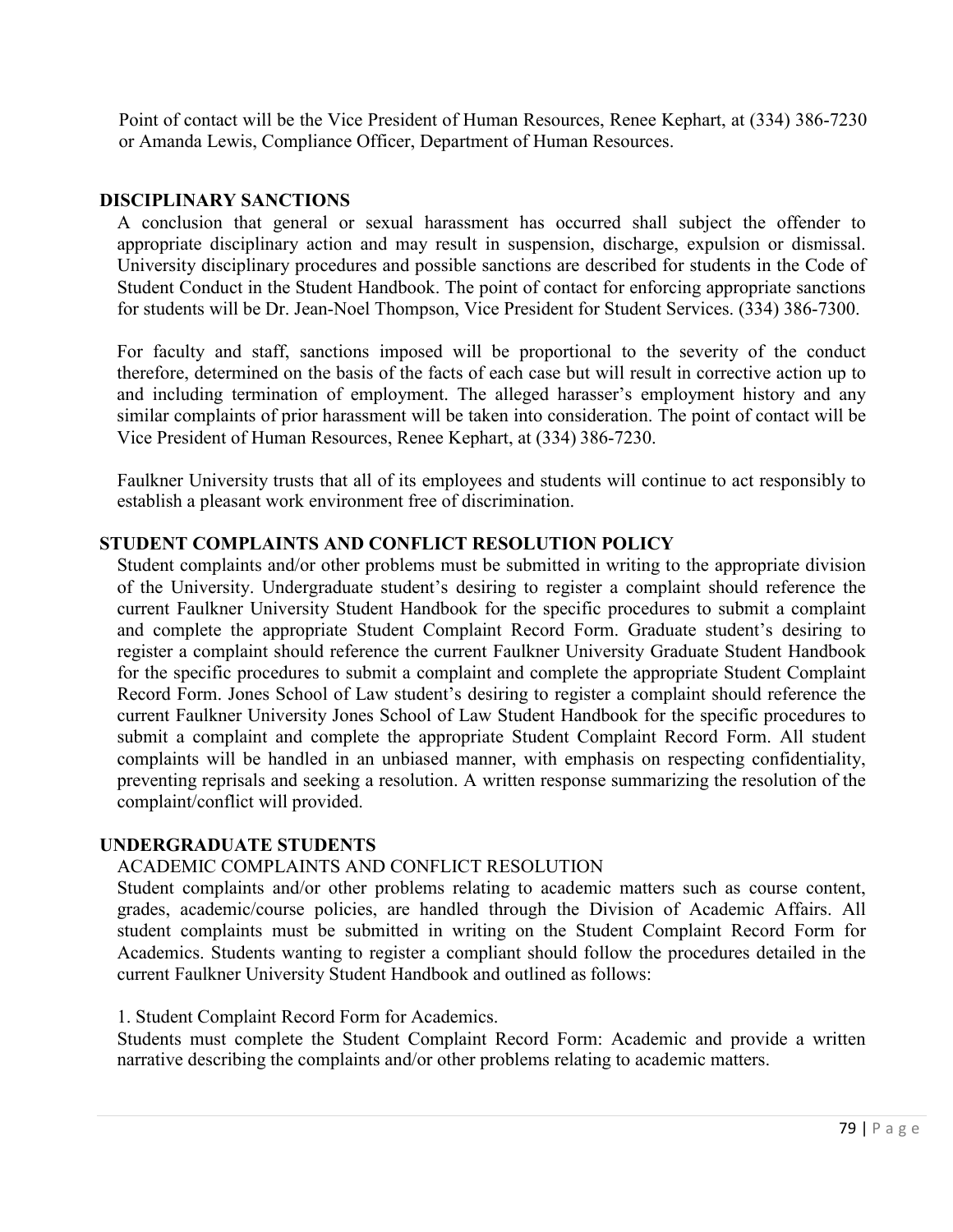- 2. Submission of Student Complaint Record Form: Academic.
	- Submission to Instructor. Students should initially submit the Student Complaint Record: Form to the relevant course instructor. If the nature of the complaint makes it inappropriate for the student to submit the complaint to the Instructor, then the student should submit the complaint to the Department Chair, Program Director, and/or Center Director.
	- Submission to the Department Chair, Program Director, and/or Center Director.

Student complaints (a) not resolved by the instructor, (b) inappropriate for submission to instructor, or (c) referred to the Department Chair, Program Director, and/or Center Director, must be submitted by the student to the Department Chair, Program Director, and/or Center Director. If the nature of the complaint makes it inappropriate for the student to submit the complaint to the Department Chair, Program Director, and/or Center Director, then the student should submit the complaint to the Dean of the appropriate college or the Director of Student Success.

3. Submission to Director of Student Success

Students complaints (a) not resolved by the Department Chair, Program Director, and/or Center Director, (b) inappropriate for submission to instructor and Department Chair, Program Director, and/or Center Director, or (c) referred to the Director of Student Success, must be submitted by the student to the Director of Student Success.

4. Submission to the Dean of the appropriate college

Students complaints (a) not resolved by the Department Chair, Program Director, and/or Center Director, (b) inappropriate for submission to instructor and Department Chair, Program Director, and/or Center Director, or (c) referred to the Dean of the appropriate college, must be submitted by the student to the Dean of the appropriate college. If the nature of the complaint makes it inappropriate for the student to submit the complaint to the Dean of the appropriate college, then the student should submit the complaint to the Vice President of Academic Affairs.

5. Submission to the Vice President of Academic Affairs.

Students complaints (a) not resolved by the Dean of the appropriate college, (b) inappropriate for submission to Dean of the appropriate college, or (c) referred to Vice President of Academic Affairs, must be submitted by the student to the Vice President of Academic Affairs.

# **NON-ACADEMIC COMPLAINTS AND CONFLICT RESOLUTION**

Student complaints and/or other problems relating to non-academic matters such as housing, financial aid, facilities, are handled through the Division of Student Services. All student complaints must be submitted in writing on the Student Complaint Record Form for Non-Academics. Students wanting to register a compliant should follow the procedures detailed in the current Faulkner University Student Handbook and outlined as follows: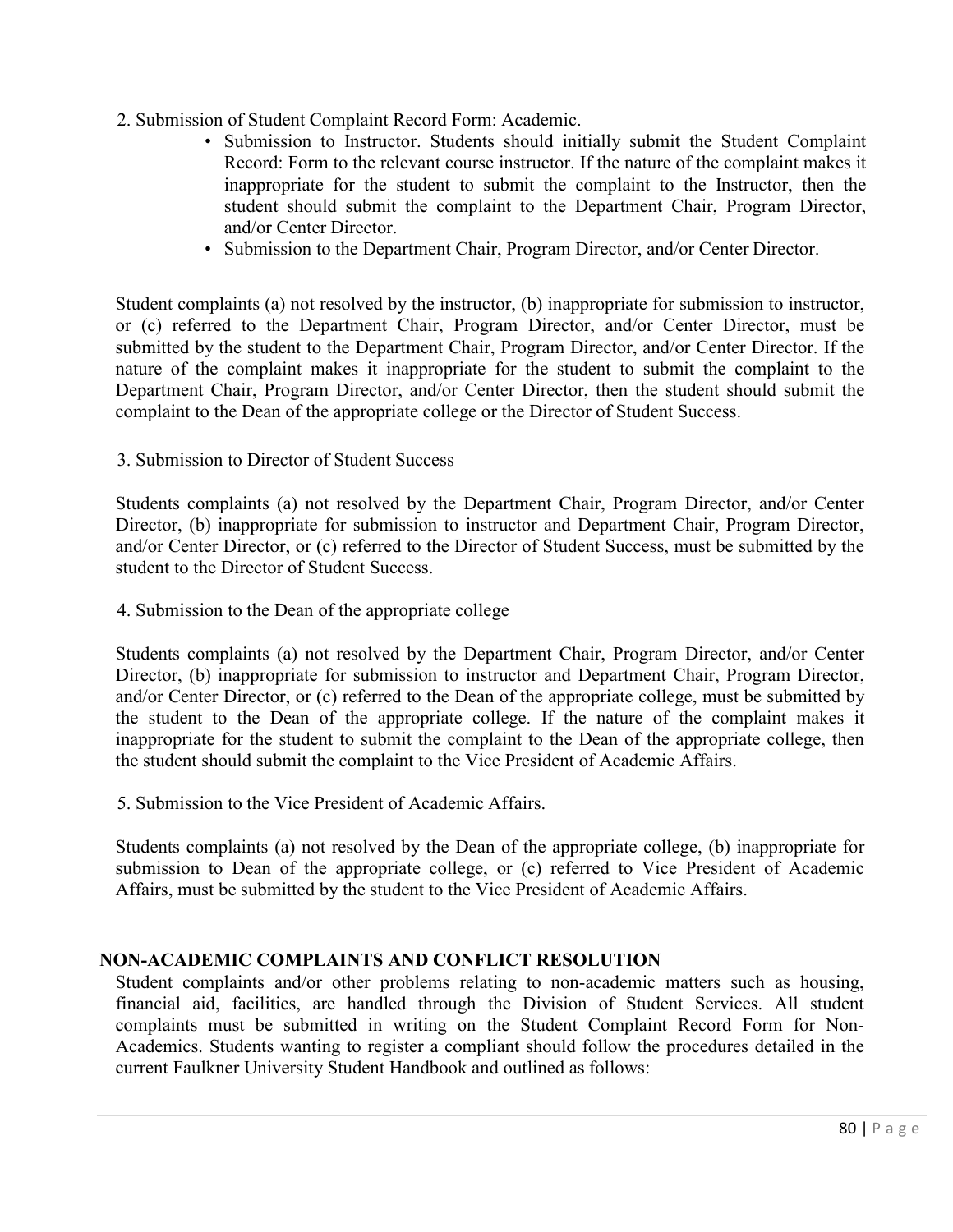1. Student must complete the Non-Academic Student Complaint Record Form and provide a written narrative describing the complaints and/or other problems relating to non-academic matters.

- 2. Submission of Student Complaint Record Form: Non-Academic.
	- a. Submission to the Department Head, Program Director, and/or Center Director.

Students should initially submit the Student Complaint Record: Form to the relevant Department Head, Program Director, and/or Center Director. If the nature of the complaint makes it inappropriate for the student to submit the complaint to the Department Head, Program Director, and/or Center Director, then the student should submit the complaint to the Dean of Students or the Director of Student Success.

b. Submission to the Dean of Students

Students complaints (a) not resolved by the Department Head, Program Director, and/or Center Director, (b) inappropriate for submission to instructor and Department Head, Program Director, and/or Center Director, or (c) referred to the Dean of Students, must be submitted by the student to the Dean of Students. If the nature of the complaint makes it inappropriate for the student to submit the complaint to the Dean of the appropriate college, then the student should submit the complaint to the Vice President of Academic Affairs.

c. Submission to the Director of Student Success

Students complaints (a) not resolved by the Department Head, Program Director, and/or Center Director, (b) inappropriate for submission to Department Head, Program Director, and/or Center Director and Dean of Students, or (c) referred to the Director of Student Success, must be submitted by the student to the Director of Student Success.

d. Submission to Vice President of Student Services Students complaints (a) not resolved by the Dean of Students, (b) inappropriate for submission to Dean of Students, or (c) referred to Vice President of Student Services, must be submitted by the student to the Vice President of Student Services.

# *GRADUATE STUDENTS*

# ACADEMIC COMPLAINTS AND CONFLICT RESOLUTION

Student complaints and/or other problems relating to academic matters such as course content, grades, academic/course policies, are handled through the Division of Academic Affairs. All student complaints must be submitted in writing on the Student Complaint Record Form for Academics. Students wanting to register a compliant should follow the procedures detailed in the current Faulkner University Student Handbook and outlined as follows:

1. Student Complaint Record Form for Academics. Students must complete the Student Complaint Record Form: Academic and provide a written narrative describing the complaints and/or other problems relating to academic matters.

- 2. Submission of Student Complaint Record Form: Academic.
	- a. Submission to Instructor.

Students should initially submit the Student Complaint Record: Form to the relevant course instructor. If the nature of the complaint makes it inappropriate for the student to submit the complaint to the Instructor, then the student should submit the complaint to the Department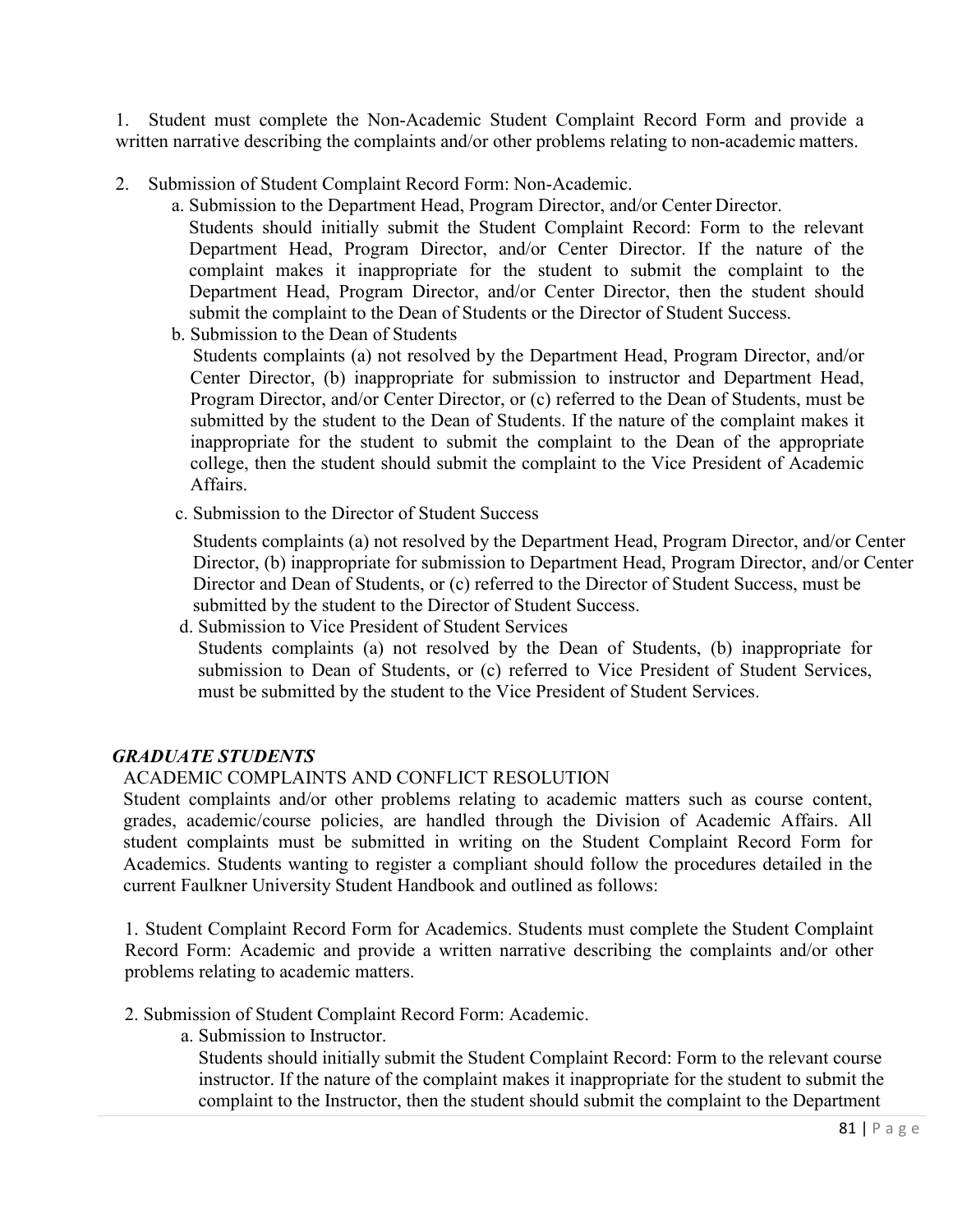Chair, Program Director, and/or Center Director.

- b. Submission to the Department Chair, Program Director, and/or Center Director. Student complaints (a) not resolved by the instructor, (b) inappropriate for submission to instructor, or (c) referred to the Department Chair, Program Director, and/or Center Director, must be submitted by the student to the Department Chair, Program Director, and/or Center Director. If the nature of the complaint makes it inappropriate for the student to submit the complaint to the Department Chair, Program Director, and/or Center Director, then the student should submit the complaint to the Dean of the appropriate college or the Director of Student Success.
- c. Submission to Director of Student Success

Students complaints (a) not resolved by the Department Chair, Program Director, and/or Center Director, (b) inappropriate for submission to instructor and Department Chair, Program Director, and/or Center Director, or (c) referred to the Director of Student Success, must be submitted by the student to the Director of Student Success.

d. Submission to the Dean of the appropriate college

Students complaints (a) not resolved by the Department Chair, Program Director, and/or Center Director, (b) inappropriate for submission to instructor and Department Chair, Program Director, and/or Center Director, or (c) referred to the Dean of the appropriate college, must be submitted by the student to the Dean of the appropriate college. If the nature of the complaint makes it inappropriate for the student to submit the complaint to the Dean of the appropriate college, then the student should submit the complaint to the Vice President of Academic Affairs.

- e. Submission to the Vice President of Academic Affairs.
- Students complaints (a) not resolved by the Dean of the appropriate college, (b) inappropriate for submission to Dean of the appropriate college, or (c) referred to Vice President of Academic Affairs, must be submitted by the student to the Vice President of Academic Affairs.

# *JONES SCHOOL OF LAW*

Student complaints and/or other problems must be submitted in writing to the appropriate division of the University. Jones School of Law student's desiring to register a complaint should reference the current Faulkner University Jones School of Law Student Handbook for the specific procedures to submit a complaint and complete the appropriate Student Complaint Record Form. All student complaints will be handled in an unbiased manner, with emphasis on respecting confidentiality, preventing reprisals and seeking a resolution. However, nothing shall prevent a JSL student from using the same reporting channels and points of contacts as any traditional Faulkner student. A written response summarizing the resolution of the complaint/conflict will provided. If a student needs to bring a complaint to the attention of the administration, please address the complaint to the attention of the following person:

- 1. For academic concerns to the Associate Dean for Academic Affairs.
- 2. For student behavioral matters to the Assistant Dean for Student Services.
- 3. For building concerns to the Assistant Dean for Administration.
- 4. For concerns in the Library to the Associate Dean for Information Services.

Complaints will be handled with confidentiality. All complaints should be submitted in writing and as soon as possible after the problem occurs. A complaint outside the jurisdiction of the Honor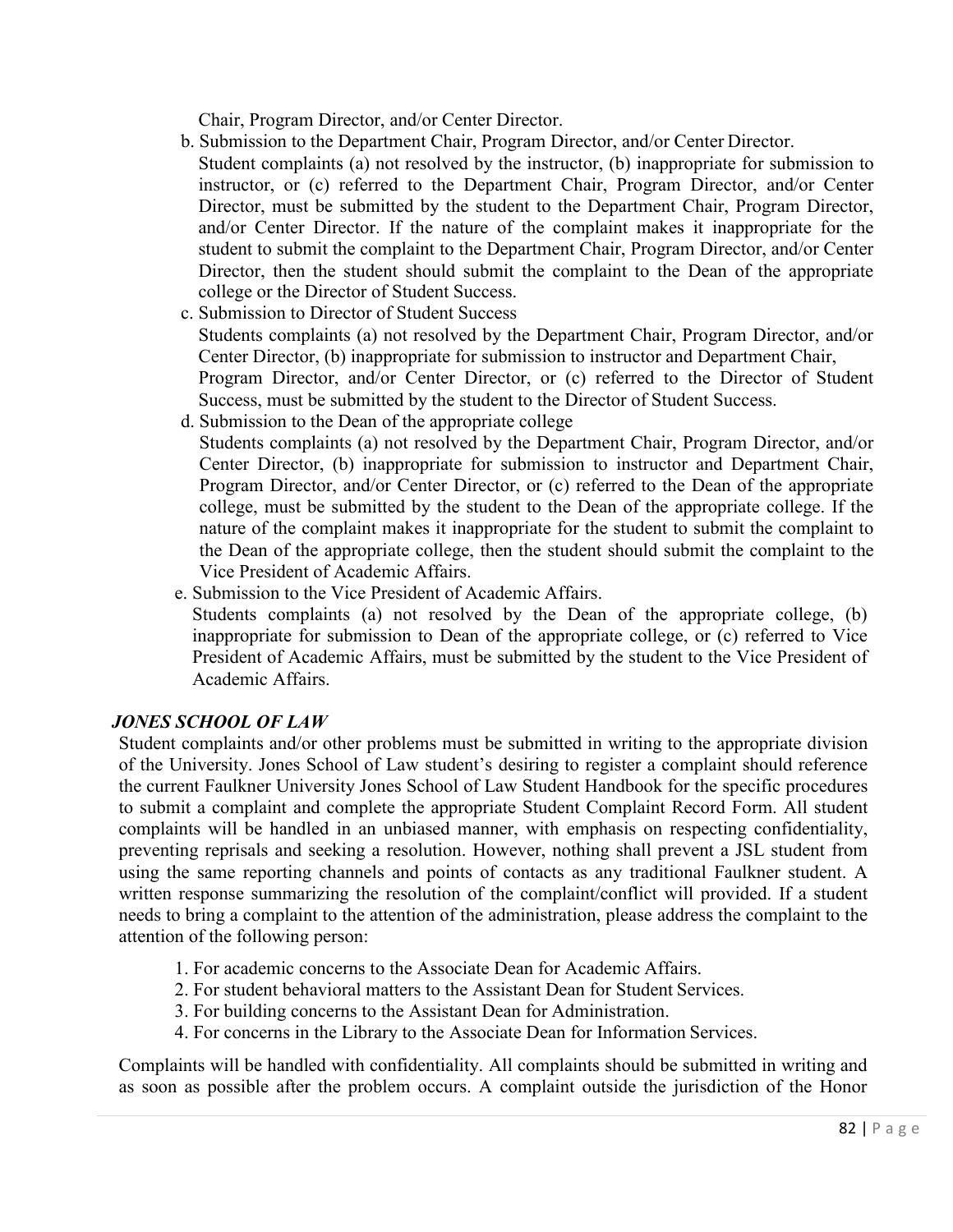Court will be answered by the appropriate administrator. A response will be given in writing within a reasonable time.

If the student feels that the problem is not satisfactorily resolved, the complaint may be referred to the Dean of the School of Law.

### **Violence Against Women Act (VAWA)**

#### *Title IX Coordinator*

Renee Kephart, Vice President for Human Resources, Title IX Coordinator

#### *Amendment to Harassment Policy*

This policy amends Policy # 351 Harassment (including Sexual Harassment) and is applicable to all students enrolled in the University, including graduate students, law students and doctoral students. This amendment is adopted by the University as a result of its attempt to comply with the Campus SaVE Act, which was passed in March 2013 as part of the Violence Against Women Reauthorization Act and to comply with proposed regulations the University expects the Department of Education to adopt in the near future.

The provisions of Policy #351 remain in effect except to the extent that this amendment contradicts such provisions or supplements them. In the same way, this amendment supersedes any other campus publication to the contrary, including but not limited to, student handbooks, catalogs, etc.

This amendment governs all situations in which **a student alleges** that he/she has been sexually harassed (as that term is defined in Policy #351) **by another student** or alleges that **another student has perpetrated upon him or her** the following offenses: "dating violence;" "domestic violence;" "sexual assault;" and "stalking," which offenses are defined at the last section of this policy, and which are hereby forbidden by this policy.

The University provides that its policies and procedures described herein will include a prompt, fair and impartial process from the initial investigation to the final result. All officials involved in the process (investigation, decision-maker, appeals committee) will receive annual training on the issues related to dating violence, domestic violence, sexual assault and stalking and annual training on how to conduct an investigation and hearing process that protects the safety of the alleged victims and promotes accountability. The University's proceedings will afford both the accuser and the accused the same opportunities.

It is the goal of the University to resolve each complaint within approximately a sixty (60) day time period, said time period to commence running from the date of the complaint through the rendition of a decision by the appeals committee. The University recognizes however that in some cases the period might take longer, depending on the facts and circumstances of each case.

## *Reporting incidents of sexual harassment, dating violence, domestic violence, sexual assault and stalking*

Students with complaints about sexual harassment, dating violence, domestic violence, sexual assault and/or stalking perpetrated by another student should be reported to either of the following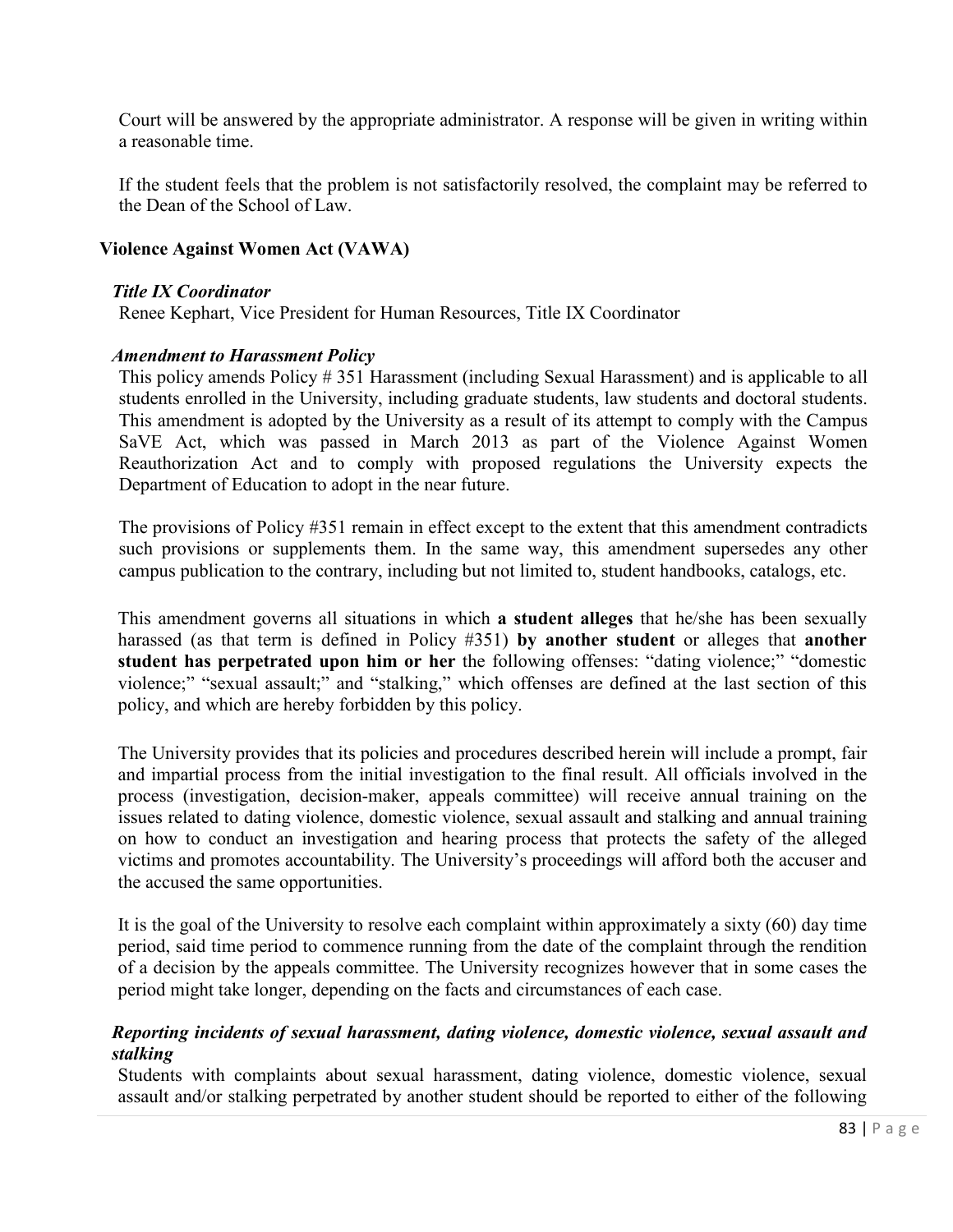Title IX Deputy-Coordinators for SaVE Act Compliance: Ms. Amanda Lewis, HR/Finance Generalist, Department of Human Resources or Ms. Candace Cain, Dean of Students and Assistant Vice President for Student Services.

Students who believe for any reason that they cannot effectively communicate their concern through any of these channels may consult the University Diversity Officer in the Office of Human Resources, or if conflicts exist with the University Diversity Officer, students may consult with the Vice President for Academic Affairs.

In addition, students with such complaints may seek advice and referral from both the University Counseling Center and/or Health Services Office. These offices, which keep all information confidential, neither receive formal complaints nor conduct investigations.

## *Confidentiality Concerns*

An initial discussion between the complainant and the complaint-receiving official will be kept confidential to the extent practical in this situation. The complainant is hereby advised that once a situation has been brought to the complaint-receiving official's attention, it is that official's responsibility to follow through with the appropriate procedures. The complainant must decide after an initial meeting with the complaint-receiving official whether he/she would like to file a formal complaint and thereby provide a written statement describing the complaint.

If a student requests that his or her name not be revealed to the alleged perpetrator or asks that the University not investigate or seek action against the alleged perpetrator, honoring this request may limit the University's ability to respond fully to the incident including pursuing disciplinary action against the alleged perpetrator. Student-complainants should be aware that Title IX includes protections against retaliation and that school officials will not only take steps to prevent retaliation but will also take strong responsive action if retaliation is attempted or occurs—this protection against retaliation includes retaliation by the University, its employees or third parties.

Despite a request by a student that his or her name not be disclosed to the alleged perpetrator or that the school not investigate or seek action against the alleged perpetrator, the appropriate University official(s) will have to determine whether the University can honor such a request while still providing a safe and nondiscriminatory environment for all students, including the complainant and **in some cases may not therefore honor such requests**.

### *Interim Measures to Protect the Complainant*

If as a result of a complaint or during the investigation of a complaint, a Title IX Deputy-Coordinator reasonably believes that interim steps must be taken either to ensure equal access to the University's education programs and activities or to protect the complainant as necessary, the Deputy-Coordinator will report to the appropriate University officials such concerns and they will be obligated to take such steps as are necessary under the circumstances to ensure equal access or to protect the complainant.

### *Initial Investigation*

Once a complaint has been made to one of the Title IX Deputy-Coordinators, he/she will inform the Title IX Coordinator and one or both of the Deputy-Coordinators will commence a thorough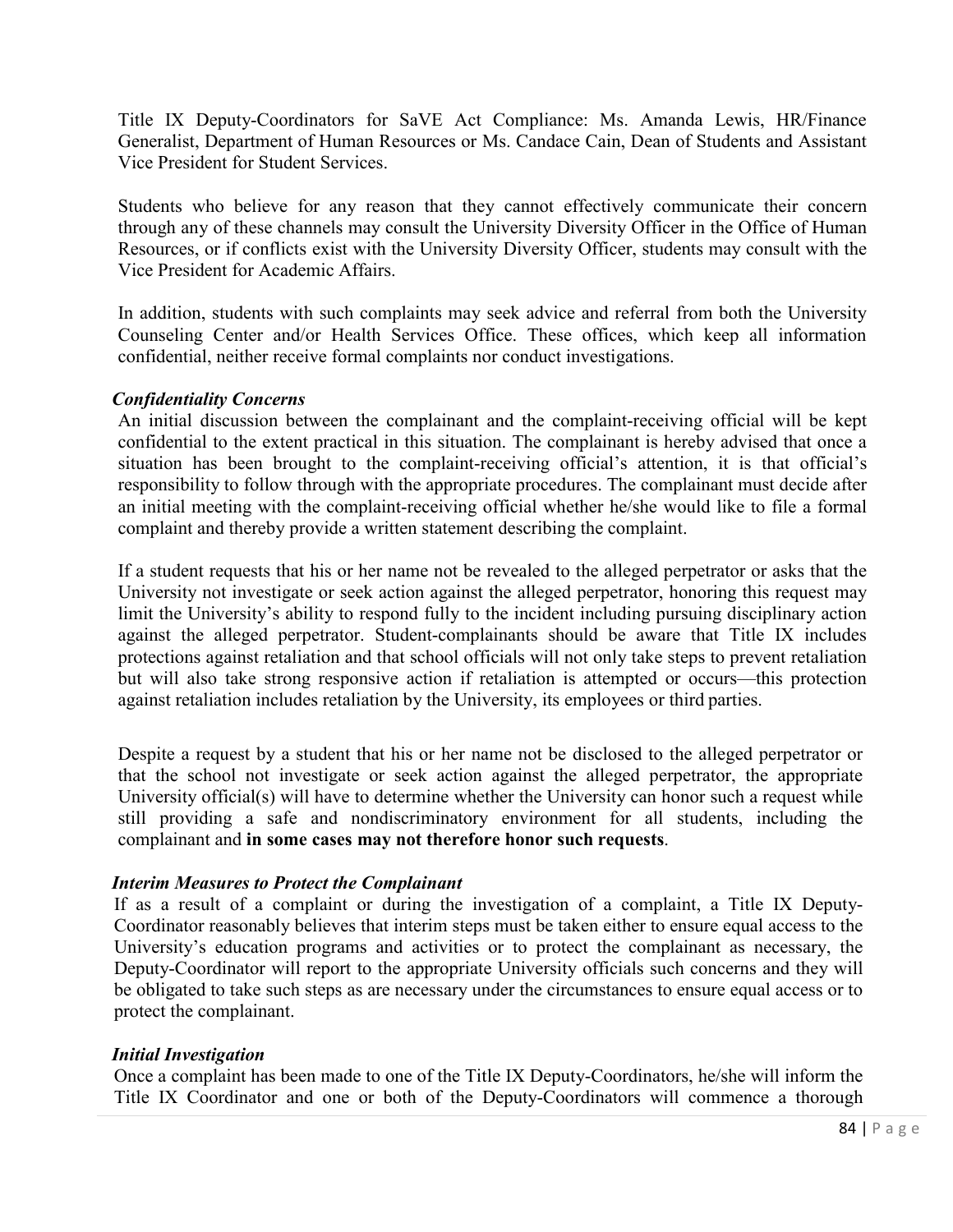investigation, including but not limited to interviewing any witnesses, others with corroborating evidence and the alleged perpetrator. Both the accuser and the accused have a right to have present in any interview an advisor of their choice for the purpose of providing to them support, guidance or advice. The Title IX Deputy-Coordinators have the right to establish such restrictions as seem prudent to them regarding the extent to which the advisors may participate in the process as long as such restrictions apply equally to both advisors.

At the conclusion of the investigation one or both Title IX Deputy-Coordinators will prepare a detailed written summary of the investigation and will forward the same to the Title IX Coordinator; once reviewed for compliance it will be sent to the appropriate decision maker. In cases involving any students except law students, the decision maker shall be the Vice President for Student Services and in cases involving only law students, the decision maker shall be the Dean of the Law School. In cases involving both a law student and any other non-law student, the decision maker will be that person under whose jurisdiction the alleged perpetrator falls.

### *Decision Making Process*

After receiving the summary of the investigation, the decision maker may interview both the complainant and the alleged perpetrator. This interview may be conducted either separately or simultaneously. If the interview is to be separate, the decision maker may conduct such interview either telephonically, in person or via Skype or FaceTime or other such method).

Both the accuser and the accused have a right to have present in any interview an advisor of their choice for the purpose of providing to them support, guidance or advice. The decision maker has the right to establish such restrictions as seems prudent to him regarding the extent to which the advisors may participate in the process as long as such restrictions apply equally to both advisors.

If the interview is to be simultaneous, both parties should be notified of same and at the request of the complainant, the decision maker must ensure that both parties do not have to be present in the same room at the same time, either by using closed circuit television or other means. Neither party shall be allowed to directly question the other party. All questions will be asked by the decision maker. Each party will be given an opportunity to submit written questions to the decision maker to be asked of the other party but the decision maker shall not be obligated to ask any question he/she deems to be inappropriate, irrelevant, redundant or otherwise unworthy of being pursued.

The decision maker may also interview (either telephonically, in person or via Skype or FaceTime or other such method) any person he/she deems may have relevant evidence to offer or he/she may rely solely on the facts as set forth in the written summary of the investigation. Neither the complainant nor the alleged perpetrator have the right to be present during such interviews but if one is allowed to be present, the other must be allowed to be present as well.

# *Standard of Proof and Related Matters*

The decision maker shall not disregard any evidence that is not contradicted; however, the decision maker shall have the discretion to resolve issues of credibility as between witnesses who present conflicting testimony.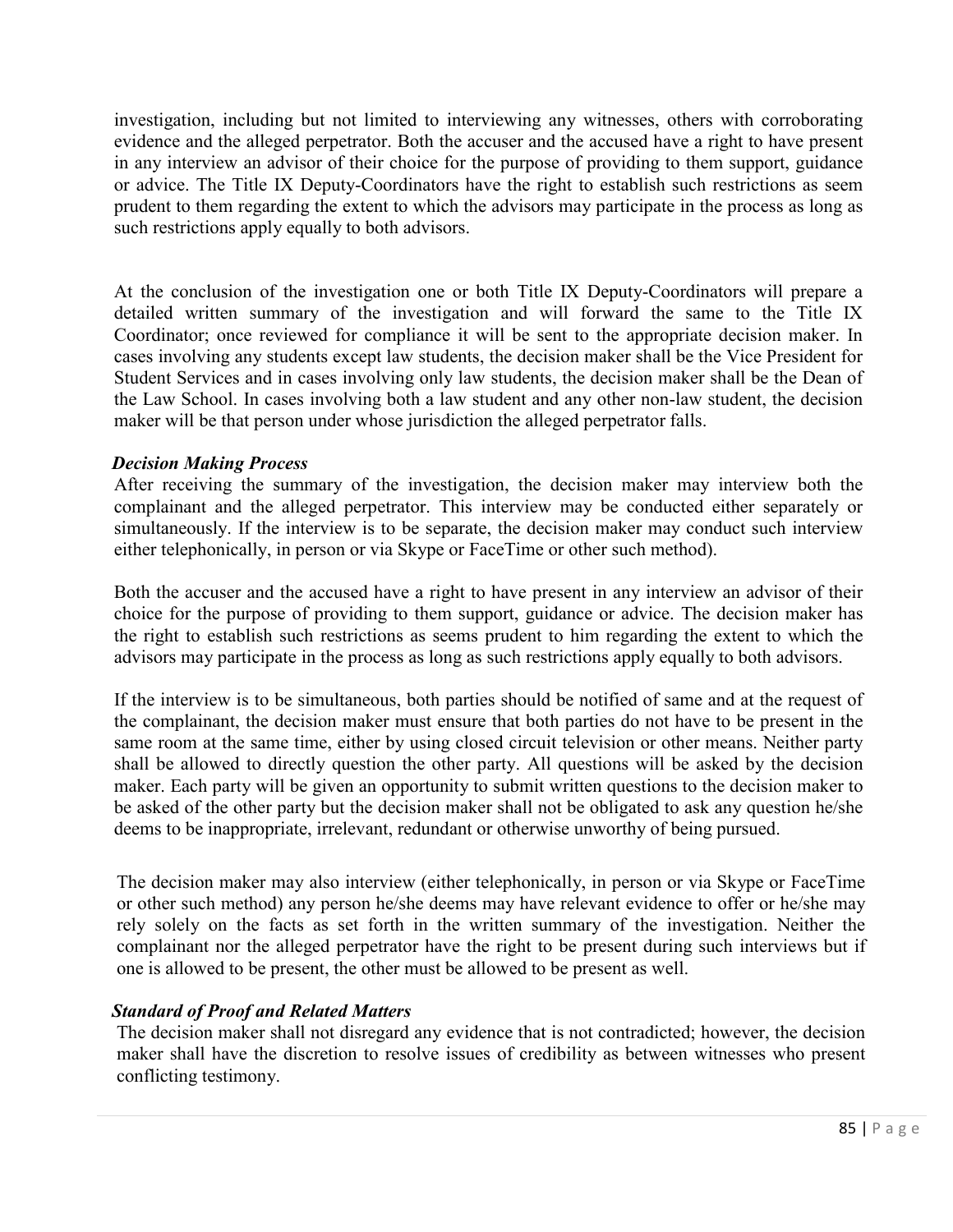Upon his conclusion of such interviews as he/she chooses to undertake, the decision maker shall then decide whether he/she is satisfied by a preponderance of the evidence that the alleged perpetrator has committed one or more of the conduct violations described in this policy or in Policy #351. The decision maker shall issue a written decision to both parties announcing his or her decision in the matter, setting forth his findings of facts and, if finding against the accused, including any sanctions that are to be enforced against the perpetrator, as well as the rationale therefore.

The following sanctions may be imposed upon a finding that the accused has committed an offense under this policy: placing the offender on conduct probation for a specified period of time such that any further violations of this policy or other University conduct regulations will result in suspension for one or more semesters or expulsion; suspension for one or more semesters; expulsion; sanctions to prevent the offender's access to the complainant, including but not limited to, changes in the offender's class schedule, changes in the offender's on campus living arrangements (including denial of the ability to live on campus), changes in the offender's ability to participate in cocurricular and extra-curricular activities (including but not limited to, University athletic teams, social clubs, band, chorus, etc.), restriction of the offender to move freely about the campus.

## *Appeals*

No sanction imposed by the decision maker will take effect until the time to appeal has lapsed or until the SaVE Act Appeals Committee has issued a written ruling denying the appeal.

Either party may appeal the ruling of the decision maker to the SaVE Act Appeals Committee, provided that the appeal is made in writing to the committee and received by a member of the committee within seven calendar days of the decision's having been communicated to the parties via e-mail to their Faulkner student e-mail address.

A copy of the appeal must also be provided to the decision maker (via e-mail to his Faulkner e-mail address) and to the other party (via e-mail to his or her Faulkner student e-mail address), both of whom shall have seven days in which to respond in writing to the Appeals Committee regarding the materials contained in the appeal.

Upon his receipt of an appeal, the decision maker shall immediately forward to the SaVE Act Appeals Committee a copy of his decision as well as a copy of the report provided by the Title IX Deputy-Coordinator(s). The Appeals Committee may decide to issue a decision based on the written materials or may decide to allow both parties an opportunity to appear before the Committee. The Appeals Committee will return its decision as quickly as is possible under the circumstances.

All matters of fact as determined by the decision maker will be presumed to be correct on appeal and will not be reversed on appeal unless the appellant provides clear and convincing evidence to the contrary.

All sanctions imposed by the decision maker will be upheld on appeal unless the appellant provides proof that the sanctions were so disproportionate to the offense (either too severe or not severe enough) that the Committee concludes the decision maker abused his discretion.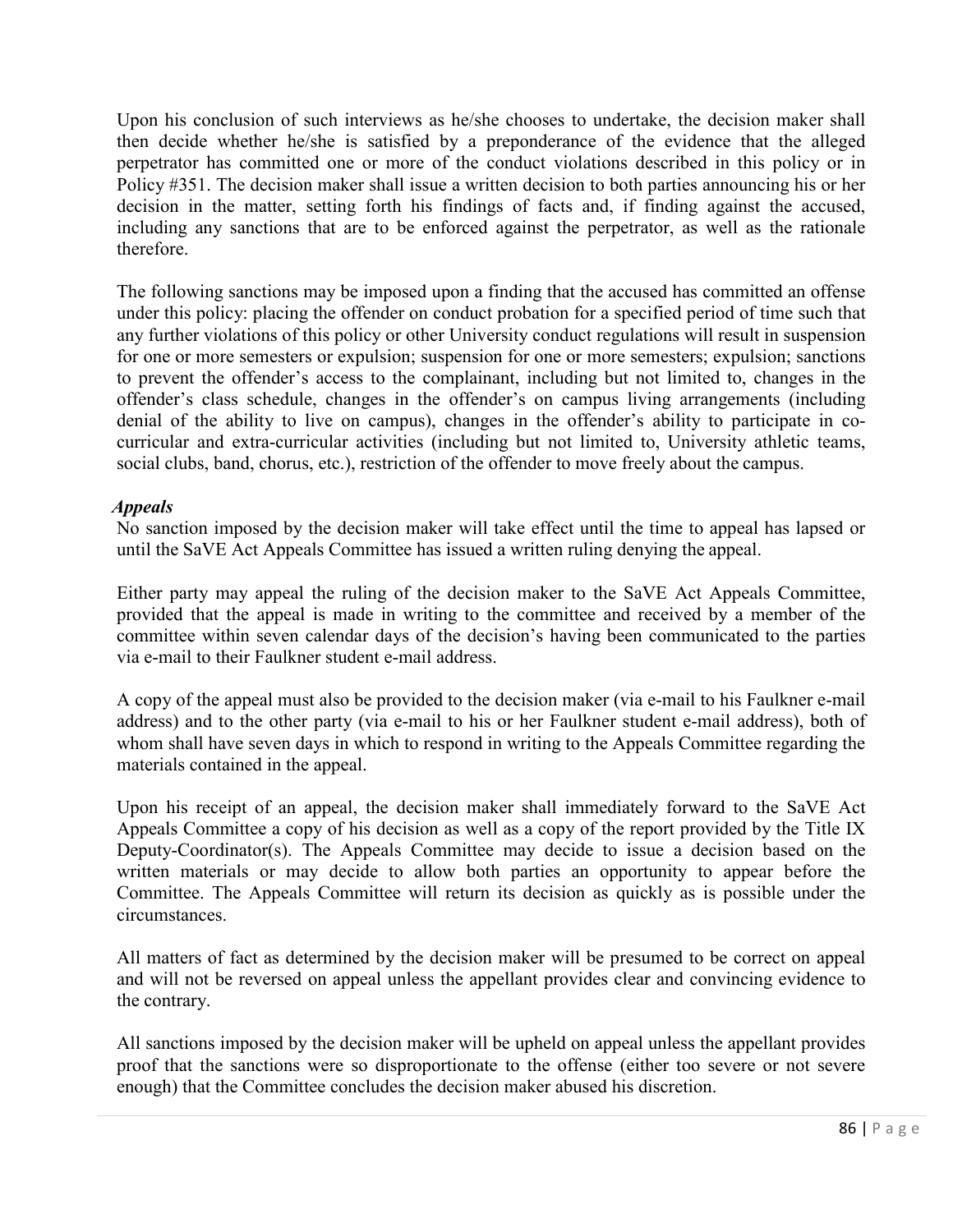The Appeals Committee shall issue a written decision as to its disposition of the appeal and shall distribute same simultaneously to both parties and the decision maker via e-mail to the respective Faulkner e-mail addresses. The Appeals Committee's determination as to its decision will be made by majority vote of the Committee.

The decision of the Appeals Committee is final and there is no further appeal; neither will a request for reconsideration be allowed.

For cases involving non law students, the Appeals Committee shall be comprised of the following: the Vice President for Academic Affairs and the Dean of Jones School of Law (or their designees) and a third member as decided upon by these two.

For cases involving law students, the Appeals Committee shall be comprised of the following: the Vice President for Academic Affairs and the Vice President for Student Services (or their designees) and a third member as decided upon by these two.

## *Definitions*

"Dating Violence" has the meaning given in § 40002(a) of the Violence Against Women Act of 1994 (42 U.S.C. 13925(a), as amended) and is defined as follows: " "dating violence" means violence committed by a person who is or has been in a social relationship of a romantic or intimate nature with the victim; where the existence of such a relationship is determined based on a consideration of the length of the relationship, the type of relationship, and the frequency of interaction between the persons involved in the relationship." Additionally, as per the proposed regulations of 34 CFR 668.46(a) dating violence includes but is not limited to, sexual or physical abuse or the threat of such abuse; dating violence does not, however, include acts that meet the definition of "domestic violence."

"Domestic Violence" has the meaning given in § 40002(a) of the Violence Against Women Act of 1994 (42 U.S.C. 13925(a), as amended) and is defined as follows: "a felony or misdemeanor crime of violence committed by a current or former spouse or intimate partner of the victim, by a person with whom the victim shares a child in common, by a person who is cohabitating with or has cohabitated with the victim as a spouse, by a person similarly situated to a spouse of the victim under the domestic or family violence laws of the State of Alabama or by any other person against an adult or youth victim who is protected from that person's acts under the domestic or family violence laws of the jurisdiction."

"Sexual Assault" has the meaning given in proposed 34 CFR 668.46(a) and is defined as "an offense that meets the definition of rape, fondling, incest or statutory rape as used in the FBI's UCR program and included in Appendix A to subpart D of part 668"; said definitions being provided below.

The offense of rape is "penetration, no matter how slight, of the vagina or anus with any body part or object, or oral penetration by a sex organ of another person, without the consent of the victim", for purposes of this policy, it also includes instances where the victim is incapable of giving consent